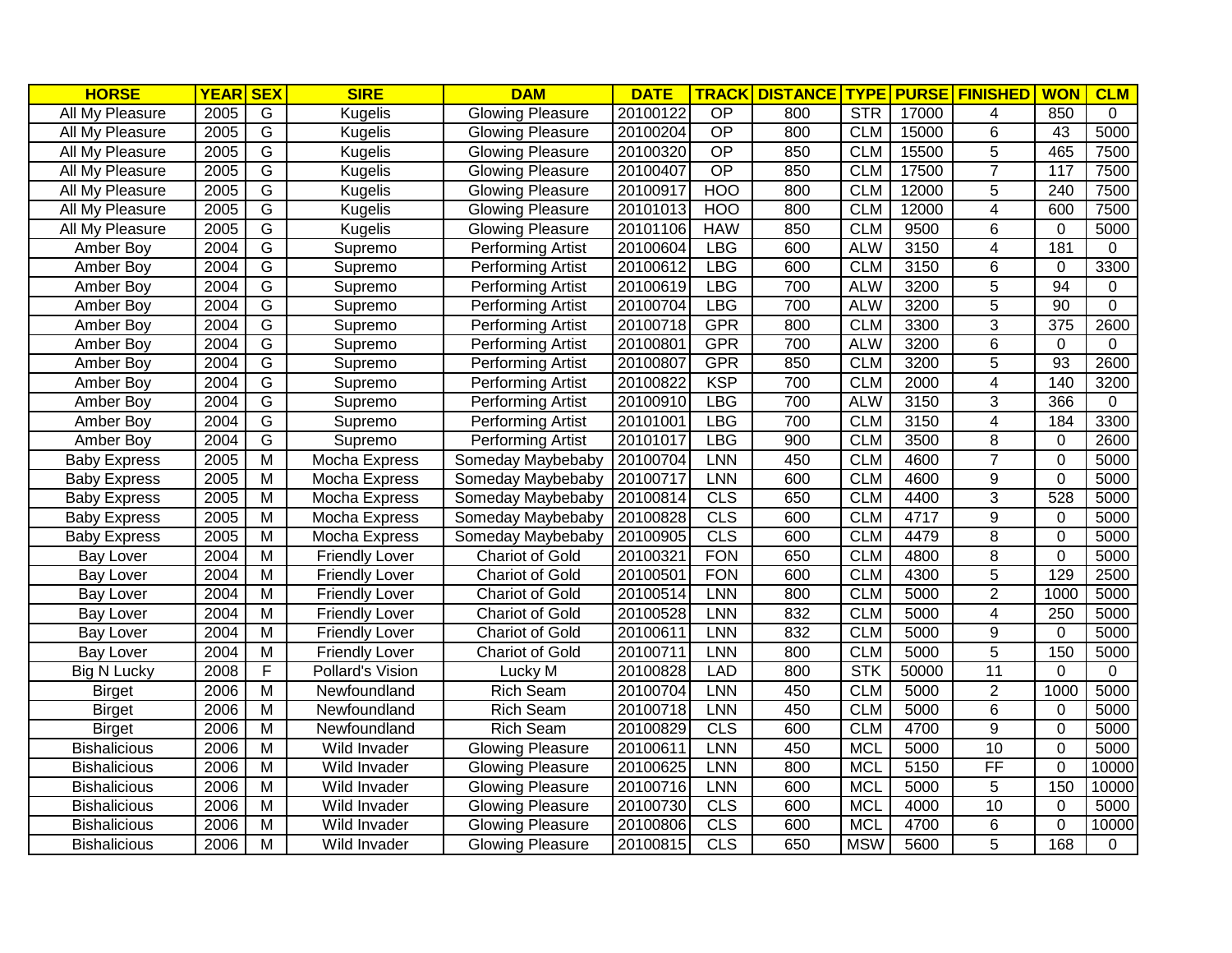| <b>Bishalicious</b>      | 2006 | M              | Wild Invader          | <b>Glowing Pleasure</b> | 20100829 | CLS             | 832 | <b>MCL</b> | 4000  | 5              | 120             | 5000        |    |
|--------------------------|------|----------------|-----------------------|-------------------------|----------|-----------------|-----|------------|-------|----------------|-----------------|-------------|----|
| <b>Bitter Creek</b>      | 2006 | G              | <b>Indian Charlie</b> | Suzy                    | 20101025 | <b>TUP</b>      | 500 | <b>ALW</b> | 13000 | $\overline{7}$ | 0               | 0           |    |
| <b>Bitter Creek</b>      | 2006 | $\overline{G}$ | <b>Indian Charlie</b> | <b>Suzy</b>             | 20101113 | <b>TUP</b>      | 800 | <b>ALW</b> | 13200 | $\overline{7}$ | $\Omega$        | $\Omega$    |    |
| <b>Bitter Creek</b>      | 2006 | G              | Indian Charlie        | Suzy                    | 20101119 | <b>TUP</b>      | 800 | <b>CLM</b> | 7100  | $\overline{5}$ | 284             | 6250        |    |
| <b>Bitter Creek</b>      | 2006 | G              | Indian Charlie        | Suzy                    | 20101205 | <b>TUP</b>      | 800 | <b>CLM</b> | 6400  | $\overline{5}$ | 256             | 6250        |    |
| <b>Bitter Creek</b>      | 2006 | $\overline{G}$ | <b>Indian Charlie</b> | Suzy                    | 20101228 | <b>TUP</b>      | 650 | <b>CLM</b> | 5100  | $\overline{2}$ | 1020            | 3500        |    |
| <b>Blake Rattlenroll</b> | 2002 | G              | Exclusivengagement    | Ideclare                | 20100319 | <b>FON</b>      | 600 | <b>AOC</b> | 8653  | $\overline{6}$ | 0               | 10000       |    |
| <b>Blake Rattlenroll</b> | 2002 | $\overline{G}$ | Exclusivengagement    | Ideclare                | 20100411 | <b>FON</b>      | 600 | CLM        | 8000  | $\overline{1}$ | 4800            | 7500        |    |
| <b>Blake Rattlenroll</b> | 2002 | $\overline{G}$ | Exclusivengagement    | Ideclare                | 20100425 | <b>FON</b>      | 600 | <b>CLM</b> | 8000  | $\overline{3}$ | 680             | 7500        |    |
| <b>Blake Rattlenroll</b> | 2002 | $\overline{G}$ | Exclusivengagement    | Ideclare                | 20100605 | <b>LNN</b>      | 600 | <b>AOC</b> | 9000  | 4              | 450             | 20000       |    |
| <b>Blake Rattlenroll</b> | 2002 | G              | Exclusivengagement    | Ideclare                | 20100703 | LNN             | 600 | <b>CLM</b> | 9000  | 3              | 1080            | 10000       |    |
| <b>Blake Rattlenroll</b> | 2002 | G              | Exclusivengagement    | Ideclare                | 20100722 | <b>HPO</b>      | 600 | <b>CLM</b> | 18400 | 6              | 300             | 10000       |    |
| <b>Blake Rattlenroll</b> | 2002 | G              | Exclusivengagement    | Ideclare                | 20100807 | <b>CLS</b>      | 650 | <b>CLM</b> | 6386  | $\overline{5}$ | 186             | 10000       |    |
| <b>Blake Rattlenroll</b> | 2002 | G              | Exclusivengagement    | Ideclare                | 20100820 | CLS             | 650 | <b>CLM</b> | 5574  | 4              | 260             | 5000        |    |
| <b>Blake Rattlenroll</b> | 2002 | $\overline{G}$ | Exclusivengagement    | Ideclare                | 20100906 | CLS             | 600 | <b>CLM</b> | 5450  | 6              | 0               | 5000        |    |
| <b>Blumin Baby</b>       | 2005 | M              | Cape Storm            | <b>Blumin Special</b>   | 20100402 | <b>FON</b>      | 400 | <b>MCL</b> | 4300  | $\overline{7}$ | 0               | 10000       |    |
| <b>Blumin Baby</b>       | 2005 | M              | Cape Storm            | <b>Blumin Special</b>   | 20100416 | <b>FON</b>      | 400 | <b>MCL</b> | 4300  | $\overline{7}$ | 0               | 10000       |    |
| <b>Blumin Baby</b>       | 2005 | M              | Cape Storm            | <b>Blumin Special</b>   | 20100507 | <b>FON</b>      | 600 | <b>MCL</b> | 4300  | 8              | $\overline{0}$  | 10000       |    |
| <b>Blumin Baby</b>       | 2005 | M              | Cape Storm            | <b>Blumin Special</b>   | 20100521 | LNN             | 600 | <b>MCL</b> | 5000  | 9              | $\overline{0}$  | 10000       |    |
| <b>Blumin Baby</b>       | 2005 | M              | Cape Storm            | <b>Blumin Special</b>   | 20100611 | LNN             | 450 | <b>MCL</b> | 5000  | 3              | 600             | 5000        |    |
| <b>Blumin Baby</b>       | 2005 | M              | Cape Storm            | <b>Blumin Special</b>   | 20100626 | <b>LNN</b>      | 450 | <b>MCL</b> | 5510  | $\overline{7}$ | 0               | 10000       |    |
| Bogie Boy                | 2008 | $\mathsf{C}$   | <b>Tenpins</b>        | Lady Bogie              | 20100930 | RP              | 600 | <b>MCL</b> | 16500 | $\overline{7}$ | $\overline{75}$ | 30000       |    |
| Bogie Boy                | 2008 | $\mathsf C$    | <b>Tenpins</b>        | Lady Bogie              | 20101021 | <b>RP</b>       | 650 | <b>MCL</b> | 16500 | 3              | 1757            | 30000       |    |
| Bogie Boy                | 2008 | $\overline{C}$ | Tenpins               | Lady Bogie              | 20101111 | $\overline{RP}$ | 650 | <b>MCL</b> | 16500 | $\overline{5}$ | 479             | 30000       |    |
| Borgatello               | 2006 | M              | Perfect Soul (IRE)    | <b>Striking Point</b>   | 20100703 | <b>HST</b>      | 650 | <b>AOC</b> | 18713 | 5              | 508             | 0           |    |
| Borgatello               | 2006 | M              | Perfect Soul (IRE)    | <b>Striking Point</b>   | 20100814 | <b>HST</b>      | 900 | <b>AOC</b> | 18391 | $\overline{1}$ | 10370           | $\mathbf 0$ |    |
| Borgatello               | 2006 | M              | Perfect Soul (IRE)    | <b>Striking Point</b>   | 20100906 | <b>HST</b>      | 850 | <b>AOC</b> | 22366 | 5              | 577             | $\mathbf 0$ |    |
| Borgatello               | 2006 | M              | Perfect Soul (IRE)    | <b>Striking Point</b>   | 20100925 | <b>HST</b>      | 900 | STK        | 24862 | 3              | 2682            | 0           |    |
| Borgatello               | 2006 | M              | Perfect Soul (IRE)    | <b>Striking Point</b>   | 20101009 | <b>HST</b>      | 900 | STK        | 98200 | 9              | 0               | $\Omega$    | G3 |
| <b>Bozo</b>              | 2005 | G              | <b>Friendly Lover</b> | E. Hawk E.              | 20100403 | <b>FON</b>      | 600 | <b>MCL</b> | 4300  | 4              | 215             | 10000       |    |
| <b>Bozo</b>              | 2005 | G              | <b>Friendly Lover</b> | $E.$ Hawk E.            | 20100424 | <b>FON</b>      | 600 | <b>MCL</b> | 4300  | 4              | 215             | 10000       |    |
| <b>Bozo</b>              | 2005 | G              | <b>Friendly Lover</b> | E. Hawk E.              | 20100814 | CLS             | 650 | <b>MSW</b> | 5600  | $\overline{7}$ | $\Omega$        | $\Omega$    |    |
| <b>Bozo</b>              | 2005 | G              | <b>Friendly Lover</b> | E. Hawk E.              | 20100828 | CLS             | 600 | <b>MSW</b> | 5600  | 8              | $\overline{0}$  | $\mathbf 0$ |    |
| <b>Bozo</b>              | 2005 | G              | <b>Friendly Lover</b> | E. Hawk E.              | 20100911 | CLS             | 600 | <b>MSW</b> | 5600  | $\overline{5}$ | 168             | $\Omega$    |    |
| <b>Brassy Dimensions</b> | 2004 | $\overline{G}$ | <b>Brassy Wells</b>   | <b>Lady Dimensions</b>  | 20100320 | <b>MNR</b>      | 500 | <b>CLM</b> | 8700  | $\overline{8}$ | 87              | 5000        |    |
| <b>Brassy Dimensions</b> | 2004 | G              | <b>Brassy Wells</b>   | <b>Lady Dimensions</b>  | 20100329 | <b>MNR</b>      | 500 | <b>CLM</b> | 8700  | $\overline{2}$ | 1740            | 5000        |    |
| <b>Brassy Dimensions</b> | 2004 | $\overline{G}$ | <b>Brassy Wells</b>   | Lady Dimensions         | 20100501 | <b>MNR</b>      | 500 | <b>CLM</b> | 8700  | $\overline{5}$ | 174             | 5000        |    |
| <b>Brassy Dimensions</b> | 2004 | G              | <b>Brassy Wells</b>   | Lady Dimensions         | 20100511 | <b>MNR</b>      | 500 | <b>CLM</b> | 8700  | 4              | 435             | 5000        |    |
| <b>Brassy Dimensions</b> | 2004 | $\overline{G}$ | <b>Brassy Wells</b>   | Lady Dimensions         | 20100530 | <b>MNR</b>      | 500 | <b>CLM</b> | 8700  | 3              | 870             | 5000        |    |
| Brassy's Delight         | 2007 | G              | <b>Brassy Wells</b>   | Lady Lucky Play         | 20100723 | <b>CBY</b>      | 600 | <b>MSW</b> | 14500 | $\overline{3}$ | 1595            | $\Omega$    |    |
|                          |      |                |                       |                         |          |                 |     |            |       |                |                 |             |    |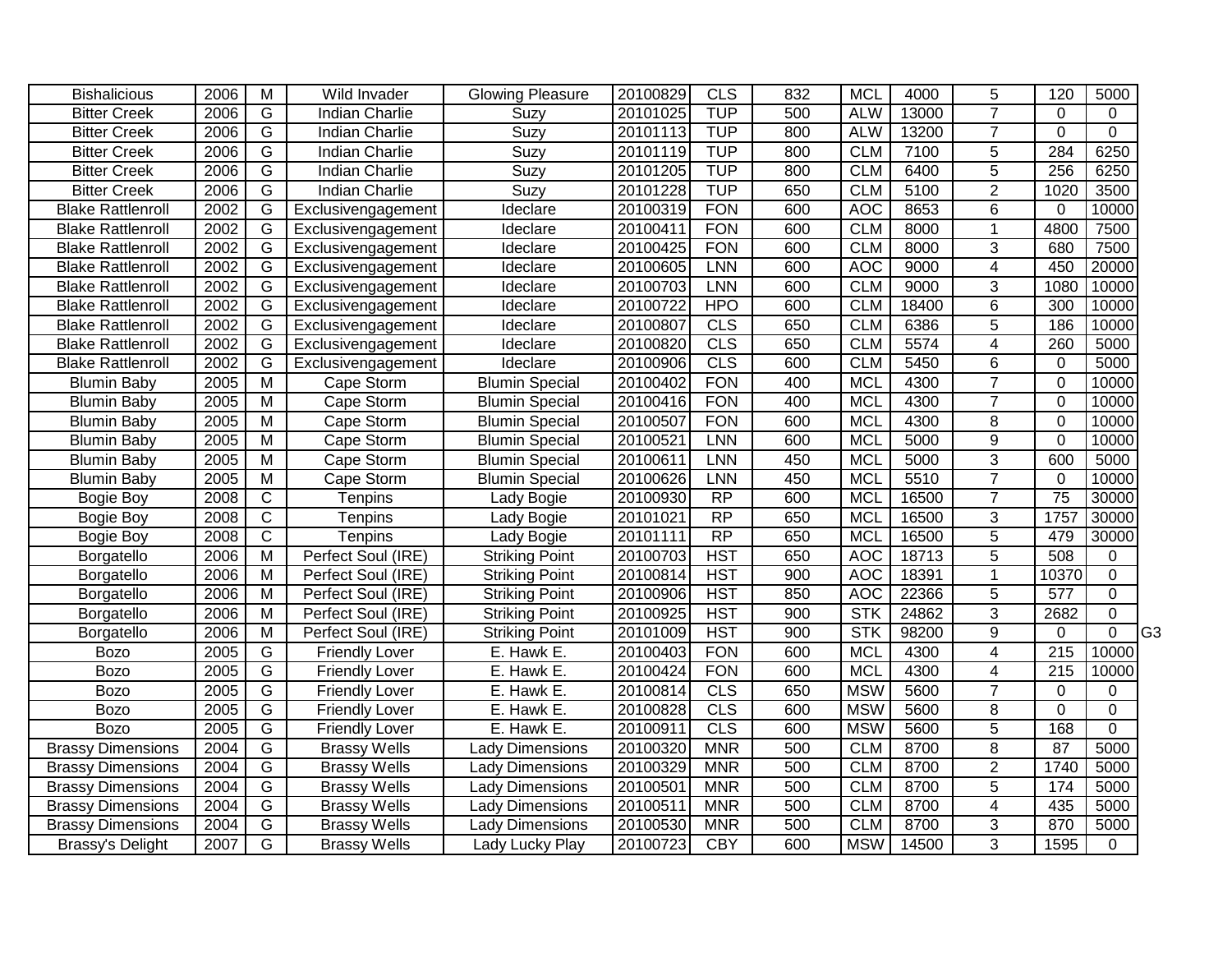| Brassy's Delight         | 2007 | G              | <b>Brassy Wells</b>   | Lady Lucky Play           | 20100924 | RP                     | 600 | <b>ALW</b> | 28500 | 9               | 75              | $\Omega$       |
|--------------------------|------|----------------|-----------------------|---------------------------|----------|------------------------|-----|------------|-------|-----------------|-----------------|----------------|
| <b>Brava Darby</b>       | 2006 | $\overline{M}$ | <b>Bravo Bull</b>     | One Night Wonder          | 20100828 | CLS                    | 600 | <b>CLM</b> | 4610  | $\overline{3}$  | 516             | 2500           |
| <b>Brava Darby</b>       | 2006 | M              | <b>Bravo Bull</b>     | One Night Wonder          | 20100912 | CLS                    | 600 | <b>CLM</b> | 4300  | $\overline{2}$  | 860             | 2500           |
| <b>Brava Darby</b>       | 2006 | M              | <b>Bravo Bull</b>     | One Night Wonder          | 20101016 | <b>BEU</b>             | 600 | <b>CLM</b> | 3700  | 8               | $\overline{37}$ | 3500           |
| <b>Brava Darby</b>       | 2006 | $\overline{M}$ | <b>Bravo Bull</b>     | One Night Wonder          | 20101113 | <b>BEU</b>             | 600 | <b>CLM</b> | 3700  | $\overline{5}$  | $\overline{37}$ | 3500           |
| <b>Brava Darby</b>       | 2006 | M              | <b>Bravo Bull</b>     | One Night Wonder          | 20101124 | <b>BEU</b>             | 600 | <b>CLM</b> | 4100  | 4               | 164             | 5000           |
| <b>Brave Little Bull</b> | 2006 | G              | <b>Bravo Bull</b>     | Werra                     | 20100801 | <b>CBY</b>             | 550 | <b>MCL</b> | 6500  | $\overline{5}$  | 65              | 10000          |
| <b>Brave Little Bull</b> | 2006 | G              | <b>Bravo Bull</b>     | Werra                     | 20100821 | <b>CBY</b>             | 550 | <b>MCL</b> | 6500  | $\overline{4}$  | 260             | 10000          |
| <b>Brenda's Slew</b>     | 2007 | F              | <b>Straight Man</b>   | Alexie                    | 20100906 | RP                     | 600 | <b>CLM</b> | 9500  | 5               | 272             | 7500           |
| <b>Brenda's Slew</b>     | 2007 | F              | Straight Man          | Alexie                    | 20101002 | $\overline{RP}$        | 800 | <b>CLM</b> | 9500  | $\overline{7}$  | 75              | 7500           |
| Brenda's Wampum          | 2008 | F              | Indian Ocean          | Miss Moolah               | 20100718 | LNN                    | 600 | <b>STK</b> | 29350 | $\overline{2}$  | 5870            | $\mathbf{0}$   |
| <b>British Fleet</b>     | 2007 | G              | <b>Richter Scale</b>  | Taiga                     | 20101209 | RP                     | 550 | <b>MCL</b> | 16500 | $\overline{7}$  | 75              | 25000          |
| <b>Broken Connection</b> | 2006 | G              | Dazzling Falls        | <b>Prairie Connection</b> | 20100531 | LNN                    | 600 | <b>ALW</b> | 8500  | 3               | 1020            | 0              |
| <b>Broken Connection</b> | 2006 | G              | Dazzling Falls        | <b>Prairie Connection</b> | 20100822 | CLS                    | 650 | <b>ALW</b> | 6300  | 6               | $\mathbf{0}$    | $\mathbf 0$    |
| <b>Broken Connection</b> | 2006 | $\overline{G}$ | <b>Dazzling Falls</b> | Prairie Connection        | 20100905 | CLS                    | 600 | <b>ALW</b> | 6489  | $\overline{5}$  | 189             | $\overline{0}$ |
| <b>Bulls First Trick</b> | 2005 | $\overline{G}$ | <b>Bravo Bull</b>     | Our First                 | 20100101 | <b>HAW</b>             | 600 | <b>CLM</b> | 9500  | $\overline{4}$  | 570             | 5000           |
| <b>Bulls First Trick</b> | 2005 | $\overline{G}$ | <b>Bravo Bull</b>     | <b>Our First</b>          | 20100213 | <b>HAW</b>             | 600 | <b>CLM</b> | 10000 | $\overline{6}$  | 0               | 5000           |
| <b>Bulls First Trick</b> | 2005 | $\overline{G}$ | <b>Bravo Bull</b>     | Our First                 | 20100227 | <b>HAW</b>             | 600 | <b>CLM</b> | 10000 | $\overline{2}$  | 2000            | 5000           |
| <b>Bulls First Trick</b> | 2005 | $\overline{G}$ | <b>Bravo Bull</b>     | Our First                 | 20100327 | <b>HAW</b>             | 600 | <b>CLM</b> | 9500  | $\overline{7}$  | $\mathbf 0$     | 5000           |
| <b>Bulls First Trick</b> | 2005 | G              | <b>Bravo Bull</b>     | Our First                 | 20100410 | <b>HAW</b>             | 600 | <b>CLM</b> | 9500  | 3               | 1045            | 5000           |
| <b>Bulls First Trick</b> | 2005 | G              | <b>Bravo Bull</b>     | Our First                 | 20100424 | <b>HAW</b>             | 600 | <b>CLM</b> | 9500  | $\overline{2}$  | 1900            | 5000           |
| <b>Bulls First Trick</b> | 2005 | G              | <b>Bravo Bull</b>     | Our First                 | 20100528 | <b>MNR</b>             | 550 | <b>CLM</b> | 8700  | 4               | 435             | 5000           |
| <b>Bulls First Trick</b> | 2005 | $\overline{G}$ | <b>Bravo Bull</b>     | Our First                 | 20100606 | <b>RD</b>              | 550 | <b>CLM</b> | 3800  | $\overline{2}$  | 760             | 5000           |
| <b>Bulls First Trick</b> | 2005 | $\overline{G}$ | <b>Bravo Bull</b>     | Our First                 | 20100620 | RD                     | 600 | <b>CLM</b> | 3800  | $\mathbf 1$     | 2280            | 5000           |
| <b>Bulls First Trick</b> | 2005 | $\overline{G}$ | <b>Bravo Bull</b>     | Our First                 | 20100704 | <b>RD</b>              | 600 | <b>CLM</b> | 3800  | $\overline{2}$  | 760             | 5000           |
| <b>Bulls First Trick</b> | 2005 | G              | <b>Bravo Bull</b>     | Our First                 | 20100718 | <b>ELP</b>             | 600 | <b>CLM</b> | 11045 | 6               | 110             | 5000           |
| <b>Bulls First Trick</b> | 2005 | G              | <b>Bravo Bull</b>     | Our First                 | 20100810 | <b>RD</b>              | 600 | <b>CLM</b> | 3800  | 1               | 2280            | 5000           |
| <b>Bulls First Trick</b> | 2005 | G              | <b>Bravo Bull</b>     | Our First                 | 20100830 | RD                     | 600 | <b>CLM</b> | 4000  | 4               | 200             | 4000           |
| <b>Bulls First Trick</b> | 2005 | G              | <b>Bravo Bull</b>     | Our First                 | 20100916 | $\overline{TP}$        | 600 | <b>CLM</b> | 8100  | 8               | 80              | 5000           |
| <b>Bulls First Trick</b> | 2005 | $\overline{G}$ | <b>Bravo Bull</b>     | Our First                 | 20101012 | <b>BEU</b>             | 600 | <b>CLM</b> | 4100  | 8               | $\overline{41}$ | 3500           |
| <b>Bulls First Trick</b> | 2005 | $\overline{G}$ | <b>Bravo Bull</b>     | Our First                 | 20101108 | <b>BEU</b>             | 600 | <b>CLM</b> | 4500  | $\overline{3}$  | 450             | 4000           |
| <b>Bulls First Trick</b> | 2005 | $\overline{G}$ | <b>Bravo Bull</b>     | Our First                 | 20101124 | <b>BEU</b>             | 550 | <b>CLM</b> | 4500  | $\overline{5}$  | 45              | 4000           |
| <b>Bulls First Trick</b> | 2005 | G              | <b>Bravo Bull</b>     | Our First                 | 20101202 | TP                     | 800 | <b>CLM</b> | 7100  | 4               | 350             | 5000           |
| <b>Bulls First Trick</b> | 2005 | $\overline{G}$ | <b>Bravo Bull</b>     | Our First                 | 20101218 | $\overline{TP}$        | 800 | <b>CLM</b> | 7100  | $\overline{10}$ | 50              | 5000           |
| <b>Bulls First Trick</b> | 2005 | G              | <b>Bravo Bull</b>     | Our First                 | 20101226 | $\overline{\text{TP}}$ | 650 | <b>CLM</b> | 7150  | $\overline{7}$  | $\overline{70}$ | 5000           |
| Buried in Ice            | 2004 | G              | Too Much Ice          | Can Dig It                | 20100529 | <b>LNN</b>             | 450 | <b>CLM</b> | 4377  | $\overline{2}$  | 860             | 2500           |
| Buried in Ice            | 2004 | G              | Too Much Ice          | I Can Dig It              | 20100618 | <b>LNN</b>             | 600 | <b>CLM</b> | 4300  | 1               | 2580            | 2500           |
| Buried in Ice            | 2004 | $\overline{G}$ | Too Much Ice          | I Can Dig It              | 20100705 | <b>LNN</b>             | 600 | <b>CLM</b> | 4506  | 5               | 129             | 2500           |
| Buried in Ice            | 2004 | $\overline{G}$ | Too Much Ice          | I Can Dig It              | 20100801 | CLS                    | 600 | <b>CLM</b> | 4300  | $\overline{7}$  | $\Omega$        | 2500           |
| Buried in Ice            | 2004 | $\overline{G}$ | Too Much Ice          | I Can Dig It              | 20100814 | CLS                    | 600 | <b>CLM</b> | 4300  | $\overline{2}$  | 860             | 2500           |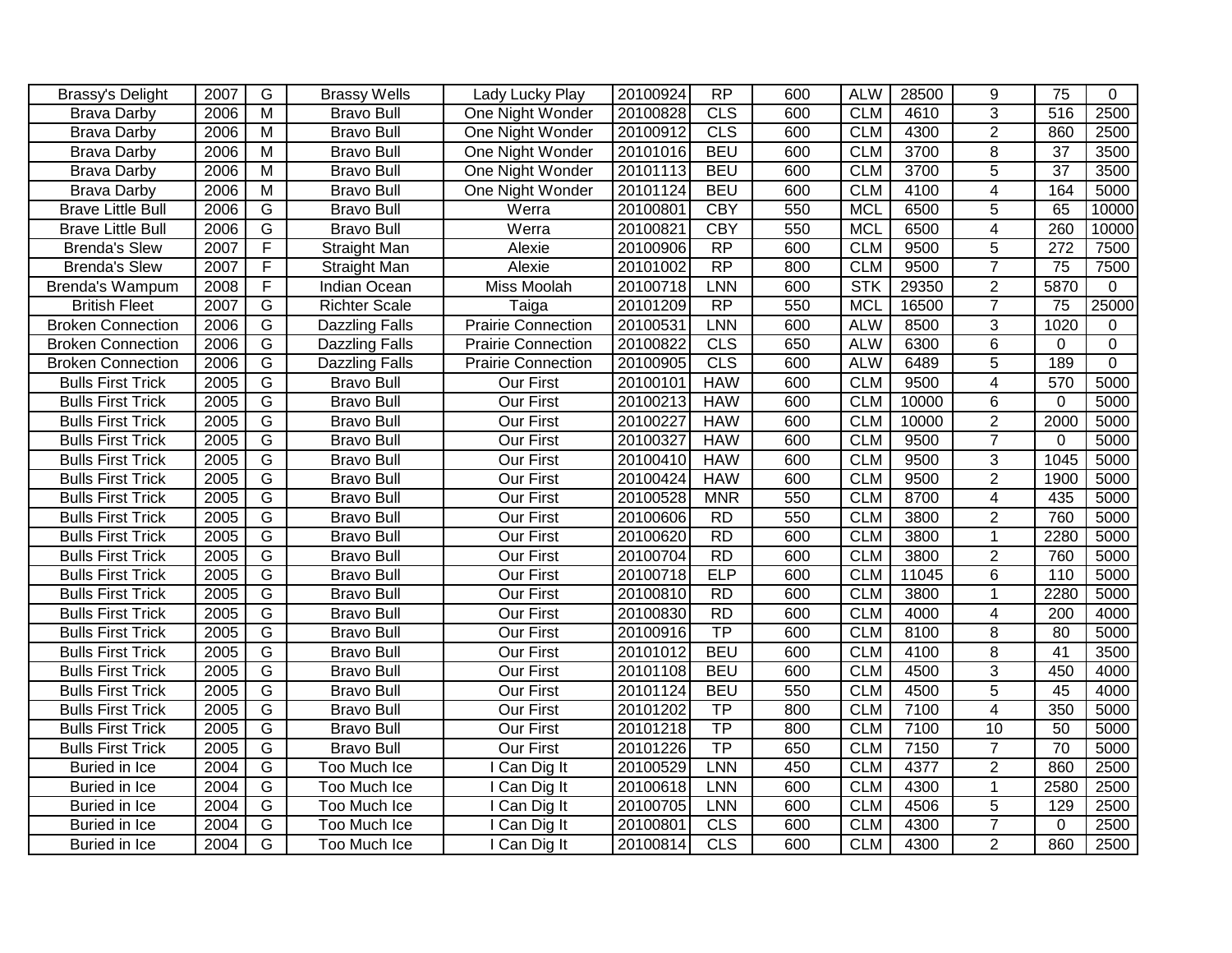| Buried in Ice           | 2004 | $\overline{G}$          | Too Much Ice         | I Can Dig It         | 20100828 | CLS             | 600 | <b>CLM</b> | 4300  | $\overline{7}$ | $\Omega$         | 2500           |
|-------------------------|------|-------------------------|----------------------|----------------------|----------|-----------------|-----|------------|-------|----------------|------------------|----------------|
| Buried in Ice           | 2004 | $\overline{G}$          | Too Much Ice         | I Can Dig It         | 20100910 | CLS             | 600 | <b>CLM</b> | 4377  | $\overline{5}$ | 129              | 2500           |
| C Baby Go               | 2002 | M                       | Lord Pleasant        | <b>Track Lass</b>    | 20100305 | <b>FON</b>      | 600 | <b>CLM</b> | 4300  | $\overline{8}$ | 0                | 2500           |
| C Baby Go               | 2002 | M                       | <b>Lord Pleasant</b> | Track Lass           | 20100319 | <b>FON</b>      | 600 | <b>CLM</b> | 4300  | $\overline{7}$ | $\mathbf 0$      | 2500           |
| C Baby Go               | 2002 | $\overline{\mathsf{M}}$ | Lord Pleasant        | <b>Track Lass</b>    | 20100326 | <b>FON</b>      | 800 | <b>CLM</b> | 4300  | $\overline{5}$ | 129              | 2500           |
| C Baby Go               | 2002 | $\overline{\mathsf{M}}$ | <b>Lord Pleasant</b> | Track Lass           | 20100411 | <b>FON</b>      | 832 | <b>CLM</b> | 4300  | $\overline{3}$ | $\overline{516}$ | 2500           |
| C Baby Go               | 2002 | $\overline{M}$          | Lord Pleasant        | <b>Track Lass</b>    | 20100423 | <b>FON</b>      | 832 | <b>CLM</b> | 4300  | $\overline{7}$ | $\Omega$         | 2500           |
| C Baby Go               | 2002 | $\overline{M}$          | Lord Pleasant        | <b>Track Lass</b>    | 20100516 | <b>LNN</b>      | 600 | <b>CLM</b> | 4610  | $\overline{6}$ | $\Omega$         | 2500           |
| C Baby Go               | 2002 | $\overline{\mathsf{M}}$ | Lord Pleasant        | Track Lass           | 20100531 | <b>LNN</b>      | 600 | <b>CLM</b> | 4300  | $\overline{4}$ | 215              | 2500           |
| C Baby Go               | 2002 | M                       | Lord Pleasant        | <b>Track Lass</b>    | 20100612 | <b>LNN</b>      | 800 | <b>CLM</b> | 4300  | 9              | 0                | 2500           |
| C Baby Go               | 2002 | M                       | Lord Pleasant        | Track Lass           | 20100618 | LNN             | 832 | <b>CLM</b> | 4300  | 4              | $\overline{215}$ | 2500           |
| C Baby Go               | 2002 | M                       | Lord Pleasant        | <b>Track Lass</b>    | 20100702 | LNN             | 800 | <b>CLM</b> | 4300  | $\overline{2}$ | 860              | 2500           |
| C Baby Go               | 2002 | M                       | Lord Pleasant        | <b>Track Lass</b>    | 20100716 | <b>LNN</b>      | 832 | <b>CLM</b> | 4300  | 8              | $\Omega$         | 2500           |
| C Baby Go               | 2002 | M                       | Lord Pleasant        | <b>Track Lass</b>    | 20100807 | <b>CLS</b>      | 650 | <b>CLM</b> | 3800  | 3              | 456              | 2500           |
| C Baby Go               | 2002 | M                       | Lord Pleasant        | <b>Track Lass</b>    | 20100819 | CLS             | 650 | <b>CLM</b> | 3800  | $\overline{4}$ | 190              | 2500           |
| C Baby Go               | 2002 | $\overline{M}$          | Lord Pleasant        | <b>Track Lass</b>    | 20100904 | CLS             | 832 | <b>CLM</b> | 4000  | $\overline{5}$ | 120              | 2500           |
| C Baby Go               | 2002 | $\overline{M}$          | Lord Pleasant        | <b>Track Lass</b>    | 20100910 | CLS             | 832 | <b>CLM</b> | 3800  | $\mathbf{1}$   | 2280             | 2500           |
| $\overline{C}$ S I lowa | 2006 | $\overline{G}$          | Stephen Got Even     | Lady Criminal        | 20100201 | <b>TUP</b>      | 900 | <b>AOC</b> | 19300 | 4              | 965              | 0              |
| C S I Iowa              | 2006 | G                       | Stephen Got Even     | <b>Lady Criminal</b> | 20100302 | <b>TUP</b>      | 750 | <b>AOC</b> | 15500 | 3              | 1550             | $\mathbf 0$    |
| $\overline{C}$ S I lowa | 2006 | G                       | Stephen Got Even     | <b>Lady Criminal</b> | 20100321 | <b>TUP</b>      | 850 | <b>AOC</b> | 15700 | 6              | $\mathbf 0$      | $\mathbf 0$    |
| $\overline{C}$ S I lowa | 2006 | G                       | Stephen Got Even     | Lady Criminal        | 20100410 | <b>TUP</b>      | 750 | <b>AOC</b> | 15500 | 1              | 9300             | $\overline{0}$ |
| C S I Iowa              | 2006 | G                       | Stephen Got Even     | Lady Criminal        | 20101017 | <b>TUP</b>      | 750 | <b>CLM</b> | 14000 | $\mathbf 1$    | 8400             | 16000          |
| $\overline{C}$ S I lowa | 2006 | G                       | Stephen Got Even     | <b>Lady Criminal</b> | 20101109 | <b>TUP</b>      | 750 | <b>AOC</b> | 17200 | 3              | 1720             | $\Omega$       |
| $\overline{C}$ S I lowa | 2006 | G                       | Stephen Got Even     | Lady Criminal        | 20101218 | <b>TUP</b>      | 800 | <b>STK</b> | 25000 | 8              | $\Omega$         | $\Omega$       |
| C. J. Brassy Bay        | 2004 | M                       | <b>Brassy Wells</b>  | Ridemystocktofifty   | 20100626 | <b>CBY</b>      | 550 | <b>CLM</b> | 6500  | $\mathbf{1}$   | 3900             | 4000           |
| C. J. Brassy Bay        | 2004 | M                       | <b>Brassy Wells</b>  | Ridemystocktofifty   | 20100710 | CBY             | 600 | <b>CLM</b> | 7500  | 3              | 825              | 5000           |
| C. J. Brassy Bay        | 2004 | M                       | <b>Brassy Wells</b>  | Ridemystocktofifty   | 20100723 | <b>CBY</b>      | 550 | <b>ALW</b> | 16000 | 5              | 160              | 0              |
| C. J. Brassy Bay        | 2004 | M                       | <b>Brassy Wells</b>  | Ridemystocktofifty   | 20100813 | <b>CBY</b>      | 550 | <b>CLM</b> | 7500  | 5              | 75               | 5000           |
| C. J. Brassy Bay        | 2004 | M                       | <b>Brassy Wells</b>  | Ridemystocktofifty   | 20100827 | <b>CBY</b>      | 650 | <b>CLM</b> | 7500  | 3              | 900              | 5000           |
| C. J. Brassy Bay        | 2004 | $\overline{M}$          | <b>Brassy Wells</b>  | Ridemystocktofifty   | 20101010 | <b>TUP</b>      | 600 | <b>CLM</b> | 5500  | $\overline{2}$ | 1100             | 3000           |
| C. J. Brassy Bay        | 2004 | $\overline{M}$          | <b>Brassy Wells</b>  | Ridemystocktofifty   | 20101025 | <b>TUP</b>      | 650 | <b>CLM</b> | 5500  | $\overline{4}$ | 330              | 3000           |
| C. J. Brassy Bay        | 2004 | $\overline{M}$          | <b>Brassy Wells</b>  | Ridemystocktofifty   | 20101108 | <b>TUP</b>      | 800 | <b>CLM</b> | 5700  | 6              | 0                | 3000           |
| C. J. Brassy Bay        | 2004 | M                       | <b>Brassy Wells</b>  | Ridemystocktofifty   | 20101119 | <b>TUP</b>      | 600 | <b>CLM</b> | 5500  | 4              | 330              | 3000           |
| Cainam                  | 2007 | G                       | Is It True           | Lady Sundari         | 20100321 | $\overline{OP}$ | 600 | <b>AOC</b> | 39000 | 8              | 156              | $\mathbf 0$    |
| Cainam                  | 2007 | G                       | Is It True           | Lady Sundari         | 20100409 | $\overline{OP}$ | 600 | <b>AOC</b> | 46000 | 10             | 153              | $\mathbf 0$    |
| Call for the Wild       | 2007 | G                       | <b>Wild Gold</b>     | Lady Cordelia        | 20100828 | YD              | 525 | <b>CLM</b> | 1900  | $\overline{5}$ | 76               | 3200           |
| Call for the Wild       | 2007 | $\overline{G}$          | <b>Wild Gold</b>     | Lady Cordelia        | 20100919 | YD              | 700 | <b>CLM</b> | 2000  | $\overline{6}$ | $\mathbf 0$      | 3200           |
| Call In                 | 2007 | $\overline{G}$          | Rage                 | Peruse               | 20100126 | <b>SUN</b>      | 600 | <b>MSW</b> | 22000 | $\overline{6}$ | 220              | 0              |
| Call In                 | 2007 | $\overline{G}$          | Rage                 | Peruse               | 20100217 | <b>SUN</b>      | 600 | <b>MSW</b> | 22000 | $\overline{8}$ | 110              | $\Omega$       |
| Call In                 | 2007 | $\overline{G}$          | Rage                 | Peruse               | 20100319 | <b>SUN</b>      | 550 | <b>MCL</b> | 10500 | $\overline{5}$ | 210              | 10000          |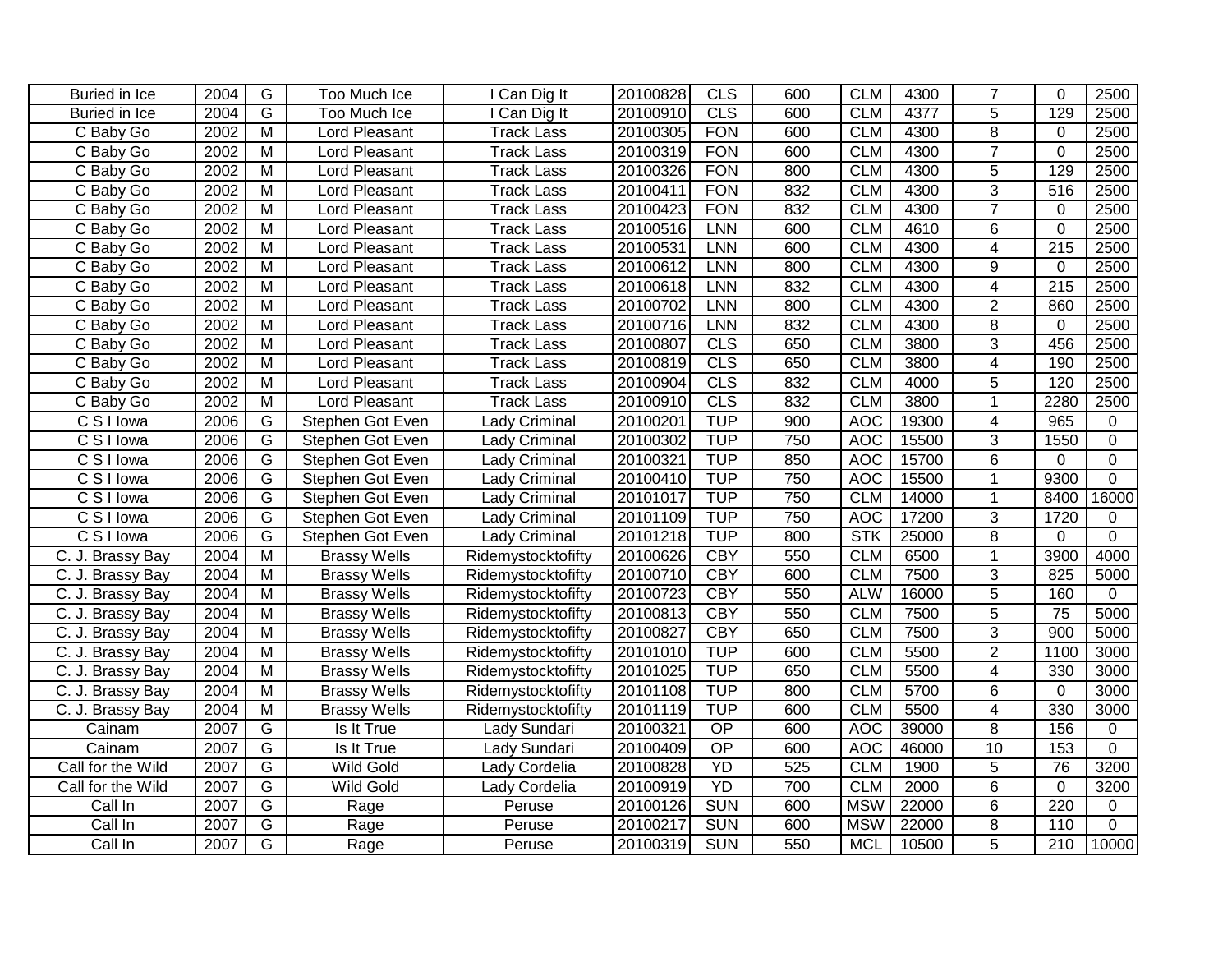| Call In               | 2007 | $\overline{G}$          | Rage                | Peruse                  | 20100416 | <b>SUN</b>      | 800 | <b>MSW</b> | 24000 | 5                       | 480              | 0     |
|-----------------------|------|-------------------------|---------------------|-------------------------|----------|-----------------|-----|------------|-------|-------------------------|------------------|-------|
| <b>Caller Blocked</b> | 2001 | $\overline{G}$          | Caller I. D.        | Kissing Booth           | 20100307 | <b>FON</b>      | 600 | <b>CLM</b> | 4300  | 6                       | $\Omega$         | 2500  |
| <b>Caller Blocked</b> | 2001 | G                       | Caller I. D.        | <b>Kissing Booth</b>    | 20100328 | <b>FON</b>      | 650 | <b>CLM</b> | 4300  | $\overline{2}$          | 860              | 2500  |
| <b>Caller Blocked</b> | 2001 | G                       | Caller I. D.        | Kissing Booth           | 20100409 | <b>FON</b>      | 600 | <b>CLM</b> | 4300  | $\overline{6}$          | $\mathbf 0$      | 2500  |
| <b>Caller Blocked</b> | 2001 | $\overline{G}$          | Caller I. D.        | <b>Kissing Booth</b>    | 20100501 | <b>FON</b>      | 600 | <b>CLM</b> | 4300  | $\overline{7}$          | $\mathbf 0$      | 2500  |
| <b>Caller Blocked</b> | 2001 | G                       | Caller I. D.        | <b>Kissing Booth</b>    | 20100514 | <b>LNN</b>      | 600 | <b>CLM</b> | 4610  | 9                       | $\mathbf 0$      | 2500  |
| <b>Caller Blocked</b> | 2001 | $\overline{G}$          | Caller I. D.        | Kissing Booth           | 20100813 | CLS             | 600 | <b>CLM</b> | 4000  | $\overline{9}$          | $\Omega$         | 2500  |
| Can It Baby           | 2007 | $\overline{G}$          | Canaveral           | Mickis Dancer           | 20101219 | <b>TUP</b>      | 500 | <b>CLM</b> | 5100  | $\overline{7}$          | $\Omega$         | 3500  |
| Can't Find Me         | 2004 | $\overline{\mathsf{G}}$ | Fugitive            | <b>Red Sider</b>        | 20100501 | <b>TDN</b>      | 550 | <b>CLM</b> | 5400  | $\overline{3}$          | 540              | 3500  |
| Can't Find Me         | 2004 | $\overline{G}$          | Fugitive            | <b>Red Sider</b>        | 20100511 | <b>TDN</b>      | 550 | <b>CLM</b> | 5400  | $\overline{5}$          | 108              | 3500  |
| Can't Find Me         | 2004 | $\overline{G}$          | Fugitive            | <b>Red Sider</b>        | 20100612 | <b>TDN</b>      | 832 | <b>CLM</b> | 5500  | $\overline{2}$          | 1100             | 3500  |
| Can't Find Me         | 2004 | $\overline{G}$          | Fugitive            | <b>Red Sider</b>        | 20100703 | <b>TDN</b>      | 832 | <b>CLM</b> | 5500  | $\mathbf 1$             | 3300             | 3500  |
| Can't Find Me         | 2004 | $\overline{G}$          | Fugitive            | <b>Red Sider</b>        | 20100726 | <b>TDN</b>      | 832 | <b>CLM</b> | 5500  | $\overline{4}$          | $\overline{275}$ | 3500  |
| Can't Find Me         | 2004 | $\overline{G}$          | Fugitive            | <b>Red Sider</b>        | 20100809 | <b>TDN</b>      | 832 | <b>CLM</b> | 5500  | $\overline{5}$          | $\overline{55}$  | 3500  |
| Can't Find Me         | 2004 | $\overline{G}$          | Fugitive            | <b>Red Sider</b>        | 20100910 | <b>TDN</b>      | 832 | <b>CLM</b> | 5500  | 5                       | 165              | 3500  |
| Can't Find Me         | 2004 | $\overline{G}$          | Fugitive            | <b>Red Sider</b>        | 20101005 | <b>TDN</b>      | 600 | <b>CLM</b> | 5400  | $\overline{\mathbf{4}}$ | $\overline{216}$ | 3500  |
| Can't Find Me         | 2004 | $\overline{G}$          | Fugitive            | <b>Red Sider</b>        | 20101113 | <b>DED</b>      | 650 | <b>CLM</b> | 13550 | 5                       | 300              | 4000  |
| Captain Theo          | 2007 | $\overline{G}$          | King of Scat        | <b>Captain Messier</b>  | 20100815 | CLS             | 600 | <b>CLM</b> | 4400  | 4                       | 220              | 5000  |
| Captain Theo          | 2007 | $\overline{G}$          | King of Scat        | <b>Captain Messier</b>  | 20100828 | CLS             | 600 | <b>CLM</b> | 4400  | 3                       | 528              | 5000  |
| <b>Caramel Kisses</b> | 2005 | $\overline{M}$          | Mocha Express       | <b>Kisses for Missy</b> | 20100819 | CLS             | 650 | <b>CLM</b> | 3800  | $\overline{5}$          | 114              | 2500  |
| <b>Caramel Kisses</b> | 2005 | M                       | Mocha Express       | Kisses for Missy        | 20100828 | <b>CLS</b>      | 600 | <b>CLM</b> | 4000  | 8                       | 0                | 2500  |
| Carli Rose            | 2007 | F                       | Kafwain             | <b>Miss Guts</b>        | 20100906 | <b>AP</b>       | 500 | <b>CLM</b> | 13000 | 9                       | $\Omega$         | 15000 |
| Cato                  | 2004 | $\overline{G}$          | Doug Fir            | Letty                   | 20100117 | $\overline{OP}$ | 600 | <b>CLM</b> | 15200 | 11                      | $\overline{50}$  | 10000 |
| Cato                  | 2004 | $\overline{G}$          | Doug Fir            | Letty                   | 20100206 | $\overline{OP}$ | 600 | <b>CLM</b> | 15000 | $\overline{12}$         | $\overline{42}$  | 5000  |
| Cato                  | 2004 | $\overline{G}$          | Doug Fir            | Letty                   | 20100221 | $\overline{OP}$ | 550 | <b>CLM</b> | 15000 | 10                      | 60               | 7500  |
| Cato                  | 2004 | $\overline{G}$          | Doug Fir            | Letty                   | 20100307 | $\overline{OP}$ | 600 | <b>CLM</b> | 15700 | $\overline{8}$          | 104              | 10000 |
| Cato                  | 2004 | $\overline{G}$          | Doug Fir            | Letty                   | 20100402 | $\overline{OP}$ | 600 | <b>WCL</b> | 18500 | $\overline{FF}$         | 92               | 5000  |
| Cato                  | 2004 | G                       | Doug Fir            | Letty                   | 20100424 | <b>WRD</b>      | 600 | <b>CLM</b> | 8300  | 11                      | 60               | 3500  |
| Cato                  | 2004 | G                       | Doug Fir            | Letty                   | 20100509 | <b>WRD</b>      | 600 | <b>CLM</b> | 7000  | 8                       | 60               | 3500  |
| Caughtupnthemoment    | 2006 | $\overline{M}$          | <b>Wild Gold</b>    | Saratoga Hepcat         | 20100929 | RP              | 650 | <b>MSW</b> | 26500 | $\overline{4}$          | 1576             | 0     |
| Caughtupnthemoment    | 2006 | $\overline{M}$          | <b>Wild Gold</b>    | Saratoga Hepcat         | 20101020 | $\overline{RP}$ | 600 | <b>MCL</b> | 8500  | 8                       | $\overline{75}$  | 7500  |
| Caughtupnthemoment    | 2006 | M                       | <b>Wild Gold</b>    | Saratoga Hepcat         | 20101201 | $\overline{RP}$ | 650 | <b>MCL</b> | 8500  | 4                       | 470              | 7500  |
| Caylor J              | 2008 | $\overline{G}$          | Kafwain             | Kiley M                 | 20100905 | AP              | 800 | <b>MCL</b> | 14000 | 4                       | 840              | 25000 |
| Champ Is Frisky       | 2007 | $\overline{G}$          | <b>Frisk Me Now</b> | College Class           | 20100519 | <b>CMR</b>      | 700 | <b>MCL</b> | 7600  | 5                       | 304              | 27000 |
| Champ Is Frisky       | 2007 | G                       | Frisk Me Now        | <b>College Class</b>    | 20100618 | <b>CMR</b>      | 700 | <b>MCL</b> | 6400  | $\overline{2}$          | 1280             | 11000 |
| Champ Is Frisky       | 2007 | G                       | Frisk Me Now        | College Class           | 20100702 | <b>CMR</b>      | 650 | <b>MCL</b> | 7600  | 3                       | 760              | 18000 |
| Champ Is Frisky       | 2007 | G                       | Frisk Me Now        | <b>College Class</b>    | 20100731 | <b>CMR</b>      | 550 | <b>MCL</b> | 6300  | $\overline{2}$          | 1260             | 7500  |
| Champ Is Frisky       | 2007 | $\overline{G}$          | Frisk Me Now        | <b>College Class</b>    | 20100809 | CMR             | 600 | <b>MCL</b> | 6700  | $\mathbf 1$             | 4020             | 11000 |
| Champ Is Frisky       | 2007 | G                       | <b>Frisk Me Now</b> | <b>College Class</b>    | 20100906 | <b>CMR</b>      | 900 | <b>CLM</b> | 4750  | 6                       | $\Omega$         | 3500  |
| Champ Is Frisky       | 2007 | $\overline{G}$          | Frisk Me Now        | <b>College Class</b>    | 20100929 | CMR             | 850 | <b>CLM</b> | 4750  | 6                       | $\Omega$         | 5000  |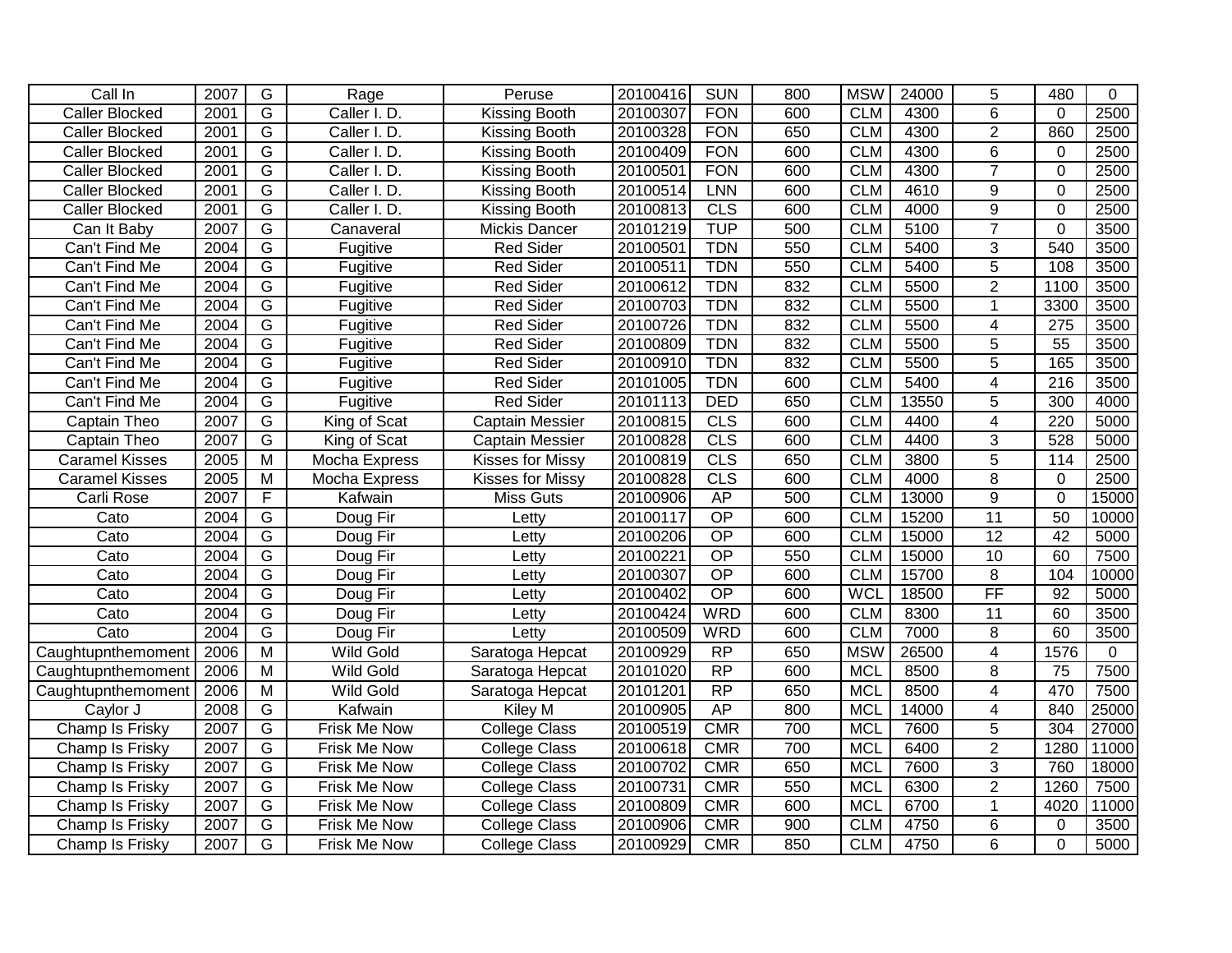| Champ Is Frisky           | 2007 | G                       | Frisk Me Now            | <b>College Class</b>    | 20101025 | <b>CMR</b>       | 850 | <b>CLM</b>              | 4750  | 6              | $\Omega$         | 3500        |
|---------------------------|------|-------------------------|-------------------------|-------------------------|----------|------------------|-----|-------------------------|-------|----------------|------------------|-------------|
| Champ Is Frisky           | 2007 | G                       | Frisk Me Now            | <b>College Class</b>    | 20101113 | <b>CMR</b>       | 600 | <b>CLM</b>              | 4750  | 10             | $\Omega$         | 3500        |
| Champ Is Frisky           | 2007 | $\overline{G}$          | Frisk Me Now            | <b>College Class</b>    | 20101129 | <b>CMR</b>       | 650 | <b>CLM</b>              | 4750  | 6              | $\overline{0}$   | 3500        |
| <b>Champagne Attitude</b> | 2006 | $\overline{\mathsf{M}}$ | Aptitude                | One Fine Shweetie       | 20100703 | <b>CBY</b>       | 800 | <b>STK</b>              | 35000 | $\overline{7}$ | 350              | 0           |
| Champagne Attitude        | 2006 | $\overline{\mathsf{M}}$ | Aptitude                | One Fine Shweetie       | 20101023 | <b>TUP</b>       | 800 | <b>STK</b>              | 35000 | $\overline{5}$ | 1400             | 0           |
| Champagne Attitude        | 2006 | $\overline{M}$          | Aptitude                | One Fine Shweetie       | 20101126 | <b>TUP</b>       | 650 | <b>AOC</b>              | 19100 | $\overline{6}$ | $\Omega$         | $\mathbf 0$ |
| <b>Charming Susie</b>     | 2005 | $\overline{M}$          | <b>Tiger Talk</b>       | Ore Jane                | 20100123 | <b>HOU</b>       | 550 | <b>CLM</b>              | 8500  | $\overline{2}$ | 1640             | 25000       |
| <b>Charming Susie</b>     | 2005 | $\overline{M}$          | <b>Tiger Talk</b>       | Ore Jane                | 20100213 | <b>HOU</b>       | 850 | <b>CLM</b>              | 9000  | $\overline{4}$ | 498              | 25000       |
| <b>Charming Susie</b>     | 2005 | $\overline{\mathsf{M}}$ | <b>Tiger Talk</b>       | Ore Jane                | 20100520 | <b>LS</b>        | 800 | <b>CLM</b>              | 9000  | $\overline{4}$ | 522              | 15000       |
| <b>Charming Susie</b>     | 2005 | $\overline{M}$          | <b>Tiger Talk</b>       | Ore Jane                | 20100610 | $\overline{LS}$  | 750 | <b>CLM</b>              | 9000  | 4              | 516              | 15000       |
| <b>Charming Susie</b>     | 2005 | M                       | <b>Tiger Talk</b>       | Ore Jane                | 20100620 | LS               | 700 | <b>CLM</b>              | 8500  | $\overline{2}$ | 1660             | 12500       |
| <b>Charming Susie</b>     | 2005 | M                       | <b>Tiger Talk</b>       | Ore Jane                | 20100704 | LS               | 600 | <b>CLM</b>              | 8500  | 3              | 913              | 12500       |
| <b>Charming Susie</b>     | 2005 | M                       | <b>Tiger Talk</b>       | Ore Jane                | 20100717 | $\overline{LS}$  | 850 | <b>ALW</b>              | 21500 | 6              | 100              | $\Omega$    |
| <b>Charming Susie</b>     | 2005 | M                       | <b>Tiger Talk</b>       | Ore Jane                | 20100904 | <b>RET</b>       | 700 | <b>CLM</b>              | 6500  | 1              | 3540             | 10000       |
| Cheese a Bay              | 2005 | M                       | Wild Gold               | <b>Cheese Grits</b>     | 20100902 | AP               | 500 | STR                     | 12006 | 6              | $\mathbf 0$      | $\Omega$    |
| Cheese a Bay              | 2005 | $\overline{M}$          | <b>Wild Gold</b>        | <b>Cheese Grits</b>     | 20100925 | AP               | 550 | $\overline{\text{STR}}$ | 12986 | $\mathbf{1}$   | 6900             | $\Omega$    |
| Cheese a Bay              | 2005 | $\overline{M}$          | <b>Wild Gold</b>        | <b>Cheese Grits</b>     | 20101014 | <b>HAW</b>       | 550 | <b>CLM</b>              | 20460 | $\overline{8}$ | 0                | 18000       |
| Cheese a Bay              | 2005 | M                       | <b>Wild Gold</b>        | <b>Cheese Grits</b>     | 20101110 | <b>HAW</b>       | 600 | <b>CLM</b>              | 11000 | 8              | $\mathbf 0$      | 7500        |
| <b>Chilly Request</b>     | 2005 | $\overline{M}$          | Storm of the Night      | Caveat's Request        | 20100730 | CLS              | 600 | <b>MCL</b>              | 4000  | $\,6$          | $\mathbf 0$      | 5000        |
| <b>Chilly Request</b>     | 2005 | M                       | Storm of the Night      | Caveat's Request        | 20100806 | CLS              | 600 | <b>MCL</b>              | 4700  | $\overline{2}$ | 940              | 10000       |
| <b>Chilly Request</b>     | 2005 | $\overline{M}$          | Storm of the Night      | Caveat's Request        | 20100813 | $\overline{CLS}$ | 600 | <b>MCL</b>              | 4000  | 4              | $\overline{200}$ | 5000        |
| <b>Chilly Request</b>     | 2005 | M                       | Storm of the Night      | <b>Caveat's Request</b> | 20100829 | CLS              | 600 | <b>MSW</b>              | 5600  | 6              | $\mathbf 0$      | 0           |
| <b>Chilly Request</b>     | 2005 | $\overline{M}$          | Storm of the Night      | <b>Caveat's Request</b> | 20100904 | CLS              | 600 | <b>MCL</b>              | 4072  | $\overline{4}$ | 200              | 5000        |
| Chilly Request            | 2005 | $\overline{M}$          | Storm of the Night      | Caveat's Request        | 20100912 | CLS              | 600 | <b>MSW</b>              | 5701  | $\overline{5}$ | 168              | $\Omega$    |
| Cietc Scandal             | 2006 | G                       | <b>Corporate Report</b> | Queen's Nest            | 20100703 | <b>CPW</b>       | 550 | <b>MCL</b>              | 1800  | $\overline{8}$ | 0                | 2000        |
| <b>City Tapper</b>        | 2006 | M                       | Slew City Slew          | A Taping Canadian       | 20100509 | <b>MNR</b>       | 550 | <b>MCL</b>              | 9800  | $\overline{3}$ | 980              | 10000       |
| <b>City Tapper</b>        | 2006 | M                       | <b>Slew City Slew</b>   | A Taping Canadian       | 20100711 | <b>MNR</b>       | 500 | <b>MCL</b>              | 8200  | 10             | 82               | 5000        |
| <b>City Tapper</b>        | 2006 | M                       | <b>Slew City Slew</b>   | A Taping Canadian       | 20100723 | <b>MNR</b>       | 500 | <b>MCL</b>              | 8200  | 3              | 820              | 5000        |
| <b>City Tapper</b>        | 2006 | M                       | Slew City Slew          | A Taping Canadian       | 20100820 | <b>MNR</b>       | 500 | <b>MCL</b>              | 7400  | 3              | 740              | 5000        |
| <b>City Tapper</b>        | 2006 | M                       | <b>Slew City Slew</b>   | A Taping Canadian       | 20100901 | PID              | 500 | <b>MCL</b>              | 14655 | $\overline{4}$ | 650              | 7500        |
| <b>City Tapper</b>        | 2006 | $\overline{M}$          | Slew City Slew          | A Taping Canadian       | 20100923 | PID              | 650 | <b>MCL</b>              | 15480 | 10             | 200              | 12500       |
| <b>City Tapper</b>        | 2006 | $\overline{M}$          | <b>Slew City Slew</b>   | A Taping Canadian       | 20101015 | <b>MNR</b>       | 550 | <b>MCL</b>              | 7400  | $\overline{2}$ | 1480             | 5000        |
| <b>City Tapper</b>        | 2006 | M                       | <b>Slew City Slew</b>   | A Taping Canadian       | 20101105 | <b>TDN</b>       | 500 | <b>MCL</b>              | 5600  | $\mathbf{1}$   | 3360             | 5000        |
| <b>City Tapper</b>        | 2006 | $\overline{M}$          | <b>Slew City Slew</b>   | A Taping Canadian       | 20101128 | <b>MNR</b>       | 550 | <b>CLM</b>              | 7600  | $\overline{3}$ | 760              | 5000        |
| <b>City Tapper</b>        | 2006 | $\overline{\mathsf{M}}$ | <b>Slew City Slew</b>   | A Taping Canadian       | 20101229 | <b>MNR</b>       | 600 | <b>CLM</b>              | 7600  | $\overline{7}$ | 76               | 5000        |
| Classy Carl               | 2006 | G                       | <b>Tiger Talk</b>       | <b>Classic Opener</b>   | 20100226 | <b>FON</b>       | 600 | <b>CLM</b>              | 5200  | $\overline{9}$ | $\Omega$         | 5000        |
| <b>Classy Carl</b>        | 2006 | G                       | <b>Tiger Talk</b>       | <b>Classic Opener</b>   | 20100328 | <b>FON</b>       | 650 | <b>CLM</b>              | 4300  | $\overline{8}$ | $\overline{0}$   | 2500        |
| Classy Carl               | 2006 | $\overline{G}$          | <b>Tiger Talk</b>       | <b>Classic Opener</b>   | 20100424 | <b>FON</b>       | 600 | <b>CLM</b>              | 4300  | $\overline{7}$ | $\overline{0}$   | 2500        |
| <b>Classy Carl</b>        | 2006 | G                       | Tiger Talk              | <b>Classic Opener</b>   | 20100508 | <b>FON</b>       | 850 | <b>CLM</b>              | 4300  | $\overline{9}$ | $\Omega$         | 2500        |
| Classy Carl               | 2006 | G                       | <b>Tiger Talk</b>       | Classic Opener          | 20100521 | <b>LNN</b>       | 832 | <b>CLM</b>              | 4377  | $\overline{9}$ | $\Omega$         | 2500        |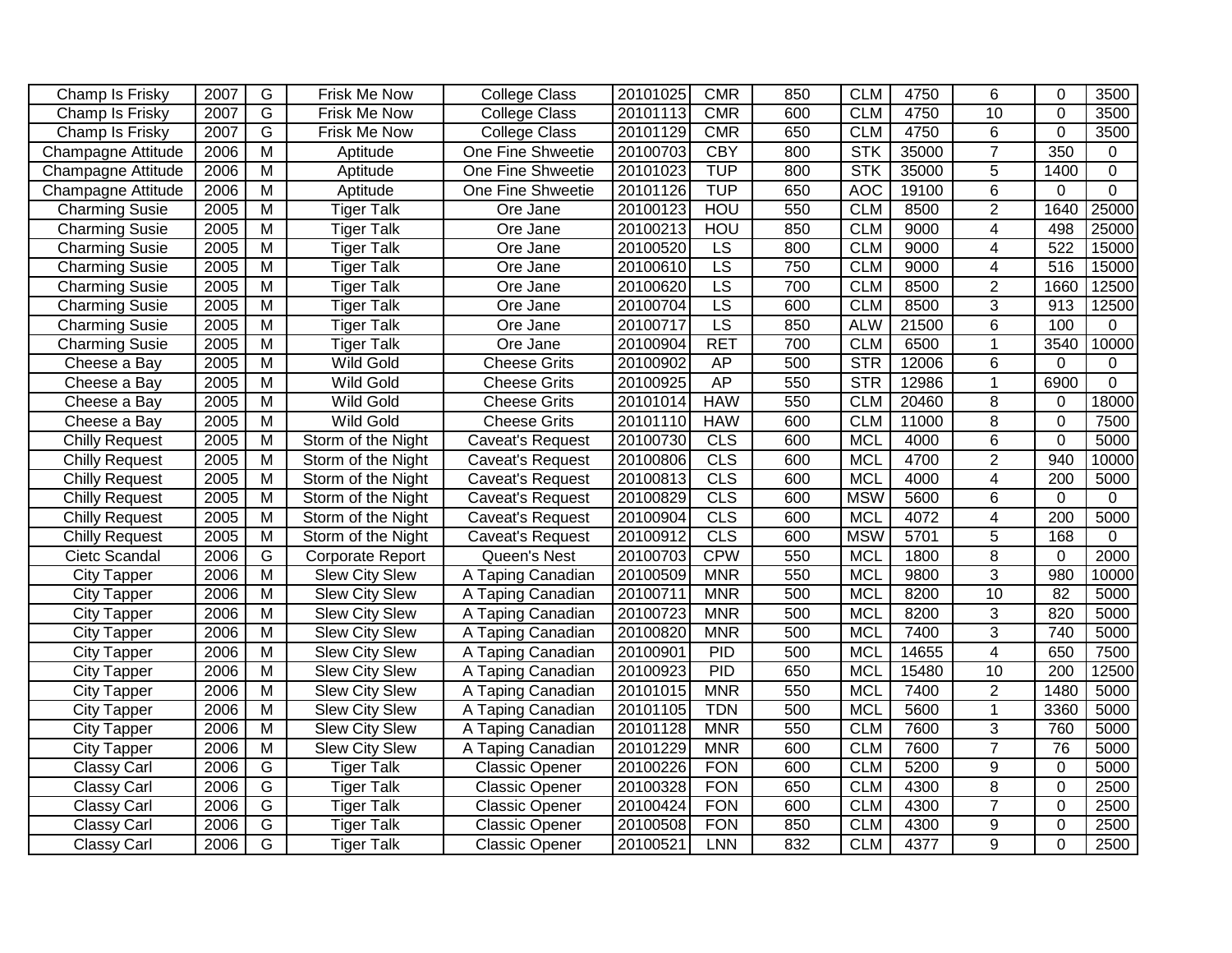| <b>Classy Carl</b>    | 2006 | $\overline{G}$          | <b>Tiger Talk</b>       | Classic Opener         | 20100611 | <b>LNN</b>      | 600 | <b>CLM</b>              | 4300  | 5               | 129             | 2500        |
|-----------------------|------|-------------------------|-------------------------|------------------------|----------|-----------------|-----|-------------------------|-------|-----------------|-----------------|-------------|
| Classy Carl           | 2006 | $\overline{G}$          | <b>Tiger Talk</b>       | <b>Classic Opener</b>  | 20100625 | <b>LNN</b>      | 600 | <b>CLM</b>              | 4687  | 9               | $\Omega$        | 2500        |
| <b>Classy Casey</b>   | 2004 | $\overline{M}$          | Fast Play               | Casey Baker            | 20100305 | <b>FON</b>      | 600 | <b>CLM</b>              | 5200  | $\overline{2}$  | 1040            | 5000        |
| <b>Classy Casey</b>   | 2004 | $\overline{M}$          | Fast Play               | <b>Casey Baker</b>     | 20100319 | <b>FON</b>      | 600 | <b>CLM</b>              | 5200  | 3               | 624             | 5000        |
| <b>Classy Casey</b>   | 2004 | $\overline{M}$          | Fast Play               | Casey Baker            | 20100326 | <b>FON</b>      | 800 | <b>CLM</b>              | 4300  | $\overline{3}$  | 516             | 2500        |
| Classy Casey          | 2004 | $\overline{M}$          | Fast Play               | <b>Casey Baker</b>     | 20100409 | <b>FON</b>      | 650 | STR                     | 5000  | $\overline{5}$  | 150             | $\Omega$    |
| <b>Classy Casey</b>   | 2004 | $\overline{M}$          | <b>Fast Play</b>        | Casey Baker            | 20100430 | <b>FON</b>      | 600 | <b>CLM</b>              | 5356  | $\overline{6}$  | $\Omega$        | 5000        |
| <b>Classy Casey</b>   | 2004 | $\overline{M}$          | Fast Play               | Casey Baker            | 20100508 | <b>FON</b>      | 832 | <b>CLM</b>              | 4300  | 1               | 2580            | 2500        |
| <b>Classy Casey</b>   | 2004 | $\overline{M}$          | Fast Play               | Casey Baker            | 20100710 | <b>LNN</b>      | 800 | <b>CLM</b>              | 5360  | $\overline{5}$  | 150             | 3500        |
| <b>Classy Casey</b>   | 2004 | $\overline{M}$          | Fast Play               | Casey Baker            | 20101006 | $\overline{RP}$ | 832 | <b>CLM</b>              | 8000  | 10              | 75              | 4000        |
| <b>Classy Casey</b>   | 2004 | $\overline{M}$          | Fast Play               | <b>Casey Baker</b>     | 20101127 | RP              | 832 | <b>CLM</b>              | 10510 | $\overline{5}$  | 220             | 4000        |
| Coco Monkey           | 2006 | M                       | Mocha Express           | <b>Coastal Gal</b>     | 20100105 | PM              | 800 | <b>MCL</b>              | 3600  | $\overline{8}$  | $\overline{0}$  | 4000        |
| Coco Monkey           | 2006 | $\overline{M}$          | Mocha Express           | <b>Coastal Gal</b>     | 20100202 | <b>PM</b>       | 600 | <b>MCL</b>              | 3300  | 3               | 495             | 2500        |
| Coco Monkey           | 2006 | $\overline{M}$          | Mocha Express           | <b>Coastal Gal</b>     | 20100216 | PM              | 600 | <b>MCL</b>              | 3300  | 1               | 1815            | 3200        |
| Coco Monkey           | 2006 | M                       | Mocha Express           | <b>Coastal Gal</b>     | 20100310 | <b>PM</b>       | 600 | <b>CLM</b>              | 3400  | $\overline{7}$  | 0               | 2500        |
| Coco Monkey           | 2006 | M                       | Mocha Express           | <b>Coastal Gal</b>     | 20100317 | PM              | 550 | <b>CLM</b>              | 4200  | 3               | 630             | 5000        |
| Coco Monkey           | 2006 | M                       | Mocha Express           | <b>Coastal Gal</b>     | 20100407 | <b>PM</b>       | 600 | <b>CLM</b>              | 3400  | $\overline{5}$  | 85              | 2500        |
| Coco Monkey           | 2006 | $\overline{M}$          | Mocha Express           | <b>Coastal Gal</b>     | 20100419 | PM              | 550 | <b>CLM</b>              | 3400  | $\overline{5}$  | 85              | 2500        |
| Coco Monkey           | 2006 | $\overline{M}$          | Mocha Express           | <b>Coastal Gal</b>     | 20101213 | PM              | 600 | <b>CLM</b>              | 4200  | 6               | $\overline{0}$  | 5000        |
| <b>Concert King</b>   | 2003 | $\overline{G}$          | King of Scat            | <b>Bay Symphony</b>    | 20100409 | <b>HAW</b>      | 600 | STR                     | 12926 | $\overline{7}$  | $\Omega$        | $\Omega$    |
| <b>Concert King</b>   | 2003 | G                       | King of Scat            | Bay Symphony           | 20100819 | <b>HOO</b>      | 600 | <b>CLM</b>              | 12500 | $\overline{2}$  | 2500            | 7500        |
| <b>Concert King</b>   | 2003 | G                       | King of Scat            | Bay Symphony           | 20100904 | <b>HOO</b>      | 800 | <b>CLM</b>              | 12000 | 1               | 7200            | 7500        |
| <b>Concert King</b>   | 2003 | $\overline{G}$          | King of Scat            | Bay Symphony           | 20100915 | <b>HOO</b>      | 600 | $\overline{\text{STR}}$ | 17000 | $\overline{7}$  | 170             | 0           |
| <b>Concert King</b>   | 2003 | G                       | King of Scat            | Bay Symphony           | 20101015 | <b>HOO</b>      | 800 | <b>CLM</b>              | 10000 | 4               | 500             | 5000        |
| <b>Concert King</b>   | 2003 | $\overline{G}$          | King of Scat            | Bay Symphony           | 20101104 | $\overline{CD}$ | 850 | <b>CLM</b>              | 15150 | 11              | $\overline{75}$ | 7500        |
| <b>Concert King</b>   | 2003 | G                       | King of Scat            | <b>Bay Symphony</b>    | 20101120 | CD              | 800 | <b>CLM</b>              | 20097 | $\overline{12}$ | 99              | 7500        |
| Conn's Revenge        | 2007 | F                       | Connecticut             | <b>Brennie Kirk</b>    | 20100911 | CLS             | 600 | <b>MCL</b>              | 4700  | 9               | 0               | 10000       |
| Cosgrove              | 2002 | G                       | Shadeed                 | Holmemaid Angel        | 20100704 | LNN             | 450 | <b>CLM</b>              | 4429  | 8               | $\overline{0}$  | 2500        |
| Cosgrove              | 2002 | G                       | Shadeed                 | <b>Holmemaid Angel</b> | 20100718 | <b>LNN</b>      | 600 | <b>CLM</b>              | 4687  | 9               | $\overline{0}$  | 2500        |
| Cosgrove              | 2002 | $\overline{G}$          | Shadeed                 | <b>Holmemaid Angel</b> | 20100819 | CLS             | 600 | <b>CLM</b>              | 3800  | 5               | 114             | 2500        |
| Cosgrove              | 2002 | $\overline{G}$          | Shadeed                 | Holmemaid Angel        | 20100905 | CLS             | 600 | <b>CLM</b>              | 3800  | $\overline{7}$  | $\overline{0}$  | 2500        |
| <b>Country Breeze</b> | 2005 | $\overline{M}$          | <b>Indian Territory</b> | Ridemystocktofifty     | 20100226 | <b>FON</b>      | 400 | <b>CLM</b>              | 4300  | $\mathbf{1}$    | 2580            | 2500        |
| <b>Country Breeze</b> | 2005 | $\overline{M}$          | <b>Indian Territory</b> | Ridemystocktofifty     | 20100305 | <b>FON</b>      | 600 | <b>STR</b>              | 5000  | $\overline{7}$  | 0               | 0           |
| <b>Country Breeze</b> | 2005 | $\overline{M}$          | <b>Indian Territory</b> | Ridemystocktofifty     | 20100409 | <b>FON</b>      | 650 | STR                     | 5000  | 3               | 600             | $\mathbf 0$ |
| <b>Country Breeze</b> | 2005 | $\overline{M}$          | <b>Indian Territory</b> | Ridemystocktofifty     | 20100515 | <b>LNN</b>      | 600 | <b>CLM</b>              | 5000  | 1               | 3000            | 3500        |
| <b>Country Breeze</b> | 2005 | $\overline{\mathsf{M}}$ | <b>Indian Territory</b> | Ridemystocktofifty     | 20100605 | <b>LNN</b>      | 600 | <b>CLM</b>              | 6798  | 1               | 3960            | 5000        |
| <b>Country Breeze</b> | 2005 | $\overline{M}$          | <b>Indian Territory</b> | Ridemystocktofifty     | 20100627 | <b>LNN</b>      | 600 | STR                     | 5150  | 6               | $\overline{0}$  | $\Omega$    |
| <b>Country Breeze</b> | 2005 | $\overline{M}$          | <b>Indian Territory</b> | Ridemystocktofifty     | 20100725 | <b>HPO</b>      | 600 | <b>CLM</b>              | 11500 | $\overline{3}$  | 1200            | 2500        |
| Courtney J            | 2005 | $\overline{M}$          | Van Nistelrooy          | <b>Diamond Motel</b>   | 20100205 | <b>DED</b>      | 700 | STR                     | 17500 | $\overline{4}$  | 1050            | 0           |
| Courtney J            | 2005 | M                       | Van Nistelrooy          | <b>Diamond Motel</b>   | 20100302 | <b>HAW</b>      | 850 | <b>AOC</b>              | 39501 | 4               | 1710            | $\Omega$    |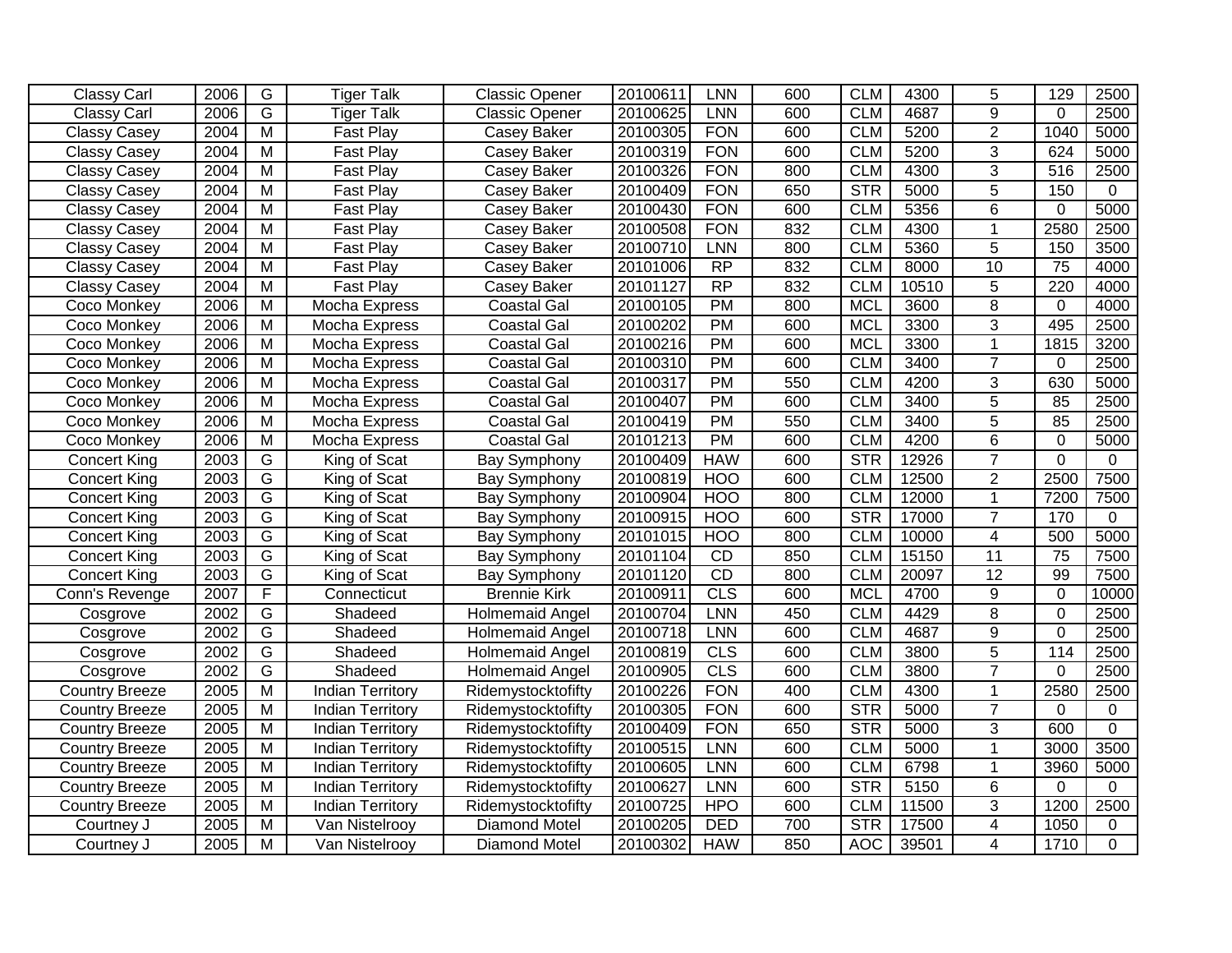| Courtney J             | 2005 | $\overline{M}$          | Van Nistelrooy           | <b>Diamond Motel</b>    | 20100326 | <b>HAW</b>      | 850 | <b>AOC</b> | 31472 | 10              | $\Omega$         | $\Omega$    |
|------------------------|------|-------------------------|--------------------------|-------------------------|----------|-----------------|-----|------------|-------|-----------------|------------------|-------------|
| Courtney J             | 2005 | M                       | Van Nistelrooy           | Diamond Motel           | 20100828 | <b>RP</b>       | 832 | STR        | 14500 | $\overline{2}$  | 2885             | 0           |
| Courtney J             | 2005 | $\overline{M}$          | Van Nistelrooy           | <b>Diamond Motel</b>    | 20100922 | RP              | 700 | <b>STR</b> | 14500 | $\overline{5}$  | 429              | $\mathbf 0$ |
| <b>Cowboy Express</b>  | 2003 | G                       | Mocha Express            | <b>Maudlins Diamond</b> | 20100302 | <b>BEU</b>      | 832 | <b>CLM</b> | 3500  | $\overline{5}$  | 105              | 2500        |
| Cowboy Express         | 2003 | G                       | Mocha Express            | <b>Maudlins Diamond</b> | 20100315 | <b>BEU</b>      | 832 | <b>CLM</b> | 3500  | $\overline{4}$  | 175              | 2500        |
| <b>Cowboy Express</b>  | 2003 | G                       | Mocha Express            | <b>Maudlins Diamond</b> | 20100403 | <b>BEU</b>      | 800 | <b>CLM</b> | 4100  | 5               | $\overline{123}$ | 4000        |
| <b>Cowboy Express</b>  | 2003 | $\overline{G}$          | Mocha Express            | <b>Maudlins Diamond</b> | 20100420 | <b>BEU</b>      | 832 | <b>CLM</b> | 3500  | $\overline{6}$  | 70               | 2500        |
| <b>Cowboy Express</b>  | 2003 | $\overline{G}$          | Mocha Express            | <b>Maudlins Diamond</b> | 20100518 | RD              | 832 | <b>CLM</b> | 3400  | $\overline{6}$  | 68               | 4000        |
| <b>Cowboy Express</b>  | 2003 | G                       | Mocha Express            | <b>Maudlins Diamond</b> | 20100529 | RD              | 800 | <b>CLM</b> | 3400  | $\overline{3}$  | 340              | 4000        |
| <b>Cowboy Express</b>  | 2003 | G                       | Mocha Express            | <b>Maudlins Diamond</b> | 20100613 | RD              | 800 | <b>CLM</b> | 3400  | 6               | 34               | 4000        |
| <b>Cowboy Express</b>  | 2003 | G                       | Mocha Express            | <b>Maudlins Diamond</b> | 20100712 | $\overline{RD}$ | 600 | <b>CLM</b> | 3400  | $\overline{7}$  | $\overline{34}$  | 4000        |
| Cresco Playboy         | 2005 | G                       | One Hundred Slews        | Pot o' Jam              | 20100402 | <b>FON</b>      | 600 | <b>CLM</b> | 4600  | $\overline{7}$  | $\Omega$         | 5000        |
| Cresco Playboy         | 2005 | G                       | <b>One Hundred Slews</b> | Pot o' Jam              | 20100501 | <b>FON</b>      | 600 | <b>CLM</b> | 5146  | 9               | $\mathbf 0$      | 5000        |
| Cresco Playboy         | 2005 | G                       | <b>One Hundred Slews</b> | Pot o' Jam              | 20100521 | <b>LNN</b>      | 800 | <b>CLM</b> | 4931  | $\overline{c}$  | 920              | 5000        |
| Cresco Playboy         | 2005 | G                       | <b>One Hundred Slews</b> | Pot o' Jam              | 20100604 | LNN             | 832 | <b>CLM</b> | 4821  | $\mathbf{1}$    | 2760             | 5000        |
| Cresco Playboy         | 2005 | $\overline{G}$          | <b>One Hundred Slews</b> | Pot o' Jam              | 20100705 | <b>LNN</b>      | 800 | <b>CLM</b> | 5150  | $\overline{7}$  | $\Omega$         | 5000        |
| Cresco Playboy         | 2005 | G                       | <b>One Hundred Slews</b> | Pot o' Jam              | 20100806 | CLS             | 832 | <b>CLM</b> | 4700  | $\overline{3}$  | 564              | 5000        |
| Cresco Playboy         | 2005 | G                       | <b>One Hundred Slews</b> | Pot o' Jam              | 20100819 | CLS             | 832 | <b>CLM</b> | 4700  | $\overline{6}$  | $\overline{0}$   | 5000        |
| Cresco Playboy         | 2005 | G                       | <b>One Hundred Slews</b> | Pot o' Jam              | 20100903 | <b>CLS</b>      | 832 | <b>CLM</b> | 4700  | 5               | 141              | 5000        |
| <b>Cresco Starlite</b> | 2006 | $\overline{M}$          | Bappa                    | Princess Kahn           | 20100730 | CLS             | 600 | <b>MCL</b> | 4000  | 5               | 120              | 5000        |
| Crimson Halo           | 2006 | M                       | Crimson Hero             | Dazzlo                  | 20100313 | <b>HAW</b>      | 600 | <b>CLM</b> | 16500 | 5               | 375              | 17500       |
| <b>Crimson Halo</b>    | 2006 | M                       | Crimson Hero             | Dazzlo                  | 20100331 | <b>HAW</b>      | 600 | <b>CLM</b> | 12000 | $\overline{5}$  | 360              | 17500       |
| Crony                  | 2006 | $\overline{G}$          | Doug Fir                 | Cherries On Top         | 20101002 | <b>HAW</b>      | 600 | <b>MCL</b> | 8000  | 12              | $\Omega$         | 7500        |
| Crony                  | 2006 | $\overline{G}$          | Doug Fir                 | Cherries On Top         | 20101016 | <b>HAW</b>      | 650 | <b>MCL</b> | 8000  | 10              | $\Omega$         | 7500        |
| Crony                  | 2006 | G                       | Doug Fir                 | Cherries On Top         | 20101030 | <b>HAW</b>      | 600 | <b>MCL</b> | 8000  | $\overline{12}$ | $\overline{0}$   | 7500        |
| Crony                  | 2006 | G                       | Doug Fir                 | Cherries On Top         | 20101208 | <b>HAW</b>      | 850 | <b>MCL</b> | 8500  | 12              | $\overline{0}$   | 7500        |
| <b>Current Heist</b>   | 2004 | $\overline{M}$          | Commendable              | Heister                 | 20100305 | <b>FON</b>      | 600 | <b>CLM</b> | 4300  | 9               | $\Omega$         | 2500        |
| <b>Current Heist</b>   | 2004 | $\overline{M}$          | Commendable              | Heister                 | 20100319 | <b>FON</b>      | 600 | <b>CLM</b> | 4300  | 6               | $\overline{0}$   | 2500        |
| <b>Current Heist</b>   | 2004 | M                       | Commendable              | Heister                 | 20100702 | LNN             | 600 | <b>CLM</b> | 5090  | 8               | $\Omega$         | 5000        |
| <b>Current Heist</b>   | 2004 | M                       | Commendable              | Heister                 | 20100709 | <b>LNN</b>      | 600 | <b>CLM</b> | 4300  | $\overline{2}$  | 860              | 2500        |
| <b>Current Heist</b>   | 2004 | M                       | Commendable              | Heister                 | 20100807 | <b>CLS</b>      | 650 | <b>CLM</b> | 3800  | 6               | $\Omega$         | 2500        |
| <b>Current Heist</b>   | 2004 | M                       | Commendable              | Heister                 | 20100819 | CLS             | 650 | <b>CLM</b> | 3800  | 3               | 456              | 2500        |
| <b>Current Heist</b>   | 2004 | M                       | Commendable              | Heister                 | 20100827 | CLS             | 832 | <b>CLM</b> | 4700  | $\overline{4}$  | 235              | 5000        |
| <b>Current Heist</b>   | 2004 | $\overline{\mathsf{M}}$ | Commendable              | Heister                 | 20100910 | CLS             | 832 | <b>CLM</b> | 3800  | $\overline{3}$  | 456              | 2500        |
| Cycloneontheoasis      | 2006 | G                       | <b>Bravo Bull</b>        | Midnightontheoasis      | 20100207 | OP              | 600 | <b>CLM</b> | 15000 | $\overline{7}$  | 50               | 7500        |
| Cycloneontheoasis      | 2006 | G                       | <b>Bravo Bull</b>        | Midnightontheoasis      | 20100221 | OP              | 550 | <b>CLM</b> | 15000 | 9               | 60               | 7500        |
| Cycloneontheoasis      | 2006 | G                       | <b>Bravo Bull</b>        | Midnightontheoasis      | 20100402 | $\overline{OP}$ | 600 | <b>CLM</b> | 18000 | $\overline{3}$  | 1800             | 10000       |
| D Silver Bandette      | 2001 | $\overline{M}$          | Silver Launch            | D Bandette              | 20100516 | <b>LNN</b>      | 600 | <b>CLM</b> | 4610  | $\overline{5}$  | 129              | 2500        |
| D Silver Bandette      | 2001 | M                       | <b>Silver Launch</b>     | D Bandette              | 20100531 | <b>LNN</b>      | 600 | <b>CLM</b> | 4300  | $\overline{2}$  | 860              | 2500        |
| D Silver Bandette      | 2001 | $\overline{M}$          | Silver Launch            | D Bandette              | 20100627 | <b>LNN</b>      | 600 | <b>CLM</b> | 4300  | 4               | 215              | 2500        |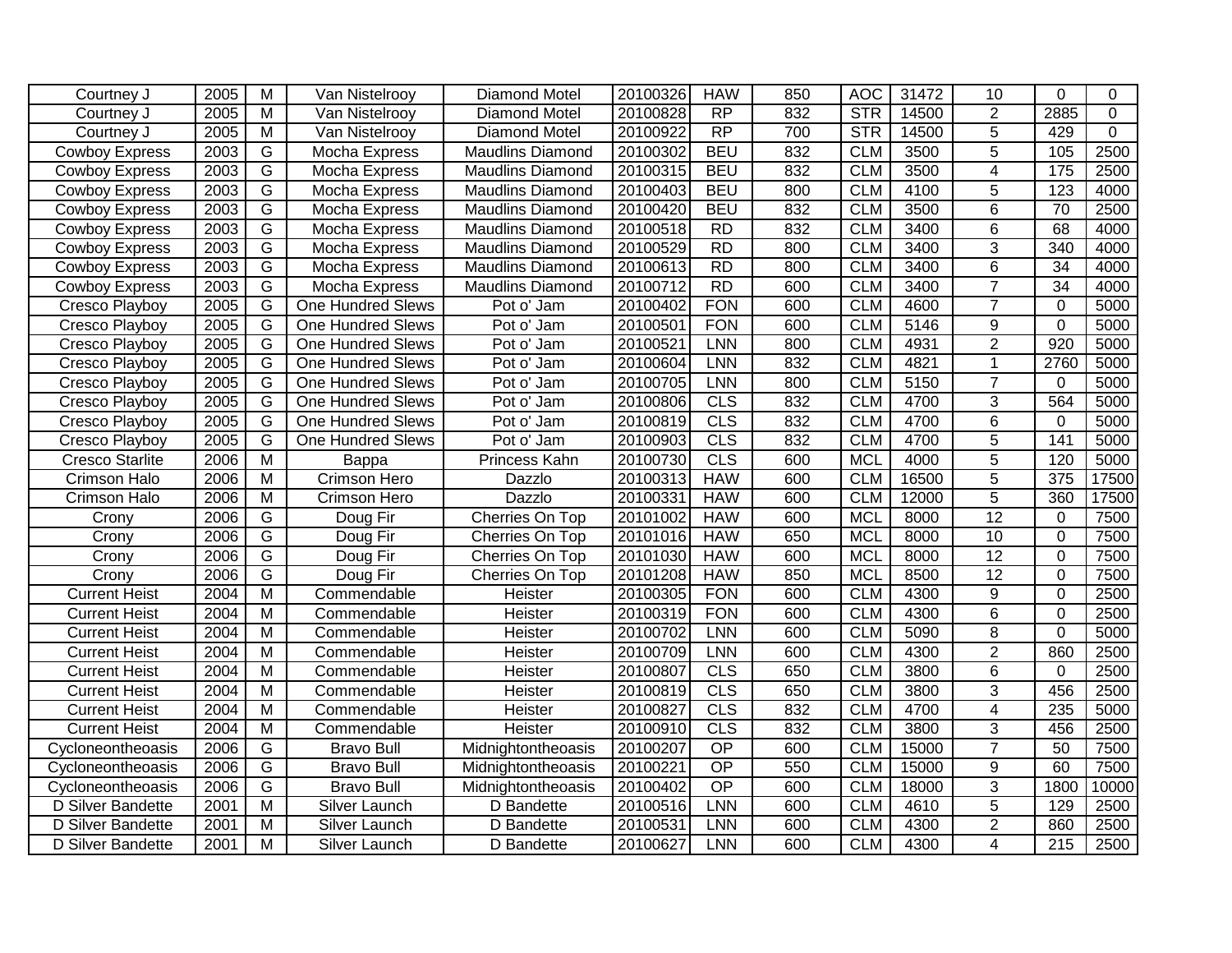| D Silver Bandette     | 2001 | M                       | Silver Launch           | D Bandette            | 20100709 | LNN        | 600 | <b>CLM</b> | 4300  | -1             | 2580            | 2500         |
|-----------------------|------|-------------------------|-------------------------|-----------------------|----------|------------|-----|------------|-------|----------------|-----------------|--------------|
| D Silver Bandette     | 2001 | M                       | <b>Silver Launch</b>    | D Bandette            | 20100801 | <b>CLS</b> | 600 | <b>CLM</b> | 4300  | 5              | 129             | 2500         |
| D Silver Bandette     | 2001 | M                       | <b>Silver Launch</b>    | D Bandette            | 20100820 | CLS        | 600 | <b>CLM</b> | 3800  | $\mathbf{1}$   | 2280            | 2500         |
| D Silver Bandette     | 2001 | $\overline{\mathsf{M}}$ | Silver Launch           | D Bandette            | 20100828 | CLS        | 650 | <b>CLM</b> | 4429  | $\overline{5}$ | 129             | 2500         |
| D Silver Bandette     | 2001 | M                       | Silver Launch           | D Bandette            | 20100910 | CLS        | 650 | <b>CLM</b> | 4300  | $\overline{7}$ | $\mathbf 0$     | 2500         |
| Dancemarlindance      | 2007 | $\overline{F}$          | <b>Indian Territory</b> | Marlin Dance          | 20100402 | <b>HAW</b> | 600 | <b>MSW</b> | 25000 | $\overline{7}$ | $\mathbf 0$     | $\mathbf 0$  |
| Dayjur for Sure       | 2007 | F                       | Dayjur                  | Whispering Lou        | 20100815 | <b>CBY</b> | 550 | <b>CLM</b> | 6500  | $\overline{6}$ | 65              | 7500         |
| Dazzling Devil        | 2006 | M                       | <b>Dazzling Falls</b>   | Natti Devil           | 20100312 | <b>HAW</b> | 600 | <b>MCL</b> | 10660 | $\overline{5}$ | 300             | 10000        |
| <b>Dazzling Devil</b> | 2006 | M                       | <b>Dazzling Falls</b>   | Natti Devil           | 20100326 | <b>HAW</b> | 600 | <b>MCL</b> | 10127 | 6              | $\Omega$        | 10000        |
| Dazzlingdink          | 2007 | G                       | <b>Dazzling Falls</b>   | Sweet Susie Do        | 20100309 | <b>HAW</b> | 600 | <b>MCL</b> | 11726 | 5              | 330             | 15000        |
| Dazzlingdink          | 2007 | G                       | <b>Dazzling Falls</b>   | Sweet Susie Do        | 20100327 | <b>HAW</b> | 600 | <b>MCL</b> | 9500  | FF             | $\Omega$        | 10000        |
| Deans Dancer          | 2007 | $\overline{G}$          | Shadow Hawk             | Miss Jonessa          | 20100118 | <b>TUP</b> | 650 | <b>AOC</b> | 13500 | 5              | 540             | $\mathbf 0$  |
| Deans Dancer          | 2007 | G                       | Shadow Hawk             | Miss Jonessa          | 20100216 | <b>TUP</b> | 600 | <b>AOC</b> | 13500 | $\overline{7}$ | 0               | $\mathbf 0$  |
| Deans Dancer          | 2007 | G                       | Shadow Hawk             | Miss Jonessa          | 20100301 | <b>TUP</b> | 800 | <b>CLM</b> | 12700 | 5              | 508             | 16000        |
| Deans Dancer          | 2007 | G                       | Shadow Hawk             | Miss Jonessa          | 20100330 | <b>TUP</b> | 750 | <b>ALW</b> | 13000 | $\mathbf{1}$   | 7800            | 0            |
| Demi's Pleasure       | 2005 | $\overline{M}$          | Demidoff                | Salty Pleasure        | 20100430 | <b>FON</b> | 400 | <b>MCL</b> | 4300  | 8              | 0               | 10000        |
| Demi's Pleasure       | 2005 | M                       | Demidoff                | <b>Salty Pleasure</b> | 20100521 | <b>LNN</b> | 600 | <b>MCL</b> | 5000  | $\overline{5}$ | 150             | 10000        |
| Demi's Pleasure       | 2005 | M                       | Demidoff                | Salty Pleasure        | 20100620 | <b>ASD</b> | 800 | <b>MCL</b> | 6060  | $\overline{4}$ | 294             | 5000         |
| Demi's Pleasure       | 2005 | $\overline{M}$          | Demidoff                | Salty Pleasure        | 20100626 | <b>ASD</b> | 600 | <b>MCL</b> | 6060  | $\mathbf{1}$   | 3475            | 5000         |
| Demi's Pleasure       | 2005 | M                       | Demidoff                | Salty Pleasure        | 20100707 | <b>ASD</b> | 800 | <b>CLM</b> | 6158  | 6              | 57              | 5000         |
| Demi's Pleasure       | 2005 | M                       | Demidoff                | <b>Salty Pleasure</b> | 20100731 | <b>ASD</b> | 500 | <b>CLM</b> | 6278  | 3              | 593             | 5000         |
| Demi's Pleasure       | 2005 | M                       | Demidoff                | Salty Pleasure        | 20100814 | <b>ASD</b> | 600 | <b>CLM</b> | 6278  | 3              | 586             | 5000         |
| Demi's Pleasure       | 2005 | $\overline{M}$          | Demidoff                | Salty Pleasure        | 20100825 | <b>ASD</b> | 600 | <b>CLM</b> | 6098  | $\overline{6}$ | $\overline{57}$ | 5000         |
| Demi's Pleasure       | 2005 | $\overline{M}$          | Demidoff                | <b>Salty Pleasure</b> | 20100901 | <b>ASD</b> | 500 | <b>CLM</b> | 6098  | 4              | 286             | 5000         |
| Demi's Pleasure       | 2005 | M                       | Demidoff                | Salty Pleasure        | 20100915 | <b>ASD</b> | 500 | <b>CLM</b> | 6578  | 6              | 58              | 5000         |
| Demi's Pleasure       | 2005 | M                       | Demidoff                | <b>Salty Pleasure</b> | 20100922 | <b>ASD</b> | 600 | <b>CLM</b> | 6098  | 4              | 297             | 5000         |
| Des Moines            | 2004 | M                       | <b>Evansville Slew</b>  | Sarouka               | 20100517 | DEL        | 600 | <b>CLM</b> | 25350 | $\overline{4}$ | 1500            | 20000        |
| Des Moines            | 2004 | $\overline{M}$          | <b>Evansville Slew</b>  | Sarouka               | 20100623 | DEL        | 600 | <b>CLM</b> | 18300 | 5              | 540             | 12500        |
| Devil Dare Ya         | 2003 | G                       | Devil His Due           | Melrose Wine          | 20100320 | <b>FON</b> | 600 | <b>CLM</b> | 4800  | 3              | 576             | 5000         |
| Devil Dare Ya         | 2003 | $\overline{G}$          | Devil His Due           | Melrose Wine          | 20100611 | LNN        | 450 | <b>CLM</b> | 5000  | $\overline{7}$ | 0               | 5000         |
| Devil Dare Ya         | 2003 | G                       | Devil His Due           | Melrose Wine          | 20100618 | LNN        | 600 | <b>CLM</b> | 4300  | $\overline{2}$ | 860             | 2500         |
| Devil Dare Ya         | 2003 | G                       | Devil His Due           | Melrose Wine          | 20100704 | LNN        | 600 | <b>CLM</b> | 4429  | 3              | 516             | 2500         |
| Devil Dare Ya         | 2003 | G                       | Devil His Due           | Melrose Wine          | 20100716 | <b>LNN</b> | 600 | <b>CLM</b> | 4377  | $\overline{2}$ | 860             | 2500         |
| Devil Dare Ya         | 2003 | $\overline{G}$          | Devil His Due           | Melrose Wine          | 20100801 | CLS        | 650 | <b>CLM</b> | 3800  | $\overline{7}$ | $\mathbf 0$     | 2500         |
| Devil Dare Ya         | 2003 | G                       | <b>Devil His Due</b>    | <b>Melrose Wine</b>   | 20100827 | CLS        | 650 | <b>CLM</b> | 4000  | 3              | 480             | 2500         |
| Devil Dare Ya         | 2003 | G                       | Devil His Due           | Melrose Wine          | 20100903 | <b>CLS</b> | 832 | <b>CLM</b> | 4000  | 4              | 200             | 2500         |
| Devil Dare Ya         | 2003 | G                       | Devil His Due           | Melrose Wine          | 20100911 | CLS        | 600 | <b>CLM</b> | 4000  | $\overline{3}$ | 480             | 2500         |
| Devil's Game          | 2006 | G                       | <b>Chief Seattle</b>    | Devil's Wing          | 20100627 | <b>CBY</b> | 550 | <b>AOC</b> | 21345 | $\overline{6}$ | 170             | $\mathbf{0}$ |
| Dianna's D. D.        | 2003 | $\overline{M}$          | Kyle's Our Man          | <b>Calamity Claim</b> | 20100312 | <b>FON</b> | 400 | <b>CLM</b> | 5450  | $\overline{5}$ | 156             | 5000         |
| Dianna's D. D.        | 2003 | $\overline{M}$          | Kyle's Our Man          | <b>Calamity Claim</b> | 20100319 | <b>FON</b> | 600 | <b>CLM</b> | 5200  | $\overline{5}$ | 156             | 5000         |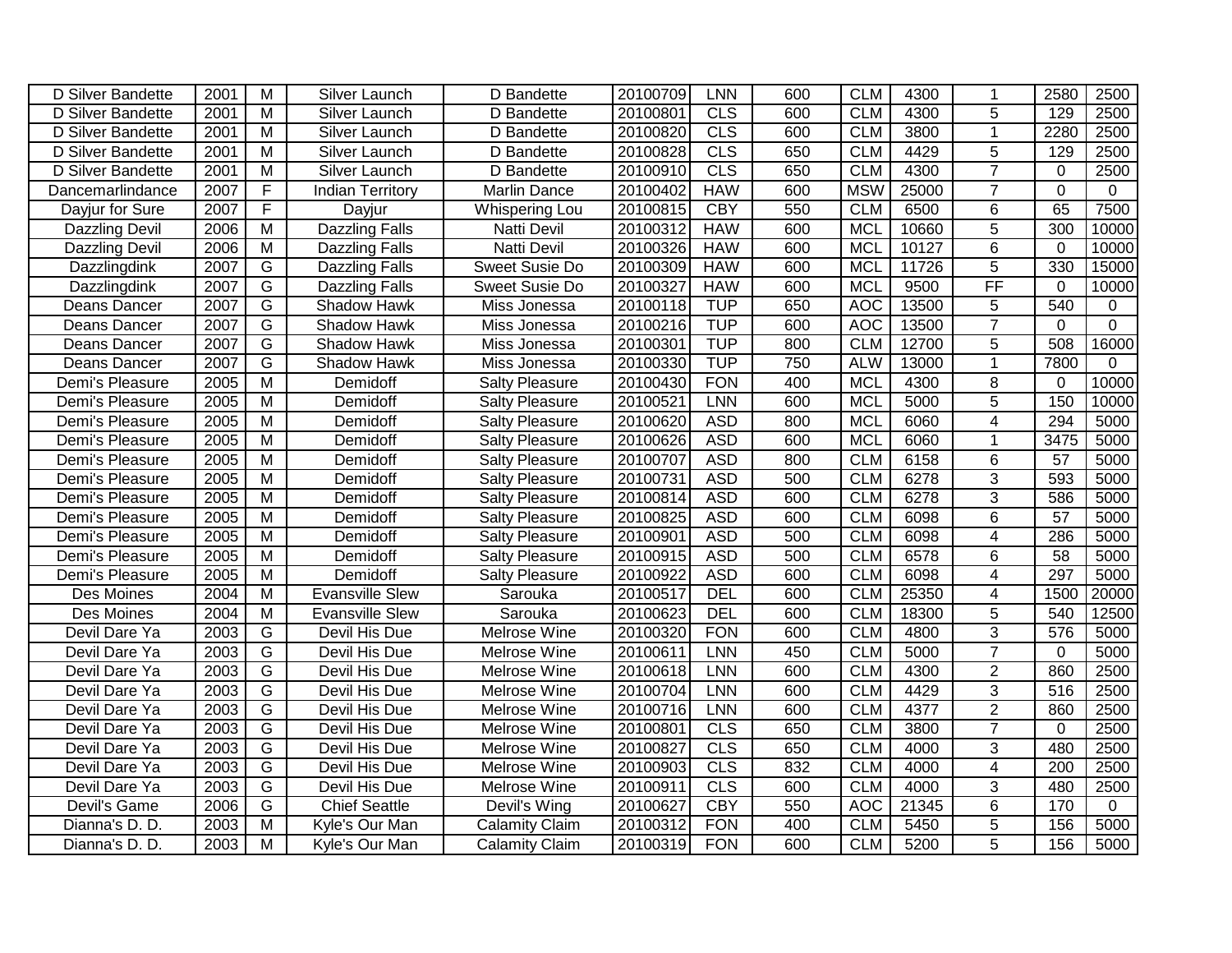| Dianna's D. D.           | 2003 | M              | Kyle's Our Man          | <b>Calamity Claim</b>   | 20100416 | <b>FON</b>      | 600 | <b>CLM</b> | 5200  | $\overline{4}$  | 260              | 5000         |
|--------------------------|------|----------------|-------------------------|-------------------------|----------|-----------------|-----|------------|-------|-----------------|------------------|--------------|
| Dianna's D. D.           | 2003 | M              | Kyle's Our Man          | <b>Calamity Claim</b>   | 20100709 | <b>LNN</b>      | 600 | <b>CLM</b> | 4300  | $\overline{2}$  | 860              | 2500         |
| Dianna's D. D.           | 2003 | $\overline{M}$ | Kyle's Our Man          | <b>Calamity Claim</b>   | 20100723 | <b>HPO</b>      | 600 | <b>CLM</b> | 13400 | $\overline{5}$  | $\overline{375}$ | 5000         |
| Dianna's D. D.           | 2003 | $\overline{M}$ | Kyle's Our Man          | <b>Calamity Claim</b>   | 20100807 | CLS             | 832 | <b>CLM</b> | 4000  | $\overline{7}$  | $\mathbf 0$      | 2500         |
| Dianna's D. D.           | 2003 | $\overline{M}$ | Kyle's Our Man          | <b>Calamity Claim</b>   | 20100814 | CLS             | 650 | <b>CLM</b> | 4000  | $\overline{2}$  | 800              | 2500         |
| Dianna's D. D.           | 2003 | $\overline{M}$ | Kyle's Our Man          | Calamity Claim          | 20100827 | CLS             | 600 | <b>CLM</b> | 4000  | $\overline{2}$  | 800              | 2500         |
| Dianna's D. D.           | 2003 | $\overline{M}$ | Kyle's Our Man          | <b>Calamity Claim</b>   | 20100904 | CLS             | 832 | <b>CLM</b> | 4000  | -1              | 2400             | 2500         |
| Dianna's D. D.           | 2003 | M              | Kyle's Our Man          | <b>Calamity Claim</b>   | 20100912 | <b>CLS</b>      | 600 | <b>CLM</b> | 4300  | 1               | 2580             | 2500         |
| Dimanche Pouliche        | 2008 | F              | Sunday Break (JPN)      | French Cue              | 20101110 | RP              | 600 | <b>MSW</b> | 26500 | $\mathbf 1$     | 15675            | $\mathbf{0}$ |
| Dimanche Pouliche        | 2008 | $\mathsf F$    | Sunday Break (JPN)      | French Cue              | 20101218 | FG              | 600 | <b>STK</b> | 58200 | 4               | 2400             | $\mathbf 0$  |
| <b>Dixiesbest</b>        | 2003 | M              | <b>Dixieland Heat</b>   | <b>Miss Distinction</b> | 20100321 | <b>FON</b>      | 600 | <b>CLM</b> | 4300  | 4               | 215              | 2500         |
| <b>Dixiesbest</b>        | 2003 | M              | <b>Dixieland Heat</b>   | <b>Miss Distinction</b> | 20100411 | <b>FON</b>      | 832 | <b>CLM</b> | 4300  | $\overline{4}$  | 215              | 2500         |
| Dixiesbest               | 2003 | M              | <b>Dixieland Heat</b>   | <b>Miss Distinction</b> | 20100423 | <b>FON</b>      | 832 | <b>CLM</b> | 4300  | 8               | $\mathbf 0$      | 2500         |
| <b>Dixiesbest</b>        | 2003 | M              | <b>Dixieland Heat</b>   | <b>Miss Distinction</b> | 20100508 | <b>FON</b>      | 832 | <b>CLM</b> | 4300  | $\overline{FF}$ | $\Omega$         | 2500         |
| <b>Dixiesbest</b>        | 2003 | M              | <b>Dixieland Heat</b>   | <b>Miss Distinction</b> | 20100516 | <b>LNN</b>      | 800 | <b>CLM</b> | 4300  | 6               | $\mathbf 0$      | 2500         |
| Dixiesbest               | 2003 | M              | <b>Dixieland Heat</b>   | <b>Miss Distinction</b> | 20100606 | <b>LNN</b>      | 600 | <b>CLM</b> | 4300  | $\overline{2}$  | 860              | 2500         |
| <b>Dixiesbest</b>        | 2003 | M              | <b>Dixieland Heat</b>   | <b>Miss Distinction</b> | 20100626 | LNN             | 600 | <b>CLM</b> | 4300  | $\overline{5}$  | 129              | 2500         |
| <b>Dixiesbest</b>        | 2003 | M              | <b>Dixieland Heat</b>   | <b>Miss Distinction</b> | 20100709 | <b>LNN</b>      | 600 | <b>CLM</b> | 4300  | $\mathbf{1}$    | 2580             | 2500         |
| <b>Dixiesbest</b>        | 2003 | M              | <b>Dixieland Heat</b>   | <b>Miss Distinction</b> | 20100808 | CLS             | 600 | <b>CLM</b> | 4300  | $\overline{3}$  | 516              | 2500         |
| <b>Dixiesbest</b>        | 2003 | $\overline{M}$ | <b>Dixieland Heat</b>   | <b>Miss Distinction</b> | 20100820 | CLS             | 650 | <b>CLM</b> | 4300  | $\overline{2}$  | 860              | 2500         |
| <b>Dixiesbest</b>        | 2003 | M              | <b>Dixieland Heat</b>   | <b>Miss Distinction</b> | 20100828 | <b>CLS</b>      | 650 | <b>CLM</b> | 4429  | 3               | 516              | 2500         |
| <b>Dixiesbest</b>        | 2003 | M              | <b>Dixieland Heat</b>   | <b>Miss Distinction</b> | 20100910 | <b>CLS</b>      | 650 | <b>CLM</b> | 4300  | 3               | 516              | 2500         |
| Doc Tanner               | 2001 | G              | <b>Blumin Affair</b>    | Stat N Rose             | 20100305 | <b>FON</b>      | 400 | <b>CLM</b> | 4300  | 9               | $\mathbf{0}$     | 2500         |
| Doc Tanner               | 2001 | G              | <b>Blumin Affair</b>    | Stat N Rose             | 20100319 | <b>FON</b>      | 400 | <b>CLM</b> | 4377  | $\overline{7}$  | $\mathbf 0$      | 2500         |
| <b>Dreaming of Dusty</b> | 2008 | $\overline{G}$ | <b>Wild Gold</b>        | <b>Miss Feature</b>     | 20100815 | <b>ELP</b>      | 550 | <b>MCL</b> | 10500 | $\overline{5}$  | 315              | 7500         |
| <b>Dreaming of Dusty</b> | 2008 | $\overline{G}$ | <b>Wild Gold</b>        | <b>Miss Feature</b>     | 20100904 | <b>ELP</b>      | 600 | <b>MCL</b> | 10545 | $\overline{6}$  | 105              | 7500         |
| <b>Dreaming of Dusty</b> | 2008 | $\overline{G}$ | <b>Wild Gold</b>        | <b>Miss Feature</b>     | 20100930 | $\overline{TP}$ | 550 | <b>MCL</b> | 7050  | $\overline{2}$  | 1400             | 7500         |
| Drew Boy                 | 2007 | G              | Honour and Glory        | Paris Lady              | 20100409 | OP              | 600 | <b>MSW</b> | 43000 | 8               | 215              | 0            |
| Eleven Gage              | 2004 | G              | <b>Slew City Slew</b>   | Carla North             | 20100929 | $\overline{RP}$ | 850 | <b>CLM</b> | 9500  | $\overline{7}$  | 75               | 7500         |
| Eleven Gage              | 2004 | G              | <b>Slew City Slew</b>   | Carla North             | 20101014 | RP              | 850 | <b>CLM</b> | 9500  | 9               | $\overline{75}$  | 7500         |
| <b>Elk Rapids Native</b> | 2007 | $\overline{G}$ | <b>Indian Territory</b> | Pre Kerry Us            | 20100904 | AP              | 600 | <b>MCL</b> | 10500 | $6\phantom{1}$  | $\mathbf 0$      | 10000        |
| <b>Elk Rapids Native</b> | 2007 | G              | <b>Indian Territory</b> | Pre Kerry Us            | 20100923 | AP              | 600 | <b>MCL</b> | 10500 | $\overline{6}$  | $\mathbf 0$      | 10000        |
| <b>Elk Rapids Native</b> | 2007 | $\overline{G}$ | <b>Indian Territory</b> | Pre Kerry Us            | 20101001 | <b>HAW</b>      | 850 | <b>MCL</b> | 9958  | $\overline{2}$  | 1900             | 10000        |
| <b>Elk Rapids Native</b> | 2007 | $\overline{G}$ | <b>Indian Territory</b> | Pre Kerry Us            | 20101023 | <b>HAW</b>      | 850 | <b>MCL</b> | 10260 | $\overline{4}$  | 570              | 15000        |
| <b>Elk Rapids Native</b> | 2007 | G              | <b>Indian Territory</b> | Pre Kerry Us            | 20101110 | <b>HAW</b>      | 850 | <b>MCL</b> | 12400 | $\overline{2}$  | 2000             | 15000        |
| <b>Elk Rapids Native</b> | 2007 | G              | <b>Indian Territory</b> | Pre Kerry Us            | 20101127 | <b>HAW</b>      | 850 | <b>MCL</b> | 11240 | $\mathbf{1}$    | 6000             | 15000        |
| <b>Energetic Lover</b>   | 2005 | G              | <b>Friendly Lover</b>   | Northern Energy         | 20100101 | <b>TUP</b>      | 600 | <b>CLM</b> | 5700  | 10              | $\mathbf{0}$     | 3500         |
| Energetic Lover          | 2005 | G              | <b>Friendly Lover</b>   | Northern Energy         | 20100117 | <b>TUP</b>      | 600 | <b>CLM</b> | 5700  | 9               | $\Omega$         | 3500         |
| <b>Energetic Lover</b>   | 2005 | G              | <b>Friendly Lover</b>   | Northern Energy         | 20100219 | <b>TUP</b>      | 500 | <b>CLM</b> | 5500  | $\overline{9}$  | $\mathbf 0$      | 3000         |
| Energetic Lover          | 2005 | $\overline{G}$ | <b>Friendly Lover</b>   | Northern Energy         | 20100314 | <b>TUP</b>      | 550 | <b>CLM</b> | 5700  | $\overline{5}$  | 228              | 3500         |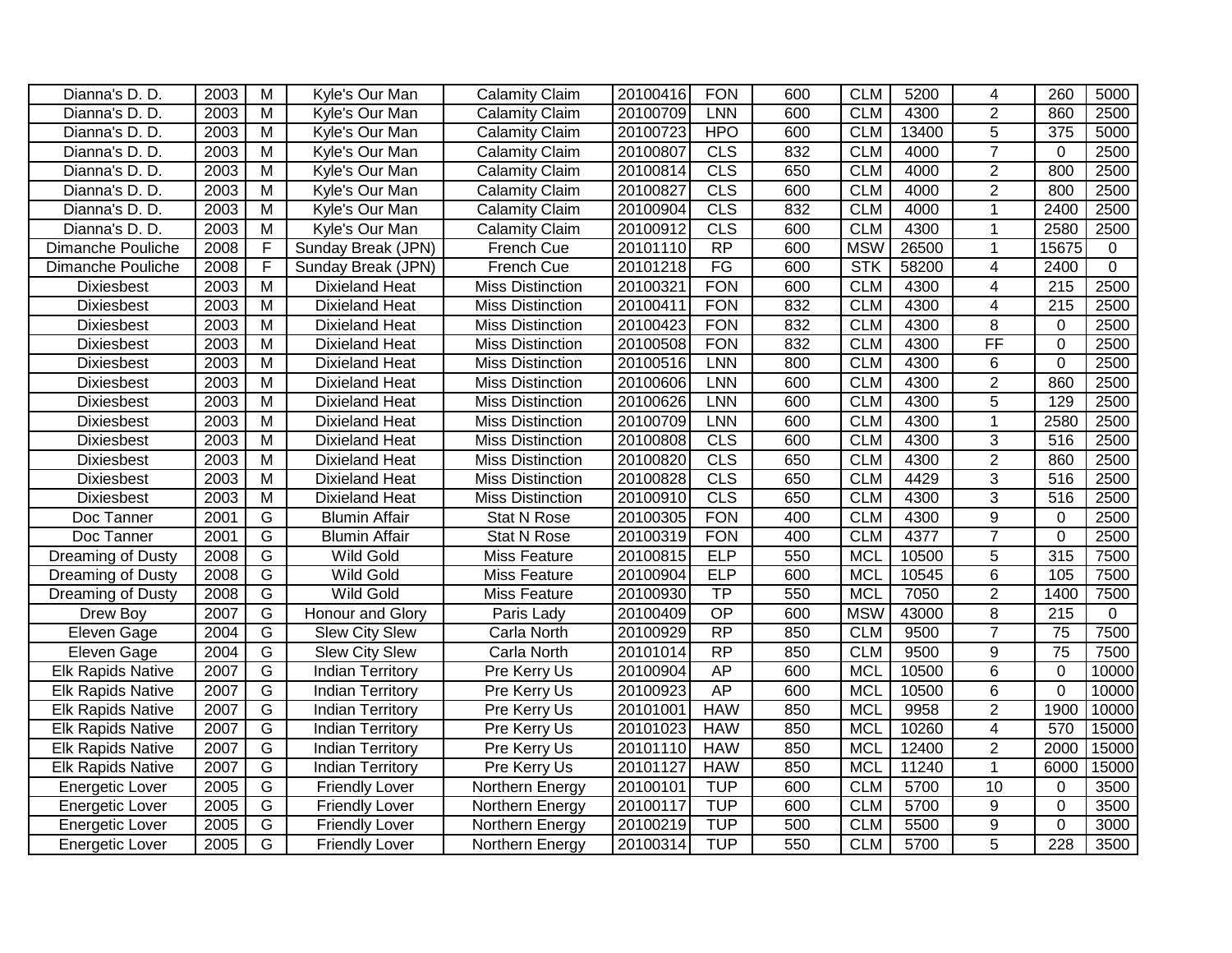| Energetic Lover        | 2005 | $\overline{G}$          | <b>Friendly Lover</b> | Northern Energy  | 20100319 | <b>TUP</b>      | 500 | <b>CLM</b> | 5500  | 8              | $\Omega$         | 3000  |
|------------------------|------|-------------------------|-----------------------|------------------|----------|-----------------|-----|------------|-------|----------------|------------------|-------|
| Energetic Lover        | 2005 | G                       | <b>Friendly Lover</b> | Northern Energy  | 20100418 | <b>TUP</b>      | 500 | <b>CLM</b> | 5500  | $\overline{3}$ | 550              | 3000  |
| Energetic Lover        | 2005 | G                       | <b>Friendly Lover</b> | Northern Energy  | 20100621 | <b>YAV</b>      | 450 | <b>CLM</b> | 4100  | $\overline{3}$ | 533              | 2500  |
| Energetic Lover        | 2005 | G                       | <b>Friendly Lover</b> | Northern Energy  | 20100711 | <b>YAV</b>      | 550 | <b>CLM</b> | 4100  | $\overline{4}$ | 287              | 2500  |
| Energetic Lover        | 2005 | G                       | <b>Friendly Lover</b> | Northern Energy  | 20100720 | <b>YAV</b>      | 500 | <b>CLM</b> | 4100  | $\overline{5}$ | $\overline{205}$ | 2500  |
| <b>Energetic Lover</b> | 2005 | G                       | <b>Friendly Lover</b> | Northern Energy  | 20100816 | <b>YAV</b>      | 450 | <b>CLM</b> | 4100  | $\overline{2}$ | 820              | 2500  |
| Energetic Lover        | 2005 | $\overline{G}$          | <b>Friendly Lover</b> | Northern Energy  | 20100830 | <b>YAV</b>      | 550 | <b>CLM</b> | 4100  | $\mathbf 1$    | 2255             | 2500  |
| <b>Energetic Lover</b> | 2005 | $\overline{G}$          | <b>Friendly Lover</b> | Northern Energy  | 20101003 | <b>TUP</b>      | 500 | <b>CLM</b> | 5500  | 9              | 0                | 3000  |
| Energetic Lover        | 2005 | G                       | <b>Friendly Lover</b> | Northern Energy  | 20101023 | <b>TUP</b>      | 550 | <b>CLM</b> | 5500  | $\overline{8}$ | $\mathbf{0}$     | 3000  |
| <b>Energetic Lover</b> | 2005 | G                       | <b>Friendly Lover</b> | Northern Energy  | 20101114 | <b>TUP</b>      | 600 | <b>CLM</b> | 5500  | $\overline{7}$ | $\mathbf 0$      | 3000  |
| Enticement             | 2006 | G                       | <b>Richter Scale</b>  | Miss Chaucer     | 20100109 | <b>BEU</b>      | 550 | <b>MCL</b> | 3500  | 5              | $\overline{35}$  | 3500  |
| Enticement             | 2006 | $\overline{G}$          | <b>Richter Scale</b>  | Miss Chaucer     | 20100118 | <b>BEU</b>      | 600 | <b>MCL</b> | 3700  | 6              | $\overline{37}$  | 4000  |
| Enticement             | 2006 | G                       | <b>Richter Scale</b>  | Miss Chaucer     | 20100202 | <b>BEU</b>      | 800 | <b>MCL</b> | 3700  | $\overline{7}$ | $\overline{37}$  | 4000  |
| Enticement             | 2006 | G                       | <b>Richter Scale</b>  | Miss Chaucer     | 20100212 | <b>BEU</b>      | 800 | <b>MCL</b> | 3500  | 3              | 350              | 3500  |
| Enticement             | 2006 | $\overline{G}$          | <b>Richter Scale</b>  | Miss Chaucer     | 20100222 | <b>BEU</b>      | 600 | <b>MCL</b> | 3400  | 6              | 34               | 2500  |
| Enticement             | 2006 | $\overline{G}$          | <b>Richter Scale</b>  | Miss Chaucer     | 20100303 | <b>BEU</b>      | 550 | <b>MCL</b> | 3500  | 3              | 350              | 3500  |
| Enticement             | 2006 | $\overline{G}$          | <b>Richter Scale</b>  | Miss Chaucer     | 20100310 | <b>BEU</b>      | 600 | <b>MCL</b> | 3700  | $\mathbf 1$    | 2405             | 4000  |
| Enticement             | 2006 | $\overline{G}$          | <b>Richter Scale</b>  | Miss Chaucer     | 20100319 | <b>BEU</b>      | 600 | <b>CLM</b> | 3900  | $\overline{7}$ | 39               | 4000  |
| Enticement             | 2006 | $\overline{G}$          | <b>Richter Scale</b>  | Miss Chaucer     | 20100330 | <b>BEU</b>      | 800 | <b>CLM</b> | 4100  | 4              | $\overline{205}$ | 5000  |
| Enticement             | 2006 | $\overline{G}$          | <b>Richter Scale</b>  | Miss Chaucer     | 20100407 | <b>BEU</b>      | 550 | <b>CLM</b> | 3900  | $\mathbf{1}$   | 2340             | 4000  |
| Enticement             | 2006 | G                       | <b>Richter Scale</b>  | Miss Chaucer     | 20100426 | <b>BEU</b>      | 600 | <b>CLM</b> | 4400  | 3              | 440              | 5000  |
| Enticement             | 2006 | G                       | <b>Richter Scale</b>  | Miss Chaucer     | 20100511 | <b>RD</b>       | 550 | <b>CLM</b> | 3800  | 3              | 380              | 5000  |
| Enticement             | 2006 | G                       | <b>Richter Scale</b>  | Miss Chaucer     | 20100524 | RD              | 600 | <b>CLM</b> | 3800  | $\overline{4}$ | 190              | 5000  |
| Enticement             | 2006 | G                       | <b>Richter Scale</b>  | Miss Chaucer     | 20100706 | <b>RD</b>       | 500 | STR        | 5500  | 5              | 165              | 0     |
| Enticement             | 2006 | G                       | <b>Richter Scale</b>  | Miss Chaucer     | 20100723 | RD              | 550 | <b>CLM</b> | 3400  | $\overline{5}$ | 102              | 4000  |
| Enticement             | 2006 | $\overline{G}$          | <b>Richter Scale</b>  | Miss Chaucer     | 20100803 | R <sub>D</sub>  | 750 | <b>CLM</b> | 4600  | $\overline{7}$ | 46               | 15000 |
| Enticement             | 2006 | $\overline{G}$          | <b>Richter Scale</b>  | Miss Chaucer     | 20100809 | R <sub>D</sub>  | 600 | <b>CLM</b> | 3800  | $\overline{7}$ | $\overline{38}$  | 5000  |
| Enticement             | 2006 | G                       | <b>Richter Scale</b>  | Miss Chaucer     | 20100822 | <b>RD</b>       | 550 | <b>CLM</b> | 3800  | 6              | 38               | 5000  |
| Enticement             | 2006 | G                       | <b>Richter Scale</b>  | Miss Chaucer     | 20100903 | <b>RD</b>       | 600 | <b>CLM</b> | 3800  | 9              | 38               | 5000  |
| Enticement             | 2006 | G                       | <b>Richter Scale</b>  | Miss Chaucer     | 20101023 | <b>BEU</b>      | 600 | <b>CLM</b> | 4100  | $\overline{7}$ | $\overline{41}$  | 5000  |
| Enticement             | 2006 | $\overline{G}$          | <b>Richter Scale</b>  | Miss Chaucer     | 20101208 | <b>BEU</b>      | 500 | <b>CLM</b> | 3500  | 9              | $\overline{35}$  | 2500  |
| Everybody's Cat        | 2006 | $\overline{M}$          | Cat's Debut           | Spice of Vice    | 20100627 | <b>ARP</b>      | 600 | <b>MCL</b> | 5100  | $\overline{7}$ | $\overline{51}$  | 5000  |
| Everybody's Cat        | 2006 | $\overline{M}$          | Cat's Debut           | Spice of Vice    | 20100710 | <b>ARP</b>      | 500 | <b>MCL</b> | 5100  | $\overline{8}$ | $\overline{51}$  | 5000  |
| Everybody's Cat        | 2006 | M                       | Cat's Debut           | Spice of Vice    | 20100725 | <b>ARP</b>      | 600 | <b>MCL</b> | 5100  | $\overline{9}$ | 51               | 5000  |
| <b>Exciting Cat</b>    | 2007 | G                       | Doug Fir              | Excitinglikegold | 20100824 | PID             | 550 | <b>CLM</b> | 14565 | 12             | 200              | 7500  |
| <b>Exciting Cat</b>    | 2007 | G                       | Doug Fir              | Excitinglikegold | 20100911 | PID             | 550 | <b>CLM</b> | 17605 | 10             | 200              | 7500  |
| <b>Exciting Kitten</b> | 2008 | F                       | Doug Fir              | Excitinglikegold | 20100917 | $\overline{RP}$ | 550 | <b>MCL</b> | 16500 | 5              | 494              | 30000 |
| <b>Exciting Kitten</b> | 2008 | F                       | Doug Fir              | Excitinglikegold | 20101015 | $\overline{RP}$ | 600 | <b>MCL</b> | 12000 | $\overline{6}$ | 75               | 15000 |
| <b>Exciting Kitten</b> | 2008 | $\overline{\mathsf{F}}$ | Doug Fir              | Excitinglikegold | 20101105 | $\overline{RP}$ | 600 | <b>MCL</b> | 12000 | 11             | $\overline{75}$  | 15000 |
| <b>Exciting Kitten</b> | 2008 | $\overline{F}$          | Doug Fir              | Excitinglikegold | 20101119 | RP              | 832 | <b>MCL</b> | 12000 | 8              | 75               | 15000 |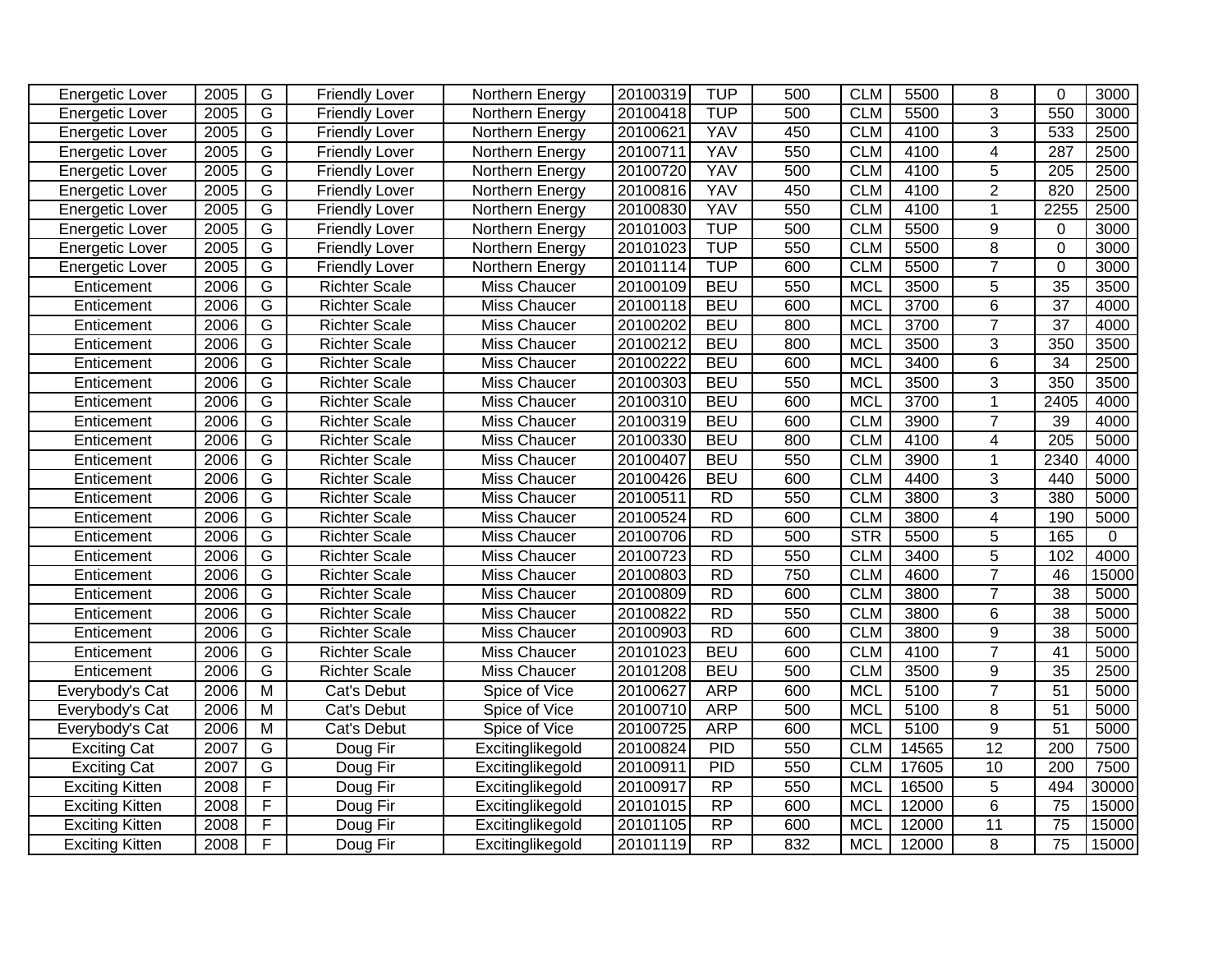| <b>Exciting Lover</b> | 2006 | G              | <b>Friendly Lover</b> | Excitinglikegold    | 20100125 | <b>BEU</b> | 600 | <b>CLM</b> | 4100  | 5               | 123               | 5000  |
|-----------------------|------|----------------|-----------------------|---------------------|----------|------------|-----|------------|-------|-----------------|-------------------|-------|
| <b>Exciting Lover</b> | 2006 | $\overline{G}$ | <b>Friendly Lover</b> | Excitinglikegold    | 20100417 | <b>BEU</b> | 500 | <b>CLM</b> | 3500  | $\overline{4}$  | $\frac{175}{175}$ | 2500  |
| <b>Exciting Lover</b> | 2006 | $\overline{G}$ | <b>Friendly Lover</b> | Excitinglikegold    | 20100426 | <b>BEU</b> | 600 | <b>CLM</b> | 4400  | $\overline{FF}$ | 44                | 5000  |
| Falldo                | 2006 | G              | <b>Dazzling Falls</b> | Sweet Susie Do      | 20100313 | <b>HAW</b> | 600 | <b>MCL</b> | 10000 | $\overline{7}$  | $\Omega$          | 10000 |
| Falldo                | 2006 | $\overline{G}$ | <b>Dazzling Falls</b> | Sweet Susie Do      | 20100413 | <b>HAW</b> | 832 | <b>MCL</b> | 11267 | $\overline{7}$  | $\mathbf 0$       | 10000 |
| Falldo                | 2006 | G              | <b>Dazzling Falls</b> | Sweet Susie Do      | 20100828 | CLS        | 600 | <b>CLM</b> | 4400  | 6               | $\mathbf 0$       | 5000  |
| Falldo                | 2006 | $\overline{G}$ | <b>Dazzling Falls</b> | Sweet Susie Do      | 20100905 | CLS        | 600 | <b>CLM</b> | 4400  | $\overline{6}$  | $\mathbf 0$       | 5000  |
| <b>Fancy Marie</b>    | 2002 | $\overline{M}$ | Shotiche              | <b>Missy Maria</b>  | 20100806 | <b>CLS</b> | 600 | <b>CLM</b> | 4700  | $\mathbf{1}$    | 2820              | 3500  |
| <b>Fancy Marie</b>    | 2002 | $\overline{M}$ | Shotiche              | <b>Missy Maria</b>  | 20100820 | CLS        | 650 | <b>CLM</b> | 4700  | $\overline{2}$  | 940               | 3500  |
| <b>Fancy Marie</b>    | 2002 | $\overline{M}$ | Shotiche              | <b>Missy Maria</b>  | 20100912 | CLS        | 600 | <b>CLM</b> | 4300  | 4               | $\overline{215}$  | 2500  |
| Fappiano's Glitter    | 2004 | G              | Glitterman            | Jellaba             | 20100203 | <b>DED</b> | 650 | <b>CLM</b> | 15120 | 6               | $\mathbf 0$       | 4000  |
| Fappiano's Glitter    | 2004 | G              | Glitterman            | Jellaba             | 20100220 | <b>HAW</b> | 600 | <b>CLM</b> | 10000 | 5               | 300               | 4000  |
| Fappiano's Glitter    | 2004 | G              | Glitterman            | Jellaba             | 20100320 | <b>HAW</b> | 600 | <b>CLM</b> | 9500  | 3               | 1045              | 4000  |
| Faraway Beau          | 2003 | $\overline{G}$ | Farragut              | Stormy Beau         | 20100403 | <b>FON</b> | 400 | <b>CLM</b> | 4600  | 8               | $\Omega$          | 5000  |
| Faraway Beau          | 2003 | $\overline{G}$ | Farragut              | Stormy Beau         | 20100430 | <b>FON</b> | 600 | <b>CLM</b> | 4600  | $\overline{5}$  | 138               | 5000  |
| Faraway Beau          | 2003 | $\overline{G}$ | Farragut              | Stormy Beau         | 20100528 | LNN        | 600 | <b>CLM</b> | 4600  | $\overline{7}$  | $\Omega$          | 5000  |
| Faraway Beau          | 2003 | $\overline{G}$ | Farragut              | Stormy Beau         | 20100625 | <b>LNN</b> | 600 | <b>CLM</b> | 4738  | $\overline{8}$  | 0                 | 5000  |
| Faraway Beau          | 2003 | $\overline{G}$ | Farragut              | Stormy Beau         | 20100718 | LNN        | 600 | <b>CLM</b> | 4683  | 9               | $\Omega$          | 5000  |
| Faraway Beau          | 2003 | G              | Farragut              | Stormy Beau         | 20100731 | CLS        | 600 | <b>CLM</b> | 4400  | 6               | $\mathbf 0$       | 5000  |
| Faraway Beau          | 2003 | G              | Farragut              | Stormy Beau         | 20100815 | CLS        | 600 | <b>CLM</b> | 4400  | $\overline{7}$  | $\mathbf 0$       | 5000  |
| Fastcut               | 2001 | G              | Quick Cut             | Key Light E F       | 20100327 | <b>FON</b> | 600 | <b>CLM</b> | 4300  | 4               | $\overline{215}$  | 2500  |
| Fastcut               | 2001 | G              | Quick Cut             | Key Light E F       | 20100416 | <b>FON</b> | 600 | <b>CLM</b> | 4300  | 5               | 129               | 2500  |
| Fastcut               | 2001 | G              | Quick Cut             | Key Light E F       | 20100430 | <b>FON</b> | 650 | <b>CLM</b> | 4300  | $\mathbf{1}$    | 2580              | 2500  |
| Fastcut               | 2001 | $\overline{G}$ | Quick Cut             | Key Light E F       | 20100516 | LNN        | 600 | <b>CLM</b> | 4300  | 4               | $\overline{215}$  | 2500  |
| Fastcut               | 2001 | G              | Quick Cut             | Key Light E F       | 20100606 | <b>LNN</b> | 832 | <b>CLM</b> | 5150  | 5               | 150               | 3500  |
| Fastcut               | 2001 | G              | Quick Cut             | Key Light E F       | 20100705 | LNN        | 600 | <b>CLM</b> | 4506  | $\overline{4}$  | $\overline{215}$  | 2500  |
| Fastcut               | 2001 | G              | Quick Cut             | Key Light E F       | 20100731 | <b>CLS</b> | 650 | <b>CLM</b> | 4785  | $\overline{7}$  | $\mathbf 0$       | 3500  |
| Fergies Gone Wild     | 2006 | M              | Kyle's Our Man        | Cambridge Scholar   | 20100904 | <b>RET</b> | 600 | <b>CLM</b> | 7500  | 8               | 100               | 7500  |
| Fergiessharkattack    | 2000 | G              | Sharkey               | Dacotah Gold        | 20100305 | <b>FON</b> | 400 | <b>CLM</b> | 4300  | 3               | 516               | 2500  |
| Fergiessharkattack    | 2000 | $\overline{G}$ | Sharkey               | Dacotah Gold        | 20100319 | <b>FON</b> | 400 | <b>CLM</b> | 4377  | $\overline{5}$  | 129               | 2500  |
| Fergiessharkattack    | 2000 | $\overline{G}$ | Sharkey               | Dacotah Gold        | 20100410 | <b>FON</b> | 600 | <b>CLM</b> | 4429  | $\overline{3}$  | 516               | 2500  |
| Fergiessharkattack    | 2000 | $\overline{G}$ | Sharkey               | Dacotah Gold        | 20100424 | <b>FON</b> | 650 | <b>CLM</b> | 4300  | $\overline{2}$  | 860               | 2500  |
| Fergiessharkattack    | 2000 | G              | Sharkey               | Dacotah Gold        | 20100514 | <b>LNN</b> | 600 | <b>CLM</b> | 4610  | 6               | 0                 | 2500  |
| Fergiessharkattack    | 2000 | $\overline{G}$ | Sharkey               | Dacotah Gold        | 20100605 | LNN        | 600 | <b>CLM</b> | 4300  | 10              | $\mathbf 0$       | 2500  |
| Fergiessharkattack    | 2000 | G              | Sharkey               | Dacotah Gold        | 20100703 | <b>LNN</b> | 600 | <b>CLM</b> | 4300  | 6               | $\mathbf 0$       | 2500  |
| Fergiessharkattack    | 2000 | G              | Sharkey               | Dacotah Gold        | 20100717 | <b>LNN</b> | 600 | <b>CLM</b> | 4300  | $\overline{5}$  | 129               | 2500  |
| Fergiessharkattack    | 2000 | $\overline{G}$ | Sharkey               | Dacotah Gold        | 20100806 | CLS        | 600 | <b>CLM</b> | 4300  | $\overline{6}$  | $\mathbf 0$       | 2500  |
| Fergiessharkattack    | 2000 | $\overline{G}$ | Sharkey               | Dacotah Gold        | 20100819 | CLS        | 600 | <b>CLM</b> | 3800  | $\mathbf 1$     | 2280              | 2500  |
| Fergiessharkattack    | 2000 | $\overline{G}$ | Sharkey               | <b>Dacotah Gold</b> | 20100903 | CLS        | 600 | <b>CLM</b> | 4300  | $\overline{5}$  | 129               | 2500  |
| Fez Up                | 2006 | $\overline{G}$ | Wild Gold             | Foran Gap           | 20100312 | <b>BEU</b> | 550 | <b>CLM</b> | 3900  | $\overline{5}$  | 117               | 4000  |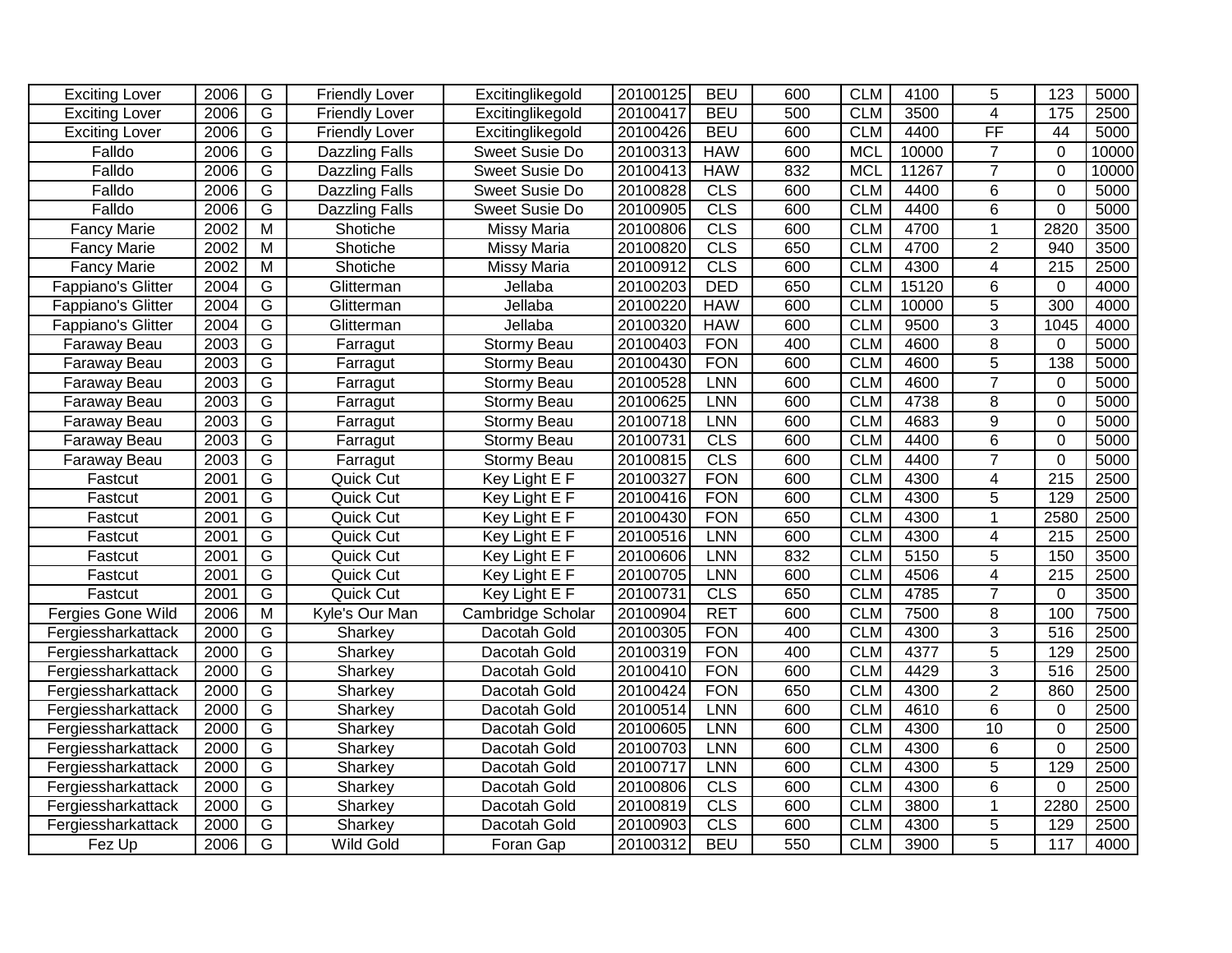| Fez Up                    | 2006 | G                       | <b>Wild Gold</b>     | Foran Gap                   | 20100331 | <b>BEU</b> | 500 | <b>CLM</b> | 3500  | 5              | 105              | 2500        |
|---------------------------|------|-------------------------|----------------------|-----------------------------|----------|------------|-----|------------|-------|----------------|------------------|-------------|
| Fez Up                    | 2006 | $\overline{G}$          | <b>Wild Gold</b>     | Foran Gap                   | 20100504 | <b>RD</b>  | 500 | <b>CLM</b> | 4000  | 4              | 200              | 7500        |
| Fire to Ice               | 2007 | $\overline{F}$          | Too Much Ice         | Rinalake                    | 20100822 | <b>CLS</b> | 600 | <b>MSW</b> | 5600  | 6              | $\Omega$         | $\Omega$    |
| Fire to Ice               | 2007 | $\overline{F}$          | <b>Too Much Ice</b>  | Rinalake                    | 20100904 | CLS        | 600 | <b>MCL</b> | 4072  | $\overline{9}$ | $\mathbf 0$      | 5000        |
| Firisflying               | 2007 | F                       | Doug Fir             | Geenarita                   | 20100224 | <b>HAW</b> | 600 | <b>MCL</b> | 11000 | $\overline{9}$ | $\mathbf 0$      | 15000       |
| Firisflying               | 2007 | F                       | Doug Fir             | Geenarita                   | 20100409 | <b>HAW</b> | 600 | <b>MCL</b> | 9500  | $\overline{9}$ | $\mathbf 0$      | 10000       |
| Flatnote                  | 2006 | G                       | Flatter              | Lonnies Song                | 20100226 | <b>FON</b> | 600 | <b>MCL</b> | 4300  | $\overline{5}$ | 129              | 10000       |
| Flatnote                  | 2006 | $\overline{\mathsf{G}}$ | Flatter              | Lonnies Song                | 20100312 | <b>FON</b> | 600 | <b>MCL</b> | 4300  | $\overline{3}$ | 516              | 10000       |
| Flatnote                  | 2006 | $\overline{\mathsf{G}}$ | Flatter              | Lonnies Song                | 20100328 | <b>FON</b> | 600 | <b>MSW</b> | 6500  | $\overline{3}$ | 780              | 0           |
| Flatnote                  | 2006 | G                       | Flatter              | Lonnies Song                | 20100515 | <b>CBY</b> | 550 | <b>MCL</b> | 6500  | $\overline{2}$ | 1300             | 10000       |
| Flatnote                  | 2006 | G                       | Flatter              | Lonnies Song                | 20100603 | <b>CBY</b> | 750 | <b>MSW</b> | 14500 | $\mathbf 1$    | 8700             | $\Omega$    |
| Flatnote                  | 2006 | $\overline{G}$          | Flatter              | Lonnies Song                | 20100709 | <b>CBY</b> | 850 | <b>CLM</b> | 10500 | 6              | 105              | 25000       |
| Flatnote                  | 2006 | G                       | Flatter              | Lonnies Song                | 20100808 | <b>CBY</b> | 350 | <b>ALW</b> | 20000 | $\overline{7}$ | $\overline{200}$ | $\mathbf 0$ |
| Flatnote                  | 2006 | $\overline{G}$          | Flatter              | Lonnies Song                | 20100820 | <b>CBY</b> | 750 | <b>CLM</b> | 9327  | 8              | 90               | 15000       |
| Flattest                  | 2005 | $\overline{G}$          | Flatter              | Go to War                   | 20100115 | <b>TAM</b> | 650 | <b>CLM</b> | 7000  | $\mathbf{1}$   | 4200             | 5000        |
| Flattest                  | 2005 | $\overline{G}$          | Flatter              | Go to War                   | 20100204 | <b>TAM</b> | 650 | <b>CLM</b> | 7200  | $\mathfrak{S}$ | 864              | 5000        |
| Flattest                  | 2005 | $\overline{G}$          | Flatter              | Go to War                   | 20100306 | <b>TAM</b> | 700 | <b>CLM</b> | 7200  | $\overline{5}$ | 72               | 5000        |
| Flattest                  | 2005 | $\overline{G}$          | Flatter              | Go to War                   | 20100327 | <b>TAM</b> | 818 | <b>CLM</b> | 7200  | $\overline{7}$ | $\overline{72}$  | 5000        |
| Floodgate                 | 2005 | $\overline{G}$          | Pikepass             | High Water Hannah           | 20100307 | <b>FON</b> | 400 | <b>CLM</b> | 4377  | $\overline{5}$ | 129              | 2500        |
| Floodgate                 | 2005 | G                       | Pikepass             | High Water Hannah           | 20100328 | <b>FON</b> | 650 | <b>CLM</b> | 4300  | 1              | 2580             | 2500        |
| Floodgate                 | 2005 | G                       | Pikepass             | High Water Hannah           | 20100403 | <b>FON</b> | 600 | <b>CLM</b> | 5000  | 1              | 3000             | 3500        |
| Floodgate                 | 2005 | G                       | <b>Pikepass</b>      | High Water Hannah           | 20100417 | <b>FON</b> | 832 | STR        | 5000  | $\overline{2}$ | 1000             | 0           |
| Floodgate                 | 2005 | $\overline{G}$          | Pikepass             | High Water Hannah           | 20100424 | <b>FON</b> | 850 | <b>CLM</b> | 6646  | 3              | 744              | 5000        |
| Floodgate                 | 2005 | $\overline{G}$          | Pikepass             | High Water Hannah           | 20100515 | <b>LNN</b> | 600 | <b>CLM</b> | 6798  | 8              | $\mathbf 0$      | 5000        |
| Floodgate                 | 2005 | $\overline{G}$          | Pikepass             | High Water Hannah           | 20100531 | <b>LNN</b> | 832 | <b>STR</b> | 5000  | 4              | $\overline{250}$ | $\Omega$    |
| Floodgate                 | 2005 | $\overline{G}$          | Pikepass             | High Water Hannah           | 20100613 | <b>LNN</b> | 832 | <b>CLM</b> | 8576  | $\overline{7}$ | $\Omega$         | 7500        |
| Floodgate                 | 2005 | $\overline{G}$          | Pikepass             | High Water Hannah           | 20100722 | <b>HPO</b> | 600 | <b>CLM</b> | 11200 | $\overline{7}$ | 300              | 2500        |
| Floodgate                 | 2005 | G                       | Pikepass             | High Water Hannah           | 20101217 | <b>HAW</b> | 600 | <b>CLM</b> | 9500  | 10             | $\mathbf 0$      | 5000        |
| Floodgate                 | 2005 | $\overline{G}$          | Pikepass             | High Water Hannah           | 20101231 | <b>HAW</b> | 650 | <b>CLM</b> | 9500  | 6              | $\mathbf 0$      | 5000        |
| <b>Flying Leatherneck</b> | 2006 | $\overline{G}$          | <b>Friends Lake</b>  | <b>Superfine City</b>       | 20100605 | <b>LNN</b> | 600 | <b>MSW</b> | 7500  | $\overline{2}$ | 1500             | 0           |
| <b>Flying Leatherneck</b> | 2006 | $\overline{G}$          | Friends Lake         | <b>Superfine City</b>       | 20100906 | CLS        | 650 | <b>ALW</b> | 6100  | $\overline{5}$ | 183              | $\mathbf 0$ |
| <b>Flying South</b>       | 2005 | $\overline{G}$          | <b>Powerful Goer</b> | Migration                   | 20101106 | RP         | 600 | <b>MCL</b> | 9320  | 13             | $\overline{75}$  | 7500        |
| Follow My Heart           | 2008 | $\overline{\mathsf{F}}$ | Eavesdropper         | Rainbow Heart               | 20100917 | <b>RET</b> | 500 | <b>MCL</b> | 5500  | 10             | 100              | 7500        |
| Follow My Heart           | 2008 | F                       | Eavesdropper         | Rainbow Heart               | 20101015 | <b>RET</b> | 500 | <b>MCL</b> | 7500  | 9              | 100              | 20000       |
| Foxxy Loxxy               | 2005 | $\overline{M}$          | Best of Luck         | Danzig Foxxy Woman          | 20100418 | <b>FON</b> | 400 | <b>CLM</b> | 4800  | $\overline{7}$ | $\Omega$         | 5000        |
| Foxxy Loxxy               | 2005 | $\overline{M}$          | Best of Luck         | Danzig Foxxy Woman          | 20100620 | <b>ARP</b> | 600 | <b>CLM</b> | 7700  | 5              | $\overline{77}$  | 6250        |
| <b>Foxxy Loxxy</b>        | 2005 | $\overline{M}$          | Best of Luck         | Danzig Foxxy Woman          | 20100716 | <b>ARP</b> | 600 | <b>CLM</b> | 5800  | $\overline{9}$ | 58               | 3200        |
| Foxxy Loxxy               | 2005 | $\overline{M}$          | Best of Luck         | Danzig Foxxy Woman          | 20100815 | <b>ARP</b> | 550 | <b>CLM</b> | 6800  | $\overline{5}$ | 68               | 3200        |
| Foxxy Loxxy               | 2005 | $\overline{M}$          | Best of Luck         | Danzig Foxxy Woman          | 20100923 | <b>ALB</b> | 450 | <b>CLM</b> | 6400  | $\overline{8}$ | $\mathbf 0$      | 6250        |
| Foxxy Loxxy               | 2005 | $\overline{\mathsf{M}}$ | Best of Luck         | Danzig Foxxy Woman 20101002 |          | <b>ALB</b> | 500 | <b>CLM</b> | 5600  | $\overline{3}$ | 560              | 5000        |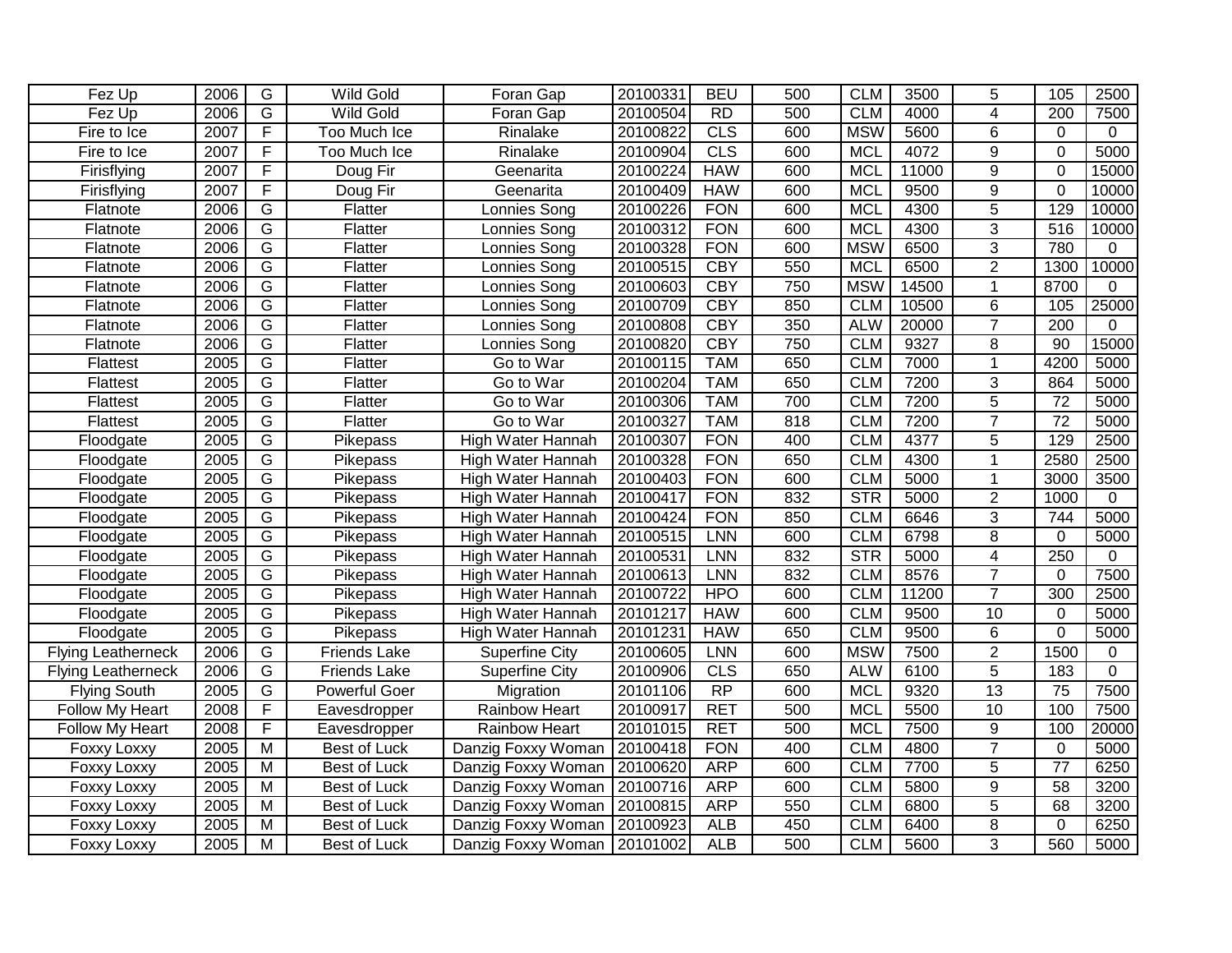| Frances Wild Gold       | 2005 | G              | <b>Wild Gold</b>        | <b>Fast Frances</b>     | 20100903 | HOO              | 550 | <b>CLM</b> | 8500  | 10              | 42              | 5000           |
|-------------------------|------|----------------|-------------------------|-------------------------|----------|------------------|-----|------------|-------|-----------------|-----------------|----------------|
| Fridaynite in Boyd      | 2006 | $\overline{G}$ | Doug Fir                | La Me                   | 20100605 | <b>LNN</b>       | 450 | <b>CLM</b> | 4683  | $\overline{5}$  | 138             | 5000           |
| Fridaynite in Boyd      | 2006 | $\overline{G}$ | Doug Fir                | La Me                   | 20100619 | <b>LNN</b>       | 600 | <b>ALW</b> | 8000  | 4               | 400             | 0              |
| Fridaynite in Boyd      | 2006 | G              | Doug Fir                | La Me                   | 20100703 | <b>LNN</b>       | 600 | <b>ALW</b> | 8000  | $\overline{2}$  | 1600            | 0              |
| Fridaynite in Boyd      | 2006 | G              | Doug Fir                | La Me                   | 20100717 | <b>LNN</b>       | 600 | <b>ALW</b> | 8000  | $\overline{2}$  | 1600            | 0              |
| Fridaynite in Boyd      | 2006 | G              | Doug Fir                | La Me                   | 20100730 | CLS              | 600 | <b>ALW</b> | 6100  | 3               | 732             | 0              |
| Fridaynite in Boyd      | 2006 | G              | Doug Fir                | La Me                   | 20100813 | CLS              | 650 | <b>ALW</b> | 6100  | 1               | 3660            | $\mathbf{0}$   |
| Fridaynite in Boyd      | 2006 | $\overline{G}$ | Doug Fir                | La Me                   | 20100827 | <b>CLS</b>       | 650 | <b>CLM</b> | 4700  | $\mathbf{1}$    | 2820            | 5000           |
| Fridaynite in Boyd      | 2006 | $\overline{G}$ | Doug Fir                | La Me                   | 20100911 | CLS              | 650 | <b>CLM</b> | 5253  | $\overline{2}$  | 980             | 5000           |
| Friend O the Devil      | 2004 | $\overline{M}$ | Devil His Due           | L L's Key               | 20100917 | RP               | 750 | <b>CLM</b> | 17400 | $\overline{6}$  | $\overline{75}$ | 15000          |
| Friend O the Devil      | 2004 | M              | Devil His Due           | L L's Key               | 20101027 | RP               | 600 | <b>CLM</b> | 16500 | $\overline{7}$  | $\overline{75}$ | 15000          |
| Friend O the Devil      | 2004 | M              | Devil His Due           | L L's Key               | 20101111 | $\overline{RP}$  | 600 | <b>CLM</b> | 13150 | 6               | $\overline{75}$ | 7500           |
| Friendlyreputation      | 2006 | M              | Friendly Lover          | <b>Cheese Grits</b>     | 20100305 | <b>FON</b>       | 400 | <b>CLM</b> | 4944  | 6               | $\mathbf 0$     | 5000           |
| Friendlyreputation      | 2006 | M              | Friendly Lover          | <b>Cheese Grits</b>     | 20100319 | <b>FON</b>       | 400 | <b>CLM</b> | 5146  | 4               | 240             | 5000           |
| Friendlyreputation      | 2006 | M              | <b>Friendly Lover</b>   | <b>Cheese Grits</b>     | 20100411 | <b>FON</b>       | 600 | <b>CLM</b> | 4800  | $\overline{2}$  | 960             | 5000           |
| Friendlyreputation      | 2006 | $\overline{M}$ | <b>Friendly Lover</b>   | <b>Cheese Grits</b>     | 20100501 | <b>FON</b>       | 600 | <b>CLM</b> | 4300  | 8               | $\mathbf 0$     | 2500           |
| Friendlyreputation      | 2006 | M              | <b>Friendly Lover</b>   | <b>Cheese Grits</b>     | 20100523 | <b>LNN</b>       | 600 | <b>CLM</b> | 4300  | $\overline{5}$  | 129             | 2500           |
| Friendlyreputation      | 2006 | M              | <b>Friendly Lover</b>   | <b>Cheese Grits</b>     | 20100606 | <b>LNN</b>       | 600 | <b>CLM</b> | 4300  | 4               | 215             | 2500           |
| Friendlyreputation      | 2006 | M              | <b>Friendly Lover</b>   | <b>Cheese Grits</b>     | 20100702 | LNN              | 800 | <b>CLM</b> | 4429  | $\mathbf{1}$    | 2580            | 2500           |
| Friendlyreputation      | 2006 | M              | <b>Friendly Lover</b>   | <b>Cheese Grits</b>     | 20100718 | <b>LNN</b>       | 600 | <b>CLM</b> | 4610  | $\overline{2}$  | 860             | 2500           |
| Friendlyreputation      | 2006 | $\overline{M}$ | <b>Friendly Lover</b>   | <b>Cheese Grits</b>     | 20100725 | <b>HPO</b>       | 600 | <b>CLM</b> | 11500 | 10              | 300             | 2500           |
| Friendlyreputation      | 2006 | M              | <b>Friendly Lover</b>   | <b>Cheese Grits</b>     | 20100828 | CLS              | 600 | <b>CLM</b> | 4610  | $\overline{FF}$ | $\mathbf 0$     | 2500           |
| <b>Frisky Dancer</b>    | 2006 | $\overline{M}$ | Frisk Me Now            | Shades of Colour        | 20100814 | $\overline{CBY}$ | 550 | <b>MCL</b> | 6500  | 6               | 65              | 10000          |
| <b>Frisky Dancer</b>    | 2006 | M              | Frisk Me Now            | Shades of Colour        | 20100828 | <b>CBY</b>       | 600 | <b>MCL</b> | 6715  | $\overline{8}$  | 65              | 10000          |
| <b>Frontier Fantasy</b> | 2007 | F              | Pioneering              | Reishelle               | 20100326 | OP               | 600 | <b>MSW</b> | 38000 | $\overline{7}$  | 253             | $\Omega$       |
| <b>Frosted Donut</b>    | 2006 | G              | Even the Score          | Northern Tizzy          | 20101016 | <b>TUP</b>       | 600 | <b>MCL</b> | 5500  | 3               | 550             | 5000           |
| <b>Frosted Donut</b>    | 2006 | G              | Even the Score          | Northern Tizzy          | 20101031 | <b>TUP</b>       | 600 | <b>MCL</b> | 5500  | 4               | 330             | 5000           |
| <b>Frosted Donut</b>    | 2006 | G              | Even the Score          | Northern Tizzy          | 20101115 | <b>TUP</b>       | 600 | <b>MCL</b> | 5500  | 6               | $\mathbf 0$     | 5000           |
| <b>Frosted Donut</b>    | 2006 | G              | Even the Score          | Northern Tizzy          | 20101207 | <b>TUP</b>       | 800 | <b>MCL</b> | 5200  | 1               | 3120            | 5000           |
| <b>Frosted Donut</b>    | 2006 | G              | Even the Score          | Northern Tizzy          | 20101228 | <b>TUP</b>       | 800 | <b>CLM</b> | 5200  | $\overline{2}$  | 1040            | 3500           |
| Frozen Angel            | 2005 | G              | Devil His Due           | <b>Eighty Below Eve</b> | 20100219 | $\overline{OP}$  | 550 | <b>AOC</b> | 38000 | $\overline{4}$  | 1900            | $\mathbf 0$    |
| Frozen Angel            | 2005 | $\overline{G}$ | Devil His Due           | <b>Eighty Below Eve</b> | 20100319 | $\overline{OP}$  | 600 | <b>ALW</b> | 39500 | $\overline{3}$  | 3950            | $\overline{0}$ |
| <b>Full Dress Grey</b>  | 2006 | G              | Vicar                   | Cut to Commercial       | 20100117 | OP               | 550 | <b>MCL</b> | 15200 | 8               | 61              | 15000          |
| Fulomagic               | 2003 | G              | Performing Magic        | <b>Fulbright's Miss</b> | 20100321 | <b>FON</b>       | 400 | <b>CLM</b> | 4429  | 10              | $\overline{0}$  | 2500           |
| Fulomagic               | 2003 | G              | Performing Magic        | <b>Fulbright's Miss</b> | 20100402 | <b>FON</b>       | 400 | <b>CLM</b> | 4429  | 6               | $\overline{0}$  | 2500           |
| Fulomagic               | 2003 | G              | Performing Magic        | Fulbright's Miss        | 20100418 | <b>FON</b>       | 400 | <b>CLM</b> | 4377  | $\overline{7}$  | $\overline{0}$  | 2500           |
| Fulomagic               | 2003 | G              | Performing Magic        | <b>Fulbright's Miss</b> | 20100514 | <b>LNN</b>       | 600 | <b>CLM</b> | 4610  | 8               | $\overline{0}$  | 2500           |
| Fulomagic               | 2003 | $\overline{G}$ | <b>Performing Magic</b> | <b>Fulbright's Miss</b> | 20100529 | <b>LNN</b>       | 450 | <b>CLM</b> | 4377  | $\overline{7}$  | $\Omega$        | 2500           |
| Fulomagic               | 2003 | G              | Performing Magic        | <b>Fulbright's Miss</b> | 20100618 | <b>LNN</b>       | 600 | <b>CLM</b> | 4300  | 3               | 516             | 2500           |
| Fulomagic               | 2003 | $\overline{G}$ | Performing Magic        | <b>Fulbright's Miss</b> | 20100704 | <b>LNN</b>       | 600 | <b>CLM</b> | 4429  | $\overline{8}$  | $\Omega$        | 2500           |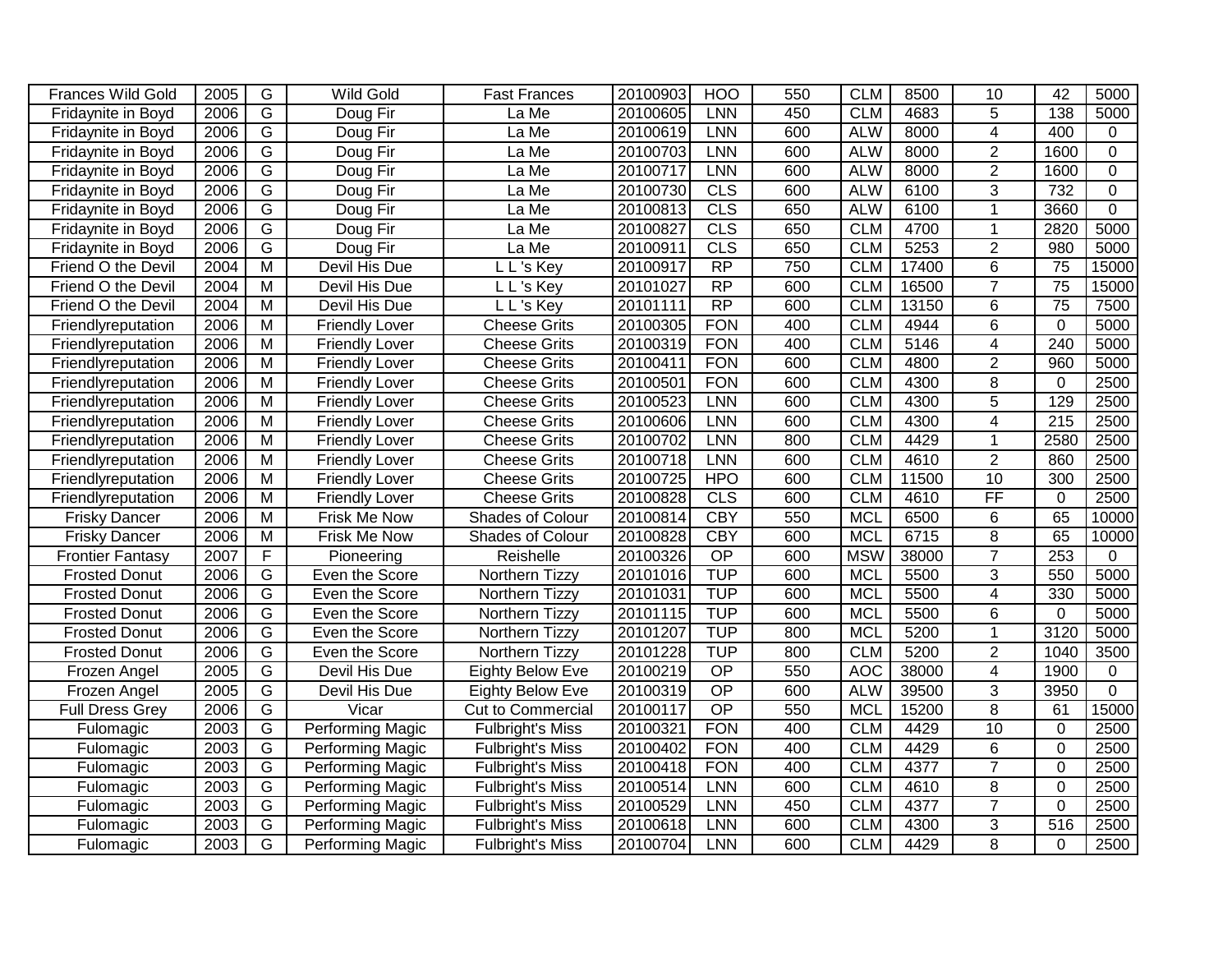| Fulomagic                | 2003 | G              | <b>Performing Magic</b> | <b>Fulbright's Miss</b> | 20100716 | <b>LNN</b>      | 600 | <b>CLM</b> | 4377  | 5               | 129             | 2500              |
|--------------------------|------|----------------|-------------------------|-------------------------|----------|-----------------|-----|------------|-------|-----------------|-----------------|-------------------|
| Fulomagic                | 2003 | $\overline{G}$ | Performing Magic        | <b>Fulbright's Miss</b> | 20100806 | CLS             | 650 | <b>CLM</b> | 4288  | $\overline{9}$  | $\Omega$        | 2500              |
| <b>General Darby</b>     | 2003 | G              | <b>Kugelis</b>          | Dakota Lill             | 20100325 | OP              | 600 | <b>CLM</b> | 20500 | $\overline{4}$  | 1025            | 16000             |
| <b>General Darby</b>     | 2003 | G              | <b>Kugelis</b>          | Dakota Lill             | 20100413 | <b>HAW</b>      | 850 | <b>CLM</b> | 9500  | 4               | 570             | 4000              |
| <b>General Darby</b>     | 2003 | G              | <b>Kugelis</b>          | Dakota Lill             | 20100425 | <b>HAW</b>      | 832 | <b>CLM</b> | 9500  | 4               | 570             | 4000              |
| <b>General Darby</b>     | 2003 | G              | <b>Kugelis</b>          | Dakota Lill             | 20100620 | AP              | 800 | <b>CLM</b> | 10000 | $\overline{5}$  | 300             | 5000              |
| <b>General Darby</b>     | 2003 | G              | <b>Kugelis</b>          | Dakota Lill             | 20100704 | AP              | 600 | <b>CLM</b> | 10000 |                 | 6000            | 5000              |
| <b>General Darby</b>     | 2003 | $\overline{G}$ | <b>Kugelis</b>          | Dakota Lill             | 20100723 | <b>AP</b>       | 600 | <b>CLM</b> | 10000 | $\overline{3}$  | 1100            | 5000              |
| <b>General Darby</b>     | 2003 | $\overline{G}$ | <b>Kugelis</b>          | Dakota Lill             | 20100813 | <b>AP</b>       | 600 | <b>CLM</b> | 10000 | $\overline{2}$  | 2000            | 5000              |
| <b>General Darby</b>     | 2003 | $\overline{G}$ | <b>Kugelis</b>          | Dakota Lill             | 20100909 | AP              | 650 | <b>CLM</b> | 10000 | 3               | 1100            | 5000              |
| <b>General Darby</b>     | 2003 | $\overline{G}$ | <b>Kugelis</b>          | Dakota Lill             | 20100923 | AP              | 550 | <b>CLM</b> | 10000 | $\overline{2}$  | 2000            | 5000              |
| <b>General Darby</b>     | 2003 | $\overline{G}$ | <b>Kugelis</b>          | Dakota Lill             | 20101023 | <b>HAW</b>      | 650 | <b>CLM</b> | 9000  | $\overline{3}$  | 990             | 5000              |
| <b>General Darby</b>     | 2003 | $\overline{G}$ | <b>Kugelis</b>          | Dakota Lill             | 20101113 | <b>HAW</b>      | 600 | <b>CLM</b> | 9500  | 4               | 570             | $\overline{50}00$ |
| <b>General Darby</b>     | 2003 | $\overline{G}$ | <b>Kugelis</b>          | Dakota Lill             | 20101127 | <b>HAW</b>      | 650 | <b>CLM</b> | 9500  | 5               | 285             | 5000              |
| <b>General Darby</b>     | 2003 | $\overline{G}$ | <b>Kugelis</b>          | Dakota Lill             | 20101211 | <b>HAW</b>      | 600 | <b>CLM</b> | 9500  | $\overline{5}$  | 285             | 5000              |
| Ghazi Up                 | 2004 | $\overline{G}$ | Ghazi                   | Lady Badria             | 20100829 | CLS             | 600 | <b>CLM</b> | 6386  | $\overline{5}$  | 186             | 10000             |
| <b>Ghoul Power</b>       | 2005 | $\overline{M}$ | <b>Silver Ghost</b>     | Suzy                    | 20100305 | <b>FON</b>      | 600 | <b>CLM</b> | 5200  | $\overline{9}$  | $\mathbf 0$     | 5000              |
| <b>Ghoul Power</b>       | 2005 | M              | <b>Silver Ghost</b>     | Suzy                    | 20100319 | <b>FON</b>      | 600 | <b>CLM</b> | 5200  | $\overline{7}$  | $\mathbf 0$     | 5000              |
| <b>Ghoul Power</b>       | 2005 | $\overline{M}$ | <b>Silver Ghost</b>     | Suzy                    | 20100402 | <b>FON</b>      | 600 | <b>CLM</b> | 5356  | $\overline{9}$  | $\overline{0}$  | 5000              |
| <b>Ghoul Power</b>       | 2005 | M              | <b>Silver Ghost</b>     | Suzy                    | 20100423 | <b>FON</b>      | 832 | <b>CLM</b> | 4300  | 9               | $\overline{0}$  | 2500              |
| Gilded Leader            | 2003 | G              | Pioneering              | Ladyinagildedcage       | 20100227 | <b>HAW</b>      | 832 | <b>CLM</b> | 17680 | $\overline{FF}$ | $\Omega$        | 10000             |
| Glide Right Along        | 2004 | M              | <b>Friendly Lover</b>   | Saron's Shirlye         | 20100403 | <b>WRD</b>      | 550 | <b>CLM</b> | 10460 | 6               | 60              | 7500              |
| Glide Right Along        | 2004 | M              | <b>Friendly Lover</b>   | Saron's Shirlye         | 20100503 | <b>WRD</b>      | 450 | <b>CLM</b> | 14740 | 5               | 371             | 10000             |
| Glide Right Along        | 2004 | M              | <b>Friendly Lover</b>   | Saron's Shirlye         | 20100620 | <b>FMT</b>      | 400 | <b>CLM</b> | 7100  | 6               | 60              | 5000              |
| Glide Right Along        | 2004 | M              | <b>Friendly Lover</b>   | Saron's Shirlye         | 20100721 | <b>FMT</b>      | 400 | <b>CLM</b> | 7100  | 9               | 75              | 5000              |
| Glide Right Along        | 2004 | M              | <b>Friendly Lover</b>   | Saron's Shirlye         | 20101006 | $\overline{RP}$ | 500 | <b>STR</b> | 14500 | 6               | $\overline{75}$ | $\Omega$          |
| Glide Right Along        | 2004 | M              | <b>Friendly Lover</b>   | Saron's Shirlye         | 20101029 | $\overline{RP}$ | 600 | <b>CLM</b> | 7500  | 10              | $\overline{75}$ | 4000              |
| <b>Glittering Par</b>    | 2007 | G              | <b>Winter Glitter</b>   | Par's Party Doll        | 20100226 | $\overline{OP}$ | 600 | <b>MCL</b> | 16000 | 9               | 46              | 20000             |
| <b>Glittering Par</b>    | 2007 | $\overline{G}$ | <b>Winter Glitter</b>   | Par's Party Doll        | 20100318 | $\overline{OP}$ | 800 | <b>MCL</b> | 16500 | $\overline{7}$  | 66              | 20000             |
| <b>Glittering Spirit</b> | 2006 | $\overline{M}$ | <b>Winter Glitter</b>   | <b>Lively Spirit</b>    | 20100219 | <b>FON</b>      | 600 | <b>CLM</b> | 4600  | 8               | 0               | 5000              |
| <b>Glittering Spirit</b> | 2006 | M              | <b>Winter Glitter</b>   | <b>Lively Spirit</b>    | 20100307 | <b>FON</b>      | 600 | <b>CLM</b> | 4600  | 9               | $\Omega$        | 5000              |
| <b>Glittering Spirit</b> | 2006 | M              | <b>Winter Glitter</b>   | <b>Lively Spirit</b>    | 20100403 | <b>FON</b>      | 600 | <b>CLM</b> | 4600  | $\overline{8}$  | $\mathbf 0$     | 5000              |
| <b>Glittering Spirit</b> | 2006 | M              | <b>Winter Glitter</b>   | <b>Lively Spirit</b>    | 20100529 | <b>LNN</b>      | 600 | <b>CLM</b> | 4600  | 10              | $\mathbf 0$     | 5000              |
| Glory Be Wild            | 2006 | $\overline{G}$ | <b>Wild Gold</b>        | Close to Glory          | 20100403 | <b>FON</b>      | 400 | <b>CLM</b> | 4600  | $\overline{10}$ | $\overline{0}$  | 5000              |
| Glory Be Wild            | 2006 | G              | Wild Gold               | Close to Glory          | 20100430 | <b>FON</b>      | 600 | <b>CLM</b> | 4600  | 3               | 552             | 5000              |
| Glory Be Wild            | 2006 | $\overline{G}$ | <b>Wild Gold</b>        | Close to Glory          | 20100515 | <b>LNN</b>      | 600 | <b>CLM</b> | 4738  | 3               | 552             | 5000              |
| Glory Be Wild            | 2006 | $\overline{G}$ | <b>Wild Gold</b>        | Close to Glory          | 20100528 | <b>LNN</b>      | 600 | <b>CLM</b> | 4600  | $\overline{6}$  | $\Omega$        | 5000              |
| Glory Be Wild            | 2006 | G              | <b>Wild Gold</b>        | Close to Glory          | 20100611 | <b>LNN</b>      | 600 | <b>CLM</b> | 4600  | 10              | $\Omega$        | 5000              |
| <b>Glory Be Wild</b>     | 2006 | G              | <b>Wild Gold</b>        | Close to Glory          | 20100718 | <b>LNN</b>      | 600 | <b>CLM</b> | 4683  | FF              | $\Omega$        | 5000              |
| Glory Be Wild            | 2006 | $\overline{G}$ | <b>Wild Gold</b>        | Close to Glory          | 20100731 | CLS             | 600 | <b>CLM</b> | 4400  | $\mathbf{1}$    | 2640            | 5000              |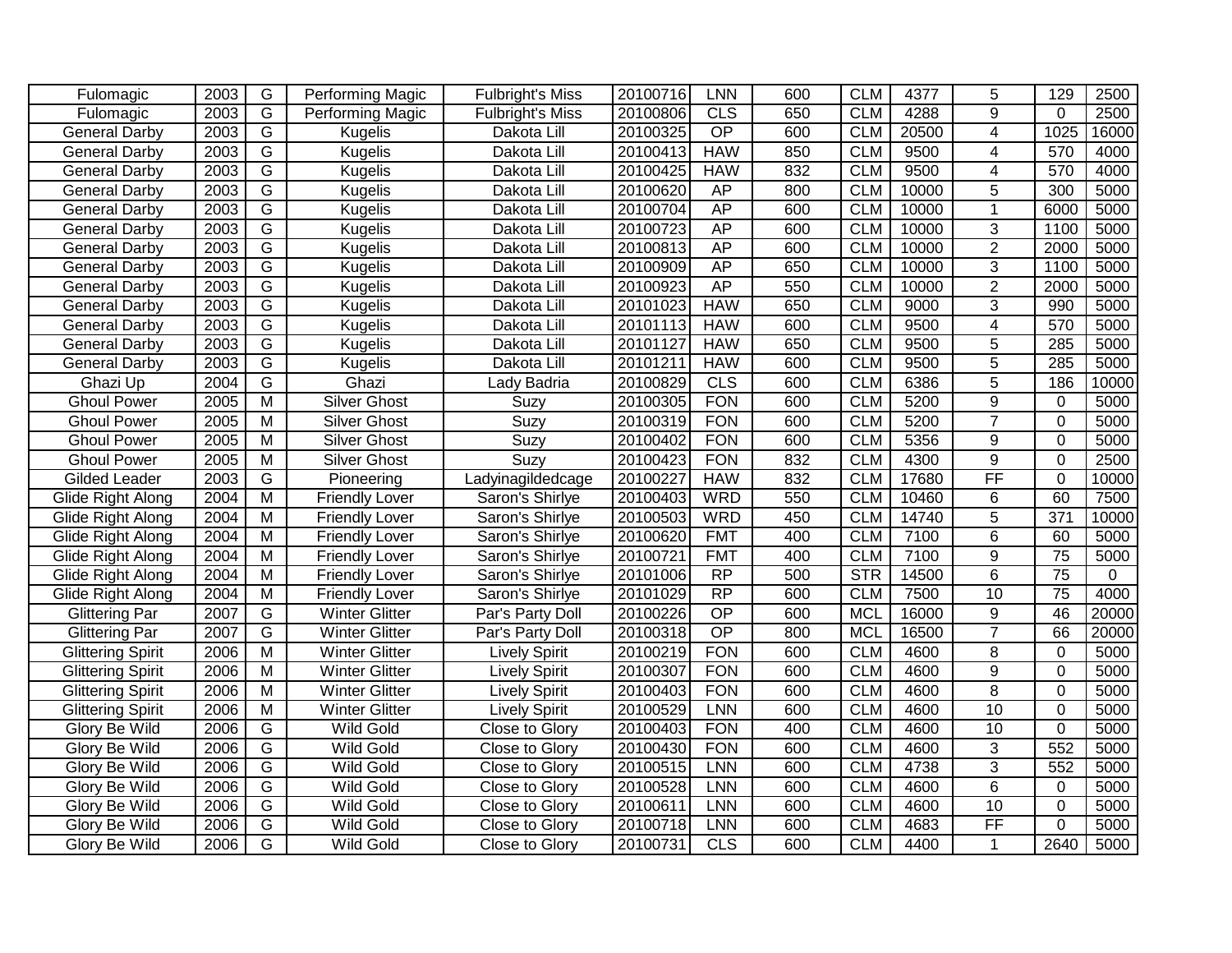| <b>Glory Be Wild</b> |              |                                                    | <b>Wild Gold</b>      |                                  |                      | <b>CLS</b>               | 600 | <b>CLM</b> | 4700  |                     | 564              |              |
|----------------------|--------------|----------------------------------------------------|-----------------------|----------------------------------|----------------------|--------------------------|-----|------------|-------|---------------------|------------------|--------------|
| Glory Be Wild        | 2006<br>2006 | G<br>G                                             | <b>Wild Gold</b>      | Close to Glory<br>Close to Glory | 20100822<br>20100910 | <b>CLS</b>               | 600 | <b>CLM</b> | 4700  | 3<br>$\overline{7}$ | $\Omega$         | 5000<br>5000 |
| <b>Glory Be Wild</b> | 2006         | G                                                  | <b>Wild Gold</b>      | Close to Glory                   | 20100925             | $\overline{NP}$          | 600 | <b>CLM</b> | 7500  | $\overline{7}$      | $\mathbf 0$      | 7500         |
|                      | 2006         | G                                                  |                       |                                  |                      | $\overline{NP}$          | 650 | <b>CLM</b> |       | 4                   | 445              | 7500         |
| <b>Glory Be Wild</b> |              |                                                    | <b>Wild Gold</b>      | Close to Glory                   | 20101010             |                          |     |            | 7500  |                     |                  |              |
| <b>Glowing West</b>  | 2000         | $\overline{\mathsf{M}}$<br>$\overline{\mathsf{M}}$ | West Buoyant          | <b>Glowing Pleasure</b>          | 20100402             | <b>FON</b><br><b>FON</b> | 600 | <b>CLM</b> | 4429  | $\overline{7}$      | $\mathbf 0$      | 2500<br>2500 |
| <b>Glowing West</b>  | 2000         |                                                    | West Buoyant          | <b>Glowing Pleasure</b>          | 20100417             |                          | 600 | <b>CLM</b> | 4377  | 10                  | $\mathbf 0$      |              |
| Go Go Cat            | 2006         | G                                                  | Doug Fir              | Ready Ready Go Go                | 20100118             | $\overline{OP}$          | 600 | <b>CLM</b> | 15200 | $\overline{3}$      | 1520             | 10000        |
| Go Go Cat            | 2006         | G                                                  | Doug Fir              | Ready Ready Go Go                | 20100128             | OP                       | 600 | <b>CLM</b> | 15000 | $\overline{4}$      | 750              | 7500         |
| Go Go Cat            | 2006         | G                                                  | Doug Fir              | Ready Ready Go Go                | 20100215             | $\overline{OP}$          | 600 | <b>CLM</b> | 15200 | 8                   | $\overline{51}$  | 10000        |
| Go Go Cat            | 2006         | G                                                  | Doug Fir              | Ready Ready Go Go                | 20100307             | $\overline{OP}$          | 600 | <b>CLM</b> | 15700 | $\overline{3}$      | 1570             | 10000        |
| Go Go Cat            | 2006         | G                                                  | Doug Fir              | Ready Ready Go Go                | 20101111             | $\overline{RP}$          | 600 | <b>CLM</b> | 9500  | $\overline{9}$      | 75               | 7500         |
| Go Go Cat            | 2006         | G                                                  | Doug Fir              | Ready Ready Go Go                | 20101203             | $\overline{RP}$          | 600 | <b>CLM</b> | 9500  | $\overline{5}$      | 264              | 7500         |
| Go Go Lover          | 2004         | M                                                  | <b>Friendly Lover</b> | Ready Ready Go Go                | 20100307             | <b>FON</b>               | 600 | <b>CLM</b> | 4600  | $\overline{7}$      | $\mathbf 0$      | 5000         |
| Go Go Lover          | 2004         | $\overline{\mathsf{M}}$                            | <b>Friendly Lover</b> | Ready Ready Go Go                | 20100326             | <b>FON</b>               | 400 | <b>CLM</b> | 4600  | $\overline{7}$      | $\mathbf 0$      | 5000         |
| Go Go Lover          | 2004         | M                                                  | <b>Friendly Lover</b> | Ready Ready Go Go                | 20100409             | <b>FON</b>               | 400 | <b>CLM</b> | 4600  | $\overline{7}$      | $\mathbf 0$      | 5000         |
| Go Go Lover          | 2004         | M                                                  | <b>Friendly Lover</b> | Ready Ready Go Go                | 20100418             | <b>FON</b>               | 600 | <b>CLM</b> | 4600  | 1                   | 2760             | 5000         |
| Go Go Lover          | 2004         | M                                                  | <b>Friendly Lover</b> | Ready Ready Go Go                | 20100508             | <b>FON</b>               | 600 | <b>CLM</b> | 4800  | $\overline{7}$      | $\Omega$         | 5000         |
| Go Go Lover          | 2004         | M                                                  | <b>Friendly Lover</b> | Ready Ready Go Go                | 20100521             | LNN                      | 600 | <b>CLM</b> | 5000  | $\overline{5}$      | 150              | 5000         |
| Go Go Lover          | 2004         | M                                                  | <b>Friendly Lover</b> | Ready Ready Go Go                | 20100604             | <b>LNN</b>               | 600 | <b>CLM</b> | 5000  | 10                  | $\mathbf 0$      | 5000         |
| Go Go Lover          | 2004         | $\overline{\mathsf{M}}$                            | <b>Friendly Lover</b> | Ready Ready Go Go                | 20100612             | LNN                      | 800 | <b>CLM</b> | 4300  | 8                   | $\overline{0}$   | 2500         |
| Go Go Lover          | 2004         | M                                                  | <b>Friendly Lover</b> | Ready Ready Go Go                | 20100709             | LNN                      | 600 | <b>CLM</b> | 4300  | 4                   | $\overline{215}$ | 2500         |
| Go Go Lover          | 2004         | M                                                  | <b>Friendly Lover</b> | Ready Ready Go Go                | 20100718             | LNN                      | 450 | <b>CLM</b> | 5000  | 4                   | 250              | 5000         |
| Go Go Lover          | 2004         | M                                                  | <b>Friendly Lover</b> | Ready Ready Go Go                | 20100801             | <b>CLS</b>               | 600 | <b>CLM</b> | 4300  | $\overline{7}$      | 0                | 2500         |
| Go Go Lover          | 2004         | M                                                  | <b>Friendly Lover</b> | Ready Ready Go Go                | 20100815             | CLS                      | 650 | <b>CLM</b> | 4841  | 4                   | 235              | 5000         |
| Go Go Lover          | 2004         | $\overline{\mathsf{M}}$                            | <b>Friendly Lover</b> | Ready Ready Go Go                | 20100828             | CLS                      | 600 | <b>CLM</b> | 4610  | $\overline{7}$      | $\mathbf 0$      | 2500         |
| Go Go Lover          | 2004         | M                                                  | <b>Friendly Lover</b> | Ready Ready Go Go                | 20100912             | CLS                      | 600 | <b>CLM</b> | 4700  | 8                   | $\overline{0}$   | 5000         |
| Go Milan Go          | 2006         | $\overline{\mathsf{M}}$                            | <b>Broken Vow</b>     | Bookaparty                       | 20100331             | $\overline{OP}$          | 600 | <b>AOC</b> | 47000 | $\overline{7}$      | 188              | $\Omega$     |
| <b>Gold Simone</b>   | 2006         | M                                                  | <b>Wild Gold</b>      | Homah J Simon                    | 20100320             | <b>HAW</b>               | 600 | <b>CLM</b> | 18500 | 8                   | 0                | 10000        |
| <b>Gold Simone</b>   | 2006         | M                                                  | <b>Wild Gold</b>      | Homah J Simon                    | 20100516             | AP                       | 600 | <b>CLM</b> | 10000 | 6                   | $\mathbf 0$      | 5000         |
| <b>Gold Simone</b>   | 2006         | M                                                  | <b>Wild Gold</b>      | Homah J Simon                    | 20100529             | <b>MNR</b>               | 600 | <b>CLM</b> | 9100  | 10                  | $\overline{91}$  | 5000         |
| <b>Golly Wally</b>   | 2005         | G                                                  | Leelanau              | My Golly Molly                   | 20100323             | <b>WRD</b>               | 800 | STR        | 12400 | $\overline{4}$      | 646              | $\mathbf{0}$ |
| <b>Golly Wally</b>   | 2005         | $\overline{G}$                                     | Leelanau              | My Golly Molly                   | 20100417             | <b>WRD</b>               | 800 | <b>CLM</b> | 7000  | $\overline{2}$      | 1340             | 3500         |
| <b>Golly Wally</b>   | 2005         | $\overline{G}$                                     | Leelanau              | My Golly Molly                   | 20100427             | <b>WRD</b>               | 800 | <b>ALW</b> | 21400 | 4                   | 1216             | $\Omega$     |
| <b>Golly Wally</b>   | 2005         | $\overline{G}$                                     | Leelanau              | My Golly Molly                   | 20100510             | <b>WRD</b>               | 800 | <b>CLM</b> | 11500 | 5                   | 343              | 7500         |
| <b>Golly Wally</b>   | 2005         | G                                                  | Leelanau              | My Golly Molly                   | 20100604             | <b>FMT</b>               | 850 | <b>CLM</b> | 8040  | $\overline{2}$      | 1388             | 5000         |
| <b>Golly Wally</b>   | 2005         | G                                                  | Leelanau              | My Golly Molly                   | 20100624             | <b>FMT</b>               | 850 | <b>CLM</b> | 6000  | $\overline{2}$      | 1152             | 4000         |
| <b>Golly Wally</b>   | 2005         | G                                                  | Leelanau              | My Golly Molly                   | 20100709             | <b>FMT</b>               | 650 | <b>ALW</b> | 15850 | 3                   | 1582             | 0            |
| <b>Golly Wally</b>   | 2005         | $\overline{G}$                                     | Leelanau              | My Golly Molly                   | 20100716             | <b>FMT</b>               | 800 | <b>ALW</b> | 16660 | $\overline{5}$      | 426              | $\mathbf 0$  |
| <b>Golly Wally</b>   | 2005         | G                                                  | Leelanau              | My Golly Molly                   | 20100911             | RP                       | 832 | <b>CLM</b> | 8000  | $\overline{8}$      | $\overline{75}$  | 4000         |
| <b>Golly Wally</b>   | 2005         | $\overline{G}$                                     | Leelanau              | My Golly Molly                   | 20100922             | RP                       | 850 | <b>CLM</b> | 7500  | $\overline{2}$      | 1410             | 4000         |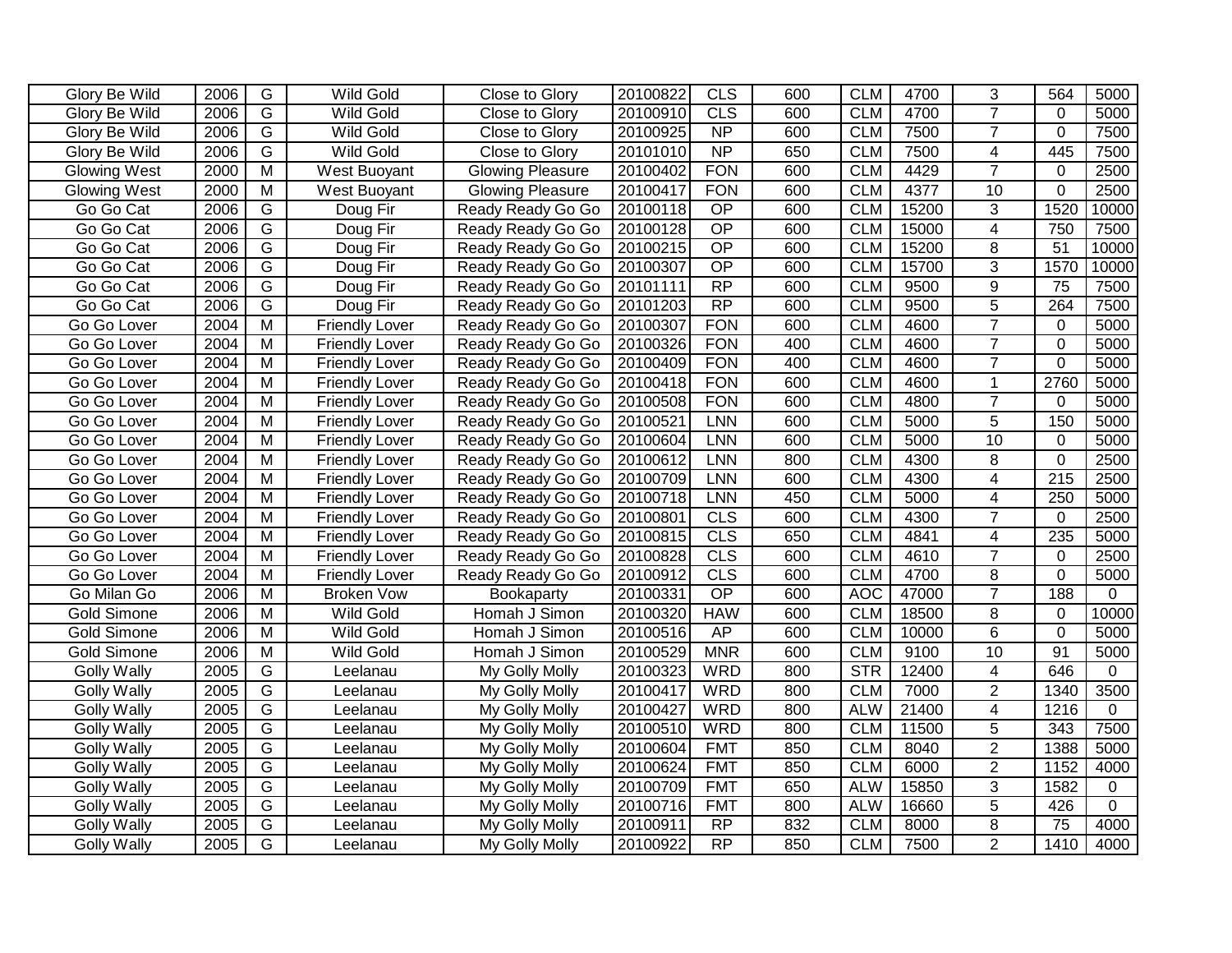| <b>Golly Wally</b>  | 2005 | G                       | Leelanau             | My Golly Molly  | 20101008 | RP              | 850 | <b>CLM</b> | 7500  | 4              | 423              | 4000           |
|---------------------|------|-------------------------|----------------------|-----------------|----------|-----------------|-----|------------|-------|----------------|------------------|----------------|
| <b>Golly Wally</b>  | 2005 | $\overline{G}$          | Leelanau             | My Golly Molly  | 20101028 | RP              | 832 | <b>CLM</b> | 7500  | 5              | 210              | 4000           |
| <b>Golly Wally</b>  | 2005 | $\overline{\mathsf{G}}$ | Leelanau             | My Golly Molly  | 20101118 | RP              | 850 | <b>CLM</b> | 7500  | $\overline{5}$ | $\overline{213}$ | 4000           |
| <b>Golly Wally</b>  | 2005 | $\overline{G}$          | Leelanau             | My Golly Molly  | 20101203 | $\overline{RP}$ | 650 | <b>CLM</b> | 8360  | $\overline{6}$ | 75               | 4000           |
| Goodbye Shark       | 2003 | $\overline{G}$          | Sharkey              | Fare Thee Well  | 20100424 | <b>TDN</b>      | 500 | <b>CLM</b> | 5400  | 3              | 540              | 3500           |
| Goodbye Shark       | 2003 | $\overline{G}$          | Sharkey              | Fare Thee Well  | 20100511 | <b>TDN</b>      | 550 | <b>CLM</b> | 5400  | 3              | 540              | 3500           |
| Goodbye Shark       | 2003 | G                       | Sharkey              | Fare Thee Well  | 20100525 | <b>TDN</b>      | 600 | <b>CLM</b> | 5400  | $\overline{6}$ | 54               | 3500           |
| Goodbye Shark       | 2003 | $\overline{\mathsf{G}}$ | Sharkey              | Fare Thee Well  | 20100608 | <b>TDN</b>      | 600 | <b>CLM</b> | 5400  | 5              | 162              | 3500           |
| Goodbye Shark       | 2003 | $\overline{G}$          | Sharkey              | Fare Thee Well  | 20100621 | <b>TDN</b>      | 600 | <b>CLM</b> | 5400  | 5              | 162              | 3500           |
| Goodbye Shark       | 2003 | $\overline{G}$          | Sharkey              | Fare Thee Well  | 20100717 | <b>TDN</b>      | 600 | <b>CLM</b> | 5400  | $\overline{6}$ | 54               | 3500           |
| Goodbye Shark       | 2003 | $\overline{G}$          | Sharkey              | Fare Thee Well  | 20100806 | <b>TDN</b>      | 550 | <b>CLM</b> | 5400  | $\overline{7}$ | $\overline{54}$  | 3500           |
| Gotta Love Lucy     | 2006 | $\overline{M}$          | Wild Invader         | Baby Take a Bow | 20100103 | <b>TUP</b>      | 650 | <b>MCL</b> | 5500  | $\mathbf{1}$   | 2200             | 5000           |
| Gotta Love Lucy     | 2006 | $\overline{M}$          | Wild Invader         | Baby Take a Bow | 20100202 | <b>TUP</b>      | 650 | <b>CLM</b> | 5500  | 6              | $\mathbf 0$      | 3500           |
| Gotta Love Lucy     | 2006 | $\overline{M}$          | Wild Invader         | Baby Take a Bow | 20100305 | <b>TUP</b>      | 550 | <b>CLM</b> | 5500  | 8              | 0                | 3500           |
| Gotta Love Lucy     | 2006 | M                       | Wild Invader         | Baby Take a Bow | 20100406 | <b>TUP</b>      | 550 | <b>CLM</b> | 5500  | 5              | 220              | 3500           |
| Gotta Love Lucy     | 2006 | M                       | Wild Invader         | Baby Take a Bow | 20100605 | <b>YAV</b>      | 550 | <b>CLM</b> | 4400  | 6              | 44               | 3500           |
| Gotta Love Lucy     | 2006 | M                       | Wild Invader         | Baby Take a Bow | 20100622 | <b>YAV</b>      | 600 | <b>CLM</b> | 4000  | $\overline{3}$ | 520              | 2500           |
| Gotta Love Lucy     | 2006 | $\overline{M}$          | Wild Invader         | Baby Take a Bow | 20100712 | <b>YAV</b>      | 800 | <b>CLM</b> | 4100  | 3              | 533              | 2500           |
| Gotta Love Lucy     | 2006 | $\overline{M}$          | Wild Invader         | Baby Take a Bow | 20100727 | <b>YAV</b>      | 800 | <b>CLM</b> | 4500  | $\overline{7}$ | $\overline{45}$  | 3500           |
| Gotta Love Lucy     | 2006 | $\overline{M}$          | Wild Invader         | Baby Take a Bow | 20100809 | <b>YAV</b>      | 800 | <b>CLM</b> | 4100  | 8              | $\overline{41}$  | 2500           |
| Gotta Love Lucy     | 2006 | $\overline{M}$          | Wild Invader         | Baby Take a Bow | 20100823 | YAV             | 800 | <b>CLM</b> | 4500  | $\overline{5}$ | 135              | 3500           |
| Gotta Love Lucy     | 2006 | M                       | Wild Invader         | Baby Take a Bow | 20101109 | <b>TUP</b>      | 650 | <b>CLM</b> | 5500  | 9              | $\Omega$         | 3500           |
| Gotta Love Lucy     | 2006 | $\overline{M}$          | Wild Invader         | Baby Take a Bow | 20101130 | <b>TUP</b>      | 850 | <b>CLM</b> | 5700  | $\overline{5}$ | 228              | 3500           |
| Gotta Love Lucy     | 2006 | $\overline{M}$          | Wild Invader         | Baby Take a Bow | 20101214 | <b>TUP</b>      | 800 | <b>CLM</b> | 5200  | 6              | $\mathbf 0$      | 3500           |
| <b>Half Tempted</b> | 2006 | $\overline{M}$          | Sharkey              | Miss Jovite     | 20100424 | <b>FON</b>      | 600 | <b>MCL</b> | 4300  | $\overline{5}$ | 129              | 10000          |
| <b>Half Tempted</b> | 2006 | $\overline{M}$          | Sharkey              | Miss Jovite     | 20100515 | <b>CBY</b>      | 600 | <b>MCL</b> | 7500  | $\overline{3}$ | 825              | 15000          |
| <b>Half Tempted</b> | 2006 | $\overline{M}$          | Sharkey              | Miss Jovite     | 20100603 | <b>CBY</b>      | 600 | <b>MCL</b> | 6500  | 8              | 65               | 10000          |
| <b>Half Tempted</b> | 2006 | M                       | Sharkey              | Miss Jovite     | 20100618 | <b>CBY</b>      | 750 | <b>MCL</b> | 9785  | $\overline{7}$ | 95               | 25000          |
| <b>Half Tempted</b> | 2006 | M                       | Sharkey              | Miss Jovite     | 20100701 | <b>CBY</b>      | 600 | <b>MCL</b> | 6435  | 9              | 65               | 10000          |
| <b>Half Tempted</b> | 2006 | $\overline{M}$          | Sharkey              | Miss Jovite     | 20100716 | <b>CBY</b>      | 800 | <b>MCL</b> | 9500  | 4              | 380              | 25000          |
| <b>Half Tempted</b> | 2006 | $\overline{M}$          | Sharkey              | Miss Jovite     | 20100730 | <b>CBY</b>      | 750 | <b>MSW</b> | 14500 | 6              | 145              | 0              |
| <b>Half Tempted</b> | 2006 | $\overline{M}$          | Sharkey              | Miss Jovite     | 20100822 | <b>CBY</b>      | 750 | <b>MSW</b> | 18618 | 4              | 580              | $\overline{0}$ |
| <b>Half Tempted</b> | 2006 | $\overline{M}$          | Sharkey              | Miss Jovite     | 20100827 | <b>CBY</b>      | 800 | <b>MCL</b> | 9500  | $\overline{3}$ | 950              | 25000          |
| <b>Half Tempted</b> | 2006 | $\overline{M}$          | Sharkey              | Miss Jovite     | 20100912 | CLS             | 600 | <b>MSW</b> | 5701  | 6              | $\mathbf 0$      | $\mathbf{0}$   |
| Halory's Blush      | 2003 | $\overline{M}$          | <b>Halory Hunter</b> | Evocative       | 20100307 | <b>FON</b>      | 600 | <b>CLM</b> | 4300  | 5              | 129              | 2500           |
| Halory's Blush      | 2003 | $\overline{M}$          | <b>Halory Hunter</b> | Evocative       | 20100403 | <b>FON</b>      | 600 | <b>CLM</b> | 4377  | $\overline{6}$ | $\mathbf 0$      | 2500           |
| Halory's Blush      | 2003 | $\overline{M}$          | <b>Halory Hunter</b> | Evocative       | 20100423 | <b>FON</b>      | 832 | <b>CLM</b> | 4300  | $\overline{6}$ | $\mathbf 0$      | 2500           |
| Halory's Blush      | 2003 | $\overline{M}$          | <b>Halory Hunter</b> | Evocative       | 20100508 | <b>FON</b>      | 832 | <b>CLM</b> | 4300  | $\overline{8}$ | $\mathbf 0$      | 2500           |
| Halory's Blush      | 2003 | $\overline{M}$          | <b>Halory Hunter</b> | Evocative       | 20100530 | LNN             | 832 | <b>CLM</b> | 4300  | $\overline{7}$ | 0                | 2500           |
| Halory's Blush      | 2003 | M                       | <b>Halory Hunter</b> | Evocative       | 20100702 | <b>LNN</b>      | 800 | <b>CLM</b> | 4429  | $\overline{9}$ | $\Omega$         | 2500           |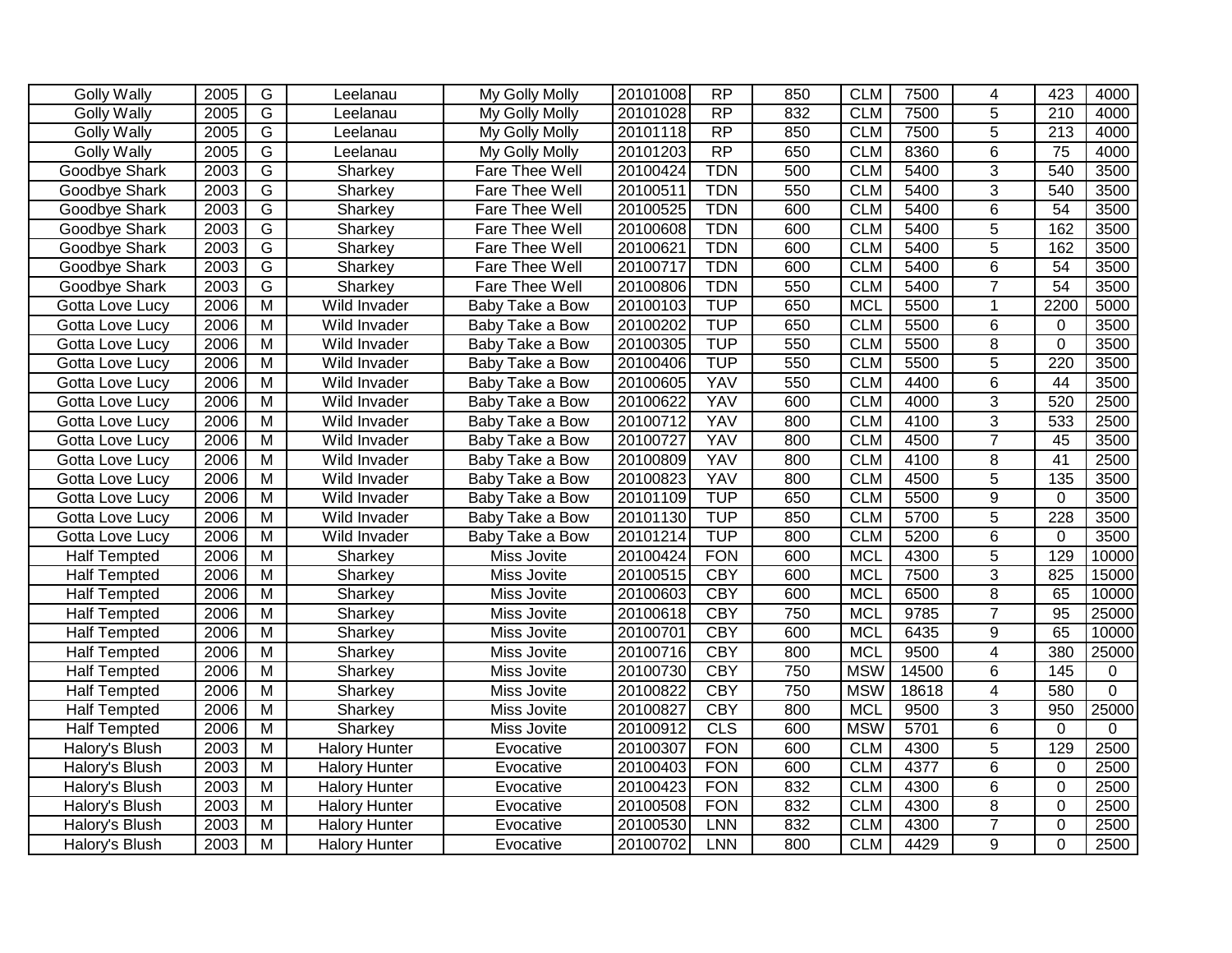| Halory's Blush      | 2003 | M              | <b>Halory Hunter</b> | Evocative              | 20100722 | <b>HPO</b>      | 800 | <b>CLM</b> | 12220 | 9               | 300             | 3500        |
|---------------------|------|----------------|----------------------|------------------------|----------|-----------------|-----|------------|-------|-----------------|-----------------|-------------|
| Halo's Rocket       | 2004 | G              | Devil His Due        | Rocketsandmissiles     | 20100307 | <b>FON</b>      | 600 | <b>CLM</b> | 8000  | $\overline{5}$  | 240             | 7500        |
| Halo's Rocket       | 2004 | $\overline{G}$ | <b>Devil His Due</b> | Rocketsandmissiles     | 20100320 | <b>FON</b>      | 650 | <b>STR</b> | 7126  | $\overline{6}$  | 0               | $\Omega$    |
| Halo's Rocket       | 2004 | $\overline{G}$ | Devil His Due        | Rocketsandmissiles     | 20100403 | <b>FON</b>      | 600 | <b>STR</b> | 7126  | $\overline{2}$  | 1400            | $\mathbf 0$ |
| Halo's Rocket       | 2004 | $\overline{G}$ | Devil His Due        | Rocketsandmissiles     | 20100425 | <b>FON</b>      | 600 | <b>CLM</b> | 8000  | $\overline{3}$  | 680             | 7500        |
| Halo's Rocket       | 2004 | G              | <b>Devil His Due</b> | Rocketsandmissiles     | 20100507 | <b>FON</b>      | 650 | <b>STR</b> | 7126  | $\overline{2}$  | 1400            | $\Omega$    |
| Halo's Rocket       | 2004 | G              | <b>Devil His Due</b> | Rocketsandmissiles     | 20100523 | <b>LNN</b>      | 600 | STR        | 7000  | 3               | 840             | $\Omega$    |
| Halo's Rocket       | 2004 | G              | Devil His Due        | Rocketsandmissiles     | 20100620 | <b>LNN</b>      | 600 | <b>CLM</b> | 6917  | $\mathbf 1$     | 3960            | 5000        |
| Halo's Rocket       | 2004 | $\overline{G}$ | Devil His Due        | Rocketsandmissiles     | 20100725 | <b>HPO</b>      | 800 | <b>CLM</b> | 16770 | -1              | 9000            | 7500        |
| Halo's Rocket       | 2004 | G              | Devil His Due        | Rocketsandmissiles     | 20100808 | <b>CLS</b>      | 832 | <b>CLM</b> | 6077  | 4               | 295             | 7500        |
| Halo's Rocket       | 2004 | G              | Devil His Due        | Rocketsandmissiles     | 20100820 | CLS             | 650 | <b>CLM</b> | 5574  | 3               | 624             | 5000        |
| Halo's Rocket       | 2004 | G              | Devil His Due        | Rocketsandmissiles     | 20101121 | <b>TUP</b>      | 650 | <b>CLM</b> | 6500  | 6               | $\mathbf 0$     | 4000        |
| Halo's Rocket       | 2004 | G              | Devil His Due        | Rocketsandmissiles     | 20101206 | <b>TUP</b>      | 650 | <b>CLM</b> | 5000  | $\overline{2}$  | 1000            | 3000        |
| Halo's Rocket       | 2004 | G              | Devil His Due        | Rocketsandmissiles     | 20101221 | <b>TUP</b>      | 800 | <b>CLM</b> | 6000  | 6               | 0               | 4000        |
| Hannah's Charm      | 2007 | F              | King of Scat         | <b>First Clu</b>       | 20101202 | RP              | 550 | <b>MCL</b> | 16500 | 10              | 75              | 30000       |
| Hasty K Permit      | 2004 | G              | <b>Kugelis</b>       | Learning Permit        | 20100427 | FP              | 550 | <b>CLM</b> | 4400  | 9               | 61              | 5000        |
| Hasty K Permit      | 2004 | $\overline{G}$ | <b>Kugelis</b>       | Learning Permit        | 20100514 | FP              | 600 | <b>CLM</b> | 4400  | $\overline{9}$  | 61              | 5000        |
| Hasty K Permit      | 2004 | $\overline{G}$ | <b>Kugelis</b>       | Learning Permit        | 20100522 | FP              | 832 | <b>CLM</b> | 4000  | $\overline{2}$  | 800             | 3200        |
| Hasty K Permit      | 2004 | $\overline{G}$ | <b>Kugelis</b>       | Learning Permit        | 20100605 | FP              | 832 | <b>CLM</b> | 4000  | $\overline{3}$  | 400             | 3200        |
| Hasty K Permit      | 2004 | $\overline{G}$ | <b>Kugelis</b>       | Learning Permit        | 20100619 | FP              | 832 | <b>CLM</b> | 4000  | $\overline{7}$  | $\overline{56}$ | 3200        |
| Hasty K Permit      | 2004 | G              | <b>Kugelis</b>       | Learning Permit        | 20100717 | <b>FP</b>       | 832 | <b>CLM</b> | 4000  | 9               | 56              | 3200        |
| Hasty K Permit      | 2004 | G              | <b>Kugelis</b>       | Learning Permit        | 20100731 | FP              | 832 | <b>CLM</b> | 4000  | 9               | 56              | 3200        |
| Hasty K Permit      | 2004 | $\overline{G}$ | <b>Kugelis</b>       | <b>Learning Permit</b> | 20100814 | FP              | 832 | <b>CLM</b> | 4000  | $\overline{7}$  | $\overline{56}$ | 3200        |
| Hasty K Permit      | 2004 | $\overline{G}$ | <b>Kugelis</b>       | Learning Permit        | 20101018 | <b>BEU</b>      | 600 | <b>CLM</b> | 4100  | 4               | 205             | 5000        |
| Hasty K Permit      | 2004 | $\overline{G}$ | <b>Kugelis</b>       | <b>Learning Permit</b> | 20101030 | <b>BEU</b>      | 600 | <b>CLM</b> | 3900  | $\overline{8}$  | 39              | 4000        |
| Hasty K Permit      | 2004 | $\overline{G}$ | <b>Kugelis</b>       | Learning Permit        | 20101229 | <b>HAW</b>      | 850 | <b>CLM</b> | 9500  | $\overline{10}$ | $\Omega$        | 5000        |
| Heaven Waits        | 2005 | $\overline{G}$ | Supremo              | Dazzling Crypto        | 20100312 | $\overline{OP}$ | 850 | <b>CLM</b> | 20000 | 9               | 100             | 30000       |
| <b>Heaven Waits</b> | 2005 | G              | Supremo              | Dazzling Crypto        | 20100326 | $\overline{OP}$ | 850 | <b>CLM</b> | 19000 | 8               | 126             | 25000       |
| <b>Heaven Waits</b> | 2005 | G              | Supremo              | Dazzling Crypto        | 20100604 | <b>LNN</b>      | 832 | <b>CLM</b> | 4821  | $\overline{7}$  | 0               | 5000        |
| <b>Heaven Waits</b> | 2005 | $\overline{G}$ | Supremo              | Dazzling Crypto        | 20100619 | LNN             | 800 | <b>CLM</b> | 4683  | $\mathbf{1}$    | 2760            | 5000        |
| <b>Heaven Waits</b> | 2005 | $\overline{G}$ | Supremo              | Dazzling Crypto        | 20100709 | <b>LNN</b>      | 800 | <b>CLM</b> | 5000  | $\overline{2}$  | 1000            | 5000        |
| <b>Heaven Waits</b> | 2005 | $\overline{G}$ | Supremo              | Dazzling Crypto        | 20100718 | <b>LNN</b>      | 832 | <b>CLM</b> | 5450  | $\overline{5}$  | 150             | 5000        |
| Hesabigcat          | 2006 | $\overline{G}$ | Magic Cat            | <b>Strawberry Love</b> | 20100930 | RP              | 800 | <b>CLM</b> | 17850 | $\overline{9}$  | 75              | 15000       |
| Hesablumin          | 2005 | $\overline{G}$ | <b>Blumin Affair</b> | Bay Symphony           | 20101015 | <b>ALB</b>      | 700 | <b>AOC</b> | 11200 | 9               | $\mathbf 0$     | 0           |
| Hesablumin          | 2005 | G              | <b>Blumin Affair</b> | Bay Symphony           | 20101229 | <b>SUN</b>      | 550 | <b>AOC</b> | 32000 | 6               | 640             | $\mathbf 0$ |
| Hesluckytoo         | 2003 | G              | Lucky Lionel         | <b>Tellitlikeitis</b>  | 20100510 | <b>WRD</b>      | 500 | <b>STR</b> | 12400 | $\overline{2}$  | 2164            | $\mathbf 0$ |
| Hesluckytoo         | 2003 | G              | <b>Lucky Lionel</b>  | <b>Tellitlikeitis</b>  | 20100610 | <b>FMT</b>      | 400 | <b>CLM</b> | 8500  | 3               | 915             | 10000       |
| Hesluckytoo         | 2003 | $\overline{G}$ | Lucky Lionel         | <b>Tellitlikeitis</b>  | 20100716 | <b>FMT</b>      | 650 | <b>CLM</b> | 10000 | $\overline{2}$  | 1955            | 15000       |
| Hesluckytoo         | 2003 | G              | Lucky Lionel         | <b>Tellitlikeitis</b>  | 20100901 | $\overline{RP}$ | 500 | <b>CLM</b> | 18750 | 3               | 1773            | 15000       |
| Hesluckytoo         | 2003 | $\overline{G}$ | Lucky Lionel         | <b>Tellitlikeitis</b>  | 20101001 | $\overline{RP}$ | 500 | <b>CLM</b> | 16500 | 6               | 75              | 15000       |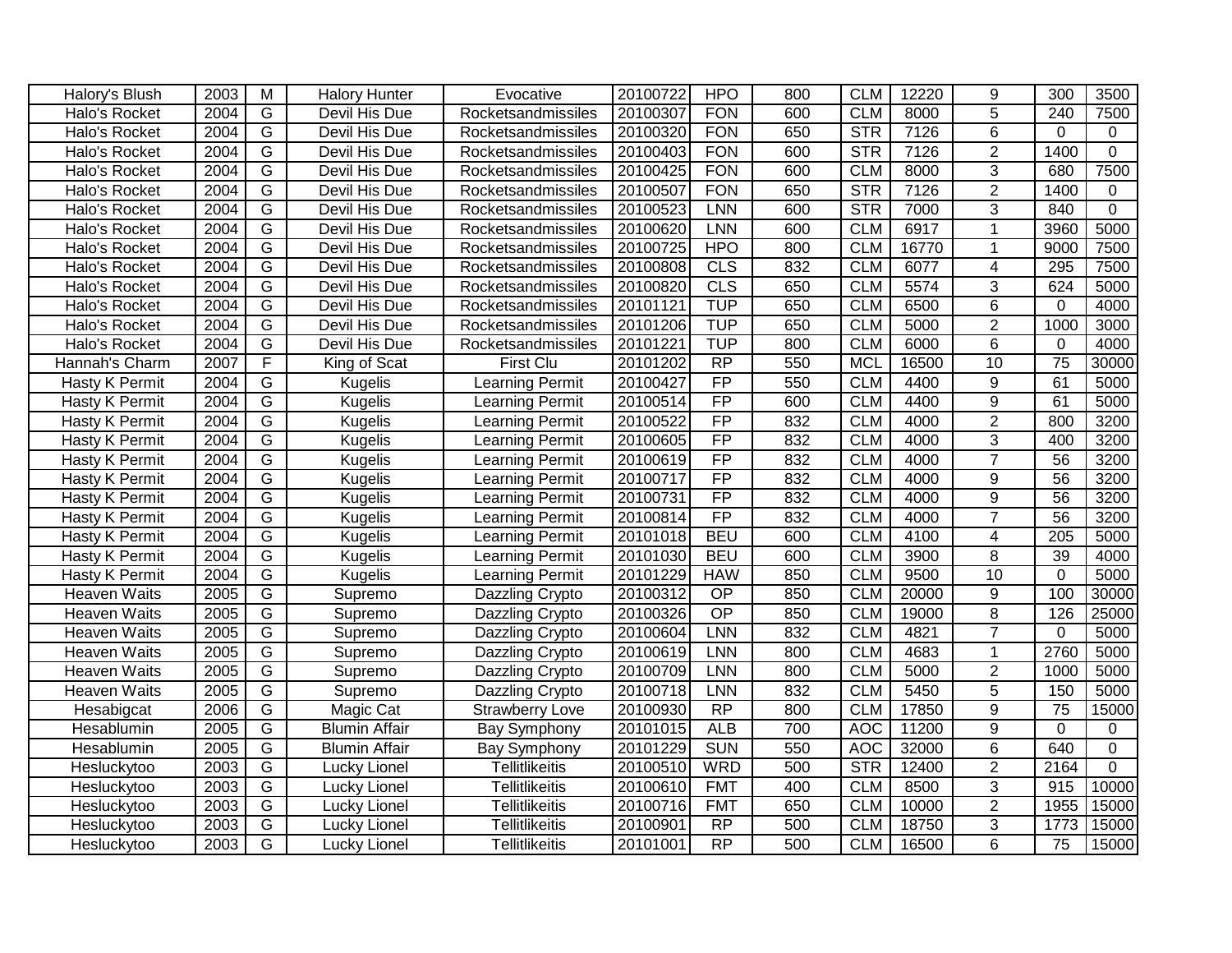| Hesluckytoo               | 2003 | G                       | Lucky Lionel           | <b>Tellitlikeitis</b> | 20101023 | $\overline{RP}$ | 650 | <b>CLM</b> | 7500  | 12              | 75              | 4000         |
|---------------------------|------|-------------------------|------------------------|-----------------------|----------|-----------------|-----|------------|-------|-----------------|-----------------|--------------|
| Hi Flyin Brian            | 2005 | $\overline{G}$          | Too Much Ice           | Ememgeeemem           | 20100403 | <b>FON</b>      | 600 | <b>ALW</b> | 8500  | 10              | $\Omega$        | $\Omega$     |
| Hi Flyin Brian            | 2005 | $\overline{G}$          | <b>Too Much Ice</b>    | Ememgeeemem           | 20100501 | <b>FON</b>      | 600 | <b>CLM</b> | 5146  | $\overline{3}$  | 576             | 5000         |
| Hi Flyin Brian            | 2005 | $\overline{G}$          | Too Much Ice           | Ememgeeemem           | 20100531 | <b>LNN</b>      | 600 | <b>CLM</b> | 5000  | 10              | $\mathbf 0$     | 5000         |
| Hold the Charge           | 2006 | G                       | <b>Pine Bluff</b>      | <b>Heister</b>        | 20100703 | <b>CBY</b>      | 850 | <b>AOC</b> | 17000 | $\overline{7}$  | 170             | $\Omega$     |
| Hold the Charge           | 2006 | G                       | <b>Pine Bluff</b>      | Heister               | 20100826 | $\overline{RP}$ | 800 | <b>CLM</b> | 13500 | 6               | $\overline{75}$ | 10000        |
| Holly and Fir             | 2007 | F                       | Doug Fir               | My Golly Molly        | 20100224 | <b>HAW</b>      | 600 | <b>MCL</b> | 11000 | $\overline{6}$  | $\Omega$        | 15000        |
| Holly and Fir             | 2007 | F                       | Doug Fir               | My Golly Molly        | 20100328 | <b>HAW</b>      | 600 | <b>MCL</b> | 10500 | $\overline{7}$  | $\mathbf 0$     | 15000        |
| Hot Chocolate             | 2000 | G                       | <b>Blumin Affair</b>   | Coco Jabo             | 20100327 | <b>FON</b>      | 650 | STR        | 5150  | $\overline{5}$  | 150             | $\mathbf{0}$ |
| Hot Chocolate             | 2000 | $\overline{G}$          | <b>Blumin Affair</b>   | Coco Jabo             | 20100410 | <b>FON</b>      | 832 | <b>CLM</b> | 4300  | $\overline{7}$  | $\mathbf 0$     | 2500         |
| Hot Town                  | 2007 | $\overline{G}$          | City Zip               | Gamelah               | 20100306 | $\overline{OP}$ | 600 | <b>MSW</b> | 38000 | 8               | 253             | $\mathbf 0$  |
| Hot Town                  | 2007 | $\overline{G}$          | $\overline{C}$ ity Zip | Gamelah               | 20100403 | $\overline{OP}$ | 600 | <b>MSW</b> | 42000 | 6               | 280             | $\Omega$     |
| Hotestgirlintown          | 2006 | M                       | <b>Friendly Lover</b>  | <b>Blumin Special</b> | 20100925 | <b>RET</b>      | 600 | <b>CLM</b> | 5500  | 4               | 306             | 7500         |
| Humasong                  | 2003 | M                       | Humming                | Song of Brooke        | 20100709 | LNN             | 600 | <b>CLM</b> | 4300  | 6               | 0               | 2500         |
| Humasong                  | 2003 | $\overline{M}$          | Humming                | Song of Brooke        | 20100716 | LNN             | 600 | <b>CLM</b> | 4429  | $\mathbf{1}$    | 2580            | 2500         |
| Humasong                  | 2003 | M                       | Humming                | Song of Brooke        | 20100722 | <b>HPO</b>      | 800 | <b>CLM</b> | 12220 | 8               | 300             | 3500         |
| Humasong                  | 2003 | $\overline{M}$          | Humming                | Song of Brooke        | 20100807 | CLS             | 650 | <b>CLM</b> | 3800  | $\overline{9}$  | $\mathbf 0$     | 2500         |
| Humasong                  | 2003 | $\overline{M}$          | Humming                | Song of Brooke        | 20100820 | CLS             | 600 | <b>CLM</b> | 3800  | $\overline{7}$  | $\mathbf 0$     | 2500         |
| Humasong                  | 2003 | $\overline{M}$          | Humming                | Song of Brooke        | 20100904 | CLS             | 650 | <b>CLM</b> | 3800  | $\overline{7}$  | $\Omega$        | 2500         |
| Hummaduff                 | 2006 | G                       | Humming                | <b>Buff Duff</b>      | 20100504 | <b>WRD</b>      | 600 | <b>CLM</b> | 9500  | 1               | 5520            | 7500         |
| Hummaduff                 | 2006 | G                       | Humming                | <b>Buff Duff</b>      | 20100619 | <b>FMT</b>      | 550 | <b>ALW</b> | 14500 | 4               | 863             | 0            |
| Hummaduff                 | 2006 | $\overline{G}$          | Humming                | <b>Buff Duff</b>      | 20100724 | <b>CBY</b>      | 600 | <b>SST</b> | 46500 | $\overline{7}$  | 500             | $\mathbf 0$  |
| Hummaduff                 | 2006 | $\overline{G}$          | Humming                | <b>Buff Duff</b>      | 20100903 | RP              | 700 | <b>CLM</b> | 9500  | $\overline{11}$ | $\overline{75}$ | 7500         |
| Humminatune               | 2007 | $\overline{G}$          | Humming                | Song of Brooke        | 20100320 | <b>FON</b>      | 400 | STK        | 10800 | $\overline{7}$  | $\mathbf 0$     | $\Omega$     |
| Hunt N Hay                | 2002 | G                       | <b>Blumin Affair</b>   | Ascertain Bride       | 20100327 | <b>FON</b>      | 650 | <b>STR</b> | 5150  | 9               | $\mathbf 0$     | $\mathbf 0$  |
| Hunt N Hay                | 2002 | G                       | <b>Blumin Affair</b>   | Ascertain Bride       | 20100410 | <b>FON</b>      | 832 | <b>CLM</b> | 4300  | 8               | $\Omega$        | 2500         |
| Hunt N Hay                | 2002 | $\overline{G}$          | <b>Blumin Affair</b>   | Ascertain Bride       | 20100430 | <b>FON</b>      | 832 | <b>CLM</b> | 4300  | 10              | $\Omega$        | 2500         |
| Hunt N Hay                | 2002 | G                       | <b>Blumin Affair</b>   | Ascertain Bride       | 20100516 | <b>LNN</b>      | 832 | <b>CLM</b> | 4300  | $\overline{7}$  | $\Omega$        | 2500         |
| Hunt N Hay                | 2002 | $\overline{G}$          | <b>Blumin Affair</b>   | Ascertain Bride       | 20100530 | <b>LNN</b>      | 832 | <b>CLM</b> | 4300  | $\overline{10}$ | $\Omega$        | 2500         |
| Hunt N Hay                | 2002 | $\overline{G}$          | <b>Blumin Affair</b>   | Ascertain Bride       | 20100612 | <b>CPW</b>      | 550 | <b>ALW</b> | 1900  | $\overline{5}$  | 95              | $\mathbf 0$  |
| Hunt N Hay                | 2002 | $\overline{G}$          | <b>Blumin Affair</b>   | Ascertain Bride       | 20100704 | <b>CPW</b>      | 832 | <b>ALW</b> | 4600  | $\overline{4}$  | 368             | $\mathbf 0$  |
| Hunt N Hay                | 2002 | $\overline{G}$          | <b>Blumin Affair</b>   | Ascertain Bride       | 20100723 | <b>ASD</b>      | 800 | <b>CLM</b> | 6376  | $\overline{7}$  | 58              | 3000         |
| Hunt N Hay                | 2002 | $\overline{G}$          | <b>Blumin Affair</b>   | Ascertain Bride       | 20100801 | <b>ASD</b>      | 850 | <b>CLM</b> | 6440  | 9               | $\overline{58}$ | 3000         |
| <b>Missedtheexpress</b>   | 2005 | $\overline{M}$          | Mocha Express          | Miss Medina           | 20100529 | <b>LNN</b>      | 450 | <b>MCL</b> | 5000  | $\overline{4}$  | 250             | 5000         |
| I Missedtheexpress        | 2005 | $\overline{M}$          | Mocha Express          | Miss Medina           | 20100806 | CLS             | 600 | <b>MCL</b> | 4700  | 4               | 235             | 10000        |
| <b>Missedtheexpress</b>   | 2005 | $\overline{M}$          | Mocha Express          | Miss Medina           | 20100815 | CLS             | 650 | <b>MSW</b> | 5600  | 3               | 672             | $\Omega$     |
| <b>I Missedtheexpress</b> | 2005 | $\overline{M}$          | Mocha Express          | Miss Medina           | 20100821 | CLS             | 650 | <b>MCL</b> | 4000  | $\overline{2}$  | 800             | 5000         |
| <b>TMissedtheexpress</b>  | 2005 | $\overline{\mathsf{M}}$ | Mocha Express          | Miss Medina           | 20100829 | CLS             | 600 | <b>MSW</b> | 5600  | 1               | 3360            | $\mathbf 0$  |
| I Vow to Win              | 2006 | G                       | <b>Broken Vow</b>      | Roses for Sonja       | 20100820 | <b>CBY</b>      | 500 | <b>CLM</b> | 6500  | $\overline{2}$  | 1300            | 4000         |
| I Vow to Win              | 2006 | $\overline{G}$          | <b>Broken Vow</b>      | Roses for Sonja       | 20101015 | <b>TUP</b>      | 600 | <b>CLM</b> | 5500  | 1               | 3300            | 3000         |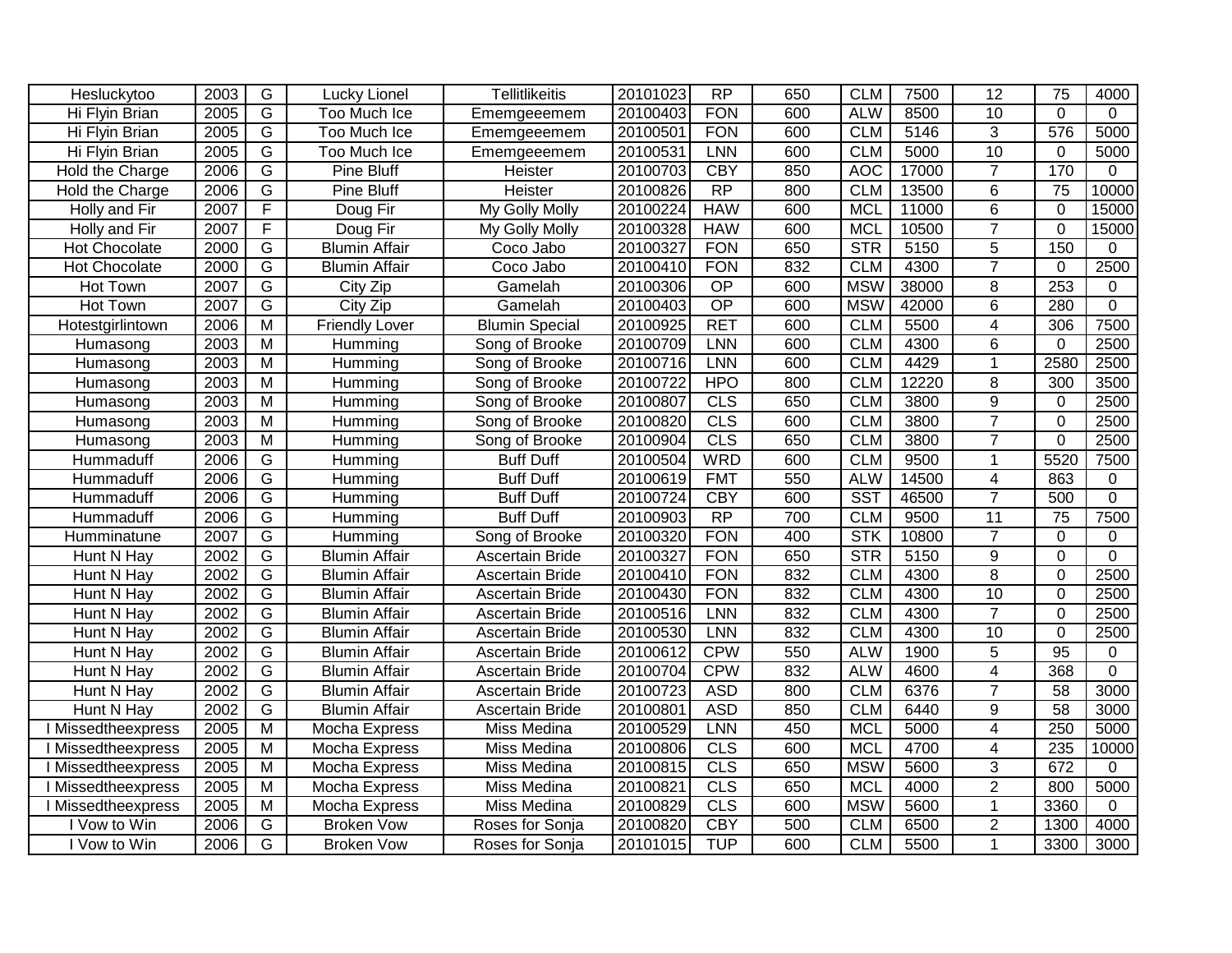| 2006<br><b>Broken Vow</b><br>20101102<br>6500<br>Roses for Sonja<br>1<br>G<br><b>TUP</b><br>2006<br><b>Broken Vow</b><br>20101127<br>550<br><b>CLM</b><br>7000<br>4<br>420<br>5000<br>Vow to Win<br>Roses for Sonja<br>$\overline{3}$<br>$\overline{M}$<br><b>FMT</b><br>400<br>16000<br>1733<br>2005<br>20100701<br><b>ALW</b><br><b>Indian Territory</b><br>Allthatispossible<br>Indianpass<br>$\Omega$<br>20100725<br><b>ELP</b><br>600<br>AOC<br>28958<br>10<br>50<br>25000<br>2005<br>$\overline{M}$<br><b>Indian Territory</b><br>Allthatispossible<br>Indianpass<br>$\overline{M}$<br>PID<br><b>CLM</b><br>17820<br>10800<br>10000<br>2001<br>20100519<br>600<br>Iowa Alice<br><b>Miss Alice</b><br>$\mathbf{1}$<br>Harperstown<br>PID<br><b>ALW</b><br>$\overline{5}$<br>925<br>2001<br>$\overline{\mathsf{M}}$<br><b>Miss Alice</b><br>20100608<br>600<br>36630<br>0<br>Iowa Alice<br>Harperstown<br>PID<br><b>STR</b><br>$\overline{2}$<br>20100702<br>600<br>Iowa Alice<br>2001<br>M<br><b>Miss Alice</b><br>17030<br>3400<br>0<br>Harperstown<br>PID<br>550<br>$\overline{5}$<br>925<br>2001<br>$\overline{\mathsf{M}}$<br>20100724<br><b>ALW</b><br>39450<br>$\overline{0}$<br>Iowa Alice<br><b>Miss Alice</b><br>Harperstown<br>PID<br>600<br><b>ALW</b><br>$\overline{4}$<br>2001<br>M<br>20100813<br>36630<br>1850<br>$\mathbf 0$<br>Iowa Alice<br>Harperstown<br><b>Miss Alice</b><br>$\overline{2}$<br>M<br>PID<br>600<br><b>ALW</b><br>37030<br>7400<br>$\overline{0}$<br>Iowa Alice<br>2001<br>Miss Alice<br>20100910<br>Harperstown<br>$\overline{7}$<br>PID<br>$\overline{M}$<br>20100922<br>500<br><b>ALW</b><br>45000<br>$\overline{200}$<br>$\mathbf 0$<br>Iowa Alice<br>2001<br><b>Miss Alice</b><br>Harperstown<br>G<br><b>TUP</b><br>$\overline{372}$<br>2007<br>600<br><b>MCL</b><br>6200<br>$\overline{4}$<br>8000<br><b>lowa Trust</b><br>Greenwood Lake<br><b>Star Be Quick</b><br>20100313<br>G<br><b>TUP</b><br>$\overline{2}$<br>2007<br>20100330<br>650<br><b>MCL</b><br>7000<br>1400<br>12500<br><b>lowa Trust</b><br>Greenwood Lake<br><b>Star Be Quick</b><br>G<br><b>CBY</b><br>2007<br>20100822<br>650<br><b>MCL</b><br>6500<br>$\overline{7}$<br>65<br>10000<br><b>lowa Trust</b><br>Greenwood Lake<br><b>Star Be Quick</b><br>$\overline{G}$<br><b>TUP</b><br>550<br>2007<br>20100403<br>5<br>360<br>20000<br>Iowa Tuition<br><b>Trail of Honor</b><br><b>MCL</b><br>9000<br>Canaveral<br>$\overline{2}$<br>$\overline{G}$<br>CLS<br>2006<br>20100820<br>832<br><b>MCL</b><br>4000<br>800<br>5000<br><b>Irish Bully</b><br><b>Bravo Bull</b><br>Shannon Ashley<br>G<br>$\overline{6}$<br>CLS<br>832<br><b>Irish Bully</b><br>2006<br><b>Bravo Bull</b><br>20100905<br><b>MCL</b><br>4000<br>5000<br>Shannon Ashley<br>0<br>$\overline{7}$<br><b>TUP</b><br>2006<br>M<br><b>Blumin Affair</b><br><b>Isle Score</b><br>20100219<br>500<br><b>MCL</b><br>5500<br>$\mathbf 0$<br>5000<br>Isle Doitforyou<br>$\overline{M}$<br><b>TUP</b><br><b>CLM</b><br>$\overline{2}$<br>1140<br>2006<br>20101010<br>800<br>5700<br>3500<br><b>Blumin Affair</b><br><b>Isle Score</b><br>Isle Doitforyou<br><b>TUP</b><br>20101029<br><b>CLM</b><br>5700<br>3420<br>3500<br>2006<br>M<br><b>Blumin Affair</b><br><b>Isle Score</b><br>800<br>1<br>Isle Doitforyou<br><b>TUP</b><br>2006<br>$\overline{M}$<br><b>Blumin Affair</b><br>20101115<br>800<br><b>CLM</b><br>354<br>3500<br>Isle Doitforyou<br><b>Isle Score</b><br>5900<br>4<br><b>TUP</b><br>800<br><b>CLM</b><br>$\overline{7}$<br>2006<br>M<br><b>Blumin Affair</b><br><b>Isle Score</b><br>20101217<br>5300<br>3500<br>$\Omega$<br>Isle Doitforyou<br>$\overline{7}$<br><b>CPW</b><br>550<br><b>CLM</b><br>2001<br>M<br>20100612<br>1900<br>3000<br>Jam Won<br>Mercedes Won<br>$\Omega$<br>Dollydar<br><b>CPW</b><br>550<br><b>CLM</b><br>6<br>Jam Won<br>2001<br>M<br>Mercedes Won<br>Dollydar<br>20100627<br>1900<br>$\mathbf 0$<br>2000<br>$\overline{M}$<br><b>CPW</b><br>550<br><b>CLM</b><br>6<br>Jam Won<br>2001<br>Mercedes Won<br>Dollydar<br>20100704<br>1800<br>$\Omega$<br>1800<br>F<br>$\overline{6}$<br>2007<br>20100310<br><b>HAW</b><br>600<br><b>MCL</b><br>11000<br>$\Omega$<br>15000<br>Jeanies Pistol<br><b>Indian Territory</b><br>Jeaniegetyourgun<br>F<br>2007<br><b>HAW</b><br>600<br><b>MCL</b><br>12792<br>6<br>$\mathbf 0$<br>25000<br>Jeanies Pistol<br>20100406<br><b>Indian Territory</b><br>Jeaniegetyourgun<br>$\overline{8}$<br>$\overline{M}$<br><b>MSW</b><br>$\overline{0}$<br>2005<br>20100612<br>LNN<br>600<br>7500<br>$\mathbf 0$<br>Jessicas Pepper<br>Dignitas<br>Kates Pepper<br>600<br>5<br>2005<br>M<br>20100705<br><b>LNN</b><br>5000<br>150<br>10000<br>Dignitas<br><b>Kates Pepper</b><br><b>MCL</b><br>Jessicas Pepper<br>$\overline{8}$<br>$\overline{M}$<br>CLS<br><b>MCL</b><br>4700<br>2005<br>20100806<br>600<br>$\mathbf 0$<br>10000<br>Jessicas Pepper<br>Dignitas<br><b>Kates Pepper</b><br>$\overline{7}$<br>G<br><b>HAW</b><br><b>MSW</b><br>25500<br>2006<br><b>Crafty Friend</b><br><b>Dustee Bottle</b><br>20100220<br>600<br>$\Omega$<br>0<br>Jimmie the Jet<br>$\overline{5}$<br>G<br>750<br>20100319<br><b>HAW</b><br>850<br><b>MSW</b><br>27000<br>$\mathbf 0$<br>Jimmie the Jet<br>2006<br><b>Crafty Friend</b><br><b>Dustee Bottle</b><br>$\overline{7}$<br>G<br>20100410<br><b>HAW</b><br>600<br>10000<br>2006<br><b>MCL</b><br>9500<br>$\mathbf 0$<br><b>Crafty Friend</b><br><b>Dustee Bottle</b><br>Jimmie the Jet<br>62<br>G<br>FP<br><b>CLM</b><br>5<br>2006<br>20100706<br>600<br>4400<br>5000<br><b>Crafty Friend</b><br><b>Dustee Bottle</b><br>Jimmie the Jet<br>$\overline{9}$<br>G<br><b>RET</b><br>600<br><b>CLM</b><br>100<br>2006<br>20101008<br>6000<br>7500<br>Jimmie the Jet<br><b>Crafty Friend</b><br><b>Dustee Bottle</b><br>$\overline{G}$<br>$\overline{8}$<br>2006<br>20101023<br><b>RET</b><br>550<br><b>CLM</b><br>5500<br>7500<br>Crafty Friend<br>100<br>Jimmie the Jet<br><b>Dustee Bottle</b><br>F<br>$\overline{3}$<br>RP<br>650<br>2008<br>Pleasant Tap<br>20101023<br><b>MCL</b><br>16500<br>1782<br>30000<br>Lots of Pats<br>Jonna<br><b>TUP</b><br>$\overline{6}$<br>2005<br>$\overline{M}$<br>20100412<br>500<br><b>ALW</b><br>13000<br>Doug Fir<br>$\Omega$<br>$\Omega$<br>Joyful Journey<br>Gomer's Express<br>$\overline{8}$<br><b>AP</b><br>650<br><b>CLM</b><br>10000<br>2005<br>$\overline{M}$<br>Doug Fir<br>20100904<br>13500<br>$\mathbf 0$<br>Joyful Journey<br><b>Gomer's Express</b><br><b>HAW</b><br>650<br><b>CLM</b><br>10<br>$\Omega$<br>5000<br>2005<br>$\overline{M}$<br>20101009<br>9000<br>Doug Fir<br><b>Gomer's Express</b><br>Joyful Journey |              |   |  |            |     |            |  |      |      |
|--------------------------------------------------------------------------------------------------------------------------------------------------------------------------------------------------------------------------------------------------------------------------------------------------------------------------------------------------------------------------------------------------------------------------------------------------------------------------------------------------------------------------------------------------------------------------------------------------------------------------------------------------------------------------------------------------------------------------------------------------------------------------------------------------------------------------------------------------------------------------------------------------------------------------------------------------------------------------------------------------------------------------------------------------------------------------------------------------------------------------------------------------------------------------------------------------------------------------------------------------------------------------------------------------------------------------------------------------------------------------------------------------------------------------------------------------------------------------------------------------------------------------------------------------------------------------------------------------------------------------------------------------------------------------------------------------------------------------------------------------------------------------------------------------------------------------------------------------------------------------------------------------------------------------------------------------------------------------------------------------------------------------------------------------------------------------------------------------------------------------------------------------------------------------------------------------------------------------------------------------------------------------------------------------------------------------------------------------------------------------------------------------------------------------------------------------------------------------------------------------------------------------------------------------------------------------------------------------------------------------------------------------------------------------------------------------------------------------------------------------------------------------------------------------------------------------------------------------------------------------------------------------------------------------------------------------------------------------------------------------------------------------------------------------------------------------------------------------------------------------------------------------------------------------------------------------------------------------------------------------------------------------------------------------------------------------------------------------------------------------------------------------------------------------------------------------------------------------------------------------------------------------------------------------------------------------------------------------------------------------------------------------------------------------------------------------------------------------------------------------------------------------------------------------------------------------------------------------------------------------------------------------------------------------------------------------------------------------------------------------------------------------------------------------------------------------------------------------------------------------------------------------------------------------------------------------------------------------------------------------------------------------------------------------------------------------------------------------------------------------------------------------------------------------------------------------------------------------------------------------------------------------------------------------------------------------------------------------------------------------------------------------------------------------------------------------------------------------------------------------------------------------------------------------------------------------------------------------------------------------------------------------------------------------------------------------------------------------------------------------------------------------------------------------------------------------------------------------------------------------------------------------------------------------------------------------------------------------------------------------------------------------------------------------------------------------------------------------------------------------------------------------------------------------------------------------------------------------------------------------------------------------------------------------------------------------------------------------------------------------------------------------------------------------------------------------------------------------------------------------------------------------------------------------------------------------------------------------------------------------------------------------------------------------------------------------------------------------------------------------------------------------------------------------------------------------------------------------------------------------------------------------------------------------------------------------------------------------------------------------------------------------------------------------------------------------------------------------------------------------------------------------------------------------------------------------------------------------------------------------------------------------------------------------------------------------------------------------------------------------------------------------------------------|--------------|---|--|------------|-----|------------|--|------|------|
|                                                                                                                                                                                                                                                                                                                                                                                                                                                                                                                                                                                                                                                                                                                                                                                                                                                                                                                                                                                                                                                                                                                                                                                                                                                                                                                                                                                                                                                                                                                                                                                                                                                                                                                                                                                                                                                                                                                                                                                                                                                                                                                                                                                                                                                                                                                                                                                                                                                                                                                                                                                                                                                                                                                                                                                                                                                                                                                                                                                                                                                                                                                                                                                                                                                                                                                                                                                                                                                                                                                                                                                                                                                                                                                                                                                                                                                                                                                                                                                                                                                                                                                                                                                                                                                                                                                                                                                                                                                                                                                                                                                                                                                                                                                                                                                                                                                                                                                                                                                                                                                                                                                                                                                                                                                                                                                                                                                                                                                                                                                                                                                                                                                                                                                                                                                                                                                                                                                                                                                                                                                                                                                                                                                                                                                                                                                                                                                                                                                                                                                                                                                                                                                                    | I Vow to Win | G |  | <b>TUP</b> | 500 | <b>CLM</b> |  | 3900 | 4000 |
|                                                                                                                                                                                                                                                                                                                                                                                                                                                                                                                                                                                                                                                                                                                                                                                                                                                                                                                                                                                                                                                                                                                                                                                                                                                                                                                                                                                                                                                                                                                                                                                                                                                                                                                                                                                                                                                                                                                                                                                                                                                                                                                                                                                                                                                                                                                                                                                                                                                                                                                                                                                                                                                                                                                                                                                                                                                                                                                                                                                                                                                                                                                                                                                                                                                                                                                                                                                                                                                                                                                                                                                                                                                                                                                                                                                                                                                                                                                                                                                                                                                                                                                                                                                                                                                                                                                                                                                                                                                                                                                                                                                                                                                                                                                                                                                                                                                                                                                                                                                                                                                                                                                                                                                                                                                                                                                                                                                                                                                                                                                                                                                                                                                                                                                                                                                                                                                                                                                                                                                                                                                                                                                                                                                                                                                                                                                                                                                                                                                                                                                                                                                                                                                                    |              |   |  |            |     |            |  |      |      |
|                                                                                                                                                                                                                                                                                                                                                                                                                                                                                                                                                                                                                                                                                                                                                                                                                                                                                                                                                                                                                                                                                                                                                                                                                                                                                                                                                                                                                                                                                                                                                                                                                                                                                                                                                                                                                                                                                                                                                                                                                                                                                                                                                                                                                                                                                                                                                                                                                                                                                                                                                                                                                                                                                                                                                                                                                                                                                                                                                                                                                                                                                                                                                                                                                                                                                                                                                                                                                                                                                                                                                                                                                                                                                                                                                                                                                                                                                                                                                                                                                                                                                                                                                                                                                                                                                                                                                                                                                                                                                                                                                                                                                                                                                                                                                                                                                                                                                                                                                                                                                                                                                                                                                                                                                                                                                                                                                                                                                                                                                                                                                                                                                                                                                                                                                                                                                                                                                                                                                                                                                                                                                                                                                                                                                                                                                                                                                                                                                                                                                                                                                                                                                                                                    |              |   |  |            |     |            |  |      |      |
|                                                                                                                                                                                                                                                                                                                                                                                                                                                                                                                                                                                                                                                                                                                                                                                                                                                                                                                                                                                                                                                                                                                                                                                                                                                                                                                                                                                                                                                                                                                                                                                                                                                                                                                                                                                                                                                                                                                                                                                                                                                                                                                                                                                                                                                                                                                                                                                                                                                                                                                                                                                                                                                                                                                                                                                                                                                                                                                                                                                                                                                                                                                                                                                                                                                                                                                                                                                                                                                                                                                                                                                                                                                                                                                                                                                                                                                                                                                                                                                                                                                                                                                                                                                                                                                                                                                                                                                                                                                                                                                                                                                                                                                                                                                                                                                                                                                                                                                                                                                                                                                                                                                                                                                                                                                                                                                                                                                                                                                                                                                                                                                                                                                                                                                                                                                                                                                                                                                                                                                                                                                                                                                                                                                                                                                                                                                                                                                                                                                                                                                                                                                                                                                                    |              |   |  |            |     |            |  |      |      |
|                                                                                                                                                                                                                                                                                                                                                                                                                                                                                                                                                                                                                                                                                                                                                                                                                                                                                                                                                                                                                                                                                                                                                                                                                                                                                                                                                                                                                                                                                                                                                                                                                                                                                                                                                                                                                                                                                                                                                                                                                                                                                                                                                                                                                                                                                                                                                                                                                                                                                                                                                                                                                                                                                                                                                                                                                                                                                                                                                                                                                                                                                                                                                                                                                                                                                                                                                                                                                                                                                                                                                                                                                                                                                                                                                                                                                                                                                                                                                                                                                                                                                                                                                                                                                                                                                                                                                                                                                                                                                                                                                                                                                                                                                                                                                                                                                                                                                                                                                                                                                                                                                                                                                                                                                                                                                                                                                                                                                                                                                                                                                                                                                                                                                                                                                                                                                                                                                                                                                                                                                                                                                                                                                                                                                                                                                                                                                                                                                                                                                                                                                                                                                                                                    |              |   |  |            |     |            |  |      |      |
|                                                                                                                                                                                                                                                                                                                                                                                                                                                                                                                                                                                                                                                                                                                                                                                                                                                                                                                                                                                                                                                                                                                                                                                                                                                                                                                                                                                                                                                                                                                                                                                                                                                                                                                                                                                                                                                                                                                                                                                                                                                                                                                                                                                                                                                                                                                                                                                                                                                                                                                                                                                                                                                                                                                                                                                                                                                                                                                                                                                                                                                                                                                                                                                                                                                                                                                                                                                                                                                                                                                                                                                                                                                                                                                                                                                                                                                                                                                                                                                                                                                                                                                                                                                                                                                                                                                                                                                                                                                                                                                                                                                                                                                                                                                                                                                                                                                                                                                                                                                                                                                                                                                                                                                                                                                                                                                                                                                                                                                                                                                                                                                                                                                                                                                                                                                                                                                                                                                                                                                                                                                                                                                                                                                                                                                                                                                                                                                                                                                                                                                                                                                                                                                                    |              |   |  |            |     |            |  |      |      |
|                                                                                                                                                                                                                                                                                                                                                                                                                                                                                                                                                                                                                                                                                                                                                                                                                                                                                                                                                                                                                                                                                                                                                                                                                                                                                                                                                                                                                                                                                                                                                                                                                                                                                                                                                                                                                                                                                                                                                                                                                                                                                                                                                                                                                                                                                                                                                                                                                                                                                                                                                                                                                                                                                                                                                                                                                                                                                                                                                                                                                                                                                                                                                                                                                                                                                                                                                                                                                                                                                                                                                                                                                                                                                                                                                                                                                                                                                                                                                                                                                                                                                                                                                                                                                                                                                                                                                                                                                                                                                                                                                                                                                                                                                                                                                                                                                                                                                                                                                                                                                                                                                                                                                                                                                                                                                                                                                                                                                                                                                                                                                                                                                                                                                                                                                                                                                                                                                                                                                                                                                                                                                                                                                                                                                                                                                                                                                                                                                                                                                                                                                                                                                                                                    |              |   |  |            |     |            |  |      |      |
|                                                                                                                                                                                                                                                                                                                                                                                                                                                                                                                                                                                                                                                                                                                                                                                                                                                                                                                                                                                                                                                                                                                                                                                                                                                                                                                                                                                                                                                                                                                                                                                                                                                                                                                                                                                                                                                                                                                                                                                                                                                                                                                                                                                                                                                                                                                                                                                                                                                                                                                                                                                                                                                                                                                                                                                                                                                                                                                                                                                                                                                                                                                                                                                                                                                                                                                                                                                                                                                                                                                                                                                                                                                                                                                                                                                                                                                                                                                                                                                                                                                                                                                                                                                                                                                                                                                                                                                                                                                                                                                                                                                                                                                                                                                                                                                                                                                                                                                                                                                                                                                                                                                                                                                                                                                                                                                                                                                                                                                                                                                                                                                                                                                                                                                                                                                                                                                                                                                                                                                                                                                                                                                                                                                                                                                                                                                                                                                                                                                                                                                                                                                                                                                                    |              |   |  |            |     |            |  |      |      |
|                                                                                                                                                                                                                                                                                                                                                                                                                                                                                                                                                                                                                                                                                                                                                                                                                                                                                                                                                                                                                                                                                                                                                                                                                                                                                                                                                                                                                                                                                                                                                                                                                                                                                                                                                                                                                                                                                                                                                                                                                                                                                                                                                                                                                                                                                                                                                                                                                                                                                                                                                                                                                                                                                                                                                                                                                                                                                                                                                                                                                                                                                                                                                                                                                                                                                                                                                                                                                                                                                                                                                                                                                                                                                                                                                                                                                                                                                                                                                                                                                                                                                                                                                                                                                                                                                                                                                                                                                                                                                                                                                                                                                                                                                                                                                                                                                                                                                                                                                                                                                                                                                                                                                                                                                                                                                                                                                                                                                                                                                                                                                                                                                                                                                                                                                                                                                                                                                                                                                                                                                                                                                                                                                                                                                                                                                                                                                                                                                                                                                                                                                                                                                                                                    |              |   |  |            |     |            |  |      |      |
|                                                                                                                                                                                                                                                                                                                                                                                                                                                                                                                                                                                                                                                                                                                                                                                                                                                                                                                                                                                                                                                                                                                                                                                                                                                                                                                                                                                                                                                                                                                                                                                                                                                                                                                                                                                                                                                                                                                                                                                                                                                                                                                                                                                                                                                                                                                                                                                                                                                                                                                                                                                                                                                                                                                                                                                                                                                                                                                                                                                                                                                                                                                                                                                                                                                                                                                                                                                                                                                                                                                                                                                                                                                                                                                                                                                                                                                                                                                                                                                                                                                                                                                                                                                                                                                                                                                                                                                                                                                                                                                                                                                                                                                                                                                                                                                                                                                                                                                                                                                                                                                                                                                                                                                                                                                                                                                                                                                                                                                                                                                                                                                                                                                                                                                                                                                                                                                                                                                                                                                                                                                                                                                                                                                                                                                                                                                                                                                                                                                                                                                                                                                                                                                                    |              |   |  |            |     |            |  |      |      |
|                                                                                                                                                                                                                                                                                                                                                                                                                                                                                                                                                                                                                                                                                                                                                                                                                                                                                                                                                                                                                                                                                                                                                                                                                                                                                                                                                                                                                                                                                                                                                                                                                                                                                                                                                                                                                                                                                                                                                                                                                                                                                                                                                                                                                                                                                                                                                                                                                                                                                                                                                                                                                                                                                                                                                                                                                                                                                                                                                                                                                                                                                                                                                                                                                                                                                                                                                                                                                                                                                                                                                                                                                                                                                                                                                                                                                                                                                                                                                                                                                                                                                                                                                                                                                                                                                                                                                                                                                                                                                                                                                                                                                                                                                                                                                                                                                                                                                                                                                                                                                                                                                                                                                                                                                                                                                                                                                                                                                                                                                                                                                                                                                                                                                                                                                                                                                                                                                                                                                                                                                                                                                                                                                                                                                                                                                                                                                                                                                                                                                                                                                                                                                                                                    |              |   |  |            |     |            |  |      |      |
|                                                                                                                                                                                                                                                                                                                                                                                                                                                                                                                                                                                                                                                                                                                                                                                                                                                                                                                                                                                                                                                                                                                                                                                                                                                                                                                                                                                                                                                                                                                                                                                                                                                                                                                                                                                                                                                                                                                                                                                                                                                                                                                                                                                                                                                                                                                                                                                                                                                                                                                                                                                                                                                                                                                                                                                                                                                                                                                                                                                                                                                                                                                                                                                                                                                                                                                                                                                                                                                                                                                                                                                                                                                                                                                                                                                                                                                                                                                                                                                                                                                                                                                                                                                                                                                                                                                                                                                                                                                                                                                                                                                                                                                                                                                                                                                                                                                                                                                                                                                                                                                                                                                                                                                                                                                                                                                                                                                                                                                                                                                                                                                                                                                                                                                                                                                                                                                                                                                                                                                                                                                                                                                                                                                                                                                                                                                                                                                                                                                                                                                                                                                                                                                                    |              |   |  |            |     |            |  |      |      |
|                                                                                                                                                                                                                                                                                                                                                                                                                                                                                                                                                                                                                                                                                                                                                                                                                                                                                                                                                                                                                                                                                                                                                                                                                                                                                                                                                                                                                                                                                                                                                                                                                                                                                                                                                                                                                                                                                                                                                                                                                                                                                                                                                                                                                                                                                                                                                                                                                                                                                                                                                                                                                                                                                                                                                                                                                                                                                                                                                                                                                                                                                                                                                                                                                                                                                                                                                                                                                                                                                                                                                                                                                                                                                                                                                                                                                                                                                                                                                                                                                                                                                                                                                                                                                                                                                                                                                                                                                                                                                                                                                                                                                                                                                                                                                                                                                                                                                                                                                                                                                                                                                                                                                                                                                                                                                                                                                                                                                                                                                                                                                                                                                                                                                                                                                                                                                                                                                                                                                                                                                                                                                                                                                                                                                                                                                                                                                                                                                                                                                                                                                                                                                                                                    |              |   |  |            |     |            |  |      |      |
|                                                                                                                                                                                                                                                                                                                                                                                                                                                                                                                                                                                                                                                                                                                                                                                                                                                                                                                                                                                                                                                                                                                                                                                                                                                                                                                                                                                                                                                                                                                                                                                                                                                                                                                                                                                                                                                                                                                                                                                                                                                                                                                                                                                                                                                                                                                                                                                                                                                                                                                                                                                                                                                                                                                                                                                                                                                                                                                                                                                                                                                                                                                                                                                                                                                                                                                                                                                                                                                                                                                                                                                                                                                                                                                                                                                                                                                                                                                                                                                                                                                                                                                                                                                                                                                                                                                                                                                                                                                                                                                                                                                                                                                                                                                                                                                                                                                                                                                                                                                                                                                                                                                                                                                                                                                                                                                                                                                                                                                                                                                                                                                                                                                                                                                                                                                                                                                                                                                                                                                                                                                                                                                                                                                                                                                                                                                                                                                                                                                                                                                                                                                                                                                                    |              |   |  |            |     |            |  |      |      |
|                                                                                                                                                                                                                                                                                                                                                                                                                                                                                                                                                                                                                                                                                                                                                                                                                                                                                                                                                                                                                                                                                                                                                                                                                                                                                                                                                                                                                                                                                                                                                                                                                                                                                                                                                                                                                                                                                                                                                                                                                                                                                                                                                                                                                                                                                                                                                                                                                                                                                                                                                                                                                                                                                                                                                                                                                                                                                                                                                                                                                                                                                                                                                                                                                                                                                                                                                                                                                                                                                                                                                                                                                                                                                                                                                                                                                                                                                                                                                                                                                                                                                                                                                                                                                                                                                                                                                                                                                                                                                                                                                                                                                                                                                                                                                                                                                                                                                                                                                                                                                                                                                                                                                                                                                                                                                                                                                                                                                                                                                                                                                                                                                                                                                                                                                                                                                                                                                                                                                                                                                                                                                                                                                                                                                                                                                                                                                                                                                                                                                                                                                                                                                                                                    |              |   |  |            |     |            |  |      |      |
|                                                                                                                                                                                                                                                                                                                                                                                                                                                                                                                                                                                                                                                                                                                                                                                                                                                                                                                                                                                                                                                                                                                                                                                                                                                                                                                                                                                                                                                                                                                                                                                                                                                                                                                                                                                                                                                                                                                                                                                                                                                                                                                                                                                                                                                                                                                                                                                                                                                                                                                                                                                                                                                                                                                                                                                                                                                                                                                                                                                                                                                                                                                                                                                                                                                                                                                                                                                                                                                                                                                                                                                                                                                                                                                                                                                                                                                                                                                                                                                                                                                                                                                                                                                                                                                                                                                                                                                                                                                                                                                                                                                                                                                                                                                                                                                                                                                                                                                                                                                                                                                                                                                                                                                                                                                                                                                                                                                                                                                                                                                                                                                                                                                                                                                                                                                                                                                                                                                                                                                                                                                                                                                                                                                                                                                                                                                                                                                                                                                                                                                                                                                                                                                                    |              |   |  |            |     |            |  |      |      |
|                                                                                                                                                                                                                                                                                                                                                                                                                                                                                                                                                                                                                                                                                                                                                                                                                                                                                                                                                                                                                                                                                                                                                                                                                                                                                                                                                                                                                                                                                                                                                                                                                                                                                                                                                                                                                                                                                                                                                                                                                                                                                                                                                                                                                                                                                                                                                                                                                                                                                                                                                                                                                                                                                                                                                                                                                                                                                                                                                                                                                                                                                                                                                                                                                                                                                                                                                                                                                                                                                                                                                                                                                                                                                                                                                                                                                                                                                                                                                                                                                                                                                                                                                                                                                                                                                                                                                                                                                                                                                                                                                                                                                                                                                                                                                                                                                                                                                                                                                                                                                                                                                                                                                                                                                                                                                                                                                                                                                                                                                                                                                                                                                                                                                                                                                                                                                                                                                                                                                                                                                                                                                                                                                                                                                                                                                                                                                                                                                                                                                                                                                                                                                                                                    |              |   |  |            |     |            |  |      |      |
|                                                                                                                                                                                                                                                                                                                                                                                                                                                                                                                                                                                                                                                                                                                                                                                                                                                                                                                                                                                                                                                                                                                                                                                                                                                                                                                                                                                                                                                                                                                                                                                                                                                                                                                                                                                                                                                                                                                                                                                                                                                                                                                                                                                                                                                                                                                                                                                                                                                                                                                                                                                                                                                                                                                                                                                                                                                                                                                                                                                                                                                                                                                                                                                                                                                                                                                                                                                                                                                                                                                                                                                                                                                                                                                                                                                                                                                                                                                                                                                                                                                                                                                                                                                                                                                                                                                                                                                                                                                                                                                                                                                                                                                                                                                                                                                                                                                                                                                                                                                                                                                                                                                                                                                                                                                                                                                                                                                                                                                                                                                                                                                                                                                                                                                                                                                                                                                                                                                                                                                                                                                                                                                                                                                                                                                                                                                                                                                                                                                                                                                                                                                                                                                                    |              |   |  |            |     |            |  |      |      |
|                                                                                                                                                                                                                                                                                                                                                                                                                                                                                                                                                                                                                                                                                                                                                                                                                                                                                                                                                                                                                                                                                                                                                                                                                                                                                                                                                                                                                                                                                                                                                                                                                                                                                                                                                                                                                                                                                                                                                                                                                                                                                                                                                                                                                                                                                                                                                                                                                                                                                                                                                                                                                                                                                                                                                                                                                                                                                                                                                                                                                                                                                                                                                                                                                                                                                                                                                                                                                                                                                                                                                                                                                                                                                                                                                                                                                                                                                                                                                                                                                                                                                                                                                                                                                                                                                                                                                                                                                                                                                                                                                                                                                                                                                                                                                                                                                                                                                                                                                                                                                                                                                                                                                                                                                                                                                                                                                                                                                                                                                                                                                                                                                                                                                                                                                                                                                                                                                                                                                                                                                                                                                                                                                                                                                                                                                                                                                                                                                                                                                                                                                                                                                                                                    |              |   |  |            |     |            |  |      |      |
|                                                                                                                                                                                                                                                                                                                                                                                                                                                                                                                                                                                                                                                                                                                                                                                                                                                                                                                                                                                                                                                                                                                                                                                                                                                                                                                                                                                                                                                                                                                                                                                                                                                                                                                                                                                                                                                                                                                                                                                                                                                                                                                                                                                                                                                                                                                                                                                                                                                                                                                                                                                                                                                                                                                                                                                                                                                                                                                                                                                                                                                                                                                                                                                                                                                                                                                                                                                                                                                                                                                                                                                                                                                                                                                                                                                                                                                                                                                                                                                                                                                                                                                                                                                                                                                                                                                                                                                                                                                                                                                                                                                                                                                                                                                                                                                                                                                                                                                                                                                                                                                                                                                                                                                                                                                                                                                                                                                                                                                                                                                                                                                                                                                                                                                                                                                                                                                                                                                                                                                                                                                                                                                                                                                                                                                                                                                                                                                                                                                                                                                                                                                                                                                                    |              |   |  |            |     |            |  |      |      |
|                                                                                                                                                                                                                                                                                                                                                                                                                                                                                                                                                                                                                                                                                                                                                                                                                                                                                                                                                                                                                                                                                                                                                                                                                                                                                                                                                                                                                                                                                                                                                                                                                                                                                                                                                                                                                                                                                                                                                                                                                                                                                                                                                                                                                                                                                                                                                                                                                                                                                                                                                                                                                                                                                                                                                                                                                                                                                                                                                                                                                                                                                                                                                                                                                                                                                                                                                                                                                                                                                                                                                                                                                                                                                                                                                                                                                                                                                                                                                                                                                                                                                                                                                                                                                                                                                                                                                                                                                                                                                                                                                                                                                                                                                                                                                                                                                                                                                                                                                                                                                                                                                                                                                                                                                                                                                                                                                                                                                                                                                                                                                                                                                                                                                                                                                                                                                                                                                                                                                                                                                                                                                                                                                                                                                                                                                                                                                                                                                                                                                                                                                                                                                                                                    |              |   |  |            |     |            |  |      |      |
|                                                                                                                                                                                                                                                                                                                                                                                                                                                                                                                                                                                                                                                                                                                                                                                                                                                                                                                                                                                                                                                                                                                                                                                                                                                                                                                                                                                                                                                                                                                                                                                                                                                                                                                                                                                                                                                                                                                                                                                                                                                                                                                                                                                                                                                                                                                                                                                                                                                                                                                                                                                                                                                                                                                                                                                                                                                                                                                                                                                                                                                                                                                                                                                                                                                                                                                                                                                                                                                                                                                                                                                                                                                                                                                                                                                                                                                                                                                                                                                                                                                                                                                                                                                                                                                                                                                                                                                                                                                                                                                                                                                                                                                                                                                                                                                                                                                                                                                                                                                                                                                                                                                                                                                                                                                                                                                                                                                                                                                                                                                                                                                                                                                                                                                                                                                                                                                                                                                                                                                                                                                                                                                                                                                                                                                                                                                                                                                                                                                                                                                                                                                                                                                                    |              |   |  |            |     |            |  |      |      |
|                                                                                                                                                                                                                                                                                                                                                                                                                                                                                                                                                                                                                                                                                                                                                                                                                                                                                                                                                                                                                                                                                                                                                                                                                                                                                                                                                                                                                                                                                                                                                                                                                                                                                                                                                                                                                                                                                                                                                                                                                                                                                                                                                                                                                                                                                                                                                                                                                                                                                                                                                                                                                                                                                                                                                                                                                                                                                                                                                                                                                                                                                                                                                                                                                                                                                                                                                                                                                                                                                                                                                                                                                                                                                                                                                                                                                                                                                                                                                                                                                                                                                                                                                                                                                                                                                                                                                                                                                                                                                                                                                                                                                                                                                                                                                                                                                                                                                                                                                                                                                                                                                                                                                                                                                                                                                                                                                                                                                                                                                                                                                                                                                                                                                                                                                                                                                                                                                                                                                                                                                                                                                                                                                                                                                                                                                                                                                                                                                                                                                                                                                                                                                                                                    |              |   |  |            |     |            |  |      |      |
|                                                                                                                                                                                                                                                                                                                                                                                                                                                                                                                                                                                                                                                                                                                                                                                                                                                                                                                                                                                                                                                                                                                                                                                                                                                                                                                                                                                                                                                                                                                                                                                                                                                                                                                                                                                                                                                                                                                                                                                                                                                                                                                                                                                                                                                                                                                                                                                                                                                                                                                                                                                                                                                                                                                                                                                                                                                                                                                                                                                                                                                                                                                                                                                                                                                                                                                                                                                                                                                                                                                                                                                                                                                                                                                                                                                                                                                                                                                                                                                                                                                                                                                                                                                                                                                                                                                                                                                                                                                                                                                                                                                                                                                                                                                                                                                                                                                                                                                                                                                                                                                                                                                                                                                                                                                                                                                                                                                                                                                                                                                                                                                                                                                                                                                                                                                                                                                                                                                                                                                                                                                                                                                                                                                                                                                                                                                                                                                                                                                                                                                                                                                                                                                                    |              |   |  |            |     |            |  |      |      |
|                                                                                                                                                                                                                                                                                                                                                                                                                                                                                                                                                                                                                                                                                                                                                                                                                                                                                                                                                                                                                                                                                                                                                                                                                                                                                                                                                                                                                                                                                                                                                                                                                                                                                                                                                                                                                                                                                                                                                                                                                                                                                                                                                                                                                                                                                                                                                                                                                                                                                                                                                                                                                                                                                                                                                                                                                                                                                                                                                                                                                                                                                                                                                                                                                                                                                                                                                                                                                                                                                                                                                                                                                                                                                                                                                                                                                                                                                                                                                                                                                                                                                                                                                                                                                                                                                                                                                                                                                                                                                                                                                                                                                                                                                                                                                                                                                                                                                                                                                                                                                                                                                                                                                                                                                                                                                                                                                                                                                                                                                                                                                                                                                                                                                                                                                                                                                                                                                                                                                                                                                                                                                                                                                                                                                                                                                                                                                                                                                                                                                                                                                                                                                                                                    |              |   |  |            |     |            |  |      |      |
|                                                                                                                                                                                                                                                                                                                                                                                                                                                                                                                                                                                                                                                                                                                                                                                                                                                                                                                                                                                                                                                                                                                                                                                                                                                                                                                                                                                                                                                                                                                                                                                                                                                                                                                                                                                                                                                                                                                                                                                                                                                                                                                                                                                                                                                                                                                                                                                                                                                                                                                                                                                                                                                                                                                                                                                                                                                                                                                                                                                                                                                                                                                                                                                                                                                                                                                                                                                                                                                                                                                                                                                                                                                                                                                                                                                                                                                                                                                                                                                                                                                                                                                                                                                                                                                                                                                                                                                                                                                                                                                                                                                                                                                                                                                                                                                                                                                                                                                                                                                                                                                                                                                                                                                                                                                                                                                                                                                                                                                                                                                                                                                                                                                                                                                                                                                                                                                                                                                                                                                                                                                                                                                                                                                                                                                                                                                                                                                                                                                                                                                                                                                                                                                                    |              |   |  |            |     |            |  |      |      |
|                                                                                                                                                                                                                                                                                                                                                                                                                                                                                                                                                                                                                                                                                                                                                                                                                                                                                                                                                                                                                                                                                                                                                                                                                                                                                                                                                                                                                                                                                                                                                                                                                                                                                                                                                                                                                                                                                                                                                                                                                                                                                                                                                                                                                                                                                                                                                                                                                                                                                                                                                                                                                                                                                                                                                                                                                                                                                                                                                                                                                                                                                                                                                                                                                                                                                                                                                                                                                                                                                                                                                                                                                                                                                                                                                                                                                                                                                                                                                                                                                                                                                                                                                                                                                                                                                                                                                                                                                                                                                                                                                                                                                                                                                                                                                                                                                                                                                                                                                                                                                                                                                                                                                                                                                                                                                                                                                                                                                                                                                                                                                                                                                                                                                                                                                                                                                                                                                                                                                                                                                                                                                                                                                                                                                                                                                                                                                                                                                                                                                                                                                                                                                                                                    |              |   |  |            |     |            |  |      |      |
|                                                                                                                                                                                                                                                                                                                                                                                                                                                                                                                                                                                                                                                                                                                                                                                                                                                                                                                                                                                                                                                                                                                                                                                                                                                                                                                                                                                                                                                                                                                                                                                                                                                                                                                                                                                                                                                                                                                                                                                                                                                                                                                                                                                                                                                                                                                                                                                                                                                                                                                                                                                                                                                                                                                                                                                                                                                                                                                                                                                                                                                                                                                                                                                                                                                                                                                                                                                                                                                                                                                                                                                                                                                                                                                                                                                                                                                                                                                                                                                                                                                                                                                                                                                                                                                                                                                                                                                                                                                                                                                                                                                                                                                                                                                                                                                                                                                                                                                                                                                                                                                                                                                                                                                                                                                                                                                                                                                                                                                                                                                                                                                                                                                                                                                                                                                                                                                                                                                                                                                                                                                                                                                                                                                                                                                                                                                                                                                                                                                                                                                                                                                                                                                                    |              |   |  |            |     |            |  |      |      |
|                                                                                                                                                                                                                                                                                                                                                                                                                                                                                                                                                                                                                                                                                                                                                                                                                                                                                                                                                                                                                                                                                                                                                                                                                                                                                                                                                                                                                                                                                                                                                                                                                                                                                                                                                                                                                                                                                                                                                                                                                                                                                                                                                                                                                                                                                                                                                                                                                                                                                                                                                                                                                                                                                                                                                                                                                                                                                                                                                                                                                                                                                                                                                                                                                                                                                                                                                                                                                                                                                                                                                                                                                                                                                                                                                                                                                                                                                                                                                                                                                                                                                                                                                                                                                                                                                                                                                                                                                                                                                                                                                                                                                                                                                                                                                                                                                                                                                                                                                                                                                                                                                                                                                                                                                                                                                                                                                                                                                                                                                                                                                                                                                                                                                                                                                                                                                                                                                                                                                                                                                                                                                                                                                                                                                                                                                                                                                                                                                                                                                                                                                                                                                                                                    |              |   |  |            |     |            |  |      |      |
|                                                                                                                                                                                                                                                                                                                                                                                                                                                                                                                                                                                                                                                                                                                                                                                                                                                                                                                                                                                                                                                                                                                                                                                                                                                                                                                                                                                                                                                                                                                                                                                                                                                                                                                                                                                                                                                                                                                                                                                                                                                                                                                                                                                                                                                                                                                                                                                                                                                                                                                                                                                                                                                                                                                                                                                                                                                                                                                                                                                                                                                                                                                                                                                                                                                                                                                                                                                                                                                                                                                                                                                                                                                                                                                                                                                                                                                                                                                                                                                                                                                                                                                                                                                                                                                                                                                                                                                                                                                                                                                                                                                                                                                                                                                                                                                                                                                                                                                                                                                                                                                                                                                                                                                                                                                                                                                                                                                                                                                                                                                                                                                                                                                                                                                                                                                                                                                                                                                                                                                                                                                                                                                                                                                                                                                                                                                                                                                                                                                                                                                                                                                                                                                                    |              |   |  |            |     |            |  |      |      |
|                                                                                                                                                                                                                                                                                                                                                                                                                                                                                                                                                                                                                                                                                                                                                                                                                                                                                                                                                                                                                                                                                                                                                                                                                                                                                                                                                                                                                                                                                                                                                                                                                                                                                                                                                                                                                                                                                                                                                                                                                                                                                                                                                                                                                                                                                                                                                                                                                                                                                                                                                                                                                                                                                                                                                                                                                                                                                                                                                                                                                                                                                                                                                                                                                                                                                                                                                                                                                                                                                                                                                                                                                                                                                                                                                                                                                                                                                                                                                                                                                                                                                                                                                                                                                                                                                                                                                                                                                                                                                                                                                                                                                                                                                                                                                                                                                                                                                                                                                                                                                                                                                                                                                                                                                                                                                                                                                                                                                                                                                                                                                                                                                                                                                                                                                                                                                                                                                                                                                                                                                                                                                                                                                                                                                                                                                                                                                                                                                                                                                                                                                                                                                                                                    |              |   |  |            |     |            |  |      |      |
|                                                                                                                                                                                                                                                                                                                                                                                                                                                                                                                                                                                                                                                                                                                                                                                                                                                                                                                                                                                                                                                                                                                                                                                                                                                                                                                                                                                                                                                                                                                                                                                                                                                                                                                                                                                                                                                                                                                                                                                                                                                                                                                                                                                                                                                                                                                                                                                                                                                                                                                                                                                                                                                                                                                                                                                                                                                                                                                                                                                                                                                                                                                                                                                                                                                                                                                                                                                                                                                                                                                                                                                                                                                                                                                                                                                                                                                                                                                                                                                                                                                                                                                                                                                                                                                                                                                                                                                                                                                                                                                                                                                                                                                                                                                                                                                                                                                                                                                                                                                                                                                                                                                                                                                                                                                                                                                                                                                                                                                                                                                                                                                                                                                                                                                                                                                                                                                                                                                                                                                                                                                                                                                                                                                                                                                                                                                                                                                                                                                                                                                                                                                                                                                                    |              |   |  |            |     |            |  |      |      |
|                                                                                                                                                                                                                                                                                                                                                                                                                                                                                                                                                                                                                                                                                                                                                                                                                                                                                                                                                                                                                                                                                                                                                                                                                                                                                                                                                                                                                                                                                                                                                                                                                                                                                                                                                                                                                                                                                                                                                                                                                                                                                                                                                                                                                                                                                                                                                                                                                                                                                                                                                                                                                                                                                                                                                                                                                                                                                                                                                                                                                                                                                                                                                                                                                                                                                                                                                                                                                                                                                                                                                                                                                                                                                                                                                                                                                                                                                                                                                                                                                                                                                                                                                                                                                                                                                                                                                                                                                                                                                                                                                                                                                                                                                                                                                                                                                                                                                                                                                                                                                                                                                                                                                                                                                                                                                                                                                                                                                                                                                                                                                                                                                                                                                                                                                                                                                                                                                                                                                                                                                                                                                                                                                                                                                                                                                                                                                                                                                                                                                                                                                                                                                                                                    |              |   |  |            |     |            |  |      |      |
|                                                                                                                                                                                                                                                                                                                                                                                                                                                                                                                                                                                                                                                                                                                                                                                                                                                                                                                                                                                                                                                                                                                                                                                                                                                                                                                                                                                                                                                                                                                                                                                                                                                                                                                                                                                                                                                                                                                                                                                                                                                                                                                                                                                                                                                                                                                                                                                                                                                                                                                                                                                                                                                                                                                                                                                                                                                                                                                                                                                                                                                                                                                                                                                                                                                                                                                                                                                                                                                                                                                                                                                                                                                                                                                                                                                                                                                                                                                                                                                                                                                                                                                                                                                                                                                                                                                                                                                                                                                                                                                                                                                                                                                                                                                                                                                                                                                                                                                                                                                                                                                                                                                                                                                                                                                                                                                                                                                                                                                                                                                                                                                                                                                                                                                                                                                                                                                                                                                                                                                                                                                                                                                                                                                                                                                                                                                                                                                                                                                                                                                                                                                                                                                                    |              |   |  |            |     |            |  |      |      |
|                                                                                                                                                                                                                                                                                                                                                                                                                                                                                                                                                                                                                                                                                                                                                                                                                                                                                                                                                                                                                                                                                                                                                                                                                                                                                                                                                                                                                                                                                                                                                                                                                                                                                                                                                                                                                                                                                                                                                                                                                                                                                                                                                                                                                                                                                                                                                                                                                                                                                                                                                                                                                                                                                                                                                                                                                                                                                                                                                                                                                                                                                                                                                                                                                                                                                                                                                                                                                                                                                                                                                                                                                                                                                                                                                                                                                                                                                                                                                                                                                                                                                                                                                                                                                                                                                                                                                                                                                                                                                                                                                                                                                                                                                                                                                                                                                                                                                                                                                                                                                                                                                                                                                                                                                                                                                                                                                                                                                                                                                                                                                                                                                                                                                                                                                                                                                                                                                                                                                                                                                                                                                                                                                                                                                                                                                                                                                                                                                                                                                                                                                                                                                                                                    |              |   |  |            |     |            |  |      |      |
|                                                                                                                                                                                                                                                                                                                                                                                                                                                                                                                                                                                                                                                                                                                                                                                                                                                                                                                                                                                                                                                                                                                                                                                                                                                                                                                                                                                                                                                                                                                                                                                                                                                                                                                                                                                                                                                                                                                                                                                                                                                                                                                                                                                                                                                                                                                                                                                                                                                                                                                                                                                                                                                                                                                                                                                                                                                                                                                                                                                                                                                                                                                                                                                                                                                                                                                                                                                                                                                                                                                                                                                                                                                                                                                                                                                                                                                                                                                                                                                                                                                                                                                                                                                                                                                                                                                                                                                                                                                                                                                                                                                                                                                                                                                                                                                                                                                                                                                                                                                                                                                                                                                                                                                                                                                                                                                                                                                                                                                                                                                                                                                                                                                                                                                                                                                                                                                                                                                                                                                                                                                                                                                                                                                                                                                                                                                                                                                                                                                                                                                                                                                                                                                                    |              |   |  |            |     |            |  |      |      |
|                                                                                                                                                                                                                                                                                                                                                                                                                                                                                                                                                                                                                                                                                                                                                                                                                                                                                                                                                                                                                                                                                                                                                                                                                                                                                                                                                                                                                                                                                                                                                                                                                                                                                                                                                                                                                                                                                                                                                                                                                                                                                                                                                                                                                                                                                                                                                                                                                                                                                                                                                                                                                                                                                                                                                                                                                                                                                                                                                                                                                                                                                                                                                                                                                                                                                                                                                                                                                                                                                                                                                                                                                                                                                                                                                                                                                                                                                                                                                                                                                                                                                                                                                                                                                                                                                                                                                                                                                                                                                                                                                                                                                                                                                                                                                                                                                                                                                                                                                                                                                                                                                                                                                                                                                                                                                                                                                                                                                                                                                                                                                                                                                                                                                                                                                                                                                                                                                                                                                                                                                                                                                                                                                                                                                                                                                                                                                                                                                                                                                                                                                                                                                                                                    |              |   |  |            |     |            |  |      |      |
|                                                                                                                                                                                                                                                                                                                                                                                                                                                                                                                                                                                                                                                                                                                                                                                                                                                                                                                                                                                                                                                                                                                                                                                                                                                                                                                                                                                                                                                                                                                                                                                                                                                                                                                                                                                                                                                                                                                                                                                                                                                                                                                                                                                                                                                                                                                                                                                                                                                                                                                                                                                                                                                                                                                                                                                                                                                                                                                                                                                                                                                                                                                                                                                                                                                                                                                                                                                                                                                                                                                                                                                                                                                                                                                                                                                                                                                                                                                                                                                                                                                                                                                                                                                                                                                                                                                                                                                                                                                                                                                                                                                                                                                                                                                                                                                                                                                                                                                                                                                                                                                                                                                                                                                                                                                                                                                                                                                                                                                                                                                                                                                                                                                                                                                                                                                                                                                                                                                                                                                                                                                                                                                                                                                                                                                                                                                                                                                                                                                                                                                                                                                                                                                                    |              |   |  |            |     |            |  |      |      |
|                                                                                                                                                                                                                                                                                                                                                                                                                                                                                                                                                                                                                                                                                                                                                                                                                                                                                                                                                                                                                                                                                                                                                                                                                                                                                                                                                                                                                                                                                                                                                                                                                                                                                                                                                                                                                                                                                                                                                                                                                                                                                                                                                                                                                                                                                                                                                                                                                                                                                                                                                                                                                                                                                                                                                                                                                                                                                                                                                                                                                                                                                                                                                                                                                                                                                                                                                                                                                                                                                                                                                                                                                                                                                                                                                                                                                                                                                                                                                                                                                                                                                                                                                                                                                                                                                                                                                                                                                                                                                                                                                                                                                                                                                                                                                                                                                                                                                                                                                                                                                                                                                                                                                                                                                                                                                                                                                                                                                                                                                                                                                                                                                                                                                                                                                                                                                                                                                                                                                                                                                                                                                                                                                                                                                                                                                                                                                                                                                                                                                                                                                                                                                                                                    |              |   |  |            |     |            |  |      |      |
|                                                                                                                                                                                                                                                                                                                                                                                                                                                                                                                                                                                                                                                                                                                                                                                                                                                                                                                                                                                                                                                                                                                                                                                                                                                                                                                                                                                                                                                                                                                                                                                                                                                                                                                                                                                                                                                                                                                                                                                                                                                                                                                                                                                                                                                                                                                                                                                                                                                                                                                                                                                                                                                                                                                                                                                                                                                                                                                                                                                                                                                                                                                                                                                                                                                                                                                                                                                                                                                                                                                                                                                                                                                                                                                                                                                                                                                                                                                                                                                                                                                                                                                                                                                                                                                                                                                                                                                                                                                                                                                                                                                                                                                                                                                                                                                                                                                                                                                                                                                                                                                                                                                                                                                                                                                                                                                                                                                                                                                                                                                                                                                                                                                                                                                                                                                                                                                                                                                                                                                                                                                                                                                                                                                                                                                                                                                                                                                                                                                                                                                                                                                                                                                                    |              |   |  |            |     |            |  |      |      |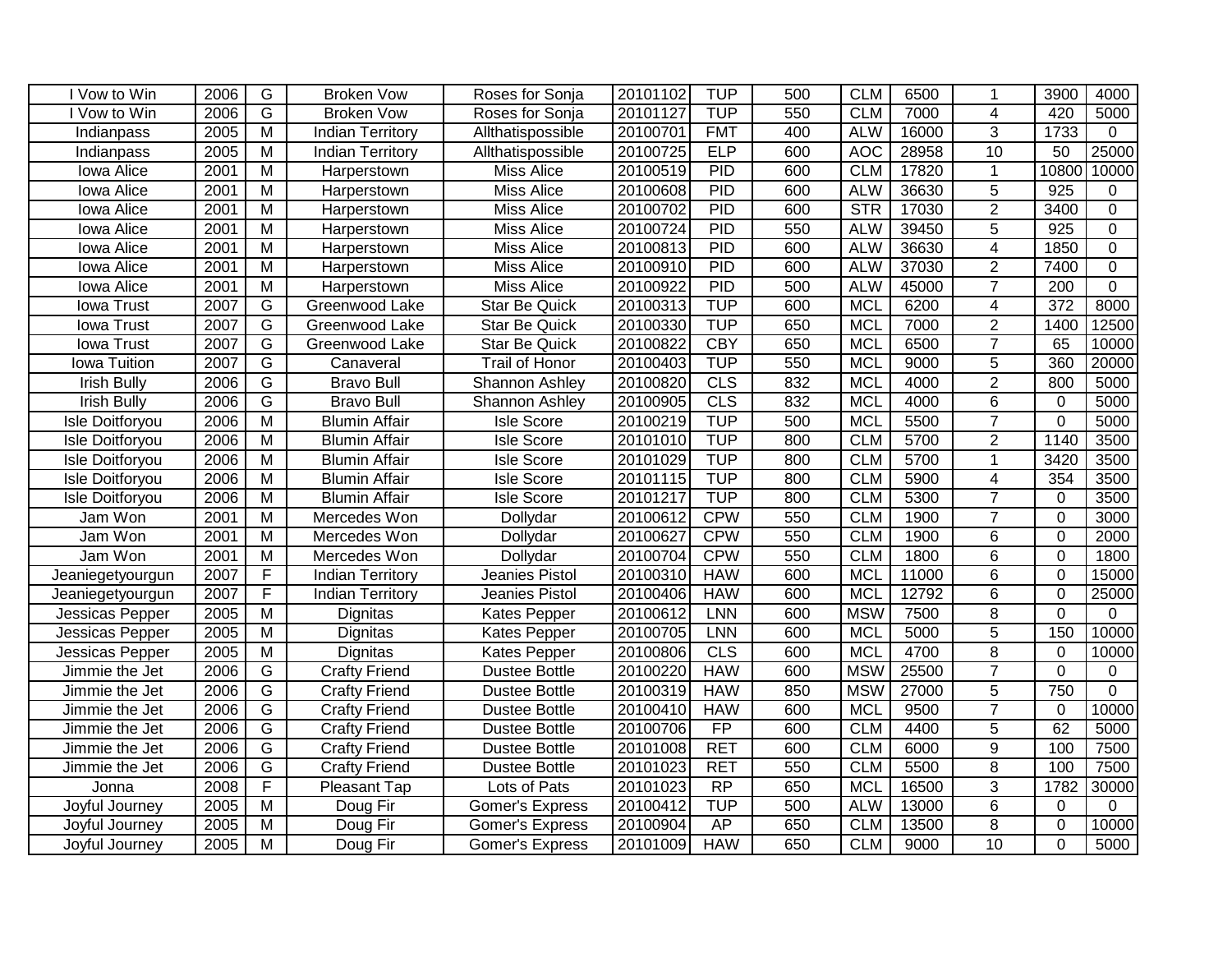| Joyful Journey     | 2005 | M                       | Doug Fir         | <b>Gomer's Express</b>  | 20101105 | <b>HAW</b>      | 650 | <b>CLM</b> | 9500   | 10              | $\Omega$         | 5000           |
|--------------------|------|-------------------------|------------------|-------------------------|----------|-----------------|-----|------------|--------|-----------------|------------------|----------------|
| Judy Faye          | 2005 | $\overline{M}$          | Sharkey          | <b>Rik</b>              | 20100903 | ELP             | 600 | <b>CLM</b> | 16000  | $\overline{6}$  | 160              | 15000          |
| Jukebox Jane       | 2006 | $\overline{\mathsf{M}}$ | Kyle's Our Man   | Karaoke Jane            | 20100828 | <b>ASD</b>      | 600 | <b>CLM</b> | 6180   | $\overline{9}$  | 57               | 3000           |
| Karl's Speed Demon | 2006 | G                       | Devil His Due    | <b>Eighty Below Eve</b> | 20100221 | OP              | 600 | <b>AOC</b> | 40000  | 6               | 800              | $\Omega$       |
| Kate's Main Man    | 2005 | G                       | <b>Bernstein</b> | Kate d'Kate             | 20100124 | $\overline{OP}$ | 850 | <b>AOC</b> | 38000  | 6               | $\overline{127}$ | 40000          |
| Kate's Main Man    | 2005 | $\overline{G}$          | Bernstein        | Kate d'Kate             | 20100219 | $\overline{OP}$ | 850 | <b>WCL</b> | 26000  | 3               | 2600             | 35000          |
| Kate's Main Man    | 2005 | $\overline{G}$          | Bernstein        | Kate d'Kate             | 20100328 | $\overline{OP}$ | 600 | <b>AOC</b> | 46000  | 6               | $\overline{920}$ | 0              |
| Kate's Main Man    | 2005 | $\overline{G}$          | Bernstein        | Kate d'Kate             | 20100725 | <b>HPO</b>      | 800 | <b>STK</b> | 52000  | $\overline{4}$  | 2500             | $\overline{0}$ |
| Kate's Main Man    | 2005 | $\overline{G}$          | Bernstein        | Kate d'Kate             | 20100902 | $\overline{RP}$ | 800 | <b>AOC</b> | 31500  | $\overline{3}$  | 3465             | $\mathbf 0$    |
| Kate's Main Man    | 2005 | G                       | Bernstein        | Kate d'Kate             | 20101010 | $\overline{RP}$ | 850 | <b>STK</b> | 150000 | $\overline{2}$  | 30000            | $\mathbf 0$    |
| Kate's Main Man    | 2005 | G                       | Bernstein        | Kate d'Kate             | 20101105 | $\overline{RP}$ | 750 | <b>AOC</b> | 33750  | 4               | 1876             | $\overline{0}$ |
| Kela Smilesatcash  | 2007 | F                       | Kela             | <b>Jubilant Nature</b>  | 20100822 | CLS             | 600 | <b>MSW</b> | 5600   | 4               | 280              | $\Omega$       |
| Kela Smilesatcash  | 2007 | F                       | Kela             | <b>Jubilant Nature</b>  | 20100904 | <b>CLS</b>      | 600 | <b>MCL</b> | 4072   | 6               | 0                | 5000           |
| Kings Leader       | 2005 | G                       | Purdue King      | La Peggy                | 20100525 | FP              | 600 | <b>MCL</b> | 4400   | 9               | 61               | 5000           |
| Kings Leader       | 2005 | $\overline{G}$          | Purdue King      | La Peggy                | 20100611 | FP              | 600 | <b>MSW</b> | 6720   | 6               | $\overline{84}$  | $\mathbf 0$    |
| Kings Leader       | 2005 | G                       | Purdue King      | La Peggy                | 20100702 | FP              | 832 | <b>MCL</b> | 4000   | 4               | 120              | 3200           |
| Kings Leader       | 2005 | G                       | Purdue King      | La Peggy                | 20100709 | FP              | 800 | <b>MCL</b> | 4400   | $\overline{4}$  | $\overline{220}$ | 5000           |
| Kings Leader       | 2005 | $\overline{G}$          | Purdue King      | La Peggy                | 20100730 | FP              | 600 | <b>MCL</b> | 4000   | 8               | 56               | 3200           |
| Kiss n' Run        | 2007 | F                       | Mi Cielo         | <b>Ready Kisses</b>     | 20100426 | <b>WRD</b>      | 600 | <b>MCL</b> | 7000   | $\overline{7}$  | 60               | 7500           |
| Kiss n' Run        | 2007 | F                       | Mi Cielo         | <b>Ready Kisses</b>     | 20100515 | <b>CBY</b>      | 600 | <b>MCL</b> | 7500   | FF              | $\overline{75}$  | 15000          |
| Krum Kake          | 2005 | G                       | Dignitas         | Perfect Intentions      | 20100122 | TP              | 600 | <b>CLM</b> | 6700   | 4               | 330              | 5000           |
| Krum Kake          | 2005 | $\overline{G}$          | Dignitas         | Perfect Intentions      | 20100226 | TP              | 650 | <b>CLM</b> | 6700   | 9               | 66               | 5000           |
| Krum Kake          | 2005 | $\overline{G}$          | Dignitas         | Perfect Intentions      | 20100423 | <b>IND</b>      | 550 | <b>CLM</b> | 8200   | 1               | 4920             | 5000           |
| Krum Kake          | 2005 | G                       | Dignitas         | Perfect Intentions      | 20100514 | <b>IND</b>      | 550 | <b>CLM</b> | 8200   | $\overline{2}$  | 1640             | 5000           |
| Krum Kake          | 2005 | G                       | Dignitas         | Perfect Intentions      | 20100612 | <b>IND</b>      | 550 | <b>CLM</b> | 8200   | $\overline{7}$  | 82               | 5000           |
| Krum Kake          | 2005 | G                       | Dignitas         | Perfect Intentions      | 20100717 | ELP             | 600 | <b>CLM</b> | 11135  | 3               | 1100             | 5000           |
| Krum Kake          | 2005 | $\overline{G}$          | Dignitas         | Perfect Intentions      | 20100916 | TP              | 600 | <b>CLM</b> | 7000   | 4               | 350              | 5000           |
| Krum Kake          | 2005 | G                       | Dignitas         | Perfect Intentions      | 20101003 | TP              | 550 | <b>CLM</b> | 7650   | 3               | 750              | 5000           |
| Krum Kake          | 2005 | $\overline{G}$          | Dignitas         | Perfect Intentions      | 20101021 | <b>HOO</b>      | 550 | <b>CLM</b> | 8500   | 6               | 85               | 5000           |
| Krum Kake          | 2005 | $\overline{G}$          | Dignitas         | Perfect Intentions      | 20101101 | <b>BEU</b>      | 500 | <b>CLM</b> | 3500   | 8               | 35               | 2500           |
| <b>Kuffs</b>       | 2006 | $\overline{G}$          | Out of Place     | Zadie Creek             | 20100905 | <b>ELP</b>      | 550 | <b>CLM</b> | 11135  | 6               | 110              | 5000           |
| <b>Kuffs</b>       | 2006 | G                       | Out of Place     | Zadie Creek             | 20100924 | TP              | 600 | <b>CLM</b> | 7150   | 4               | 350              | 5000           |
| Kuffs              | 2006 | G                       | Out of Place     | Zadie Creek             | 20101104 | CD              | 850 | <b>CLM</b> | 14140  | $\overline{10}$ | 70               | 5000           |
| <b>Kuffs</b>       | 2006 | $\overline{G}$          | Out of Place     | Zadie Creek             | 20101210 | $\overline{TP}$ | 600 | <b>CLM</b> | 6150   | $\overline{4}$  | 300              | 5000           |
| L V Sierra         | 2007 | F                       | Aljabr           | <b>Thank Goodness</b>   | 20100407 | $\overline{OP}$ | 800 | <b>MCL</b> | 18500  | $\overline{FF}$ | 185              | 20000          |
| La Gams            | 2007 | F                       | Flatter          | Symmes                  | 20100328 | $\overline{OP}$ | 600 | <b>MCL</b> | 18500  | 6               | 185              | 20000          |
| Lady Anna          | 2006 | $\overline{M}$          | Mocha Express    | Garyanna                | 20100416 | <b>FON</b>      | 400 | <b>MCL</b> | 4300   | $\overline{8}$  | $\Omega$         | 10000          |
| Lady Anna          | 2006 | $\overline{M}$          | Mocha Express    | Garyanna                | 20100430 | <b>FON</b>      | 400 | <b>MCL</b> | 4300   | $\overline{6}$  | $\Omega$         | 10000          |
| Lady Anna          | 2006 | $\overline{\mathsf{M}}$ | Mocha Express    | Garyanna                | 20100529 | <b>LNN</b>      | 450 | <b>MCL</b> | 5000   | $\overline{5}$  | 150              | 5000           |
| Lady Anna          | 2006 | M                       | Mocha Express    | Garyanna                | 20100611 | <b>LNN</b>      | 450 | <b>MCL</b> | 5000   | $\overline{2}$  | 1000             | 5000           |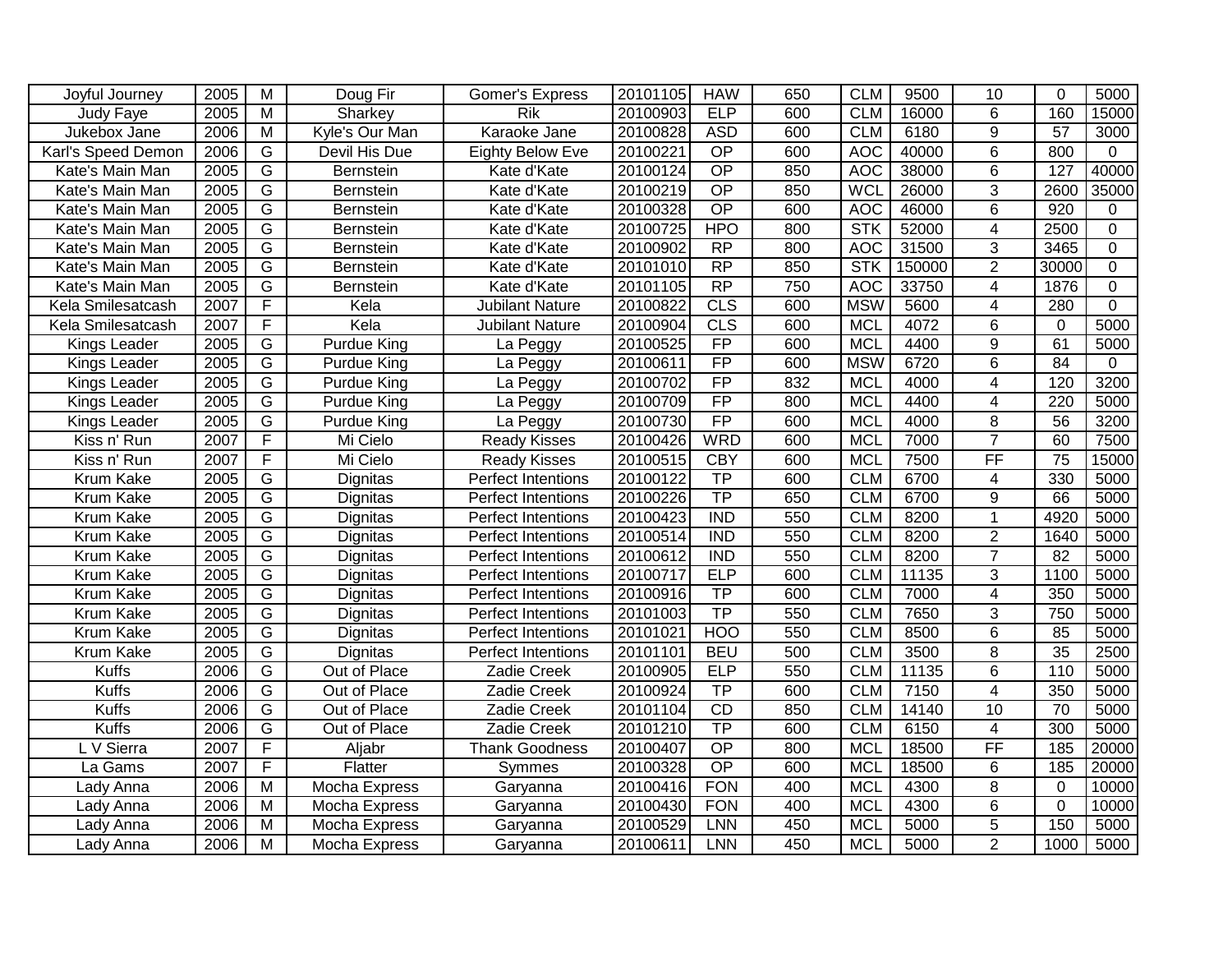| Lady Hagatha         | 2007 | F                       | Hap                   | A Native Melane     | 20100522 | LNN             | 600 | <b>MSW</b> | 7500  | 9              | $\Omega$         | $\Omega$       |
|----------------------|------|-------------------------|-----------------------|---------------------|----------|-----------------|-----|------------|-------|----------------|------------------|----------------|
| Lady Hagatha         | 2007 | F                       | $\overline{H}$ ap     | A Native Melane     | 20100613 | <b>LNN</b>      | 600 | <b>MCL</b> | 5000  | $\overline{9}$ | $\Omega$         | 10000          |
| Lady Sadie           | 2007 | $\overline{F}$          | King of Scat          | <b>Tricky Trump</b> | 20100828 | YD              | 525 | <b>ALW</b> | 2000  | $\overline{6}$ | $\mathbf 0$      | 0              |
| Lady Sadie           | 2007 | $\overline{F}$          | King of Scat          | <b>Tricky Trump</b> | 20100912 | YD              | 525 | <b>ALW</b> | 2000  | $\overline{5}$ | $\overline{80}$  | $\mathbf 0$    |
| Launch Light         | 2007 | $\overline{G}$          | <b>Bright Launch</b>  | Velva               | 20100319 | $\overline{OP}$ | 600 | <b>ALW</b> | 39500 | $\overline{7}$ | 263              | $\Omega$       |
| Launch Light Girl    | 2006 | $\overline{\mathsf{M}}$ | <b>Bright Launch</b>  | Velva               | 20100312 | $\overline{OP}$ | 600 | <b>AOC</b> | 40000 | 8              | 200              | 35000          |
| Launch Light Girl    | 2006 | $\overline{M}$          | <b>Bright Launch</b>  | Velva               | 20100328 | OP              | 600 | <b>CLM</b> | 19500 | $\overline{8}$ | 130              | 10000          |
| Lethal Gene          | 2006 | $\overline{G}$          | Doug Fir              | North Bay Breeze    | 20100514 | LNN             | 600 | <b>MCL</b> | 5000  | 10             | $\mathbf 0$      | 10000          |
| Lethal Gene          | 2006 | G                       | Doug Fir              | North Bay Breeze    | 20100606 | <b>LNN</b>      | 800 | <b>MSW</b> | 7500  | $\overline{3}$ | 900              | $\Omega$       |
| Lethal Gene          | 2006 | G                       | Doug Fir              | North Bay Breeze    | 20100619 | <b>LNN</b>      | 800 | <b>MSW</b> | 7500  | $\mathbf{1}$   | 4500             | 0              |
| Lethal Gene          | 2006 | G                       | Doug Fir              | North Bay Breeze    | 20100625 | LNN             | 832 | <b>ALW</b> | 8720  | $\overline{2}$ | 1600             | $\mathbf 0$    |
| Lethal Gene          | 2006 | G                       | Doug Fir              | North Bay Breeze    | 20100813 | <b>CLS</b>      | 650 | <b>ALW</b> | 6100  | 6              | $\mathbf 0$      | $\overline{0}$ |
| Lethal Gene          | 2006 | G                       | Doug Fir              | North Bay Breeze    | 20100827 | <b>CLS</b>      | 832 | <b>CLM</b> | 4400  | 3              | 528              | 5000           |
| Lethal Gene          | 2006 | G                       | Doug Fir              | North Bay Breeze    | 20100903 | <b>CLS</b>      | 832 | <b>CLM</b> | 4400  | 4              | $\overline{220}$ | 5000           |
| Letters for Lunch    | 2005 | $\overline{M}$          | <b>Alphabet Soup</b>  | Ladies Lunch        | 20100825 | <b>HOO</b>      | 600 | <b>CLM</b> | 8500  | $\overline{7}$ | 85               | 5000           |
| Letters for Lunch    | 2005 | $\overline{M}$          | Alphabet Soup         | Ladies Lunch        | 20100906 | <b>HOO</b>      | 550 | <b>CLM</b> | 8500  | $\mathbf 1$    | 5100             | 5000           |
| Letters for Lunch    | 2005 | $\overline{M}$          | Alphabet Soup         | Ladies Lunch        | 20101022 | KEE             | 650 | <b>STR</b> | 16000 | $\overline{2}$ | 3200             | $\mathbf 0$    |
| Letters for Lunch    | 2005 | M                       | Alphabet Soup         | Ladies Lunch        | 20101030 | <b>KEE</b>      | 550 | <b>CLM</b> | 15000 | $\,6$          | 43               | 7500           |
| Lexi's Little Hero   | 2007 | F                       | Macho Uno             | Little Hero         | 20100228 | $\overline{OP}$ | 600 | <b>MCL</b> | 20000 | $\overline{3}$ | 2000             | 40000          |
| Lexi's Little Hero   | 2007 | F                       | Macho Uno             | Little Hero         | 20100326 | $\overline{OP}$ | 550 | <b>MCL</b> | 23000 | $\overline{7}$ | 115              | 50000          |
| <b>Little Affair</b> | 2002 | G                       | <b>Blumin Affair</b>  | Most of It          | 20100716 | <b>LNN</b>      | 832 | <b>CLM</b> | 4610  | 4              | $\overline{215}$ | 2500           |
| Little Affair        | 2002 | G                       | <b>Blumin Affair</b>  | Most of It          | 20100815 | CLS             | 832 | <b>CLM</b> | 4000  | 9              | $\Omega$         | 2500           |
| Little Lady Cupid    | 2007 | F                       | Kyle's Our Man        | Inpursuitofhonor    | 20100813 | CLS             | 600 | <b>MCL</b> | 4000  | 10             | $\mathbf 0$      | 5000           |
| Little Lady Cupid    | 2007 | F                       | Kyle's Our Man        | Inpursuitofhonor    | 20100822 | CLS             | 600 | <b>MSW</b> | 5600  | 9              | $\Omega$         | $\Omega$       |
| Little Lady Cupid    | 2007 | F                       | Kyle's Our Man        | Inpursuitofhonor    | 20100904 | <b>CLS</b>      | 600 | <b>MCL</b> | 4072  | 10             | $\mathbf 0$      | 5000           |
| Livvy's Lover        | 2006 | M                       | <b>Victory Gallop</b> | Orphan Lover        | 20100528 | <b>MD</b>       | 400 | <b>ALW</b> | 3200  | $\mathbf{1}$   | 1828             | 0              |
| Livvy's Lover        | 2006 | M                       | <b>Victory Gallop</b> | Orphan Lover        | 20100604 | <b>MD</b>       | 600 | <b>CLM</b> | 3200  | 3              | 307              | 5000           |
| Livvy's Lover        | 2006 | M                       | <b>Victory Gallop</b> | Orphan Lover        | 20100618 | <b>MD</b>       | 600 | <b>CLM</b> | 3200  | 3              | 312              | 5000           |
| Livvy's Lover        | 2006 | M                       | <b>Victory Gallop</b> | Orphan Lover        | 20100717 | <b>ASD</b>      | 600 | <b>CLM</b> | 6256  | 8              | 57               | 5000           |
| Livvy's Lover        | 2006 | $\overline{M}$          | <b>Victory Gallop</b> | Orphan Lover        | 20100724 | <b>ASD</b>      | 750 | <b>CLM</b> | 6256  | $\overline{8}$ | $\overline{58}$  | 5000           |
| Livvy's Lover        | 2006 | $\overline{M}$          | <b>Victory Gallop</b> | Orphan Lover        | 20100821 | <b>MD</b>       | 600 | <b>CLM</b> | 3200  | $\overline{8}$ | $\Omega$         | 5000           |
| Livvy's Lover        | 2006 | $\overline{M}$          | <b>Victory Gallop</b> | Orphan Lover        | 20100903 | <b>MD</b>       | 700 | <b>CLM</b> | 3200  | $\overline{5}$ | 121              | 5000           |
| Livvy's Lover        | 2006 | M                       | <b>Victory Gallop</b> | Orphan Lover        | 20100917 | <b>MD</b>       | 600 | <b>CLM</b> | 3200  | $\mathbf{1}$   | 1870             | 5000           |
| Lord of Tricks       | 2004 | $\overline{G}$          | <b>Tiger Talk</b>     | Lines of a Lady     | 20100312 | <b>FON</b>      | 600 | <b>CLM</b> | 4600  | 6              | $\mathbf 0$      | 5000           |
| Lord of Tricks       | 2004 | G                       | <b>Tiger Talk</b>     | Lines of a Lady     | 20100402 | <b>FON</b>      | 600 | <b>CLM</b> | 4600  | 4              | 230              | 5000           |
| Lord of Tricks       | 2004 | $\overline{G}$          | <b>Tiger Talk</b>     | Lines of a Lady     | 20100417 | <b>FON</b>      | 600 | <b>CLM</b> | 4600  | $\overline{5}$ | 138              | 5000           |
| Lord of Tricks       | 2004 | $\overline{G}$          | <b>Tiger Talk</b>     | Lines of a Lady     | 20100515 | <b>LNN</b>      | 600 | <b>CLM</b> | 4738  | 1              | 2760             | 5000           |
| Lord of Tricks       | 2004 | $\overline{G}$          | <b>Tiger Talk</b>     | Lines of a Lady     | 20100531 | <b>LNN</b>      | 600 | <b>CLM</b> | 5000  | $\overline{3}$ | 600              | 5000           |
| Lord of Tricks       | 2004 | G                       | <b>Tiger Talk</b>     | Lines of a Lady     | 20100613 | <b>LNN</b>      | 600 | <b>CLM</b> | 5000  | $\overline{2}$ | 1000             | 5000           |
| Lord of Tricks       | 2004 | $\overline{G}$          | <b>Tiger Talk</b>     | Lines of a Lady     | 20100730 | CLS             | 650 | <b>CLM</b> | 4700  | 6              | 0                | 5000           |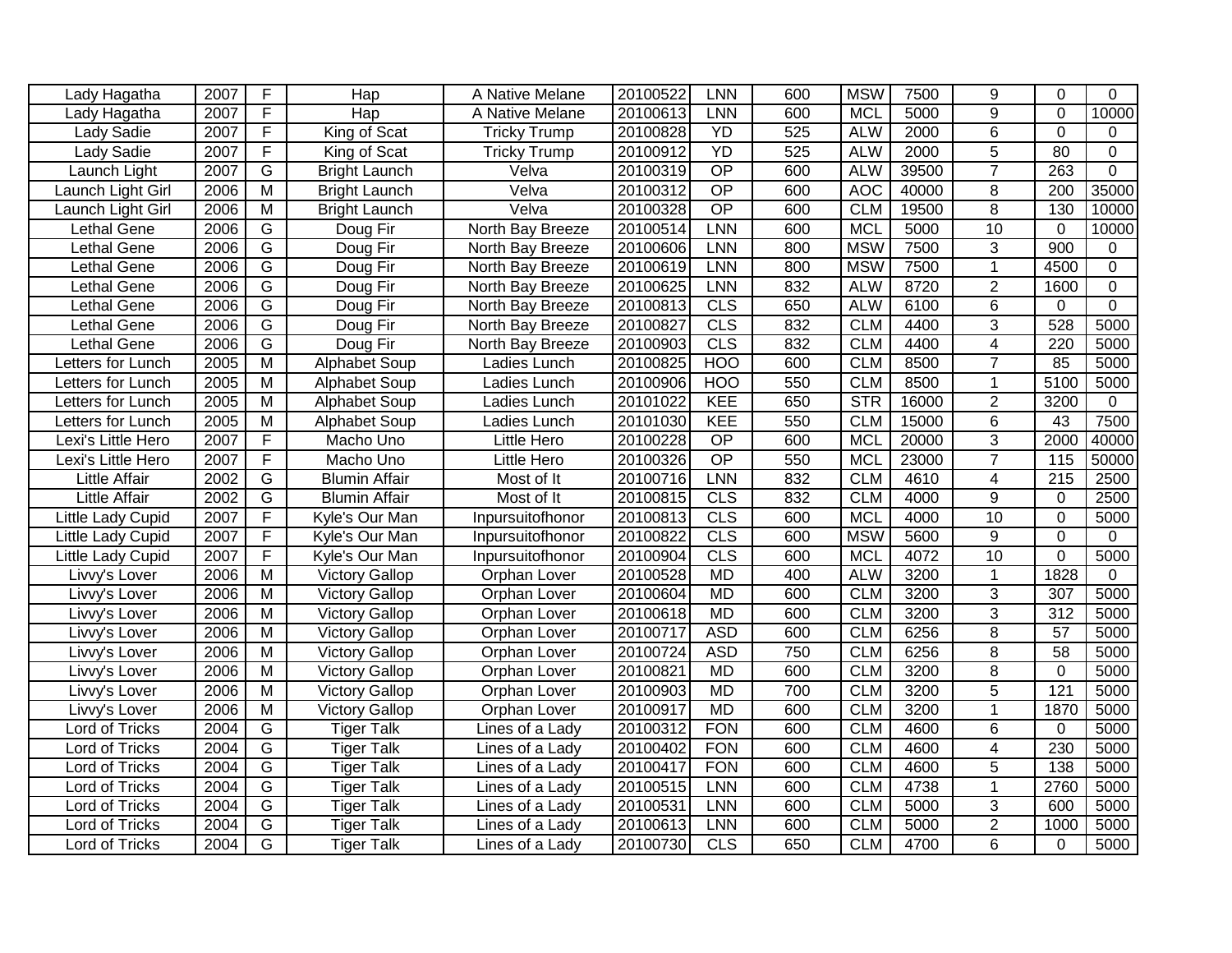|                    |              | G              |                        |                      |                      | CLS               |            |                          |              |                     | $\Omega$            |                |
|--------------------|--------------|----------------|------------------------|----------------------|----------------------|-------------------|------------|--------------------------|--------------|---------------------|---------------------|----------------|
| Lord of Tricks     | 2004         |                | <b>Tiger Talk</b>      | Lines of a Lady      | 20100813             |                   | 600        | <b>CLM</b>               | 4700         | 6                   |                     | 5000           |
| Lord of Tricks     | 2004<br>2004 | G<br>G         | <b>Tiger Talk</b>      | Lines of a Lady      | 20100822<br>20100910 | <b>CLS</b><br>CLS | 600<br>600 | <b>CLM</b><br><b>CLM</b> | 4700<br>4700 | 6<br>$\overline{4}$ | $\mathbf{0}$<br>235 | 5000<br>5000   |
| Lord of Tricks     |              |                | <b>Tiger Talk</b>      | Lines of a Lady      |                      |                   |            |                          |              |                     |                     |                |
| Lovethatponi       | 2006         | $\overline{M}$ | Volponi                | Lovesme Legend       | 20100401             | $\overline{OP}$   | 600        | <b>CLM</b>               | 21000        | 4                   | 1050                | 25000          |
| Lucky Valley       | 2005         | G              | <b>Valley Crossing</b> | <b>Curable Cutie</b> | 20100903             | <b>RET</b>        | 600        | <b>AOC</b>               | 19000        | $\overline{4}$      | 1122                | $\mathbf{0}$   |
| Lydia's Love       | 2003         | $\overline{M}$ | Langfuhr               | <b>Cherry Laurel</b> | 20100407             | <b>TAM</b>        | 800        | <b>CLM</b>               | 15000        | 9                   | 150                 | 16000          |
| Lydia's Love       | 2003         | $\overline{M}$ | Langfuhr               | <b>Cherry Laurel</b> | 20100425             | <b>TAM</b>        | 850        | <b>CLM</b>               | 15000        | $\overline{8}$      | 150                 | 16000          |
| Lydia's Love       | 2003         | M              | Langfuhr               | <b>Cherry Laurel</b> | 20100529             | $\overline{LS}$   | 800        | <b>CLM</b>               | 19000        | $\overline{7}$      | 100                 | 25000          |
| Lydia's Love       | 2003         | M              | Langfuhr               | <b>Cherry Laurel</b> | 20100627             | <b>LAD</b>        | 750        | <b>AOC</b>               | 22000        | $\mathbf 1$         | 13200               | 17500          |
| Lydia's Love       | 2003         | M              | Langfuhr               | <b>Cherry Laurel</b> | 20100716             | <b>LAD</b>        | 800        | <b>AOC</b>               | 22000        | $\overline{7}$      | $\Omega$            | 17500          |
| Lydia's Love       | 2003         | M              | Langfuhr               | <b>Cherry Laurel</b> | 20100806             | <b>LAD</b>        | 832        | <b>AOC</b>               | 22000        | 3                   | 2420                | 17500          |
| Lydia's Love       | 2003         | $\overline{M}$ | Langfuhr               | <b>Cherry Laurel</b> | 20100829             | <b>LAD</b>        | 800        | <b>AOC</b>               | 23000        | $\overline{5}$      | 660                 | 17500          |
| Lydia's Love       | 2003         | M              | Langfuhr               | <b>Cherry Laurel</b> | 20100906             | <b>LAD</b>        | 850        | <b>CLM</b>               | 10440        | $\overline{4}$      | 600                 | 12500          |
| Lydia's Love       | 2003         | $\overline{M}$ | Langfuhr               | <b>Cherry Laurel</b> | 20100924             | <b>LAD</b>        | 850        | <b>AOC</b>               | 23000        | 9                   | $\Omega$            | 17500          |
| Lydia's Love       | 2003         | M              | Langfuhr               | <b>Cherry Laurel</b> | 20101126             | FG                | 832        | <b>CLM</b>               | 20330        | $\overline{7}$      | $\Omega$            | 15000          |
| Lyka Card Shark    | 2004         | G              | Sharkey                | Miss Medina          | 20100129             | <b>TAM</b>        | 500        | <b>CLM</b>               | 8700         | $\overline{2}$      | 1558                | 5000           |
| Lyka Card Shark    | 2004         | G              | Sharkey                | Miss Medina          | 20100224             | PEN               | 550        | <b>CLM</b>               | 14560        | $\overline{11}$     | $\mathbf{0}$        | 5000           |
| Lyka Card Shark    | 2004         | G              | Sharkey                | Miss Medina          | 20100331             | <b>PEN</b>        | 550        | <b>CLM</b>               | 12000        | 8                   | $\mathbf 0$         | 4000           |
| Lyka Card Shark    | 2004         | $\overline{G}$ | Sharkey                | Miss Medina          | 20100422             | <b>PEN</b>        | 550        | <b>CLM</b>               | 14000        | $\mathbf{1}$        | 8400                | 5000           |
| Lyka Card Shark    | 2004         | $\overline{G}$ | Sharkey                | Miss Medina          | 20100513             | <b>PEN</b>        | 550        | <b>CLM</b>               | 14308        | $\overline{7}$      | $\mathbf{0}$        | 5000           |
| Lyka Card Shark    | 2004         | G              | Sharkey                | Miss Medina          | 20100611             | <b>PEN</b>        | 600        | <b>CLM</b>               | 12000        | 1                   | 7200                | 4000           |
| Lyka Card Shark    | 2004         | G              | Sharkey                | Miss Medina          | 20100707             | <b>PEN</b>        | 600        | <b>CLM</b>               | 16640        | 5                   | 480                 | 4000           |
| Lyka Card Shark    | 2004         | $\overline{G}$ | Sharkey                | Miss Medina          | 20100721             | <b>PEN</b>        | 550        | <b>CLM</b>               | 14000        | 6                   | $\mathbf 0$         | 5000           |
| Lyka Card Shark    | 2004         | G              | Sharkey                | Miss Medina          | 20101002             | <b>PEN</b>        | 500        | <b>CLM</b>               | 16000        | 3                   | 1760                | 4000           |
| Lyka Card Shark    | 2004         | $\overline{G}$ | Sharkey                | Miss Medina          | 20101103             | $\overline{CT}$   | 450        | <b>CLM</b>               | 15100        | $\overline{1}$      | 9000                | 5000           |
| Lynnie's Gone Wild | 2006         | $\overline{G}$ | <b>Wild Gold</b>       | Rascal's Lynnie      | 20100328             | <b>FON</b>        | 400        | <b>CLM</b>               | 5290         | 8                   | $\mathbf{0}$        | 5000           |
| Lynnie's Gone Wild | 2006         | $\overline{G}$ | Wild Gold              | Rascal's Lynnie      | 20100417             | <b>FON</b>        | 650        | <b>CLM</b>               | 4800         | $\overline{8}$      | $\Omega$            | 5000           |
| Lynnie's Gone Wild | 2006         | G              | <b>Wild Gold</b>       | Rascal's Lynnie      | 20100507             | <b>FON</b>        | 600        | <b>CLM</b>               | 4800         | 5                   | 144                 | 5000           |
| Lynnie's Gone Wild | 2006         | G              | <b>Wild Gold</b>       | Rascal's Lynnie      | 20100531             | <b>LNN</b>        | 600        | <b>CLM</b>               | 5000         | 8                   | $\mathbf{0}$        | 5000           |
| Lynnie's Gone Wild | 2006         | G              | <b>Wild Gold</b>       | Rascal's Lynnie      | 20100611             | LNN               | 450        | <b>CLM</b>               | 5000         | 6                   | $\mathbf 0$         | 5000           |
| Lynnie's Gone Wild | 2006         | $\overline{G}$ | Wild Gold              | Rascal's Lynnie      | 20100627             | <b>LNN</b>        | 600        | <b>CLM</b>               | 5000         | $\overline{3}$      | 600                 | 5000           |
| Lynnie's Gone Wild | 2006         | $\overline{G}$ | <b>Wild Gold</b>       | Rascal's Lynnie      | 20100711             | LNN               | 600        | <b>CLM</b>               | 5000         | $\overline{5}$      | 75                  | 5000           |
| Lynnie's Gone Wild | 2006         | $\overline{G}$ | <b>Wild Gold</b>       | Rascal's Lynnie      | 20100717             | <b>LNN</b>        | 450        | <b>CLM</b>               | 5360         | 6                   | $\Omega$            | 5000           |
| Lynnie's Gone Wild | 2006         | $\overline{G}$ | <b>Wild Gold</b>       | Rascal's Lynnie      | 20100730             | <b>CLS</b>        | 650        | <b>CLM</b>               | 4700         | 4                   | 235                 | 5000           |
| Lynnie's Gone Wild | 2006         | G              | <b>Wild Gold</b>       | Rascal's Lynnie      | 20100813             | CLS               | 600        | <b>CLM</b>               | 4700         | 4                   | 235                 | 5000           |
| Makasi             | 2006         | $\overline{M}$ | <b>Indian Charlie</b>  | <b>Floral Bounty</b> | 20100604             | AP                | 650        | <b>AOC</b>               | 40300        | $\overline{5}$      | 975                 | 0              |
| Makasi             | 2006         | M              | <b>Indian Charlie</b>  | <b>Floral Bounty</b> | 20100625             | AP                | 550        | <b>AOC</b>               | 41730        | $\overline{7}$      | $\mathbf{0}$        | $\overline{0}$ |
| Makasi             | 2006         | $\overline{M}$ | <b>Indian Charlie</b>  | <b>Floral Bounty</b> | 20100711             | <b>AP</b>         | 600        | <b>AOC</b>               | 30500        | $\overline{7}$      | $\Omega$            | 25000          |
| Makasi             | 2006         | $\overline{M}$ | <b>Indian Charlie</b>  | <b>Floral Bounty</b> | 20100903             | AP                | 600        | <b>CLM</b>               | 21280        | 6                   | $\mathbf 0$         | 18000          |
| Makasi             | 2006         | M              | <b>Indian Charlie</b>  | <b>Floral Bounty</b> | 20101014             | <b>HAW</b>        | 550        | <b>CLM</b>               | 20460        | 10                  | $\Omega$            | 18000          |
|                    |              |                |                        |                      |                      |                   |            |                          |              |                     |                     |                |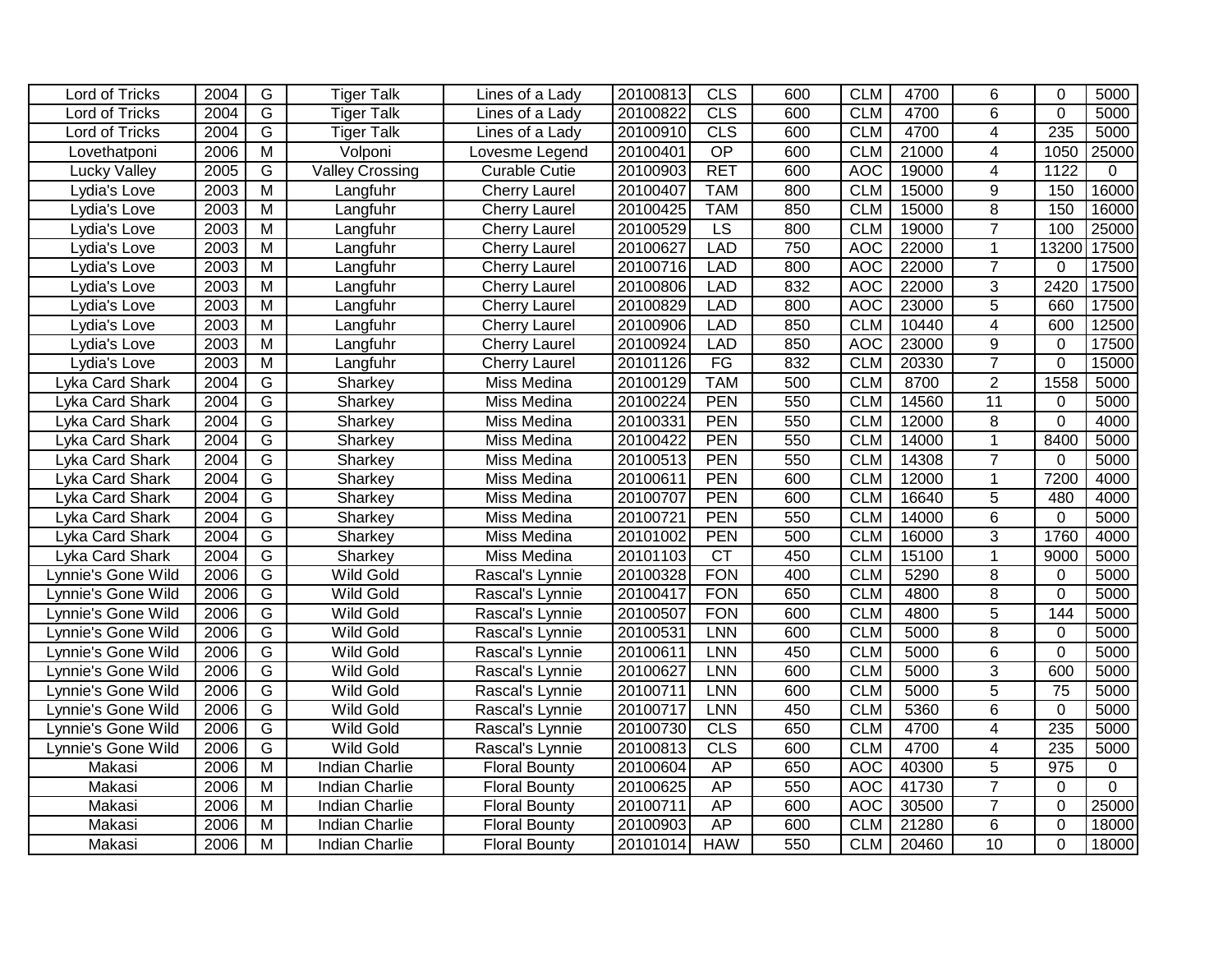| <b>Marley Marie</b><br>2005<br>M<br>20100501<br><b>FON</b><br>600<br><b>CLM</b><br>4300<br><b>Dazzling Falls</b><br>Ormonte's Lady<br>1<br>3<br>M<br>20100516<br>600<br><b>CLM</b><br>4300<br>516<br>2500<br><b>Marley Marie</b><br>2005<br><b>Dazzling Falls</b><br><b>LNN</b><br>Ormonte's Lady<br>$\overline{10}$<br>2500<br>2005<br>$\overline{M}$<br>20100528<br><b>LNN</b><br>600<br><b>CLM</b><br>4377<br><b>Marley Marie</b><br><b>Dazzling Falls</b><br>Ormonte's Lady<br>0<br>$\overline{2}$<br>585<br>2004<br>$\overline{\mathsf{M}}$<br>20100203<br><b>BEU</b><br>800<br><b>MCL</b><br>3900<br>5000<br><b>Married Honestly</b><br><b>Almost Married</b><br><b>Honest Ensign</b><br>$\overline{7}$<br>2004<br>$\overline{\mathsf{M}}$<br>20100217<br><b>BEU</b><br>800<br><b>MCL</b><br>3900<br>$\overline{39}$<br>5000<br><b>Married Honestly</b><br>Honest Ensign<br><b>Almost Married</b><br>78<br>2004<br>$\overline{\mathsf{M}}$<br>20100312<br><b>BEU</b><br>832<br><b>CLM</b><br>3900<br>6<br>4000<br><b>Married Honestly</b><br><b>Honest Ensign</b><br><b>Almost Married</b><br>$\overline{6}$<br>2004<br>$\overline{M}$<br>20100322<br><b>BEU</b><br>800<br><b>MCL</b><br>3400<br>68<br>2500<br><b>Married Honestly</b><br><b>Honest Ensign</b><br><b>Almost Married</b><br>500<br>2005<br>G<br>20100319<br><b>MNR</b><br><b>CLM</b><br>$\overline{7}$<br>85<br>5000<br>8500<br>Me Big Chief<br><b>Indian Territory</b><br><b>Lady Dimensions</b><br>$\overline{G}$<br><b>CLM</b><br>6<br>85<br>Me Big Chief<br>2005<br>20100329<br><b>MNR</b><br>600<br>8500<br>5000<br><b>Indian Territory</b><br>Lady Dimensions<br>$\overline{7}$<br>G<br>500<br>85<br>Me Big Chief<br>2005<br>20100419<br><b>MNR</b><br><b>CLM</b><br>8500<br>5000<br><b>Indian Territory</b><br><b>Lady Dimensions</b><br>2000<br>M<br>Waki Warrior<br>20100523<br>LNN<br>600<br><b>CLM</b><br>4300<br>4<br>215<br>2500<br>Melody Ruth<br>Time for a Tune<br>$\overline{2}$<br>2000<br>$\overline{\mathsf{M}}$<br><b>LNN</b><br>600<br><b>CLM</b><br>860<br>2500<br>Waki Warrior<br>20100626<br>4300<br>Melody Ruth<br>Time for a Tune<br>Melody Ruth<br>2000<br>M<br>20100711<br>LNN<br>600<br><b>CLM</b><br>4300<br>$\mathbf{1}$<br>2580<br>2500<br>Waki Warrior<br>Time for a Tune<br>$\overline{\mathsf{M}}$<br>800<br><b>CLM</b><br>$\overline{2}$<br>3500<br>2000<br>Waki Warrior<br>Time for a Tune<br>20100722<br><b>HPO</b><br>12220<br>2000<br>Melody Ruth<br>M<br>20100820<br><b>CLS</b><br>650<br><b>CLM</b><br>3<br>516<br>2500<br>2000<br>Waki Warrior<br>Time for a Tune<br>4300<br>Melody Ruth<br>$\overline{4}$<br>M<br><b>CLS</b><br>600<br><b>CLM</b><br>4610<br>215<br>2500<br>2000<br>Waki Warrior<br>20100828<br>Melody Ruth<br>Time for a Tune<br>$\overline{2}$<br>CLS<br>2000<br>M<br>Waki Warrior<br>832<br><b>CLM</b><br>4300<br>860<br>2500<br>Melody Ruth<br>Time for a Tune<br>20100904<br>$\overline{7}$<br>2006<br>M<br>Mi Cielo<br>20100227<br><b>FON</b><br>600<br><b>MCL</b><br>4300<br>10000<br>Mi Stacy<br>Onthebrightcide<br>0<br>$\overline{7}$<br>Mi Stacy<br>2006<br>$\overline{\mathsf{M}}$<br>Mi Cielo<br>20100321<br><b>FON</b><br>600<br><b>MCL</b><br>$\overline{0}$<br>4300<br>10000<br>Onthebrightcide<br>$\overline{\mathsf{M}}$<br>Mi Cielo<br><b>FON</b><br>600<br><b>MCL</b><br>6<br>$\Omega$<br>Mi Stacy<br>2006<br>20100410<br>4300<br>10000<br>Onthebrightcide<br>$\overline{7}$<br>120<br>2007<br>G<br><b>Wild Gold</b><br>20100814<br><b>HOO</b><br>550<br><b>CLM</b><br>12000<br>7500<br>Midnight Hank<br>Kaylee Bailey<br>G<br>2007<br>Wild Gold<br>20100915<br>HOO<br>600<br><b>CLM</b><br>6<br>8500<br>85<br>5000<br>Midnight Hank<br>Kaylee Bailey<br>G<br>2007<br>10<br>76<br><b>Wild Gold</b><br>20101011<br><b>MNR</b><br>600<br><b>CLM</b><br>7600<br>5000<br>Midnight Hank<br>Kaylee Bailey<br>F<br>9<br>AP<br>800<br><b>MSW</b><br>28000<br>$\mathbf 0$<br>Milk Dudette<br>2008<br><b>Sky Classic</b><br>Ms Shawcolat<br>20100826<br>$\Omega$<br>$\overline{OP}$<br>10<br>G<br>550<br>64<br>2005<br>Millennium Wind<br>20100319<br><b>CLM</b><br>16000<br>7500<br>Millennium Knight<br>Lady Cordelia<br>G<br><b>LNN</b><br>832<br><b>CLM</b><br>5150<br>6<br>2005<br>Millennium Wind<br>20100606<br>$\Omega$<br>5000<br>Millennium Knight<br>Lady Cordelia<br>G<br>$\overline{9}$<br><b>LNN</b><br>800<br><b>CLM</b><br>5150<br>$\mathbf 0$<br>2005<br>Millennium Wind<br>20100705<br>5000<br>Millennium Knight<br>Lady Cordelia<br>G<br>20100717<br>800<br><b>CLM</b><br>6<br>$\mathbf 0$<br>2500<br>2005<br>Millennium Wind<br><b>LNN</b><br>3000<br>Millennium Knight<br>Lady Cordelia<br>G<br><b>CLS</b><br>650<br><b>CLM</b><br>6<br>2500<br>2005<br>Millennium Wind<br>20100801<br>3800<br>$\Omega$<br>Millennium Knight<br>Lady Cordelia<br>$\overline{2}$<br>G<br>CLS<br>760<br>2005<br>20100819<br>600<br><b>CLM</b><br>3800<br>2500<br>Millennium Wind<br>Millennium Knight<br>Lady Cordelia<br>$\overline{7}$<br>G<br><b>HAW</b><br><b>CLM</b><br>2004<br>20100425<br>600<br>9500<br>$\mathbf 0$<br>4000<br>Ming Glo<br><b>Brassy Wells</b><br><b>Track Lass</b><br>Ming Glo<br>G<br><b>Brassy Wells</b><br><b>AP</b><br>850<br><b>CLM</b><br>600<br>2004<br>20100502<br>10000<br>$\overline{4}$<br>5000<br><b>Track Lass</b><br>$\overline{G}$<br>AP<br>$\overline{3}$<br>850<br><b>CLM</b><br>10000<br>1100<br>Ming Glo<br>2004<br><b>Brassy Wells</b><br>20100611<br>5000<br><b>Track Lass</b><br>$\overline{3}$<br>$\overline{G}$<br>AP<br><b>CLM</b><br>17000<br>2004<br>20100620<br>800<br>1870<br>20000<br>Ming Glo<br><b>Brassy Wells</b><br><b>Track Lass</b><br>$\overline{7}$<br>2004<br>G<br>20100709<br><b>AP</b><br>800<br><b>CLM</b><br>17748<br>20000<br>Ming Glo<br><b>Brassy Wells</b><br>0<br><b>Track Lass</b><br>G<br><b>AP</b><br>800<br><b>CLM</b><br>2004<br>20100729<br>13500<br>6<br>$\mathbf 0$<br>17500<br>Ming Glo<br><b>Brassy Wells</b><br><b>Track Lass</b><br>G<br>AP<br>2004<br>20100819<br>800<br><b>CLM</b><br>17000<br>10<br>$\mathbf 0$<br>25000<br>Ming Glo<br><b>Brassy Wells</b><br><b>Track Lass</b><br>G<br><b>AP</b><br>$\overline{8}$<br>Ming Glo<br>2004<br><b>Brassy Wells</b><br>850<br><b>CLM</b><br>$\mathbf 0$<br>20100903<br>14094<br>10000<br><b>Track Lass</b><br>$\overline{3}$<br>G<br>AP<br>1265<br>Ming Glo<br>2004<br><b>Brassy Wells</b><br>800<br><b>STR</b><br>12880<br><b>Track Lass</b><br>20100917<br>0 |          |      |                |                     |                   |          |    |     |            |       |                |      |       |
|----------------------------------------------------------------------------------------------------------------------------------------------------------------------------------------------------------------------------------------------------------------------------------------------------------------------------------------------------------------------------------------------------------------------------------------------------------------------------------------------------------------------------------------------------------------------------------------------------------------------------------------------------------------------------------------------------------------------------------------------------------------------------------------------------------------------------------------------------------------------------------------------------------------------------------------------------------------------------------------------------------------------------------------------------------------------------------------------------------------------------------------------------------------------------------------------------------------------------------------------------------------------------------------------------------------------------------------------------------------------------------------------------------------------------------------------------------------------------------------------------------------------------------------------------------------------------------------------------------------------------------------------------------------------------------------------------------------------------------------------------------------------------------------------------------------------------------------------------------------------------------------------------------------------------------------------------------------------------------------------------------------------------------------------------------------------------------------------------------------------------------------------------------------------------------------------------------------------------------------------------------------------------------------------------------------------------------------------------------------------------------------------------------------------------------------------------------------------------------------------------------------------------------------------------------------------------------------------------------------------------------------------------------------------------------------------------------------------------------------------------------------------------------------------------------------------------------------------------------------------------------------------------------------------------------------------------------------------------------------------------------------------------------------------------------------------------------------------------------------------------------------------------------------------------------------------------------------------------------------------------------------------------------------------------------------------------------------------------------------------------------------------------------------------------------------------------------------------------------------------------------------------------------------------------------------------------------------------------------------------------------------------------------------------------------------------------------------------------------------------------------------------------------------------------------------------------------------------------------------------------------------------------------------------------------------------------------------------------------------------------------------------------------------------------------------------------------------------------------------------------------------------------------------------------------------------------------------------------------------------------------------------------------------------------------------------------------------------------------------------------------------------------------------------------------------------------------------------------------------------------------------------------------------------------------------------------------------------------------------------------------------------------------------------------------------------------------------------------------------------------------------------------------------------------------------------------------------------------------------------------------------------------------------------------------------------------------------------------------------------------------------------------------------------------------------------------------------------------------------------------------------------------------------------------------------------------------------------------------------------------------------------------------------------------------------------------------------------------------------------------------------------------------------------------------------------------------------------------------------------------------------------------------------------------------------------------------------------------------------------------------------------------------------------------------------------------------------------------------------------------------------------------------------------------------------------------------------------------------------------------------------------------------------------------------------------------------------------------------------------------------------------------------------------------------------------------------------------------------------------------------------------------------------------------------------------------------------------------------------------------------------------------------------------------------------------------------------------------------------------------------------------------------------------------------------------------|----------|------|----------------|---------------------|-------------------|----------|----|-----|------------|-------|----------------|------|-------|
|                                                                                                                                                                                                                                                                                                                                                                                                                                                                                                                                                                                                                                                                                                                                                                                                                                                                                                                                                                                                                                                                                                                                                                                                                                                                                                                                                                                                                                                                                                                                                                                                                                                                                                                                                                                                                                                                                                                                                                                                                                                                                                                                                                                                                                                                                                                                                                                                                                                                                                                                                                                                                                                                                                                                                                                                                                                                                                                                                                                                                                                                                                                                                                                                                                                                                                                                                                                                                                                                                                                                                                                                                                                                                                                                                                                                                                                                                                                                                                                                                                                                                                                                                                                                                                                                                                                                                                                                                                                                                                                                                                                                                                                                                                                                                                                                                                                                                                                                                                                                                                                                                                                                                                                                                                                                                                                                                                                                                                                                                                                                                                                                                                                                                                                                                                                                                                                                                                                                                                                                                                                                                                                                                                                                                                                                                                                                                                                                                                                    |          |      |                |                     |                   |          |    |     |            |       |                | 2580 | 2500  |
|                                                                                                                                                                                                                                                                                                                                                                                                                                                                                                                                                                                                                                                                                                                                                                                                                                                                                                                                                                                                                                                                                                                                                                                                                                                                                                                                                                                                                                                                                                                                                                                                                                                                                                                                                                                                                                                                                                                                                                                                                                                                                                                                                                                                                                                                                                                                                                                                                                                                                                                                                                                                                                                                                                                                                                                                                                                                                                                                                                                                                                                                                                                                                                                                                                                                                                                                                                                                                                                                                                                                                                                                                                                                                                                                                                                                                                                                                                                                                                                                                                                                                                                                                                                                                                                                                                                                                                                                                                                                                                                                                                                                                                                                                                                                                                                                                                                                                                                                                                                                                                                                                                                                                                                                                                                                                                                                                                                                                                                                                                                                                                                                                                                                                                                                                                                                                                                                                                                                                                                                                                                                                                                                                                                                                                                                                                                                                                                                                                                    |          |      |                |                     |                   |          |    |     |            |       |                |      |       |
|                                                                                                                                                                                                                                                                                                                                                                                                                                                                                                                                                                                                                                                                                                                                                                                                                                                                                                                                                                                                                                                                                                                                                                                                                                                                                                                                                                                                                                                                                                                                                                                                                                                                                                                                                                                                                                                                                                                                                                                                                                                                                                                                                                                                                                                                                                                                                                                                                                                                                                                                                                                                                                                                                                                                                                                                                                                                                                                                                                                                                                                                                                                                                                                                                                                                                                                                                                                                                                                                                                                                                                                                                                                                                                                                                                                                                                                                                                                                                                                                                                                                                                                                                                                                                                                                                                                                                                                                                                                                                                                                                                                                                                                                                                                                                                                                                                                                                                                                                                                                                                                                                                                                                                                                                                                                                                                                                                                                                                                                                                                                                                                                                                                                                                                                                                                                                                                                                                                                                                                                                                                                                                                                                                                                                                                                                                                                                                                                                                                    |          |      |                |                     |                   |          |    |     |            |       |                |      |       |
|                                                                                                                                                                                                                                                                                                                                                                                                                                                                                                                                                                                                                                                                                                                                                                                                                                                                                                                                                                                                                                                                                                                                                                                                                                                                                                                                                                                                                                                                                                                                                                                                                                                                                                                                                                                                                                                                                                                                                                                                                                                                                                                                                                                                                                                                                                                                                                                                                                                                                                                                                                                                                                                                                                                                                                                                                                                                                                                                                                                                                                                                                                                                                                                                                                                                                                                                                                                                                                                                                                                                                                                                                                                                                                                                                                                                                                                                                                                                                                                                                                                                                                                                                                                                                                                                                                                                                                                                                                                                                                                                                                                                                                                                                                                                                                                                                                                                                                                                                                                                                                                                                                                                                                                                                                                                                                                                                                                                                                                                                                                                                                                                                                                                                                                                                                                                                                                                                                                                                                                                                                                                                                                                                                                                                                                                                                                                                                                                                                                    |          |      |                |                     |                   |          |    |     |            |       |                |      |       |
|                                                                                                                                                                                                                                                                                                                                                                                                                                                                                                                                                                                                                                                                                                                                                                                                                                                                                                                                                                                                                                                                                                                                                                                                                                                                                                                                                                                                                                                                                                                                                                                                                                                                                                                                                                                                                                                                                                                                                                                                                                                                                                                                                                                                                                                                                                                                                                                                                                                                                                                                                                                                                                                                                                                                                                                                                                                                                                                                                                                                                                                                                                                                                                                                                                                                                                                                                                                                                                                                                                                                                                                                                                                                                                                                                                                                                                                                                                                                                                                                                                                                                                                                                                                                                                                                                                                                                                                                                                                                                                                                                                                                                                                                                                                                                                                                                                                                                                                                                                                                                                                                                                                                                                                                                                                                                                                                                                                                                                                                                                                                                                                                                                                                                                                                                                                                                                                                                                                                                                                                                                                                                                                                                                                                                                                                                                                                                                                                                                                    |          |      |                |                     |                   |          |    |     |            |       |                |      |       |
|                                                                                                                                                                                                                                                                                                                                                                                                                                                                                                                                                                                                                                                                                                                                                                                                                                                                                                                                                                                                                                                                                                                                                                                                                                                                                                                                                                                                                                                                                                                                                                                                                                                                                                                                                                                                                                                                                                                                                                                                                                                                                                                                                                                                                                                                                                                                                                                                                                                                                                                                                                                                                                                                                                                                                                                                                                                                                                                                                                                                                                                                                                                                                                                                                                                                                                                                                                                                                                                                                                                                                                                                                                                                                                                                                                                                                                                                                                                                                                                                                                                                                                                                                                                                                                                                                                                                                                                                                                                                                                                                                                                                                                                                                                                                                                                                                                                                                                                                                                                                                                                                                                                                                                                                                                                                                                                                                                                                                                                                                                                                                                                                                                                                                                                                                                                                                                                                                                                                                                                                                                                                                                                                                                                                                                                                                                                                                                                                                                                    |          |      |                |                     |                   |          |    |     |            |       |                |      |       |
|                                                                                                                                                                                                                                                                                                                                                                                                                                                                                                                                                                                                                                                                                                                                                                                                                                                                                                                                                                                                                                                                                                                                                                                                                                                                                                                                                                                                                                                                                                                                                                                                                                                                                                                                                                                                                                                                                                                                                                                                                                                                                                                                                                                                                                                                                                                                                                                                                                                                                                                                                                                                                                                                                                                                                                                                                                                                                                                                                                                                                                                                                                                                                                                                                                                                                                                                                                                                                                                                                                                                                                                                                                                                                                                                                                                                                                                                                                                                                                                                                                                                                                                                                                                                                                                                                                                                                                                                                                                                                                                                                                                                                                                                                                                                                                                                                                                                                                                                                                                                                                                                                                                                                                                                                                                                                                                                                                                                                                                                                                                                                                                                                                                                                                                                                                                                                                                                                                                                                                                                                                                                                                                                                                                                                                                                                                                                                                                                                                                    |          |      |                |                     |                   |          |    |     |            |       |                |      |       |
|                                                                                                                                                                                                                                                                                                                                                                                                                                                                                                                                                                                                                                                                                                                                                                                                                                                                                                                                                                                                                                                                                                                                                                                                                                                                                                                                                                                                                                                                                                                                                                                                                                                                                                                                                                                                                                                                                                                                                                                                                                                                                                                                                                                                                                                                                                                                                                                                                                                                                                                                                                                                                                                                                                                                                                                                                                                                                                                                                                                                                                                                                                                                                                                                                                                                                                                                                                                                                                                                                                                                                                                                                                                                                                                                                                                                                                                                                                                                                                                                                                                                                                                                                                                                                                                                                                                                                                                                                                                                                                                                                                                                                                                                                                                                                                                                                                                                                                                                                                                                                                                                                                                                                                                                                                                                                                                                                                                                                                                                                                                                                                                                                                                                                                                                                                                                                                                                                                                                                                                                                                                                                                                                                                                                                                                                                                                                                                                                                                                    |          |      |                |                     |                   |          |    |     |            |       |                |      |       |
|                                                                                                                                                                                                                                                                                                                                                                                                                                                                                                                                                                                                                                                                                                                                                                                                                                                                                                                                                                                                                                                                                                                                                                                                                                                                                                                                                                                                                                                                                                                                                                                                                                                                                                                                                                                                                                                                                                                                                                                                                                                                                                                                                                                                                                                                                                                                                                                                                                                                                                                                                                                                                                                                                                                                                                                                                                                                                                                                                                                                                                                                                                                                                                                                                                                                                                                                                                                                                                                                                                                                                                                                                                                                                                                                                                                                                                                                                                                                                                                                                                                                                                                                                                                                                                                                                                                                                                                                                                                                                                                                                                                                                                                                                                                                                                                                                                                                                                                                                                                                                                                                                                                                                                                                                                                                                                                                                                                                                                                                                                                                                                                                                                                                                                                                                                                                                                                                                                                                                                                                                                                                                                                                                                                                                                                                                                                                                                                                                                                    |          |      |                |                     |                   |          |    |     |            |       |                |      |       |
|                                                                                                                                                                                                                                                                                                                                                                                                                                                                                                                                                                                                                                                                                                                                                                                                                                                                                                                                                                                                                                                                                                                                                                                                                                                                                                                                                                                                                                                                                                                                                                                                                                                                                                                                                                                                                                                                                                                                                                                                                                                                                                                                                                                                                                                                                                                                                                                                                                                                                                                                                                                                                                                                                                                                                                                                                                                                                                                                                                                                                                                                                                                                                                                                                                                                                                                                                                                                                                                                                                                                                                                                                                                                                                                                                                                                                                                                                                                                                                                                                                                                                                                                                                                                                                                                                                                                                                                                                                                                                                                                                                                                                                                                                                                                                                                                                                                                                                                                                                                                                                                                                                                                                                                                                                                                                                                                                                                                                                                                                                                                                                                                                                                                                                                                                                                                                                                                                                                                                                                                                                                                                                                                                                                                                                                                                                                                                                                                                                                    |          |      |                |                     |                   |          |    |     |            |       |                |      |       |
|                                                                                                                                                                                                                                                                                                                                                                                                                                                                                                                                                                                                                                                                                                                                                                                                                                                                                                                                                                                                                                                                                                                                                                                                                                                                                                                                                                                                                                                                                                                                                                                                                                                                                                                                                                                                                                                                                                                                                                                                                                                                                                                                                                                                                                                                                                                                                                                                                                                                                                                                                                                                                                                                                                                                                                                                                                                                                                                                                                                                                                                                                                                                                                                                                                                                                                                                                                                                                                                                                                                                                                                                                                                                                                                                                                                                                                                                                                                                                                                                                                                                                                                                                                                                                                                                                                                                                                                                                                                                                                                                                                                                                                                                                                                                                                                                                                                                                                                                                                                                                                                                                                                                                                                                                                                                                                                                                                                                                                                                                                                                                                                                                                                                                                                                                                                                                                                                                                                                                                                                                                                                                                                                                                                                                                                                                                                                                                                                                                                    |          |      |                |                     |                   |          |    |     |            |       |                |      |       |
|                                                                                                                                                                                                                                                                                                                                                                                                                                                                                                                                                                                                                                                                                                                                                                                                                                                                                                                                                                                                                                                                                                                                                                                                                                                                                                                                                                                                                                                                                                                                                                                                                                                                                                                                                                                                                                                                                                                                                                                                                                                                                                                                                                                                                                                                                                                                                                                                                                                                                                                                                                                                                                                                                                                                                                                                                                                                                                                                                                                                                                                                                                                                                                                                                                                                                                                                                                                                                                                                                                                                                                                                                                                                                                                                                                                                                                                                                                                                                                                                                                                                                                                                                                                                                                                                                                                                                                                                                                                                                                                                                                                                                                                                                                                                                                                                                                                                                                                                                                                                                                                                                                                                                                                                                                                                                                                                                                                                                                                                                                                                                                                                                                                                                                                                                                                                                                                                                                                                                                                                                                                                                                                                                                                                                                                                                                                                                                                                                                                    |          |      |                |                     |                   |          |    |     |            |       |                |      |       |
|                                                                                                                                                                                                                                                                                                                                                                                                                                                                                                                                                                                                                                                                                                                                                                                                                                                                                                                                                                                                                                                                                                                                                                                                                                                                                                                                                                                                                                                                                                                                                                                                                                                                                                                                                                                                                                                                                                                                                                                                                                                                                                                                                                                                                                                                                                                                                                                                                                                                                                                                                                                                                                                                                                                                                                                                                                                                                                                                                                                                                                                                                                                                                                                                                                                                                                                                                                                                                                                                                                                                                                                                                                                                                                                                                                                                                                                                                                                                                                                                                                                                                                                                                                                                                                                                                                                                                                                                                                                                                                                                                                                                                                                                                                                                                                                                                                                                                                                                                                                                                                                                                                                                                                                                                                                                                                                                                                                                                                                                                                                                                                                                                                                                                                                                                                                                                                                                                                                                                                                                                                                                                                                                                                                                                                                                                                                                                                                                                                                    |          |      |                |                     |                   |          |    |     |            |       |                |      |       |
|                                                                                                                                                                                                                                                                                                                                                                                                                                                                                                                                                                                                                                                                                                                                                                                                                                                                                                                                                                                                                                                                                                                                                                                                                                                                                                                                                                                                                                                                                                                                                                                                                                                                                                                                                                                                                                                                                                                                                                                                                                                                                                                                                                                                                                                                                                                                                                                                                                                                                                                                                                                                                                                                                                                                                                                                                                                                                                                                                                                                                                                                                                                                                                                                                                                                                                                                                                                                                                                                                                                                                                                                                                                                                                                                                                                                                                                                                                                                                                                                                                                                                                                                                                                                                                                                                                                                                                                                                                                                                                                                                                                                                                                                                                                                                                                                                                                                                                                                                                                                                                                                                                                                                                                                                                                                                                                                                                                                                                                                                                                                                                                                                                                                                                                                                                                                                                                                                                                                                                                                                                                                                                                                                                                                                                                                                                                                                                                                                                                    |          |      |                |                     |                   |          |    |     |            |       |                |      |       |
|                                                                                                                                                                                                                                                                                                                                                                                                                                                                                                                                                                                                                                                                                                                                                                                                                                                                                                                                                                                                                                                                                                                                                                                                                                                                                                                                                                                                                                                                                                                                                                                                                                                                                                                                                                                                                                                                                                                                                                                                                                                                                                                                                                                                                                                                                                                                                                                                                                                                                                                                                                                                                                                                                                                                                                                                                                                                                                                                                                                                                                                                                                                                                                                                                                                                                                                                                                                                                                                                                                                                                                                                                                                                                                                                                                                                                                                                                                                                                                                                                                                                                                                                                                                                                                                                                                                                                                                                                                                                                                                                                                                                                                                                                                                                                                                                                                                                                                                                                                                                                                                                                                                                                                                                                                                                                                                                                                                                                                                                                                                                                                                                                                                                                                                                                                                                                                                                                                                                                                                                                                                                                                                                                                                                                                                                                                                                                                                                                                                    |          |      |                |                     |                   |          |    |     |            |       |                |      |       |
|                                                                                                                                                                                                                                                                                                                                                                                                                                                                                                                                                                                                                                                                                                                                                                                                                                                                                                                                                                                                                                                                                                                                                                                                                                                                                                                                                                                                                                                                                                                                                                                                                                                                                                                                                                                                                                                                                                                                                                                                                                                                                                                                                                                                                                                                                                                                                                                                                                                                                                                                                                                                                                                                                                                                                                                                                                                                                                                                                                                                                                                                                                                                                                                                                                                                                                                                                                                                                                                                                                                                                                                                                                                                                                                                                                                                                                                                                                                                                                                                                                                                                                                                                                                                                                                                                                                                                                                                                                                                                                                                                                                                                                                                                                                                                                                                                                                                                                                                                                                                                                                                                                                                                                                                                                                                                                                                                                                                                                                                                                                                                                                                                                                                                                                                                                                                                                                                                                                                                                                                                                                                                                                                                                                                                                                                                                                                                                                                                                                    |          |      |                |                     |                   |          |    |     |            |       |                |      |       |
|                                                                                                                                                                                                                                                                                                                                                                                                                                                                                                                                                                                                                                                                                                                                                                                                                                                                                                                                                                                                                                                                                                                                                                                                                                                                                                                                                                                                                                                                                                                                                                                                                                                                                                                                                                                                                                                                                                                                                                                                                                                                                                                                                                                                                                                                                                                                                                                                                                                                                                                                                                                                                                                                                                                                                                                                                                                                                                                                                                                                                                                                                                                                                                                                                                                                                                                                                                                                                                                                                                                                                                                                                                                                                                                                                                                                                                                                                                                                                                                                                                                                                                                                                                                                                                                                                                                                                                                                                                                                                                                                                                                                                                                                                                                                                                                                                                                                                                                                                                                                                                                                                                                                                                                                                                                                                                                                                                                                                                                                                                                                                                                                                                                                                                                                                                                                                                                                                                                                                                                                                                                                                                                                                                                                                                                                                                                                                                                                                                                    |          |      |                |                     |                   |          |    |     |            |       |                |      |       |
|                                                                                                                                                                                                                                                                                                                                                                                                                                                                                                                                                                                                                                                                                                                                                                                                                                                                                                                                                                                                                                                                                                                                                                                                                                                                                                                                                                                                                                                                                                                                                                                                                                                                                                                                                                                                                                                                                                                                                                                                                                                                                                                                                                                                                                                                                                                                                                                                                                                                                                                                                                                                                                                                                                                                                                                                                                                                                                                                                                                                                                                                                                                                                                                                                                                                                                                                                                                                                                                                                                                                                                                                                                                                                                                                                                                                                                                                                                                                                                                                                                                                                                                                                                                                                                                                                                                                                                                                                                                                                                                                                                                                                                                                                                                                                                                                                                                                                                                                                                                                                                                                                                                                                                                                                                                                                                                                                                                                                                                                                                                                                                                                                                                                                                                                                                                                                                                                                                                                                                                                                                                                                                                                                                                                                                                                                                                                                                                                                                                    |          |      |                |                     |                   |          |    |     |            |       |                |      |       |
|                                                                                                                                                                                                                                                                                                                                                                                                                                                                                                                                                                                                                                                                                                                                                                                                                                                                                                                                                                                                                                                                                                                                                                                                                                                                                                                                                                                                                                                                                                                                                                                                                                                                                                                                                                                                                                                                                                                                                                                                                                                                                                                                                                                                                                                                                                                                                                                                                                                                                                                                                                                                                                                                                                                                                                                                                                                                                                                                                                                                                                                                                                                                                                                                                                                                                                                                                                                                                                                                                                                                                                                                                                                                                                                                                                                                                                                                                                                                                                                                                                                                                                                                                                                                                                                                                                                                                                                                                                                                                                                                                                                                                                                                                                                                                                                                                                                                                                                                                                                                                                                                                                                                                                                                                                                                                                                                                                                                                                                                                                                                                                                                                                                                                                                                                                                                                                                                                                                                                                                                                                                                                                                                                                                                                                                                                                                                                                                                                                                    |          |      |                |                     |                   |          |    |     |            |       |                |      |       |
|                                                                                                                                                                                                                                                                                                                                                                                                                                                                                                                                                                                                                                                                                                                                                                                                                                                                                                                                                                                                                                                                                                                                                                                                                                                                                                                                                                                                                                                                                                                                                                                                                                                                                                                                                                                                                                                                                                                                                                                                                                                                                                                                                                                                                                                                                                                                                                                                                                                                                                                                                                                                                                                                                                                                                                                                                                                                                                                                                                                                                                                                                                                                                                                                                                                                                                                                                                                                                                                                                                                                                                                                                                                                                                                                                                                                                                                                                                                                                                                                                                                                                                                                                                                                                                                                                                                                                                                                                                                                                                                                                                                                                                                                                                                                                                                                                                                                                                                                                                                                                                                                                                                                                                                                                                                                                                                                                                                                                                                                                                                                                                                                                                                                                                                                                                                                                                                                                                                                                                                                                                                                                                                                                                                                                                                                                                                                                                                                                                                    |          |      |                |                     |                   |          |    |     |            |       |                |      |       |
|                                                                                                                                                                                                                                                                                                                                                                                                                                                                                                                                                                                                                                                                                                                                                                                                                                                                                                                                                                                                                                                                                                                                                                                                                                                                                                                                                                                                                                                                                                                                                                                                                                                                                                                                                                                                                                                                                                                                                                                                                                                                                                                                                                                                                                                                                                                                                                                                                                                                                                                                                                                                                                                                                                                                                                                                                                                                                                                                                                                                                                                                                                                                                                                                                                                                                                                                                                                                                                                                                                                                                                                                                                                                                                                                                                                                                                                                                                                                                                                                                                                                                                                                                                                                                                                                                                                                                                                                                                                                                                                                                                                                                                                                                                                                                                                                                                                                                                                                                                                                                                                                                                                                                                                                                                                                                                                                                                                                                                                                                                                                                                                                                                                                                                                                                                                                                                                                                                                                                                                                                                                                                                                                                                                                                                                                                                                                                                                                                                                    |          |      |                |                     |                   |          |    |     |            |       |                |      |       |
|                                                                                                                                                                                                                                                                                                                                                                                                                                                                                                                                                                                                                                                                                                                                                                                                                                                                                                                                                                                                                                                                                                                                                                                                                                                                                                                                                                                                                                                                                                                                                                                                                                                                                                                                                                                                                                                                                                                                                                                                                                                                                                                                                                                                                                                                                                                                                                                                                                                                                                                                                                                                                                                                                                                                                                                                                                                                                                                                                                                                                                                                                                                                                                                                                                                                                                                                                                                                                                                                                                                                                                                                                                                                                                                                                                                                                                                                                                                                                                                                                                                                                                                                                                                                                                                                                                                                                                                                                                                                                                                                                                                                                                                                                                                                                                                                                                                                                                                                                                                                                                                                                                                                                                                                                                                                                                                                                                                                                                                                                                                                                                                                                                                                                                                                                                                                                                                                                                                                                                                                                                                                                                                                                                                                                                                                                                                                                                                                                                                    |          |      |                |                     |                   |          |    |     |            |       |                |      |       |
|                                                                                                                                                                                                                                                                                                                                                                                                                                                                                                                                                                                                                                                                                                                                                                                                                                                                                                                                                                                                                                                                                                                                                                                                                                                                                                                                                                                                                                                                                                                                                                                                                                                                                                                                                                                                                                                                                                                                                                                                                                                                                                                                                                                                                                                                                                                                                                                                                                                                                                                                                                                                                                                                                                                                                                                                                                                                                                                                                                                                                                                                                                                                                                                                                                                                                                                                                                                                                                                                                                                                                                                                                                                                                                                                                                                                                                                                                                                                                                                                                                                                                                                                                                                                                                                                                                                                                                                                                                                                                                                                                                                                                                                                                                                                                                                                                                                                                                                                                                                                                                                                                                                                                                                                                                                                                                                                                                                                                                                                                                                                                                                                                                                                                                                                                                                                                                                                                                                                                                                                                                                                                                                                                                                                                                                                                                                                                                                                                                                    |          |      |                |                     |                   |          |    |     |            |       |                |      |       |
|                                                                                                                                                                                                                                                                                                                                                                                                                                                                                                                                                                                                                                                                                                                                                                                                                                                                                                                                                                                                                                                                                                                                                                                                                                                                                                                                                                                                                                                                                                                                                                                                                                                                                                                                                                                                                                                                                                                                                                                                                                                                                                                                                                                                                                                                                                                                                                                                                                                                                                                                                                                                                                                                                                                                                                                                                                                                                                                                                                                                                                                                                                                                                                                                                                                                                                                                                                                                                                                                                                                                                                                                                                                                                                                                                                                                                                                                                                                                                                                                                                                                                                                                                                                                                                                                                                                                                                                                                                                                                                                                                                                                                                                                                                                                                                                                                                                                                                                                                                                                                                                                                                                                                                                                                                                                                                                                                                                                                                                                                                                                                                                                                                                                                                                                                                                                                                                                                                                                                                                                                                                                                                                                                                                                                                                                                                                                                                                                                                                    |          |      |                |                     |                   |          |    |     |            |       |                |      |       |
|                                                                                                                                                                                                                                                                                                                                                                                                                                                                                                                                                                                                                                                                                                                                                                                                                                                                                                                                                                                                                                                                                                                                                                                                                                                                                                                                                                                                                                                                                                                                                                                                                                                                                                                                                                                                                                                                                                                                                                                                                                                                                                                                                                                                                                                                                                                                                                                                                                                                                                                                                                                                                                                                                                                                                                                                                                                                                                                                                                                                                                                                                                                                                                                                                                                                                                                                                                                                                                                                                                                                                                                                                                                                                                                                                                                                                                                                                                                                                                                                                                                                                                                                                                                                                                                                                                                                                                                                                                                                                                                                                                                                                                                                                                                                                                                                                                                                                                                                                                                                                                                                                                                                                                                                                                                                                                                                                                                                                                                                                                                                                                                                                                                                                                                                                                                                                                                                                                                                                                                                                                                                                                                                                                                                                                                                                                                                                                                                                                                    |          |      |                |                     |                   |          |    |     |            |       |                |      |       |
|                                                                                                                                                                                                                                                                                                                                                                                                                                                                                                                                                                                                                                                                                                                                                                                                                                                                                                                                                                                                                                                                                                                                                                                                                                                                                                                                                                                                                                                                                                                                                                                                                                                                                                                                                                                                                                                                                                                                                                                                                                                                                                                                                                                                                                                                                                                                                                                                                                                                                                                                                                                                                                                                                                                                                                                                                                                                                                                                                                                                                                                                                                                                                                                                                                                                                                                                                                                                                                                                                                                                                                                                                                                                                                                                                                                                                                                                                                                                                                                                                                                                                                                                                                                                                                                                                                                                                                                                                                                                                                                                                                                                                                                                                                                                                                                                                                                                                                                                                                                                                                                                                                                                                                                                                                                                                                                                                                                                                                                                                                                                                                                                                                                                                                                                                                                                                                                                                                                                                                                                                                                                                                                                                                                                                                                                                                                                                                                                                                                    |          |      |                |                     |                   |          |    |     |            |       |                |      |       |
|                                                                                                                                                                                                                                                                                                                                                                                                                                                                                                                                                                                                                                                                                                                                                                                                                                                                                                                                                                                                                                                                                                                                                                                                                                                                                                                                                                                                                                                                                                                                                                                                                                                                                                                                                                                                                                                                                                                                                                                                                                                                                                                                                                                                                                                                                                                                                                                                                                                                                                                                                                                                                                                                                                                                                                                                                                                                                                                                                                                                                                                                                                                                                                                                                                                                                                                                                                                                                                                                                                                                                                                                                                                                                                                                                                                                                                                                                                                                                                                                                                                                                                                                                                                                                                                                                                                                                                                                                                                                                                                                                                                                                                                                                                                                                                                                                                                                                                                                                                                                                                                                                                                                                                                                                                                                                                                                                                                                                                                                                                                                                                                                                                                                                                                                                                                                                                                                                                                                                                                                                                                                                                                                                                                                                                                                                                                                                                                                                                                    |          |      |                |                     |                   |          |    |     |            |       |                |      |       |
|                                                                                                                                                                                                                                                                                                                                                                                                                                                                                                                                                                                                                                                                                                                                                                                                                                                                                                                                                                                                                                                                                                                                                                                                                                                                                                                                                                                                                                                                                                                                                                                                                                                                                                                                                                                                                                                                                                                                                                                                                                                                                                                                                                                                                                                                                                                                                                                                                                                                                                                                                                                                                                                                                                                                                                                                                                                                                                                                                                                                                                                                                                                                                                                                                                                                                                                                                                                                                                                                                                                                                                                                                                                                                                                                                                                                                                                                                                                                                                                                                                                                                                                                                                                                                                                                                                                                                                                                                                                                                                                                                                                                                                                                                                                                                                                                                                                                                                                                                                                                                                                                                                                                                                                                                                                                                                                                                                                                                                                                                                                                                                                                                                                                                                                                                                                                                                                                                                                                                                                                                                                                                                                                                                                                                                                                                                                                                                                                                                                    |          |      |                |                     |                   |          |    |     |            |       |                |      |       |
|                                                                                                                                                                                                                                                                                                                                                                                                                                                                                                                                                                                                                                                                                                                                                                                                                                                                                                                                                                                                                                                                                                                                                                                                                                                                                                                                                                                                                                                                                                                                                                                                                                                                                                                                                                                                                                                                                                                                                                                                                                                                                                                                                                                                                                                                                                                                                                                                                                                                                                                                                                                                                                                                                                                                                                                                                                                                                                                                                                                                                                                                                                                                                                                                                                                                                                                                                                                                                                                                                                                                                                                                                                                                                                                                                                                                                                                                                                                                                                                                                                                                                                                                                                                                                                                                                                                                                                                                                                                                                                                                                                                                                                                                                                                                                                                                                                                                                                                                                                                                                                                                                                                                                                                                                                                                                                                                                                                                                                                                                                                                                                                                                                                                                                                                                                                                                                                                                                                                                                                                                                                                                                                                                                                                                                                                                                                                                                                                                                                    |          |      |                |                     |                   |          |    |     |            |       |                |      |       |
|                                                                                                                                                                                                                                                                                                                                                                                                                                                                                                                                                                                                                                                                                                                                                                                                                                                                                                                                                                                                                                                                                                                                                                                                                                                                                                                                                                                                                                                                                                                                                                                                                                                                                                                                                                                                                                                                                                                                                                                                                                                                                                                                                                                                                                                                                                                                                                                                                                                                                                                                                                                                                                                                                                                                                                                                                                                                                                                                                                                                                                                                                                                                                                                                                                                                                                                                                                                                                                                                                                                                                                                                                                                                                                                                                                                                                                                                                                                                                                                                                                                                                                                                                                                                                                                                                                                                                                                                                                                                                                                                                                                                                                                                                                                                                                                                                                                                                                                                                                                                                                                                                                                                                                                                                                                                                                                                                                                                                                                                                                                                                                                                                                                                                                                                                                                                                                                                                                                                                                                                                                                                                                                                                                                                                                                                                                                                                                                                                                                    |          |      |                |                     |                   |          |    |     |            |       |                |      |       |
|                                                                                                                                                                                                                                                                                                                                                                                                                                                                                                                                                                                                                                                                                                                                                                                                                                                                                                                                                                                                                                                                                                                                                                                                                                                                                                                                                                                                                                                                                                                                                                                                                                                                                                                                                                                                                                                                                                                                                                                                                                                                                                                                                                                                                                                                                                                                                                                                                                                                                                                                                                                                                                                                                                                                                                                                                                                                                                                                                                                                                                                                                                                                                                                                                                                                                                                                                                                                                                                                                                                                                                                                                                                                                                                                                                                                                                                                                                                                                                                                                                                                                                                                                                                                                                                                                                                                                                                                                                                                                                                                                                                                                                                                                                                                                                                                                                                                                                                                                                                                                                                                                                                                                                                                                                                                                                                                                                                                                                                                                                                                                                                                                                                                                                                                                                                                                                                                                                                                                                                                                                                                                                                                                                                                                                                                                                                                                                                                                                                    |          |      |                |                     |                   |          |    |     |            |       |                |      |       |
|                                                                                                                                                                                                                                                                                                                                                                                                                                                                                                                                                                                                                                                                                                                                                                                                                                                                                                                                                                                                                                                                                                                                                                                                                                                                                                                                                                                                                                                                                                                                                                                                                                                                                                                                                                                                                                                                                                                                                                                                                                                                                                                                                                                                                                                                                                                                                                                                                                                                                                                                                                                                                                                                                                                                                                                                                                                                                                                                                                                                                                                                                                                                                                                                                                                                                                                                                                                                                                                                                                                                                                                                                                                                                                                                                                                                                                                                                                                                                                                                                                                                                                                                                                                                                                                                                                                                                                                                                                                                                                                                                                                                                                                                                                                                                                                                                                                                                                                                                                                                                                                                                                                                                                                                                                                                                                                                                                                                                                                                                                                                                                                                                                                                                                                                                                                                                                                                                                                                                                                                                                                                                                                                                                                                                                                                                                                                                                                                                                                    |          |      |                |                     |                   |          |    |     |            |       |                |      |       |
|                                                                                                                                                                                                                                                                                                                                                                                                                                                                                                                                                                                                                                                                                                                                                                                                                                                                                                                                                                                                                                                                                                                                                                                                                                                                                                                                                                                                                                                                                                                                                                                                                                                                                                                                                                                                                                                                                                                                                                                                                                                                                                                                                                                                                                                                                                                                                                                                                                                                                                                                                                                                                                                                                                                                                                                                                                                                                                                                                                                                                                                                                                                                                                                                                                                                                                                                                                                                                                                                                                                                                                                                                                                                                                                                                                                                                                                                                                                                                                                                                                                                                                                                                                                                                                                                                                                                                                                                                                                                                                                                                                                                                                                                                                                                                                                                                                                                                                                                                                                                                                                                                                                                                                                                                                                                                                                                                                                                                                                                                                                                                                                                                                                                                                                                                                                                                                                                                                                                                                                                                                                                                                                                                                                                                                                                                                                                                                                                                                                    |          |      |                |                     |                   |          |    |     |            |       |                |      |       |
|                                                                                                                                                                                                                                                                                                                                                                                                                                                                                                                                                                                                                                                                                                                                                                                                                                                                                                                                                                                                                                                                                                                                                                                                                                                                                                                                                                                                                                                                                                                                                                                                                                                                                                                                                                                                                                                                                                                                                                                                                                                                                                                                                                                                                                                                                                                                                                                                                                                                                                                                                                                                                                                                                                                                                                                                                                                                                                                                                                                                                                                                                                                                                                                                                                                                                                                                                                                                                                                                                                                                                                                                                                                                                                                                                                                                                                                                                                                                                                                                                                                                                                                                                                                                                                                                                                                                                                                                                                                                                                                                                                                                                                                                                                                                                                                                                                                                                                                                                                                                                                                                                                                                                                                                                                                                                                                                                                                                                                                                                                                                                                                                                                                                                                                                                                                                                                                                                                                                                                                                                                                                                                                                                                                                                                                                                                                                                                                                                                                    |          |      |                |                     |                   |          |    |     |            |       |                |      |       |
|                                                                                                                                                                                                                                                                                                                                                                                                                                                                                                                                                                                                                                                                                                                                                                                                                                                                                                                                                                                                                                                                                                                                                                                                                                                                                                                                                                                                                                                                                                                                                                                                                                                                                                                                                                                                                                                                                                                                                                                                                                                                                                                                                                                                                                                                                                                                                                                                                                                                                                                                                                                                                                                                                                                                                                                                                                                                                                                                                                                                                                                                                                                                                                                                                                                                                                                                                                                                                                                                                                                                                                                                                                                                                                                                                                                                                                                                                                                                                                                                                                                                                                                                                                                                                                                                                                                                                                                                                                                                                                                                                                                                                                                                                                                                                                                                                                                                                                                                                                                                                                                                                                                                                                                                                                                                                                                                                                                                                                                                                                                                                                                                                                                                                                                                                                                                                                                                                                                                                                                                                                                                                                                                                                                                                                                                                                                                                                                                                                                    |          |      |                |                     |                   |          |    |     |            |       |                |      |       |
|                                                                                                                                                                                                                                                                                                                                                                                                                                                                                                                                                                                                                                                                                                                                                                                                                                                                                                                                                                                                                                                                                                                                                                                                                                                                                                                                                                                                                                                                                                                                                                                                                                                                                                                                                                                                                                                                                                                                                                                                                                                                                                                                                                                                                                                                                                                                                                                                                                                                                                                                                                                                                                                                                                                                                                                                                                                                                                                                                                                                                                                                                                                                                                                                                                                                                                                                                                                                                                                                                                                                                                                                                                                                                                                                                                                                                                                                                                                                                                                                                                                                                                                                                                                                                                                                                                                                                                                                                                                                                                                                                                                                                                                                                                                                                                                                                                                                                                                                                                                                                                                                                                                                                                                                                                                                                                                                                                                                                                                                                                                                                                                                                                                                                                                                                                                                                                                                                                                                                                                                                                                                                                                                                                                                                                                                                                                                                                                                                                                    |          |      |                |                     |                   |          |    |     |            |       |                |      |       |
|                                                                                                                                                                                                                                                                                                                                                                                                                                                                                                                                                                                                                                                                                                                                                                                                                                                                                                                                                                                                                                                                                                                                                                                                                                                                                                                                                                                                                                                                                                                                                                                                                                                                                                                                                                                                                                                                                                                                                                                                                                                                                                                                                                                                                                                                                                                                                                                                                                                                                                                                                                                                                                                                                                                                                                                                                                                                                                                                                                                                                                                                                                                                                                                                                                                                                                                                                                                                                                                                                                                                                                                                                                                                                                                                                                                                                                                                                                                                                                                                                                                                                                                                                                                                                                                                                                                                                                                                                                                                                                                                                                                                                                                                                                                                                                                                                                                                                                                                                                                                                                                                                                                                                                                                                                                                                                                                                                                                                                                                                                                                                                                                                                                                                                                                                                                                                                                                                                                                                                                                                                                                                                                                                                                                                                                                                                                                                                                                                                                    |          |      |                |                     |                   |          |    |     |            |       |                |      |       |
|                                                                                                                                                                                                                                                                                                                                                                                                                                                                                                                                                                                                                                                                                                                                                                                                                                                                                                                                                                                                                                                                                                                                                                                                                                                                                                                                                                                                                                                                                                                                                                                                                                                                                                                                                                                                                                                                                                                                                                                                                                                                                                                                                                                                                                                                                                                                                                                                                                                                                                                                                                                                                                                                                                                                                                                                                                                                                                                                                                                                                                                                                                                                                                                                                                                                                                                                                                                                                                                                                                                                                                                                                                                                                                                                                                                                                                                                                                                                                                                                                                                                                                                                                                                                                                                                                                                                                                                                                                                                                                                                                                                                                                                                                                                                                                                                                                                                                                                                                                                                                                                                                                                                                                                                                                                                                                                                                                                                                                                                                                                                                                                                                                                                                                                                                                                                                                                                                                                                                                                                                                                                                                                                                                                                                                                                                                                                                                                                                                                    |          |      |                |                     |                   |          |    |     |            |       |                |      |       |
|                                                                                                                                                                                                                                                                                                                                                                                                                                                                                                                                                                                                                                                                                                                                                                                                                                                                                                                                                                                                                                                                                                                                                                                                                                                                                                                                                                                                                                                                                                                                                                                                                                                                                                                                                                                                                                                                                                                                                                                                                                                                                                                                                                                                                                                                                                                                                                                                                                                                                                                                                                                                                                                                                                                                                                                                                                                                                                                                                                                                                                                                                                                                                                                                                                                                                                                                                                                                                                                                                                                                                                                                                                                                                                                                                                                                                                                                                                                                                                                                                                                                                                                                                                                                                                                                                                                                                                                                                                                                                                                                                                                                                                                                                                                                                                                                                                                                                                                                                                                                                                                                                                                                                                                                                                                                                                                                                                                                                                                                                                                                                                                                                                                                                                                                                                                                                                                                                                                                                                                                                                                                                                                                                                                                                                                                                                                                                                                                                                                    |          |      |                |                     |                   |          |    |     |            |       |                |      |       |
|                                                                                                                                                                                                                                                                                                                                                                                                                                                                                                                                                                                                                                                                                                                                                                                                                                                                                                                                                                                                                                                                                                                                                                                                                                                                                                                                                                                                                                                                                                                                                                                                                                                                                                                                                                                                                                                                                                                                                                                                                                                                                                                                                                                                                                                                                                                                                                                                                                                                                                                                                                                                                                                                                                                                                                                                                                                                                                                                                                                                                                                                                                                                                                                                                                                                                                                                                                                                                                                                                                                                                                                                                                                                                                                                                                                                                                                                                                                                                                                                                                                                                                                                                                                                                                                                                                                                                                                                                                                                                                                                                                                                                                                                                                                                                                                                                                                                                                                                                                                                                                                                                                                                                                                                                                                                                                                                                                                                                                                                                                                                                                                                                                                                                                                                                                                                                                                                                                                                                                                                                                                                                                                                                                                                                                                                                                                                                                                                                                                    | Ming Glo | 2004 | $\overline{G}$ | <b>Brassy Wells</b> | <b>Track Lass</b> | 20100924 | AP | 800 | <b>CLM</b> | 14580 | $\overline{3}$ | 1485 | 10000 |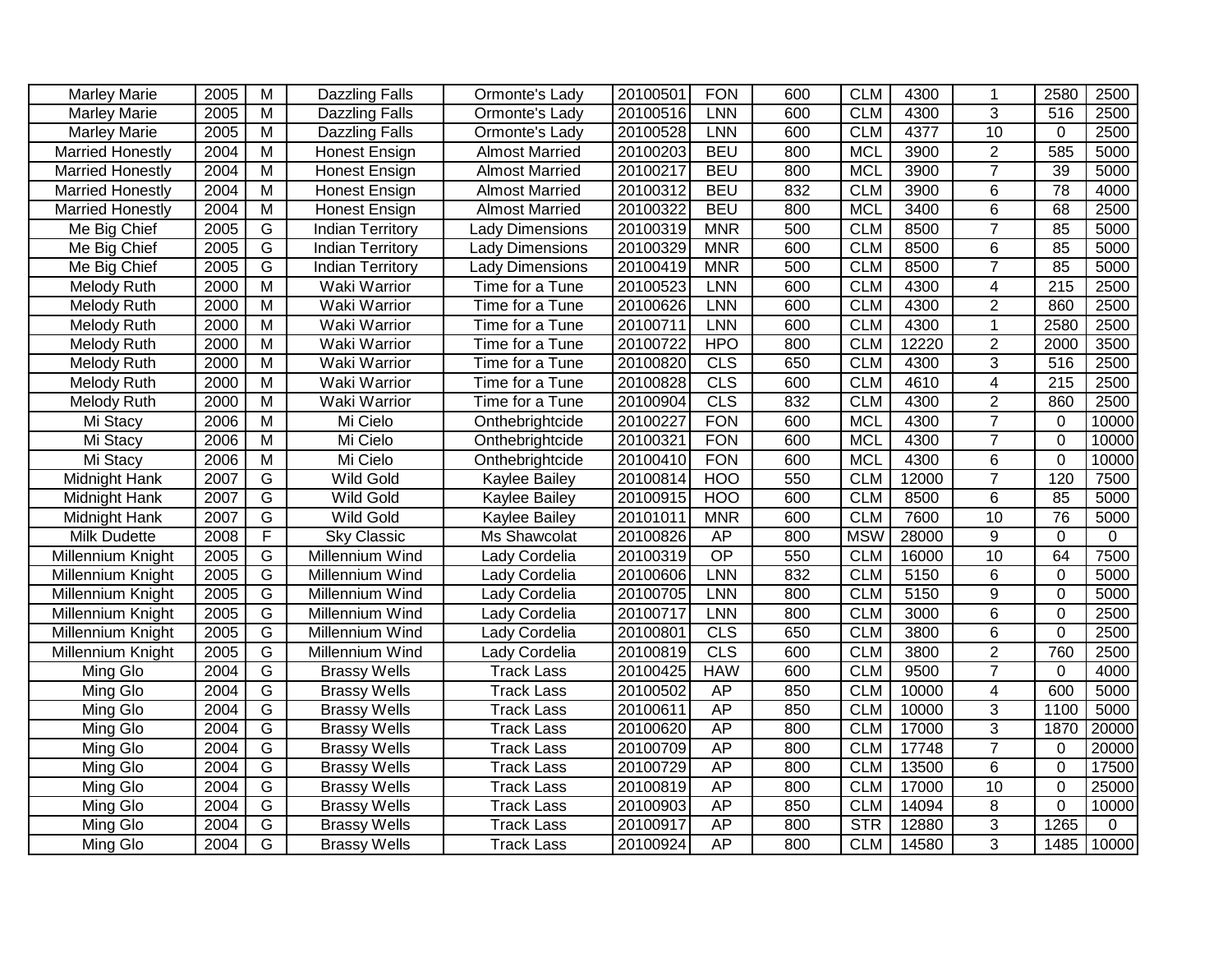| Mingo Gold          | 2005 | $\overline{G}$          | <b>Wild Gold</b>   | <b>Track Lass</b>        | 20100827 | CLS        | 832 | <b>CLM</b> | 4400  | $\overline{5}$ | $\overline{132}$ | 5000           |
|---------------------|------|-------------------------|--------------------|--------------------------|----------|------------|-----|------------|-------|----------------|------------------|----------------|
| Mingo Gold          | 2005 | $\overline{G}$          | <b>Wild Gold</b>   | <b>Track Lass</b>        | 20100903 | <b>CLS</b> | 832 | <b>CLM</b> | 4400  | $\overline{3}$ | 528              | 5000           |
| Mingo Gold          | 2005 | $\overline{G}$          | <b>Wild Gold</b>   | <b>Track Lass</b>        | 20100912 | CLS        | 832 | <b>ALW</b> | 6649  | $\overline{8}$ | $\Omega$         | $\Omega$       |
| Miracle Pro         | 2001 | $\overline{M}$          | Louis Quatorze     | Baba's Pro               | 20100402 | <b>FON</b> | 600 | <b>CLM</b> | 4429  | $\overline{6}$ | $\mathbf 0$      | 2500           |
| Miracle Pro         | 2001 | $\overline{M}$          | Louis Quatorze     | Baba's Pro               | 20100417 | <b>FON</b> | 600 | <b>CLM</b> | 4377  | $\overline{5}$ | 129              | 2500           |
| Miracle Pro         | 2001 | $\overline{M}$          | Louis Quatorze     | Baba's Pro               | 20100430 | <b>FON</b> | 600 | <b>CLM</b> | 4300  | $\overline{8}$ | $\mathbf 0$      | 2500           |
| Miracle Pro         | 2001 | $\overline{\mathsf{M}}$ | Louis Quatorze     | Baba's Pro               | 20100516 | <b>LNN</b> | 600 | <b>CLM</b> | 4300  | 6              | $\Omega$         | 2500           |
| Miracle Pro         | 2001 | $\overline{M}$          | Louis Quatorze     | Baba's Pro               | 20100611 | <b>LNN</b> | 600 | <b>CLM</b> | 4610  | $\overline{2}$ | 860              | 2500           |
| Miracle Pro         | 2001 | $\overline{M}$          | Louis Quatorze     | Baba's Pro               | 20100709 | <b>LNN</b> | 600 | <b>CLM</b> | 4300  | $\overline{3}$ | 516              | 2500           |
| Miracle Pro         | 2001 | $\overline{M}$          | Louis Quatorze     | Baba's Pro               | 20100807 | CLS        | 650 | <b>CLM</b> | 3800  | $\overline{8}$ | $\mathbf 0$      | 2500           |
| Miracle Pro         | 2001 | $\overline{M}$          | Louis Quatorze     | Baba's Pro               | 20100820 | CLS        | 600 | <b>CLM</b> | 3800  | $\overline{2}$ | 760              | 2500           |
| Miracle Pro         | 2001 | $\overline{M}$          | Louis Quatorze     | Baba's Pro               | 20100904 | CLS        | 650 | <b>CLM</b> | 3800  | $\overline{6}$ | $\Omega$         | 2500           |
| Miss Adventure      | 2008 | F                       | <b>Added Edge</b>  | Magic Realm              | 20100605 | <b>CBY</b> | 350 | <b>MSW</b> | 14500 | 4              | 870              | 0              |
| Miss Approval       | 2003 | M                       | With Approval      | Miss April               | 20100409 | <b>FON</b> | 650 | <b>STR</b> | 5000  | 6              | $\Omega$         | $\mathbf 0$    |
| Miss Approval       | 2003 | $\overline{M}$          | With Approval      | Miss April               | 20100423 | <b>FON</b> | 832 | <b>CLM</b> | 4300  | $\overline{5}$ | 129              | 2500           |
| Miss Approval       | 2003 | $\overline{M}$          | With Approval      | Miss April               | 20100508 | <b>FON</b> | 832 | <b>CLM</b> | 4300  | $\overline{7}$ | $\mathbf 0$      | 2500           |
| Miss Approval       | 2003 | M                       | With Approval      | Miss April               | 20100516 | <b>LNN</b> | 800 | <b>CLM</b> | 4300  | 10             | $\mathbf 0$      | 2500           |
| Miss Approval       | 2003 | $\overline{M}$          | With Approval      | Miss April               | 20100618 | <b>LNN</b> | 832 | <b>CLM</b> | 4300  | $\overline{5}$ | 129              | 2500           |
| Miss Approval       | 2003 | $\overline{M}$          | With Approval      | <b>Miss April</b>        | 20100702 | <b>LNN</b> | 800 | <b>CLM</b> | 4429  | $\overline{7}$ | $\mathbf 0$      | 2500           |
| Miss Approval       | 2003 | M                       | With Approval      | Miss April               | 20100716 | <b>LNN</b> | 832 | <b>CLM</b> | 4300  | $\overline{7}$ | $\mathbf 0$      | 2500           |
| Miss Approval       | 2003 | $\overline{M}$          | With Approval      | Miss April               | 20100807 | CLS        | 832 | <b>CLM</b> | 4000  | 8              | $\overline{0}$   | 2500           |
| Miss Approval       | 2003 | M                       | With Approval      | Miss April               | 20100820 | CLS        | 650 | <b>CLM</b> | 4300  | $\overline{5}$ | 129              | 2500           |
| Miss Approval       | 2003 | $\overline{M}$          | With Approval      | <b>Miss April</b>        | 20100904 | CLS        | 832 | <b>CLM</b> | 4300  | $\overline{5}$ | 129              | 2500           |
| Miss Approval       | 2003 | M                       | With Approval      | Miss April               | 20100912 | <b>CLS</b> | 832 | <b>CLM</b> | 5000  | 10             | 0                | 3500           |
| Miss Busybody       | 2004 | M                       | <b>Storm Creek</b> | Louisia                  | 20100813 | <b>CLS</b> | 650 | <b>CLM</b> | 4900  | $\overline{2}$ | 980              | 5000           |
| Miss Busybody       | 2004 | M                       | <b>Storm Creek</b> | Louisia                  | 20100827 | CLS        | 600 | <b>CLM</b> | 4000  | $\mathbf{1}$   | 2400             | 2500           |
| Miss Busybody       | 2004 | $\overline{M}$          | <b>Storm Creek</b> | Louisia                  | 20100910 | CLS        | 650 | <b>CLM</b> | 4300  | 1              | 2580             | 2500           |
| Miss Hickory        | 2003 | $\overline{M}$          | Mocha Express      | <b>Tickles all Over</b>  | 20100319 | <b>FON</b> | 400 | <b>CLM</b> | 5146  | $\overline{2}$ | 960              | 5000           |
| <b>Miss Hickory</b> | 2003 | $\overline{M}$          | Mocha Express      | <b>Tickles all Over</b>  | 20100402 | <b>FON</b> | 400 | <b>CLM</b> | 4800  | 6              | 0                | 5000           |
| <b>Miss Hickory</b> | 2003 | $\overline{M}$          | Mocha Express      | <b>Tickles all Over</b>  | 20100418 | <b>FON</b> | 400 | <b>CLM</b> | 4800  | $\overline{5}$ | 144              | 5000           |
| Miss Hickory        | 2003 | $\overline{M}$          | Mocha Express      | <b>Tickles all Over</b>  | 20100508 | <b>FON</b> | 600 | <b>CLM</b> | 4800  | $\overline{3}$ | 576              | 5000           |
| <b>Miss Hickory</b> | 2003 | $\overline{M}$          | Mocha Express      | <b>Tickles all Over</b>  | 20100606 | <b>ARP</b> | 500 | <b>CLM</b> | 5300  | $\overline{1}$ | 3180             | 3200           |
| Miss Hickory        | 2003 | $\overline{M}$          | Mocha Express      | <b>Tickles all Over</b>  | 20100626 | <b>ARP</b> | 500 | <b>CLM</b> | 7000  | 3              | 700              | 5000           |
| <b>Miss Hickory</b> | 2003 | $\overline{M}$          | Mocha Express      | <b>Tickles all Over</b>  | 20100723 | <b>HPO</b> | 600 | <b>CLM</b> | 13400 | $\overline{2}$ | 2500             | 5000           |
| Molly Orunagain     | 2004 | M                       | Minardi            | <b>Mountain Kitty</b>    | 20101015 | <b>RET</b> | 600 | <b>STR</b> | 7000  | 6              | 100              | 0              |
| Money Tak           | 2004 | $\overline{M}$          | Mutakddim          | Colonial Currency        | 20100409 | <b>FON</b> | 600 | <b>ALW</b> | 8755  | 4              | 425              | 0              |
| Money Tak           | 2004 | $\overline{M}$          | Mutakddim          | <b>Colonial Currency</b> | 20100423 | <b>FON</b> | 600 | <b>ALW</b> | 8500  | 6              | 0                | $\mathbf 0$    |
| <b>Money Tak</b>    | 2004 | $\overline{M}$          | Mutakddim          | Colonial Currency        | 20100507 | <b>FON</b> | 600 | <b>ALW</b> | 8755  | $\overline{7}$ | $\overline{0}$   | $\overline{0}$ |
| Money Tak           | 2004 | $\overline{M}$          | Mutakddim          | <b>Colonial Currency</b> | 20100611 | <b>LNN</b> | 832 | <b>CLM</b> | 5000  | $\overline{2}$ | 1000             | 5000           |
| Money Tak           | 2004 | $\overline{\mathsf{M}}$ | Mutakddim          | Colonial Currency        | 20100730 | <b>CLS</b> | 832 | <b>CLM</b> | 4700  | $\overline{4}$ | 235              | 5000           |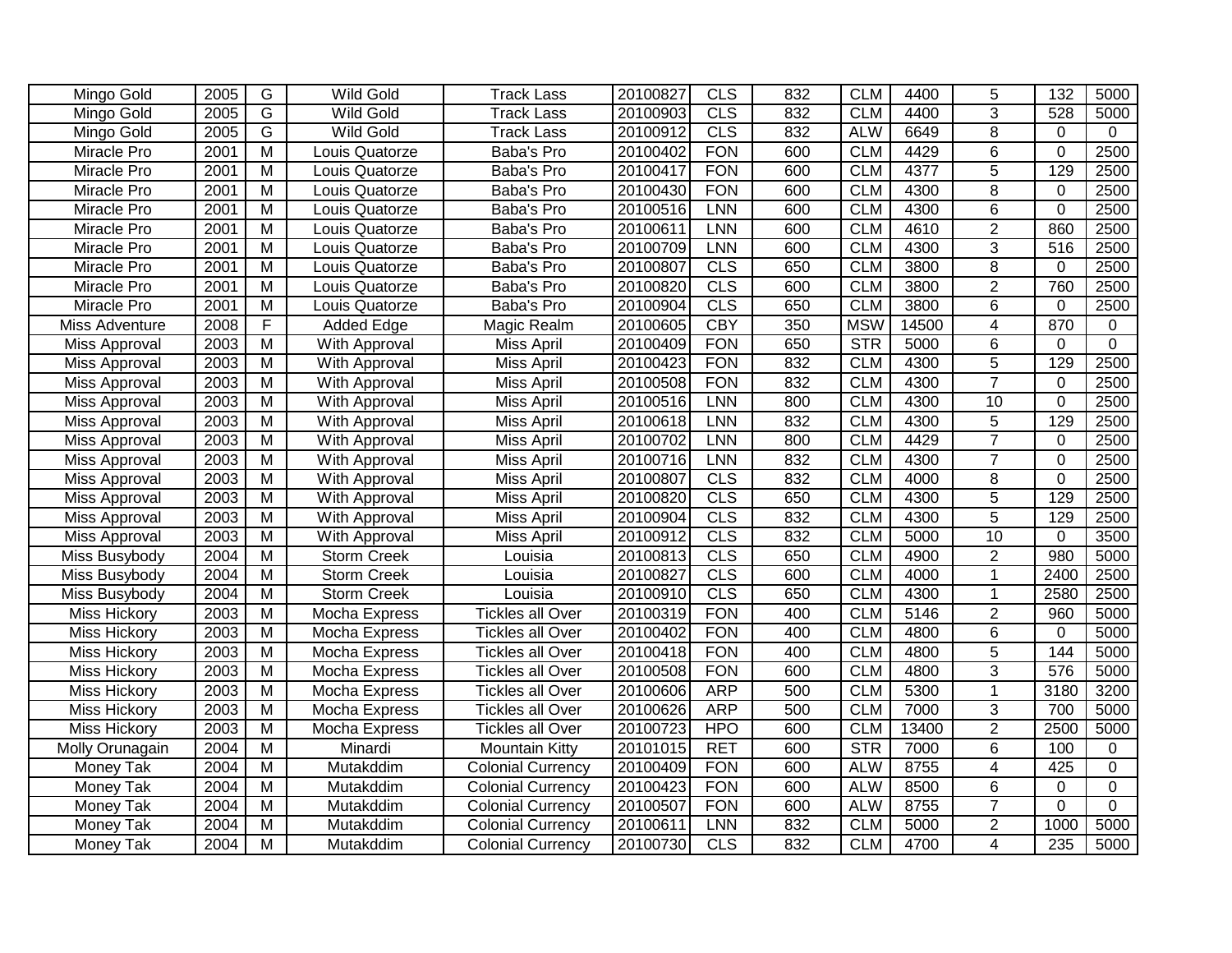| Money Tak           | 2004 | $\overline{M}$          | Mutakddim             | <b>Colonial Currency</b> | 20100813 | <b>CLS</b>      | 832 | <b>CLM</b> | 4700  | 4                      | 235              | 5000        |
|---------------------|------|-------------------------|-----------------------|--------------------------|----------|-----------------|-----|------------|-------|------------------------|------------------|-------------|
| Money Tak           | 2004 | M                       | Mutakddim             | <b>Colonial Currency</b> | 20100910 | <b>CLS</b>      | 832 | <b>CLM</b> | 3800  | 5                      | 114              | 2500        |
| Monojet             | 2005 | $\overline{G}$          | Wild Invader          | Monojim                  | 20100604 | <b>MD</b>       | 600 | <b>CLM</b> | 3200  | $\overline{\text{FF}}$ | 0                | 2000        |
| Monojet             | 2005 | $\overline{G}$          | Wild Invader          | Monojim                  | 20100703 | <b>MD</b>       | 700 | <b>CLM</b> | 3200  | 6                      | $\mathbf 0$      | 5000        |
| Monojet             | 2005 | $\overline{G}$          | Wild Invader          | Monojim                  | 20100716 | <b>MD</b>       | 600 | <b>CLM</b> | 3200  | $\overline{9}$         | $\Omega$         | 2000        |
| Monroe Wildcat      | 2007 | G                       | D'wildcat             | <b>Timeless Mistress</b> | 20100306 | $\overline{OP}$ | 600 | <b>MSW</b> | 38000 | $\overline{4}$         | 1900             | $\Omega$    |
| Monroe Wildcat      | 2007 | $\overline{G}$          | D'wildcat             | <b>Timeless Mistress</b> | 20100324 | OP              | 600 | <b>MSW</b> | 38000 | $\overline{8}$         | 152              | $\Omega$    |
| <b>Monster Matt</b> | 2004 | $\overline{\mathsf{G}}$ | Matty G               | Aluminne                 | 20100623 | NP              | 650 | <b>CLM</b> | 6800  | 10                     | 0                | 5000        |
| <b>Monster Matt</b> | 2004 | $\overline{G}$          | Matty G               | Aluminne                 | 20100707 | $\overline{NP}$ | 800 | <b>CLM</b> | 5500  | 10                     | $\mathbf 0$      | 3000        |
| <b>Monster Matt</b> | 2004 | $\overline{G}$          | Matty G               | Aluminne                 | 20100717 | $\overline{NP}$ | 850 | <b>CLM</b> | 7400  | 8                      | $\mathbf 0$      | 5000        |
| More Ice Please     | 2004 | G                       | Too Much Ice          | <b>Calling Ticket</b>    | 20100515 | <b>LNN</b>      | 600 | <b>CLM</b> | 4738  | $\overline{7}$         | $\overline{0}$   | 5000        |
| More Ice Please     | 2004 | $\overline{G}$          | Too Much Ice          | <b>Calling Ticket</b>    | 20100528 | <b>LNN</b>      | 600 | <b>CLM</b> | 4600  | 1                      | 2760             | 5000        |
| More Ice Please     | 2004 | G                       | Too Much Ice          | <b>Calling Ticket</b>    | 20100627 | <b>LNN</b>      | 600 | <b>CLM</b> | 5000  | 4                      | 250              | 5000        |
| More Ice Please     | 2004 | G                       | Too Much Ice          | <b>Calling Ticket</b>    | 20100709 | LNN             | 800 | <b>CLM</b> | 5000  | $\,6$                  | 0                | 5000        |
| More Ice Please     | 2004 | $\overline{G}$          | Too Much Ice          | <b>Calling Ticket</b>    | 20100813 | CLS             | 600 | <b>CLM</b> | 4700  | $\overline{3}$         | 564              | 5000        |
| More Ice Please     | 2004 | $\overline{G}$          | Too Much Ice          | <b>Calling Ticket</b>    | 20100910 | CLS             | 600 | <b>CLM</b> | 4700  | $\overline{5}$         | 141              | 5000        |
| Mover               | 2006 | $\overline{G}$          | <b>Wild Gold</b>      | Malibu Ransom            | 20100924 | <b>MNR</b>      | 550 | <b>CLM</b> | 7800  | $\overline{6}$         | $\overline{78}$  | 5000        |
| Mover               | 2006 | $\overline{G}$          | <b>Wild Gold</b>      | Malibu Ransom            | 20101012 | <b>MNR</b>      | 550 | <b>CLM</b> | 7800  | $\overline{5}$         | 156              | 5000        |
| Mover               | 2006 | $\overline{G}$          | <b>Wild Gold</b>      | Malibu Ransom            | 20101101 | <b>MNR</b>      | 550 | <b>CLM</b> | 7800  | 1                      | 4524             | 5000        |
| Mover               | 2006 | G                       | <b>Wild Gold</b>      | Malibu Ransom            | 20101203 | <b>MNR</b>      | 550 | <b>CLM</b> | 8100  | 8                      | 81               | 5000        |
| Mr. Candi Man       | 2002 | G                       | Miracle Heights       | <b>Big Creek Candi</b>   | 20100327 | $\overline{OP}$ | 600 | <b>CLM</b> | 19500 | 10                     | 78               | 5000        |
| Mr. Candi Man       | 2002 | G                       | Miracle Heights       | <b>Big Creek Candi</b>   | 20100606 | <b>LNN</b>      | 600 | <b>CLM</b> | 5200  | 3                      | 624              | 5000        |
| Mr. Candi Man       | 2002 | $\overline{G}$          | Miracle Heights       | <b>Big Creek Candi</b>   | 20100705 | <b>LNN</b>      | 600 | <b>CLM</b> | 5200  | $\overline{7}$         | $\mathbf 0$      | 5000        |
| Mr. Frosty Cat      | 2007 | $\overline{G}$          | Doug Fir              | Riverbye's Frosty        | 20100425 | <b>FON</b>      | 600 | <b>MSW</b> | 6500  | $\overline{9}$         | 0                | 0           |
| Mr. Frosty Cat      | 2007 | G                       | Doug Fir              | Riverbye's Frosty        | 20100507 | <b>FON</b>      | 600 | <b>MSW</b> | 6500  | 9                      | $\mathbf 0$      | $\Omega$    |
| Mr. Tango           | 2006 | $\overline{G}$          | <b>Toccet</b>         | Fantango Lady            | 20100320 | <b>FON</b>      | 600 | <b>STK</b> | 25450 | $\overline{4}$         | 1250             | $\mathbf 0$ |
| Mr. Tango           | 2006 | G                       | <b>Toccet</b>         | Fantango Lady            | 20100410 | <b>FON</b>      | 800 | <b>STK</b> | 20000 | 6                      | $\mathbf 0$      | 0           |
| My Gal Annie        | 2006 | $\overline{M}$          | Dazzling Falls        | Show My Gal              | 20100515 | LNN             | 600 | <b>MSW</b> | 7500  | $\overline{5}$         | $\overline{225}$ | 0           |
| My Gal Annie        | 2006 | $\overline{M}$          | Dazzling Falls        | Show My Gal              | 20100531 | LNN             | 600 | <b>MCL</b> | 5000  | 6                      | $\Omega$         | 10000       |
| My Gal Annie        | 2006 | $\overline{M}$          | <b>Dazzling Falls</b> | Show My Gal              | 20100613 | LNN             | 600 | <b>MCL</b> | 5000  | 3                      | 600              | 10000       |
| My Gal Annie        | 2006 | M                       | <b>Dazzling Falls</b> | Show My Gal              | 20100625 | LNN             | 800 | <b>MCL</b> | 5150  | $\mathbf{1}$           | 3000             | 10000       |
| My Gal Annie        | 2006 | M                       | <b>Dazzling Falls</b> | Show My Gal              | 20100704 | LNN             | 800 | <b>ALW</b> | 8000  | $\overline{4}$         | 400              | $\Omega$    |
| My Gal Annie        | 2006 | $\overline{M}$          | <b>Dazzling Falls</b> | Show My Gal              | 20100716 | <b>LNN</b>      | 800 | <b>ALW</b> | 8000  | 6                      | $\mathbf 0$      | $\mathbf 0$ |
| My Gal Annie        | 2006 | $\overline{M}$          | <b>Dazzling Falls</b> | Show My Gal              | 20100813 | CLS             | 600 | <b>ALW</b> | 6100  | $\overline{3}$         | 732              | $\mathbf 0$ |
| My Gal Annie        | 2006 | $\overline{M}$          | Dazzling Falls        | Show My Gal              | 20100906 | CLS             | 650 | <b>ALW</b> | 6100  | $\overline{5}$         | 183              | $\Omega$    |
| Nalee's Dream       | 2005 | $\overline{M}$          | Chateaubay            | <b>Authentic Heroine</b> | 20100227 | <b>FON</b>      | 600 | <b>MCL</b> | 4300  | 9                      | 0                | 10000       |
| Nalee's Dream       | 2005 | $\overline{M}$          | Chateaubay            | <b>Authentic Heroine</b> | 20100321 | <b>FON</b>      | 600 | <b>MCL</b> | 4300  | $\overline{9}$         | $\mathbf 0$      | 10000       |
| Nalee's Dream       | 2005 | $\overline{M}$          | Chateaubay            | Authentic Heroine        | 20100411 | <b>FON</b>      | 800 | <b>MCL</b> | 4300  | $\overline{6}$         | $\mathbf 0$      | 10000       |
| Natty Bumppo        | 2007 | $\overline{G}$          | <b>Mizzen Mast</b>    | Sharlilly                | 20101031 | <b>ALB</b>      | 650 | <b>CLM</b> | 6200  | $\overline{6}$         | 124              | 6250        |
| Natty Bumppo        | 2007 | G                       | Mizzen Mast           | Sharlilly                | 20101116 | <b>ZIA</b>      | 600 | <b>CLM</b> | 9500  | $\overline{6}$         | 190              | 5000        |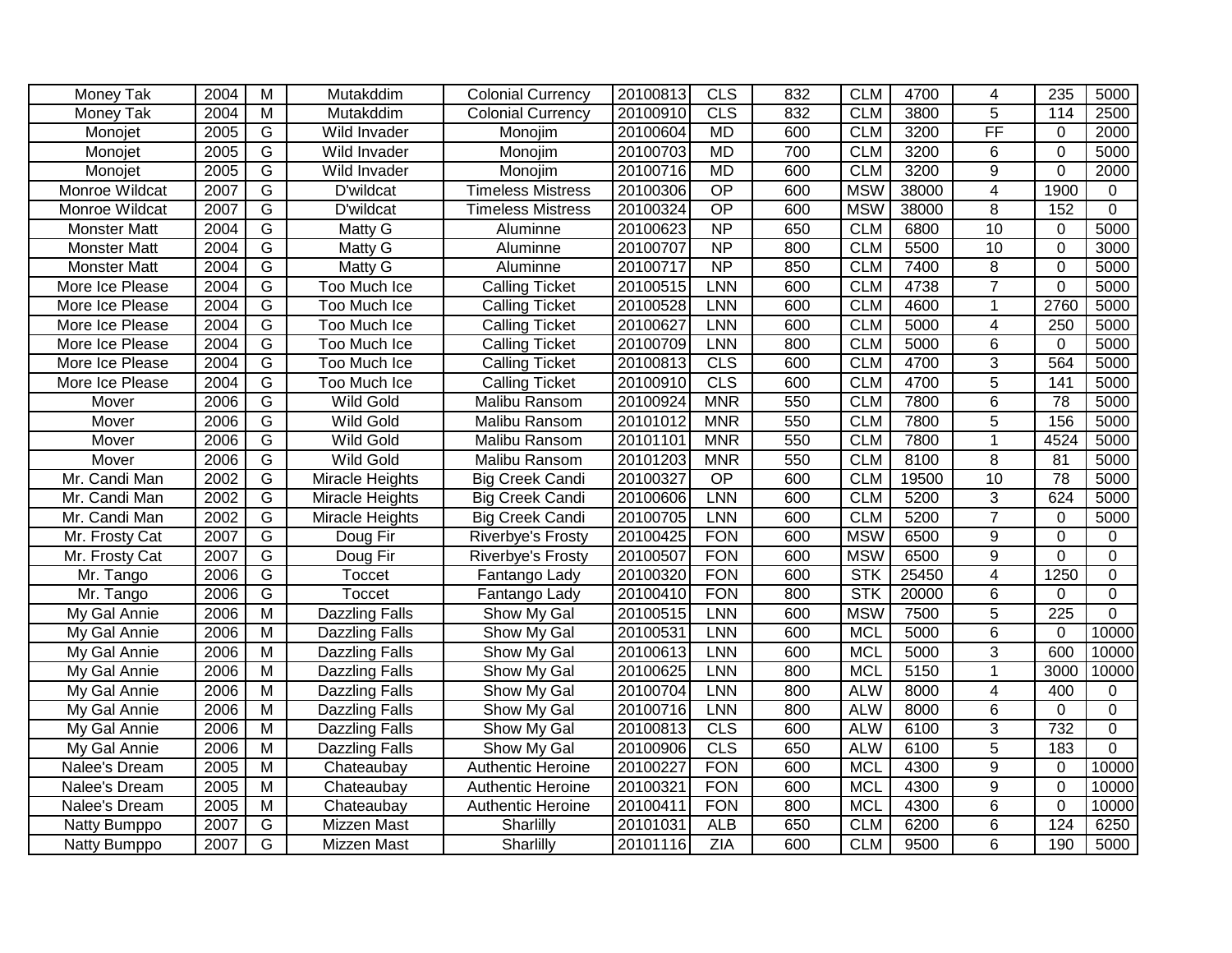| Natty Bumppo              | 2007 | G                       | Mizzen Mast             | Sharlilly                 | 20101206 | ZIA             | 500 | <b>CLM</b> | 9110  | 4               | 360             | 5000        |
|---------------------------|------|-------------------------|-------------------------|---------------------------|----------|-----------------|-----|------------|-------|-----------------|-----------------|-------------|
| Navajo Territory          | 2005 | M                       | <b>Indian Territory</b> | Miss Astro Dancer         | 20100305 | <b>FON</b>      | 600 | STR        | 5000  | $\overline{3}$  | 600             | $\mathbf 0$ |
| Navajo Territory          | 2005 | $\overline{M}$          | <b>Indian Territory</b> | Miss Astro Dancer         | 20100320 | <b>FON</b>      | 600 | <b>CLM</b> | 8000  | $\overline{3}$  | 960             | 7500        |
| Navajo Territory          | 2005 | $\overline{M}$          | <b>Indian Territory</b> | <b>Miss Astro Dancer</b>  | 20100409 | <b>FON</b>      | 650 | <b>STR</b> | 5000  | $\overline{9}$  | $\mathbf 0$     | $\mathbf 0$ |
| Navajo Territory          | 2005 | $\overline{\mathsf{M}}$ | <b>Indian Territory</b> | Miss Astro Dancer         | 20100423 | <b>FON</b>      | 600 | <b>CLM</b> | 6386  | $\overline{9}$  | $\Omega$        | 5000        |
| Navajo Territory          | 2005 | $\overline{M}$          | <b>Indian Territory</b> | Miss Astro Dancer         | 20100516 | <b>LNN</b>      | 800 | <b>CLM</b> | 4300  | 4               | 215             | 2500        |
| Navajo Territory          | 2005 | $\overline{M}$          | <b>Indian Territory</b> | Miss Astro Dancer         | 20100530 | <b>LNN</b>      | 832 | <b>CLM</b> | 4300  | $\overline{6}$  | $\Omega$        | 2500        |
| Navajo Territory          | 2005 | $\overline{\mathsf{M}}$ | <b>Indian Territory</b> | <b>Miss Astro Dancer</b>  | 20100613 | LNN             | 600 | <b>CLM</b> | 5090  | $\overline{2}$  | 1000            | 3500        |
| Navajo Territory          | 2005 | $\overline{M}$          | <b>Indian Territory</b> | Miss Astro Dancer         | 20100627 | <b>LNN</b>      | 600 | <b>CLM</b> | 4300  | $\overline{3}$  | 516             | 2500        |
| Navajo Territory          | 2005 | $\overline{M}$          | <b>Indian Territory</b> | Miss Astro Dancer         | 20100711 | LNN             | 600 | <b>CLM</b> | 4300  | $\overline{3}$  | 516             | 2500        |
| Navajo Territory          | 2005 | M                       | <b>Indian Territory</b> | <b>Miss Astro Dancer</b>  | 20100725 | <b>HPO</b>      | 600 | <b>CLM</b> | 11500 | $\overline{7}$  | 300             | 2500        |
| Navajo Territory          | 2005 | $\overline{M}$          | <b>Indian Territory</b> | <b>Miss Astro Dancer</b>  | 20100808 | CLS             | 600 | <b>CLM</b> | 4300  | $\overline{4}$  | 215             | 2500        |
| Navajo Territory          | 2005 | $\overline{M}$          | <b>Indian Territory</b> | Miss Astro Dancer         | 20100820 | CLS             | 650 | <b>CLM</b> | 4300  | 8               | $\mathbf 0$     | 2500        |
| Navajo Territory          | 2005 | $\overline{M}$          | <b>Indian Territory</b> | Miss Astro Dancer         | 20100828 | CLS             | 600 | <b>CLM</b> | 4000  | $\overline{6}$  | $\Omega$        | 2500        |
| Navajo Territory          | 2005 | M                       | <b>Indian Territory</b> | <b>Miss Astro Dancer</b>  | 20100910 | CLS             | 600 | <b>CLM</b> | 4000  | 8               | $\Omega$        | 2500        |
| <b>Nitak</b>              | 2004 | G                       | Mutakddim               | <b>Green Queen</b>        | 20100219 | <b>FON</b>      | 400 | <b>CLM</b> | 4300  | $\,6$           | $\mathbf 0$     | 2500        |
| <b>Nitak</b>              | 2004 | G                       | Mutakddim               | Green Queen               | 20100306 | <b>FON</b>      | 650 | <b>CLM</b> | 4300  | $\overline{3}$  | 516             | 2500        |
| <b>Nitak</b>              | 2004 | $\overline{G}$          | Mutakddim               | <b>Green Queen</b>        | 20100326 | <b>FON</b>      | 600 | <b>CLM</b> | 4300  | $\mathbf{1}$    | 2580            | 2500        |
| <b>Nitak</b>              | 2004 | $\overline{G}$          | Mutakddim               | <b>Green Queen</b>        | 20100411 | <b>FON</b>      | 832 | <b>CLM</b> | 4300  | $\overline{7}$  | $\mathbf 0$     | 2500        |
| <b>Nitak</b>              | 2004 | $\overline{G}$          | Mutakddim               | <b>Green Queen</b>        | 20100424 | <b>FON</b>      | 650 | <b>CLM</b> | 4300  | $\overline{7}$  | $\Omega$        | 2500        |
| <b>Nitak</b>              | 2004 | G                       | Mutakddim               | <b>Green Queen</b>        | 20100605 | LNN             | 600 | <b>CLM</b> | 4300  | 8               | $\mathbf 0$     | 2500        |
| <b>Nitak</b>              | 2004 | G                       | Mutakddim               | <b>Green Queen</b>        | 20100619 | <b>LNN</b>      | 600 | <b>CLM</b> | 4377  | 9               | $\Omega$        | 2500        |
| <b>Nitak</b>              | 2004 | G                       | Mutakddim               | <b>Green Queen</b>        | 20100703 | LNN             | 600 | <b>CLM</b> | 4300  | $\overline{8}$  | $\mathbf 0$     | 2500        |
| No Papers                 | 2006 | $\overline{G}$          | Wild Invader            | Yukon Nell                | 20100607 | <b>RD</b>       | 832 | <b>CLM</b> | 4000  | 6               | 80              | 7500        |
| No Papers                 | 2006 | G                       | Wild Invader            | <b>Yukon Nell</b>         | 20100625 | R <sub>D</sub>  | 800 | <b>CLM</b> | 3800  | $\overline{7}$  | $\overline{38}$ | 5000        |
| No Papers                 | 2006 | $\overline{G}$          | Wild Invader            | Yukon Nell                | 20100716 | <b>RD</b>       | 600 | <b>CLM</b> | 3800  | $\overline{3}$  | 380             | 5000        |
| No Papers                 | 2006 | $\overline{G}$          | Wild Invader            | Yukon Nell                | 20100821 | R <sub>D</sub>  | 550 | <b>CLM</b> | 3400  | $\overline{3}$  | 340             | 4000        |
| No Papers                 | 2006 | G                       | Wild Invader            | <b>Yukon Nell</b>         | 20100903 | <b>RD</b>       | 600 | <b>CLM</b> | 3800  | 3               | 380             | 5000        |
| <b>Nyzak</b>              | 2005 | G                       | Glenview                | <b>Back Alley Rose</b>    | 20100417 | <b>FON</b>      | 650 | <b>CLM</b> | 4800  | $\mathbf{1}$    | 2880            | 5000        |
| <b>Nyzak</b>              | 2005 | G                       | Glenview                | <b>Back Alley Rose</b>    | 20100917 | <b>RET</b>      | 600 | <b>CLM</b> | 6000  | 8               | 100             | 5000        |
| Nyzak                     | 2005 | $\overline{G}$          | Glenview                | <b>Back Alley Rose</b>    | 20101015 | <b>RET</b>      | 500 | <b>CLM</b> | 8500  | $\overline{10}$ | 100             | 10000       |
| <b>Oceans of Memories</b> | 2006 | $\overline{M}$          | Mi Cielo                | <b>Deliteful Memories</b> | 20100326 | $\overline{OP}$ | 600 | <b>MSW</b> | 38000 | $\mathbf{1}$    | 22800           | $\mathbf 0$ |
| Oh You Sweetee            | 2004 | $\overline{M}$          | You and I               | Sweetee Pi                | 20100402 | <b>FON</b>      | 600 | <b>CLM</b> | 5000  | $\overline{6}$  | 0               | 3500        |
| Oh You Sweetee            | 2004 | $\overline{M}$          | You and I               | Sweetee Pi                | 20100418 | <b>FON</b>      | 600 | <b>CLM</b> | 4300  | 10              | $\overline{0}$  | 2500        |
| Oh You Sweetee            | 2004 | $\overline{\mathsf{M}}$ | You and I               | Sweetee Pi                | 20100626 | <b>LNN</b>      | 600 | <b>CLM</b> | 4300  | 1               | 2580            | 2500        |
| Oh You Sweetee            | 2004 | $\overline{\mathsf{M}}$ | You and I               | Sweetee Pi                | 20100703 | <b>LNN</b>      | 600 | <b>CLM</b> | 4300  |                 | 2580            | 2500        |
| Oh You Sweetee            | 2004 | $\overline{M}$          | You and I               | Sweetee Pi                | 20100725 | <b>HPO</b>      | 600 | <b>CLM</b> | 11500 | 9               | 300             | 2500        |
| One Car Funeral           | 2005 | $\overline{M}$          | <b>Wild Gold</b>        | Plastic Payoff            | 20101021 | $\overline{RP}$ | 600 | <b>CLM</b> | 9500  | 10              | 75              | 7500        |
| <b>Orphan Running</b>     | 2002 | G                       | <b>Night Runner</b>     | Latifa                    | 20100426 | <b>WRD</b>      | 500 | <b>CLM</b> | 9300  | $\overline{8}$  | 60              | 3500        |
| Ourhopesonshorty          | 2005 | $\overline{G}$          | Kyle's Our Man          | Connie's Hope             | 20100806 | CLS             | 600 | <b>CLM</b> | 4300  | $\overline{2}$  | 860             | 2500        |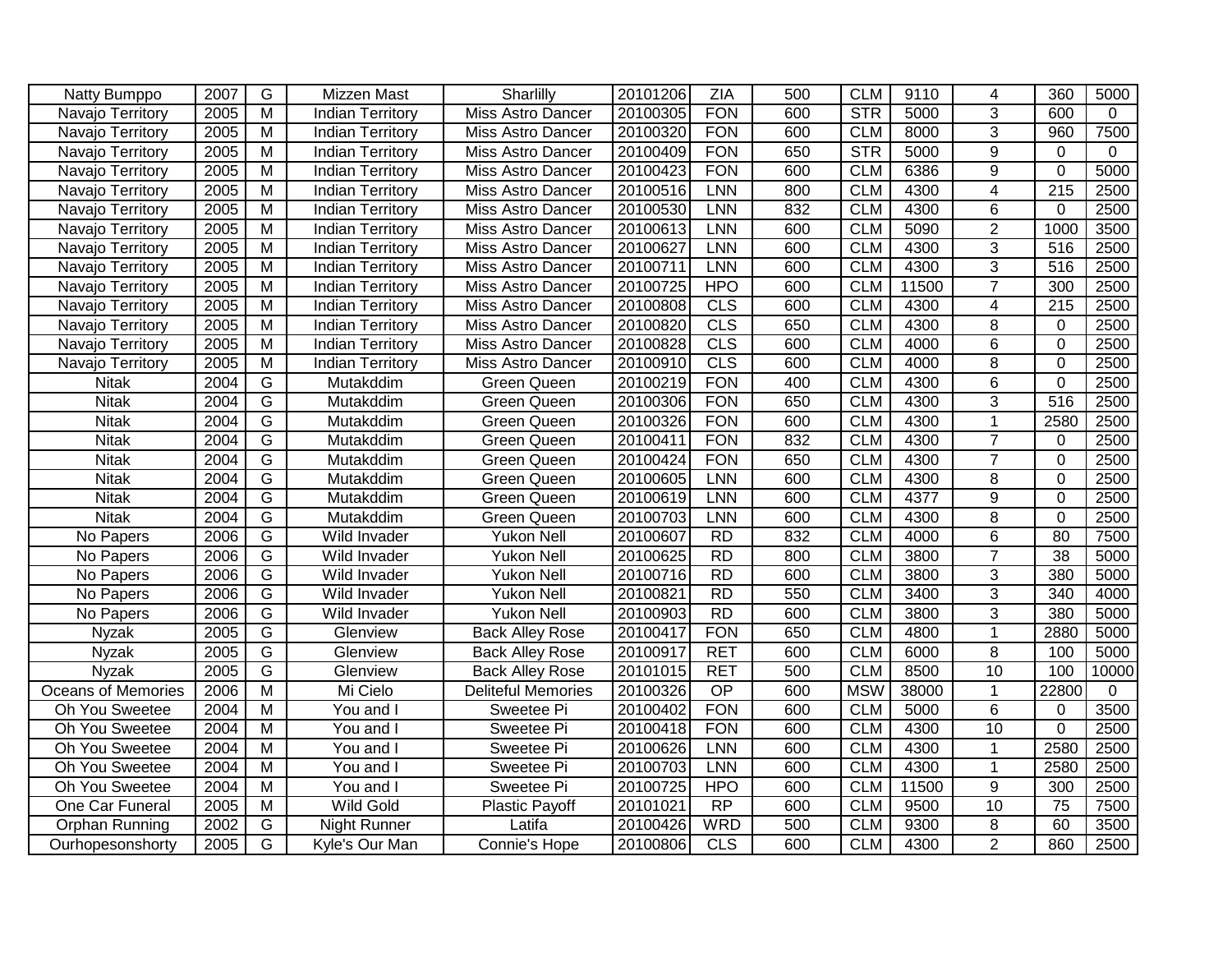| Ourhopesonshorty     | 2005 | G                       | Kyle's Our Man       | Connie's Hope           | 20100814 | <b>CLS</b>      | 600 | <b>CLM</b> | 4000  | $\overline{2}$  | 800              | 2500           |
|----------------------|------|-------------------------|----------------------|-------------------------|----------|-----------------|-----|------------|-------|-----------------|------------------|----------------|
| Ourhopesonshorty     | 2005 | $\overline{G}$          | Kyle's Our Man       | Connie's Hope           | 20100822 | CLS             | 650 | <b>CLM</b> | 4300  | $\overline{7}$  | $\Omega$         | 2500           |
| Ourhopesonshorty     | 2005 | $\overline{G}$          | Kyle's Our Man       | Connie's Hope           | 20100911 | CLS             | 600 | <b>CLM</b> | 4000  | $\mathbf{1}$    | 1600             | 2500           |
| Overclocked          | 2000 | G                       | Diazo                | Jill's Angel            | 20100730 | <b>TDN</b>      | 800 | <b>CLM</b> | 5500  | 6               | 55               | 3500           |
| Overclocked          | 2000 | G                       | Diazo                | Jill's Angel            | 20100813 | <b>TDN</b>      | 800 | <b>CLM</b> | 5500  | $\overline{7}$  | $\overline{55}$  | 3500           |
| Overclocked          | 2000 | G                       | <b>Diazo</b>         | Jill's Angel            | 20100831 | <b>TDN</b>      | 800 | <b>CLM</b> | 5500  | $\overline{7}$  | 55               | 3500           |
| <b>Ozark Express</b> | 2004 | $\overline{G}$          | Mocha Express        | Adobe Rose              | 20100219 | <b>FON</b>      | 400 | <b>CLM</b> | 4300  | $\overline{3}$  | 516              | 2500           |
| <b>Ozark Express</b> | 2004 | $\overline{G}$          | Mocha Express        | Adobe Rose              | 20100305 | <b>FON</b>      | 400 | <b>CLM</b> | 4300  | $\overline{4}$  | 215              | 2500           |
| <b>Ozark Express</b> | 2004 | $\overline{G}$          | Mocha Express        | Adobe Rose              | 20100612 | <b>FMT</b>      | 400 | <b>CLM</b> | 6000  |                 | 2280             | 4000           |
| <b>Ozark Express</b> | 2004 | $\overline{G}$          | Mocha Express        | Adobe Rose              | 20100701 | <b>FMT</b>      | 550 | <b>CLM</b> | 7540  | 4               | 342              | 4000           |
| Pappyray             | 2005 | G                       | <b>Wild Gold</b>     | Casey Baker             | 20100412 | <b>WRD</b>      | 850 | <b>CLM</b> | 8500  | 6               | 60               | 7500           |
| Pappyray             | 2005 | G                       | <b>Wild Gold</b>     | Casey Baker             | 20100420 | <b>WRD</b>      | 800 | <b>CLM</b> | 10340 | FF              | 60               | 7500           |
| Passion Talk         | 2004 | M                       | <b>Tiger Talk</b>    | <b>Passion Pearl</b>    | 20100321 | <b>FON</b>      | 600 | <b>CLM</b> | 4600  | 6               | $\mathbf 0$      | 5000           |
| Passion Talk         | 2004 | M                       | <b>Tiger Talk</b>    | <b>Passion Pearl</b>    | 20100403 | <b>FON</b>      | 600 | <b>CLM</b> | 4600  | 3               | 552              | 5000           |
| Passion Talk         | 2004 | M                       | <b>Tiger Talk</b>    | <b>Passion Pearl</b>    | 20100828 | $\overline{RP}$ | 832 | <b>STR</b> | 14500 | $\overline{4}$  | 865              | $\mathbf 0$    |
| Passion Talk         | 2004 | $\overline{\mathsf{M}}$ | <b>Tiger Talk</b>    | Passion Pearl           | 20100917 | RP              | 750 | <b>CLM</b> | 17400 | 4               | 967              | 15000          |
| Path O'Gold          | 2005 | G                       | Gold Legend          | A Native Melane         | 20100417 | <b>FON</b>      | 650 | <b>CLM</b> | 4800  | 4               | 240              | 5000           |
| Path O'Gold          | 2005 | $\overline{G}$          | Gold Legend          | A Native Melane         | 20100508 | <b>FON</b>      | 832 | <b>CLM</b> | 4800  | 5               | 144              | 5000           |
| Path O'Gold          | 2005 | $\overline{G}$          | Gold Legend          | A Native Melane         | 20100522 | <b>LNN</b>      | 800 | <b>CLM</b> | 5150  | 6               | $\mathbf 0$      | 5000           |
| Path O'Gold          | 2005 | G                       | Gold Legend          | A Native Melane         | 20100606 | <b>LNN</b>      | 832 | <b>CLM</b> | 5150  | 5               | 150              | 5000           |
| Path O'Gold          | 2005 | $\overline{G}$          | Gold Legend          | A Native Melane         | 20100627 | LNN             | 800 | <b>CLM</b> | 4300  | $\overline{8}$  | $\mathbf 0$      | 2500           |
| Piano Girl           | 2002 | M                       | <b>Bengal Bay</b>    | <b>Gentle Recital</b>   | 20100402 | <b>FON</b>      | 600 | <b>CLM</b> | 5000  | $\overline{5}$  | 150              | 3500           |
| Piano Girl           | 2002 | $\overline{M}$          | <b>Bengal Bay</b>    | <b>Gentle Recital</b>   | 20100523 | <b>LNN</b>      | 600 | <b>CLM</b> | 4300  | $\overline{3}$  | 516              | 2500           |
| Piano Girl           | 2002 | M                       | Bengal Bay           | <b>Gentle Recital</b>   | 20100606 | LNN             | 600 | <b>CLM</b> | 4300  | $\overline{7}$  | $\Omega$         | 2500           |
| Piano Girl           | 2002 | M                       | <b>Bengal Bay</b>    | <b>Gentle Recital</b>   | 20100626 | <b>LNN</b>      | 600 | <b>CLM</b> | 4300  | 3               | 516              | 2500           |
| Piano Girl           | 2002 | M                       | <b>Bengal Bay</b>    | Gentle Recital          | 20100711 | LNN             | 600 | <b>CLM</b> | 4300  | $\overline{5}$  | 129              | 2500           |
| Piano Girl           | 2002 | M                       | <b>Bengal Bay</b>    | <b>Gentle Recital</b>   | 20100723 | <b>HPO</b>      | 600 | <b>CLM</b> | 13400 | 8               | 300              | 5000           |
| Piano Girl           | 2002 | M                       | <b>Bengal Bay</b>    | <b>Gentle Recital</b>   | 20100806 | <b>CLS</b>      | 600 | <b>CLM</b> | 4700  | 3               | 564              | 3500           |
| Piano Girl           | 2002 | M                       | <b>Bengal Bay</b>    | <b>Gentle Recital</b>   | 20100820 | CLS             | 650 | <b>CLM</b> | 4700  | $\overline{7}$  | $\mathbf 0$      | 3500           |
| Playful Raja         | 2006 | M                       | <b>Bravo Bull</b>    | <b>Playful Mistress</b> | 20101008 | <b>RET</b>      | 500 | <b>CLM</b> | 8500  | 5               | $\overline{243}$ | 10000          |
| Playful Raja         | 2006 | $\overline{M}$          | <b>Bravo Bull</b>    | <b>Playful Mistress</b> | 20101016 | <b>RET</b>      | 500 | <b>CLM</b> | 8000  | $\overline{6}$  | 100              | 15000          |
| Plum Sober           | 2001 | G                       | <b>Blumin Affair</b> | Sober Appeal            | 20100227 | <b>FON</b>      | 600 | <b>CLM</b> | 4300  | $\overline{4}$  | $\overline{215}$ | 2500           |
| <b>Pretty Goer</b>   | 2005 | M                       | <b>Powerful Goer</b> | <b>Pleasingly Plump</b> | 20101208 | RP              | 650 | <b>MCL</b> | 12820 | $\overline{14}$ | 75               | 15000          |
| Prince Raj           | 2007 | G                       | <b>Bravo Bull</b>    | Princess Astro          | 20100624 | <b>CBY</b>      | 600 | <b>MSW</b> | 14500 | 6               | 145              | 0              |
| Prince Raj           | 2007 | G                       | <b>Bravo Bull</b>    | Princess Astro          | 20100710 | <b>CBY</b>      | 600 | <b>MSW</b> | 14500 | 6               | 145              | $\mathbf 0$    |
| Prince Raj           | 2007 | G                       | <b>Bravo Bull</b>    | Princess Astro          | 20100806 | <b>CBY</b>      | 550 | <b>MSW</b> | 14500 | $\overline{5}$  | 145              | $\overline{0}$ |
| Prince Raj           | 2007 | G                       | <b>Bravo Bull</b>    | <b>Princess Astro</b>   | 20100821 | <b>CBY</b>      | 500 | <b>MCL</b> | 9500  | $\overline{3}$  | 950              | 25000          |
| Prince Raj           | 2007 | $\overline{G}$          | <b>Bravo Bull</b>    | Princess Astro          | 20100926 | <b>AP</b>       | 800 | <b>MCL</b> | 14000 | $\overline{6}$  | $\mathbf{0}$     | 25000          |
| Prospectoringold     | 2007 | G                       | <b>Wild Gold</b>     | Glitterbug              | 20100910 | CLS             | 650 | <b>MSW</b> | 5600  | 10              | $\Omega$         | $\mathbf{0}$   |
| R First Alex         | 2006 | $\overline{G}$          | <b>Bravo Bull</b>    | Our First               | 20100109 | <b>BEU</b>      | 550 | <b>CLM</b> | 3900  | $\mathbf{1}$    | 2340             | 4000           |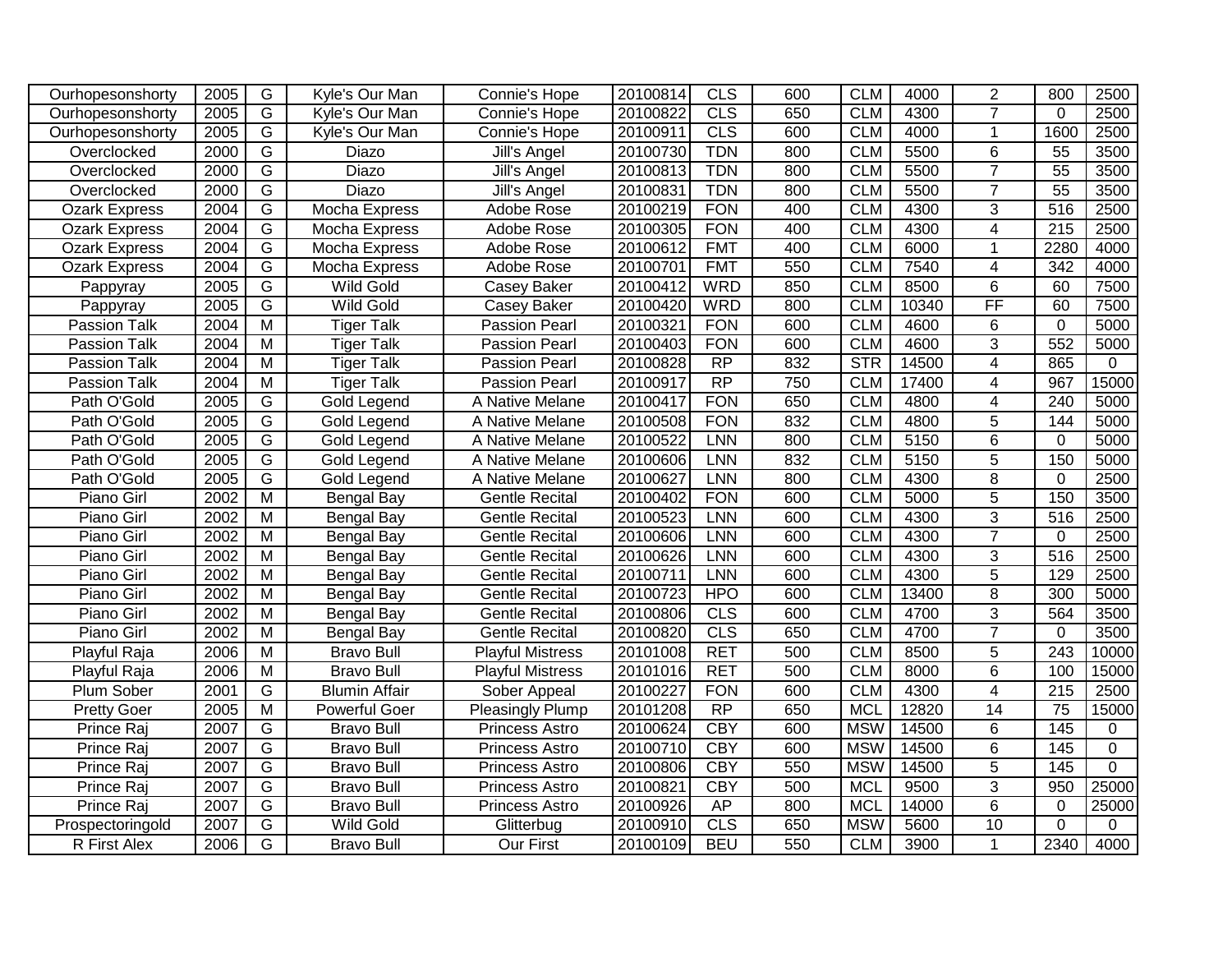| R First Alex              | 2006 | G              | <b>Bravo Bull</b>    | Our First                 | 20100531 | <b>MTH</b>      | 600 | <b>CLM</b> | 34800 | $\overline{7}$  | 1500             | 7500     |
|---------------------------|------|----------------|----------------------|---------------------------|----------|-----------------|-----|------------|-------|-----------------|------------------|----------|
| R First Alex              | 2006 | $\overline{G}$ | <b>Bravo Bull</b>    | Our First                 | 20100612 | <b>MTH</b>      | 600 | <b>CLM</b> | 34150 | $\overline{12}$ | 1500             | 5000     |
| <b>R</b> First Alex       | 2006 | G              | <b>Bravo Bull</b>    | <b>Our First</b>          | 20100803 | <b>DEL</b>      | 600 | <b>CLM</b> | 14600 | $\overline{7}$  | 300              | 5000     |
| <b>R</b> First Alex       | 2006 | G              | <b>Bravo Bull</b>    | <b>Our First</b>          | 20100909 | <b>PEN</b>      | 600 | <b>CLM</b> | 14308 | $\overline{7}$  | $\mathbf 0$      | 5000     |
| R R Gold                  | 2005 | G              | <b>Wild Gold</b>     | Robin's Red Tiger         | 20100115 | $\overline{OP}$ | 600 | <b>CLM</b> | 15000 | $\overline{8}$  | 50               | 7500     |
| R R Gold                  | 2005 | G              | <b>Wild Gold</b>     | Robin's Red Tiger         | 20100226 | <b>FON</b>      | 600 | <b>CLM</b> | 5200  | 1               | 3120             | 5000     |
| R R Gold                  | 2005 | $\overline{G}$ | <b>Wild Gold</b>     | Robin's Red Tiger         | 20100319 | <b>FON</b>      | 600 | <b>CLM</b> | 5000  | $\overline{2}$  | 1000             | 3500     |
| R R Gold                  | 2005 | $\overline{G}$ | <b>Wild Gold</b>     | Robin's Red Tiger         | 20100409 | <b>FON</b>      | 600 | <b>CLM</b> | 4300  | 1               | 2580             | 2500     |
| R R Gold                  | 2005 | G              | <b>Wild Gold</b>     | Robin's Red Tiger         | 20100417 | <b>FON</b>      | 600 | <b>CLM</b> | 6312  | $\overline{2}$  | 1240             | 5000     |
| R R Gold                  | 2005 | G              | <b>Wild Gold</b>     | Robin's Red Tiger         | 20100501 | <b>FON</b>      | 600 | <b>CLM</b> | 6832  | $\overline{4}$  | 310              | 5000     |
| R R Gold                  | 2005 | $\overline{G}$ | <b>Wild Gold</b>     | Robin's Red Tiger         | 20100521 | LNN             | 600 | STR        | 5000  | 5               | 150              | $\Omega$ |
| R R Gold                  | 2005 | $\overline{G}$ | <b>Wild Gold</b>     | Robin's Red Tiger         | 20100613 | <b>LNN</b>      | 600 | <b>CLM</b> | 5150  | 6               | $\mathbf 0$      | 3500     |
| R R Gold                  | 2005 | $\overline{G}$ | <b>Wild Gold</b>     | Robin's Red Tiger         | 20100722 | <b>HPO</b>      | 600 | <b>CLM</b> | 11200 | 6               | 300              | 2500     |
| R R Gold                  | 2005 | G              | <b>Wild Gold</b>     | Robin's Red Tiger         | 20100808 | CLS             | 600 | <b>CLM</b> | 4300  | 6               | 0                | 2500     |
| Race Car Red              | 2007 | $\overline{G}$ | King of Scat         | Rascal's Lynnie           | 20100625 | LNN             | 450 | <b>CLM</b> | 4738  | 6               | $\Omega$         | 5000     |
| Race Car Red              | 2007 | $\overline{G}$ | King of Scat         | Rascal's Lynnie           | 20100717 | LNN             | 600 | <b>ALW</b> | 8000  | 8               | $\mathbf 0$      | $\Omega$ |
| Rajadoo                   | 2007 | $\overline{G}$ | <b>Bravo Bull</b>    | Snickerdoo                | 20100226 | $\overline{OP}$ | 600 | <b>MCL</b> | 16000 | $\overline{11}$ | 45               | 20000    |
| Rajadoo                   | 2007 | $\overline{G}$ | <b>Bravo Bull</b>    | Snickerdoo                | 20100324 | $\overline{OP}$ | 600 | <b>MCL</b> | 16500 | $\overline{7}$  | 66               | 20000    |
| Rajadoo                   | 2007 | $\overline{G}$ | <b>Bravo Bull</b>    | Snickerdoo                | 20100819 | CLS             | 600 | <b>MCL</b> | 4000  | $\overline{3}$  | 480              | 5000     |
| Rajadoo                   | 2007 | $\overline{G}$ | <b>Bravo Bull</b>    | Snickerdoo                | 20100903 | CLS             | 650 | <b>MCL</b> | 4700  | $\overline{3}$  | 564              | 10000    |
| Rajadoo                   | 2007 | G              | <b>Bravo Bull</b>    | Snickerdoo                | 20100910 | <b>CLS</b>      | 650 | <b>MSW</b> | 5600  | 1               | 3360             | 0        |
| Raspberry Rumble          | 2005 | M              | Commendable          | Nut N Better              | 20100331 | $\overline{OP}$ | 600 | <b>AOC</b> | 47000 | 10              | 188              | 0        |
| <b>Raspberry Rumble</b>   | 2005 | $\overline{M}$ | Commendable          | Nut N Better              | 20100827 | $\overline{RP}$ | 800 | <b>AOC</b> | 29500 | 5               | 875              | 0        |
| Raspberry Rumble          | 2005 | M              | Commendable          | Nut N Better              | 20100917 | $\overline{RP}$ | 750 | <b>CLM</b> | 17400 | $\overline{7}$  | $\overline{75}$  | 15000    |
| <b>Red Survivor</b>       | 2002 | G              | Kyle's Our Man       | One Tens Image            | 20100902 | <b>EVD</b>      | 600 | <b>CLM</b> | 12680 | 8               | $\mathbf 0$      | 10000    |
| <b>Redneck Heartbreak</b> | 2007 | $\overline{G}$ | Crimson Hero         | <b>Houston Belle</b>      | 20100814 | CLS             | 650 | <b>MSW</b> | 5600  | 3               | 672              | 0        |
| <b>Redneck Heartbreak</b> | 2007 | $\overline{G}$ | Crimson Hero         | <b>Houston Belle</b>      | 20100827 | CLS             | 600 | <b>MSW</b> | 5600  | 1               | 3360             | $\Omega$ |
| <b>Redneck Heartbreak</b> | 2007 | G              | Crimson Hero         | <b>Houston Belle</b>      | 20100905 | <b>CLS</b>      | 600 | <b>CLM</b> | 4400  | $\overline{2}$  | 880              | 5000     |
| Redroadrunner             | 2003 | G              | Acallade             | <b>Highly Flirtatious</b> | 20100305 | <b>FON</b>      | 400 | <b>CLM</b> | 4600  | 10              | $\mathbf{0}$     | 5000     |
| Redroadrunner             | 2003 | G              | Acallade             | <b>Highly Flirtatious</b> | 20100319 | <b>FON</b>      | 400 | <b>CLM</b> | 4738  | 10              | $\mathbf 0$      | 5000     |
| Regal Hum                 | 2006 | $\overline{G}$ | Humming              | <b>Regal Mitterand</b>    | 20100819 | CLS             | 832 | <b>CLM</b> | 4700  | $\overline{2}$  | 940              | 5000     |
| Regal Hum                 | 2006 | $\overline{G}$ | Humming              | <b>Regal Mitterand</b>    | 20100827 | CLS             | 650 | <b>CLM</b> | 4700  | $\overline{2}$  | 940              | 5000     |
| Regal Hum                 | 2006 | $\overline{G}$ | Humming              | <b>Regal Mitterand</b>    | 20100903 | CLS             | 832 | <b>CLM</b> | 4700  | 8               | 0                | 5000     |
| Revitalization            | 2007 | $\overline{C}$ | Exchange Rate        | Whisperifyoudare          | 20100404 | SA              | 600 | <b>MCL</b> | 25600 | 8               | 400              | 50000    |
| Revitalization            | 2007 | $\overline{C}$ | <b>Exchange Rate</b> | Whisperifyoudare          | 20100509 | <b>HOL</b>      | 600 | <b>MCL</b> | 21200 | 3               | 2400             | 40000    |
| Revitalization            | 2007 | $\overline{C}$ | <b>Exchange Rate</b> | Whisperifyoudare          | 20100619 | <b>HOL</b>      | 650 | <b>MCL</b> | 19648 | $\overline{4}$  | 1056             | 32000    |
| Rhythm Ace                | 2002 | G              | Rhythm               | Nudilla                   | 20100613 | <b>CPW</b>      | 550 | <b>CLM</b> | 1900  | 1               | 950              | 2500     |
| Rhythm Ace                | 2002 | $\overline{G}$ | Rhythm               | Nudilla                   | 20100627 | <b>CPW</b>      | 550 | <b>ALW</b> | 2000  | 3               | 240              | $\Omega$ |
| Rhythm Ace                | 2002 | G              | Rhythm               | Nudilla                   | 20100703 | <b>CPW</b>      | 550 | <b>CLM</b> | 1800  | $\overline{3}$  | $\overline{216}$ | 3000     |
| Rico's Posse              | 2007 | F              | Posse                | Rico Ends Well            | 20100121 | $\overline{OP}$ | 600 | <b>CLM</b> | 16500 | 4               | 825              | 20000    |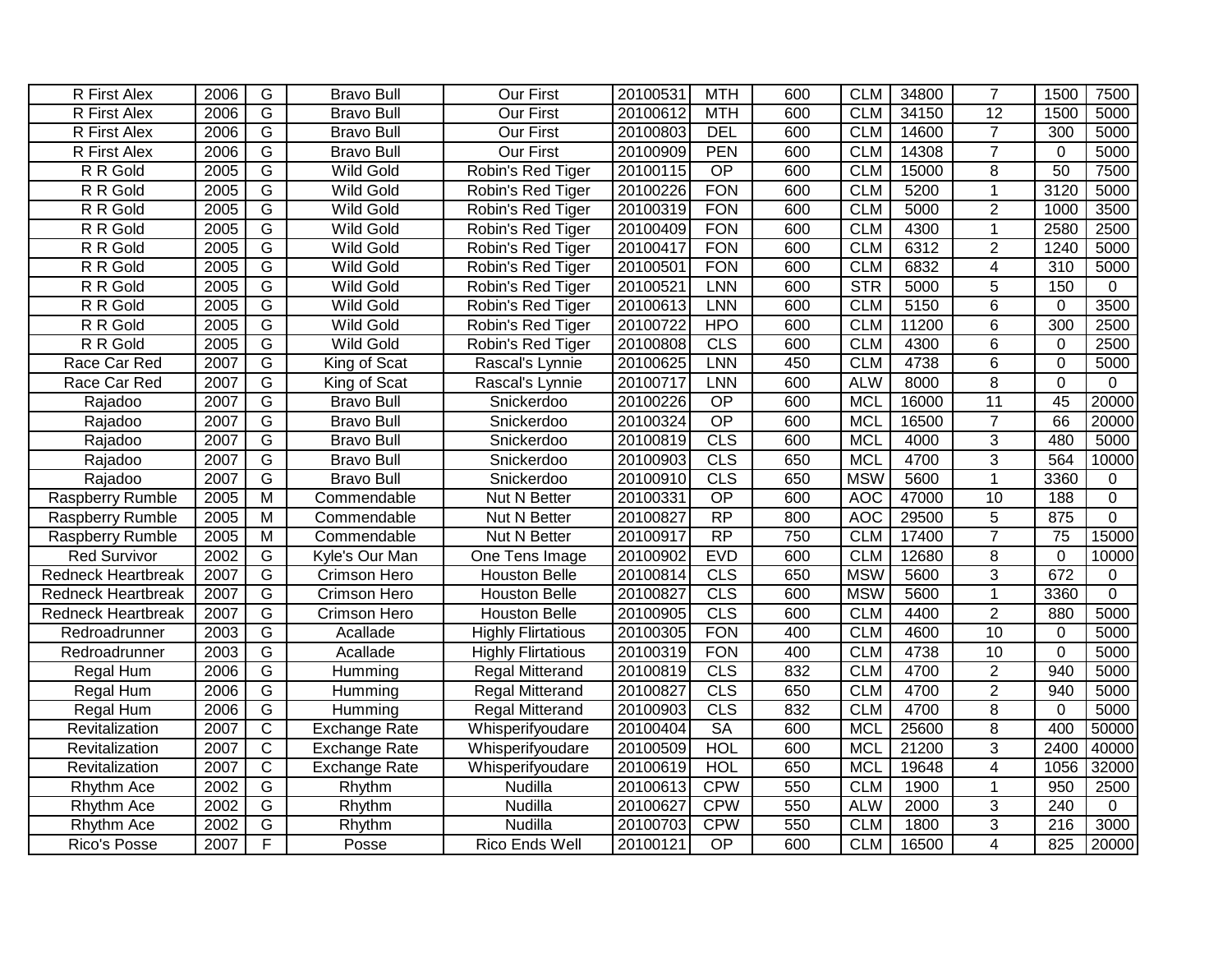| Rico's Posse         | 2007 | F                       | Posse                 | Rico Ends Well        | 20100207 | $\overline{OP}$ | 600  | <b>CLM</b>       | 19500 | 3              | 1950            | 30000       |
|----------------------|------|-------------------------|-----------------------|-----------------------|----------|-----------------|------|------------------|-------|----------------|-----------------|-------------|
| Rico's Posse         | 2007 | $\overline{F}$          | Posse                 | Rico Ends Well        | 20100324 | $\overline{OP}$ | 600  | <b>AOC</b>       | 38220 | 4              | 1950            | 50000       |
| Robaroyal            | 2005 | M                       | <b>Time Bandit</b>    | Take the Princess     | 20100903 | CLS             | 600  | <b>CLM</b>       | 5000  | 4              | 250             | 3500        |
| Rose's Pride         | 2004 | G                       | <b>Dazzling Falls</b> | <b>Slippery Slew</b>  | 20100107 | <b>DED</b>      | 1000 | <b>CLM</b>       | 10500 | $\mathbf{1}$   | 6300            | 4000        |
| Rose's Pride         | 2004 | G                       | <b>Dazzling Falls</b> | <b>Slippery Slew</b>  | 20100205 | <b>HOU</b>      | 850  | <b>CLM</b>       | 8000  | 10             | 100             | 10000       |
| Rose's Pride         | 2004 | G                       | <b>Dazzling Falls</b> | <b>Slippery Slew</b>  | 20100218 | <b>DED</b>      | 800  | <b>CLM</b>       | 16000 | $\overline{5}$ | 480             | 5000        |
| Rose's Pride         | 2004 | $\overline{G}$          | Dazzling Falls        | Slippery Slew         | 20100310 | <b>DED</b>      | 850  | <b>CLM</b>       | 16000 | $\overline{7}$ | $\mathbf 0$     | 5000        |
| Rose's Pride         | 2004 | $\overline{G}$          | <b>Dazzling Falls</b> | Slippery Slew         | 20100403 | <b>HAW</b>      | 850  | <b>CLM</b>       | 9500  | $\overline{4}$ | 570             | 4000        |
| Royal Move           | 2005 | $\overline{G}$          | <b>General Royal</b>  | Kids 'n Cats          | 20100101 | <b>DED</b>      | 800  | <b>CLM</b>       | 17120 | $\overline{6}$ | $\Omega$        | 5000        |
| Royal Move           | 2005 | $\overline{G}$          | <b>General Royal</b>  | Kids 'n Cats          | 20100122 | <b>DED</b>      | 750  | <b>CLM</b>       | 14100 | $\overline{7}$ | $\Omega$        | 4000        |
| Royal On             | 2004 | G                       | Wild Invader          | <b>Spoilt Royally</b> | 20100328 | <b>FON</b>      | 650  | <b>CLM</b>       | 4300  | 10             | $\mathbf 0$     | 2500        |
| Royal On             | 2004 | G                       | Wild Invader          | <b>Spoilt Royally</b> | 20100417 | <b>FON</b>      | 600  | <b>CLM</b>       | 4300  | $\overline{4}$ | 172             | 2500        |
| Royal On             | 2004 | G                       | Wild Invader          | Spoilt Royally        | 20100424 | <b>FON</b>      | 600  | <b>CLM</b>       | 4300  | 9              | $\Omega$        | 2500        |
| Royal On             | 2004 | $\overline{G}$          | Wild Invader          | <b>Spoilt Royally</b> | 20100516 | <b>LNN</b>      | 600  | <b>CLM</b>       | 4300  | 5              | 129             | 2500        |
| Royal On             | 2004 | $\overline{G}$          | Wild Invader          | <b>Spoilt Royally</b> | 20100531 | LNN             | 600  | <b>CLM</b>       | 4429  | 8              | $\mathbf 0$     | 2500        |
| Royal On             | 2004 | $\overline{G}$          | Wild Invader          | Spoilt Royally        | 20100716 | <b>LNN</b>      | 832  | <b>CLM</b>       | 4610  | $\overline{5}$ | 129             | 2500        |
| Royal On             | 2004 | $\overline{G}$          | Wild Invader          | <b>Spoilt Royally</b> | 20100801 | CLS             | 832  | <b>CLM</b>       | 4000  | $\overline{7}$ | 0               | 2500        |
| Royal On             | 2004 | $\overline{G}$          | Wild Invader          | <b>Spoilt Royally</b> | 20100815 | <b>CLS</b>      | 832  | <b>CLM</b>       | 4000  | 8              | $\mathbf 0$     | 2500        |
| Royal On             | 2004 | $\overline{G}$          | Wild Invader          | Spoilt Royally        | 20100827 | CLS             | 650  | <b>CLM</b>       | 4000  | $\overline{5}$ | 120             | 2500        |
| Royal On             | 2004 | G                       | Wild Invader          | Spoilt Royally        | 20100903 | CLS             | 832  | <b>CLM</b>       | 4000  | $\overline{2}$ | 800             | 2500        |
| Royal Rossini        | 2007 | $\overline{G}$          | Rossini               | She's of Royalty      | 20100403 | <b>HAW</b>      | 600  | <b>MSW</b>       | 25000 | 9              | $\mathbf 0$     | $\mathbf 0$ |
| Royalty of Dubai     | 2006 | $\overline{G}$          | E Dubai               | She's of Royalty      | 20100306 | <b>HAW</b>      | 600  | <b>AOC</b>       | 35340 | $\overline{5}$ | 815             | 0           |
| Royalty of Dubai     | 2006 | $\overline{G}$          | E Dubai               | She's of Royalty      | 20100407 | <b>HAW</b>      | 850  | <b>AOC</b>       | 28000 | $\overline{8}$ | $\mathbf 0$     | $\Omega$    |
| Royalty of Dubai     | 2006 | $\overline{G}$          | E Dubai               | She's of Royalty      | 20100829 | YD              | 525  | <b>CLM</b>       | 2000  | 1              | 1100            | 2500        |
| Royalty of Dubai     | 2006 | $\overline{G}$          | E Dubai               | She's of Royalty      | 20100906 | YD              | 525  | <b>ALW</b>       | 2800  | 3              | 364             | 0           |
| Royalty of Dubai     | 2006 | G                       | E Dubai               | She's of Royalty      | 20100912 | YD              | 700  | <b>STR</b>       | 2500  | $\overline{3}$ | 325             | $\mathbf 0$ |
| Royalty of Dubai     | 2006 | G                       | E Dubai               | She's of Royalty      | 20100919 | YD              | 832  | <b>SST</b>       | 2900  | $\overline{4}$ | 232             | $\mathbf 0$ |
| Run Frankie Run      | 2004 | M                       | Sharkey               | <b>Tassey</b>         | 20100312 | <b>HAW</b>      | 600  | <b>MCL</b>       | 10660 | 8              | $\Omega$        | 10000       |
| Run Frankie Run      | 2004 | M                       | Sharkey               | Tassey                | 20100423 | <b>HAW</b>      | 600  | <b>MCL</b>       | 9500  | 8              | $\mathbf 0$     | 10000       |
| Runaway Gat          | 2002 | G                       | Mocha Express         | Peacock Throne        | 20100111 | <b>BEU</b>      | 600  | <b>CLM</b>       | 4100  | $6\phantom{1}$ | $\overline{41}$ | 5000        |
| <b>Runaway Gat</b>   | 2002 | $\overline{G}$          | Mocha Express         | Peacock Throne        | 20100118 | <b>BEU</b>      | 850  | <b>CLM</b>       | 3900  | $\overline{4}$ | 195             | 4000        |
| <b>Runaway Gat</b>   | 2002 | $\overline{G}$          | Mocha Express         | Peacock Throne        | 20100129 | <b>BEU</b>      | 832  | <b>CLM</b>       | 3500  | $\overline{5}$ | 105             | 2500        |
| <b>Runaway Gat</b>   | 2002 | G                       | Mocha Express         | Peacock Throne        | 20100220 | <b>BEU</b>      | 832  | <b>CLM</b>       | 3500  | 6              | 35              | 2500        |
| Sakakawea            | 2006 | M                       | Rossini               | Sarouka               | 20100208 | FG              | 550  | <b>AOC</b>       | 43000 | $\overline{2}$ | 8600            | 40000       |
| Sakakawea            | 2006 | $\overline{\mathsf{M}}$ | Rossini               | Sarouka               | 20100305 | GP              | 500  | <b>CLM</b>       | 31000 | 1              | 18600           | 50000       |
| Sakakawea            | 2006 | $\overline{M}$          | Rossini               | Sarouka               | 20100327 | WRD             | 550  | <b>ALW</b>       | 29400 | $\overline{5}$ | 808             | $\Omega$    |
| Samara Street        | 2006 | $\overline{M}$          | Street Cry (IRE)      | <b>Miss Guts</b>      | 20100103 | FG              | 600  | <b>CLM</b>       | 24000 | $\overline{3}$ | 2640            | 30000       |
| Samara Street        | 2006 | $\overline{M}$          | Street Cry (IRE)      | Miss Guts             | 20100205 | FG              | 550  | $\overline{OCI}$ | 27700 | $\overline{5}$ | 831             | $\Omega$    |
| <b>Samara Street</b> | 2006 | $\overline{\mathsf{M}}$ | Street Cry (IRE)      | <b>Miss Guts</b>      | 20100321 | FG              | 850  | <b>CLM</b>       | 25705 | 4              | 1590            | 30000       |
| Samara Street        | 2006 | M                       | Street Cry (IRE)      | <b>Miss Guts</b>      | 20100918 | <b>AP</b>       | 500  | <b>AOC</b>       | 35100 | $\overline{3}$ | 3575            | $\Omega$    |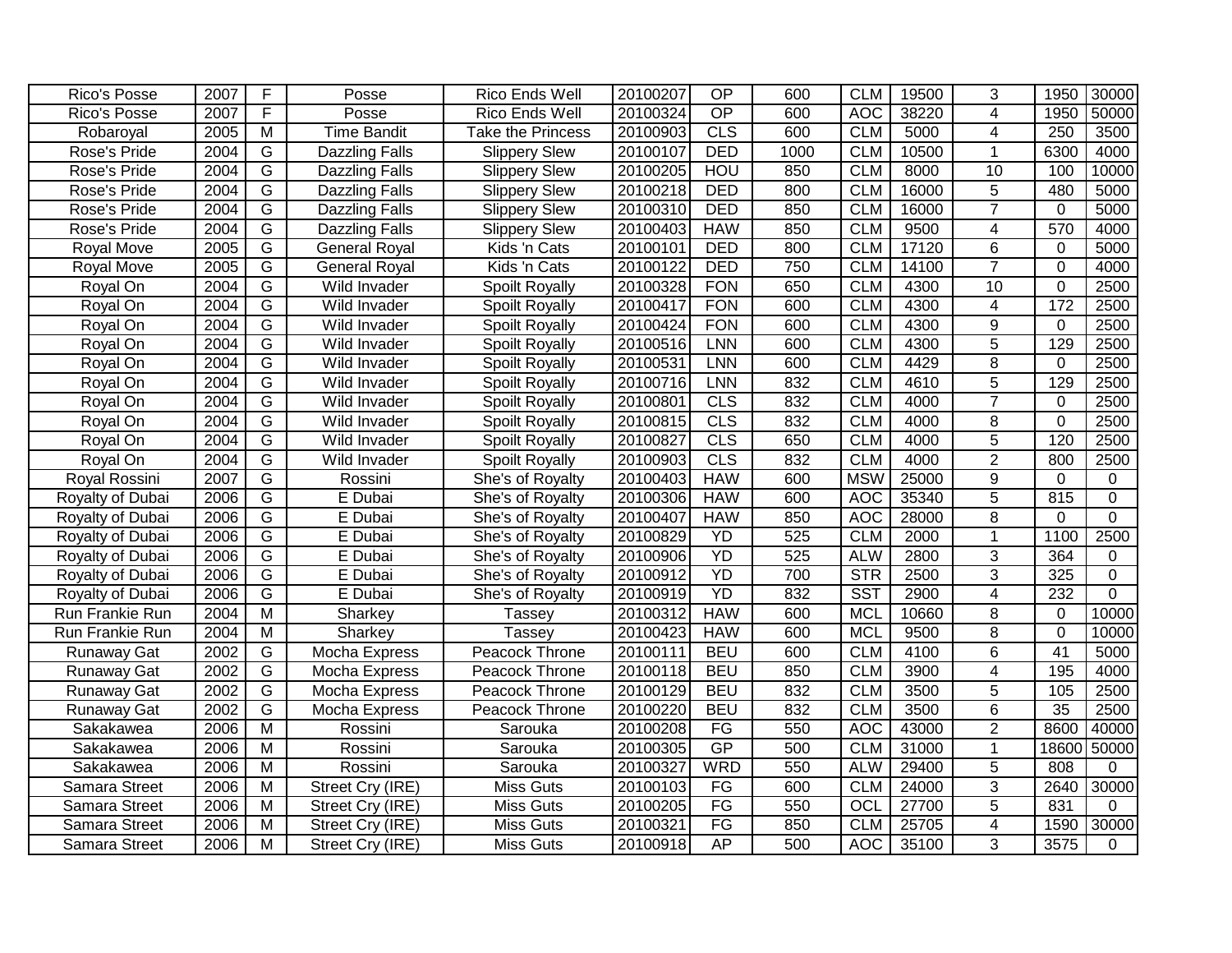| Scatterberry            | 2002 | M                       | King of Scat      | Wizky                | 20100619 | <b>CPW</b>      | 550 | <b>ALW</b> | 1800  | 2               | 450              | $\Omega$       |
|-------------------------|------|-------------------------|-------------------|----------------------|----------|-----------------|-----|------------|-------|-----------------|------------------|----------------|
| Scatterberry            | 2002 | $\overline{M}$          | King of Scat      | Wizky                | 20100627 | <b>CPW</b>      | 550 | <b>CLM</b> | 1900  | 1               | 950              | 2000           |
| Scatterberry            | 2002 | M                       | King of Scat      | Wizky                | 20100703 | <b>CPW</b>      | 650 | <b>ALW</b> | 2000  | $\overline{3}$  | 240              | $\Omega$       |
| Scatterberry            | 2002 | M                       | King of Scat      | Wizky                | 20100811 | <b>ASD</b>      | 600 | <b>CLM</b> | 6060  | $\overline{5}$  | 174              | 3000           |
| Scatterberry            | 2002 | $\overline{M}$          | King of Scat      | Wizky                | 20100828 | <b>ASD</b>      | 600 | <b>CLM</b> | 6180  | $\overline{7}$  | $\overline{57}$  | 3000           |
| <b>Schrimshaw Falls</b> | 2006 | $\overline{M}$          | Scrimshaw         | <b>Ready Falls</b>   | 20100108 | <b>TUP</b>      | 600 | <b>CLM</b> | 5500  | 5               | 220              | 3000           |
| <b>Schrimshaw Falls</b> | 2006 | $\overline{\mathsf{M}}$ | Scrimshaw         | <b>Ready Falls</b>   | 20100129 | <b>TUP</b>      | 600 | <b>CLM</b> | 5500  | 3               | 550              | 3000           |
| <b>Schrimshaw Falls</b> | 2006 | $\overline{\mathsf{M}}$ | Scrimshaw         | <b>Ready Falls</b>   | 20100307 | <b>TUP</b>      | 600 | <b>CLM</b> | 5500  | $\overline{5}$  | 220              | 3000           |
| Schrimshaw Falls        | 2006 | $\overline{\mathsf{M}}$ | Scrimshaw         | <b>Ready Falls</b>   | 20100320 | <b>TUP</b>      | 600 | <b>CLM</b> | 5500  | 1               | 3300             | 3000           |
| Score Baby Score        | 2007 | G                       | Even the Score    | Someday Maybebaby    | 20100310 | <b>HAW</b>      | 600 | <b>MSW</b> | 28560 | $\overline{11}$ | 0                | 0              |
| Score Baby Score        | 2007 | G                       | Even the Score    | Someday Maybebaby    | 20100729 | <b>CBY</b>      | 850 | <b>MSW</b> | 14500 | 3               | 1595             | $\overline{0}$ |
| Score Baby Score        | 2007 | G                       | Even the Score    | Someday Maybebaby    | 20100812 | <b>CBY</b>      | 750 | <b>MCL</b> | 9845  | $\overline{4}$  | 380              | 25000          |
| Score Baby Score        | 2007 | G                       | Even the Score    | Someday Maybebaby    | 20100826 | <b>CBY</b>      | 800 | <b>MCL</b> | 11381 | 4               | 380              | 25000          |
| <b>Security Denied</b>  | 2007 | G                       | Cryptoclearance   | Amo Cielo            | 20100826 | <b>CBY</b>      | 800 | <b>MCL</b> | 11381 | 6               | 95               | 25000          |
| Semi True Tale          | 2006 | G                       | Mocha Express     | Anchor Tennant       | 20100629 | FP              | 600 | <b>MCL</b> | 7100  | 8               | $\overline{70}$  | 10000          |
| Semi True Tale          | 2006 | $\overline{G}$          | Mocha Express     | Anchor Tennant       | 20100813 | FP              | 832 | <b>MCL</b> | 4000  | 6               | $\overline{56}$  | 3200           |
| Servant Song            | 2006 | $\overline{M}$          | <b>Bravo Bull</b> | Working for You      | 20100116 | <b>SUN</b>      | 550 | <b>MSW</b> | 22000 | $\overline{8}$  | 110              | 0              |
| Servant Song            | 2006 | M                       | <b>Bravo Bull</b> | Working for You      | 20100228 | <b>SUN</b>      | 550 | <b>MSW</b> | 22000 | 9               | 110              | $\mathbf 0$    |
| Servant Song            | 2006 | M                       | <b>Bravo Bull</b> | Working for You      | 20100313 | <b>SUN</b>      | 600 | <b>MSW</b> | 24000 | 4               | 960              | $\mathbf 0$    |
| Shadow Rage             | 2007 | G                       | Rage              | Shadow Bay           | 20100926 | <b>ZIA</b>      | 800 | <b>MCL</b> | 18000 | 3               | 1980             | 20000          |
| Shadow Rage             | 2007 | G                       | Rage              | Shadow Bay           | 20101016 | <b>ZIA</b>      | 800 | <b>MCL</b> | 18000 | $\overline{5}$  | 360              | 15000          |
| Shadow Rage             | 2007 | G                       | Rage              | Shadow Bay           | 20101106 | <b>ZIA</b>      | 800 | <b>MCL</b> | 18000 | 5               | 360              | 20000          |
| Shadow Rage             | 2007 | $\overline{G}$          | Rage              | Shadow Bay           | 20101123 | ZIA             | 800 | <b>MCL</b> | 18195 | $\overline{4}$  | 720              | 15000          |
| Shamrock Shark          | 2004 | G                       | Sharkey           | <b>Irish Review</b>  | 20100819 | RP              | 600 | <b>CLM</b> | 8000  | $\overline{12}$ | 75               | 4000           |
| Shamrock Shark          | 2004 | $\overline{G}$          | Sharkey           | <b>Irish Review</b>  | 20100911 | $\overline{RP}$ | 500 | <b>CLM</b> | 16500 | 9               | 75               | 15000          |
| <b>Sharkey Time</b>     | 2004 | $\overline{M}$          | Sharkey           | Unbridled Lea        | 20100305 | <b>FON</b>      | 600 | <b>CLM</b> | 4300  | $\overline{4}$  | $\overline{215}$ | 2500           |
| <b>Sharkey Time</b>     | 2004 | M                       | Sharkey           | Unbridled Lea        | 20100319 | <b>FON</b>      | 600 | <b>CLM</b> | 4300  | $\overline{2}$  | 860              | 2500           |
| <b>Sharkey Time</b>     | 2004 | M                       | Sharkey           | Unbridled Lea        | 20100403 | <b>FON</b>      | 650 | <b>CLM</b> | 4800  | 10              | $\Omega$         | 5000           |
| <b>Sharkey Time</b>     | 2004 | $\overline{M}$          | Sharkey           | <b>Unbridled Lea</b> | 20100416 | <b>FON</b>      | 600 | <b>CLM</b> | 4300  | 3               | 516              | 2500           |
| <b>Sharkey Time</b>     | 2004 | $\overline{M}$          | Sharkey           | <b>Unbridled Lea</b> | 20100501 | <b>FON</b>      | 600 | <b>CLM</b> | 4300  | $\overline{4}$  | $\overline{215}$ | 2500           |
| Sharkey Time            | 2004 | $\overline{M}$          | Sharkey           | <b>Unbridled Lea</b> | 20100515 | <b>CBY</b>      | 600 | <b>CLM</b> | 7670  | $\overline{3}$  | $\frac{1}{715}$  | 4000           |
| <b>Sharkey Time</b>     | 2004 | $\overline{M}$          | Sharkey           | Unbridled Lea        | 20100523 | <b>CBY</b>      | 832 | <b>CLM</b> | 6500  | $\overline{5}$  | 65               | 5000           |
| <b>Sharkey Time</b>     | 2004 | M                       | Sharkey           | Unbridled Lea        | 20100610 | <b>CBY</b>      | 600 | <b>CLM</b> | 6500  | 6               | 65               | 4000           |
| <b>Sharkey Time</b>     | 2004 | $\overline{M}$          | Sharkey           | Unbridled Lea        | 20100624 | <b>CBY</b>      | 650 | <b>CLM</b> | 6715  | 6               | 65               | 4000           |
| Sharkiowa               | 2005 | G                       | Sharkey           | Kiowa Cat            | 20100827 | <b>ELP</b>      | 550 | <b>CLM</b> | 16000 | $\overline{2}$  | 3200             | 12500          |
| Sharkiowa               | 2005 | G                       | Sharkey           | Kiowa Cat            | 20100906 | <b>ELP</b>      | 550 | <b>CLM</b> | 14500 | 2               | 2900             | 10000          |
| Sharkiowa               | 2005 | G                       | Sharkey           | <b>Kiowa Cat</b>     | 20100926 | <b>HOO</b>      | 550 | <b>CLM</b> | 20000 | 3               | 2000             | 14000          |
| Sharkiowa               | 2005 | $\overline{G}$          | Sharkey           | Kiowa Cat            | 20101014 | <b>HOO</b>      | 550 | <b>CLM</b> | 16000 | $\overline{3}$  | 1600             | 10000          |
| Sharkiowa               | 2005 | G                       | Sharkey           | <b>Kiowa Cat</b>     | 20101028 | KEE             | 550 | <b>ALW</b> | 51029 | $\overline{6}$  | 300              | $\Omega$       |
| Sharkiowa               | 2005 | $\overline{G}$          | Sharkey           | Kiowa Cat            | 20101125 | CD              | 600 | <b>CLM</b> | 19800 | $\overline{3}$  | 1980             | 7500           |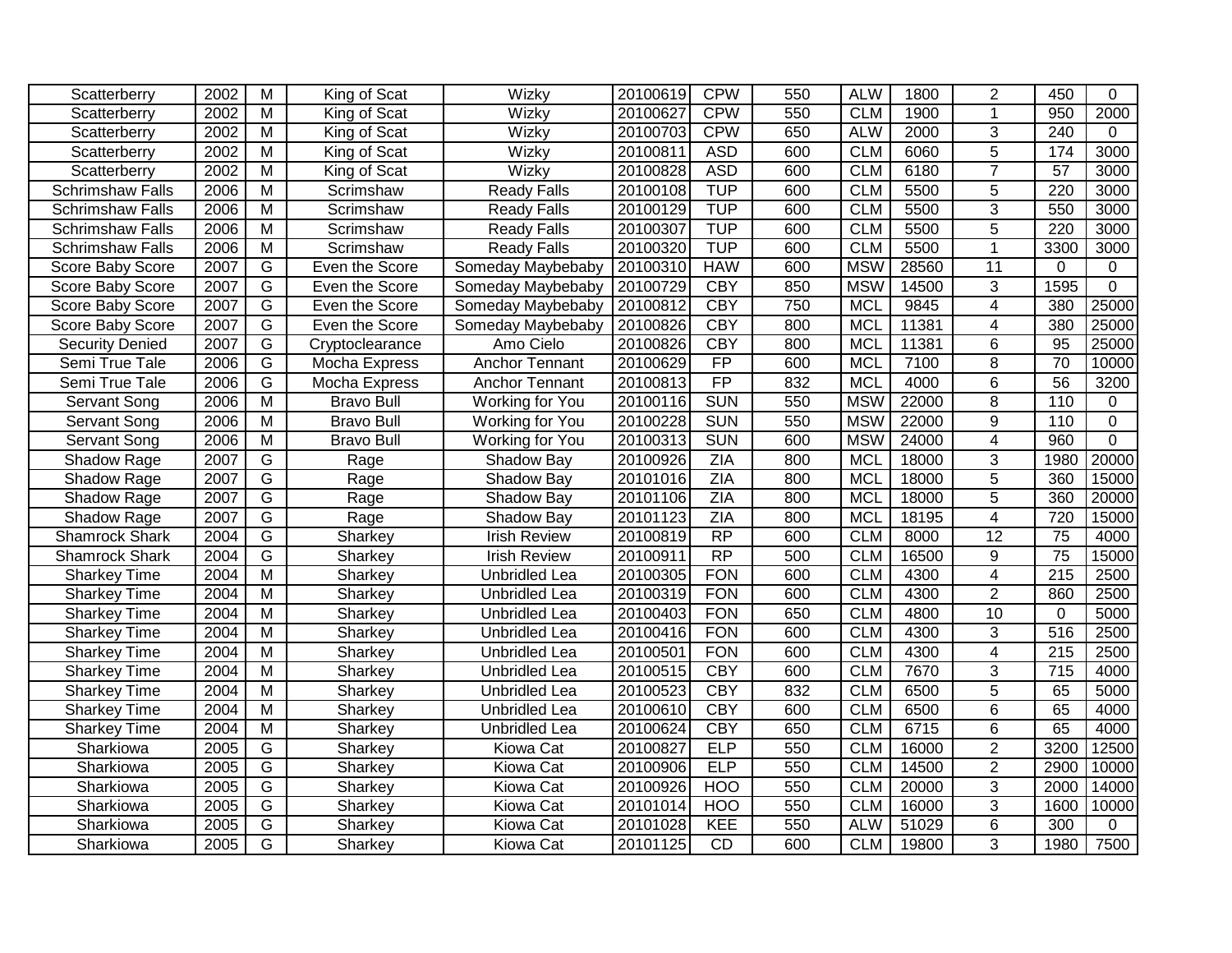| Sharkiowa               | 2005 | G                       | Sharkey               | <b>Kiowa Cat</b>          | 20101229 | <b>TAM</b>      | 600 | <b>CLM</b> | 14000 | 4               | 625              | 10000          |
|-------------------------|------|-------------------------|-----------------------|---------------------------|----------|-----------------|-----|------------|-------|-----------------|------------------|----------------|
| Shawcolataddiction      | 2007 | $\overline{C}$          | <b>Sky Classic</b>    | Ms Shawcolat              | 20100116 | FG              | 850 | <b>MCL</b> | 26000 | 6               | $\mathbf{0}$     | 50000          |
| Shawcolataddiction      | 2007 | $\overline{\text{c}}$   | <b>Sky Classic</b>    | Ms Shawcolat              | 20100208 | FG              | 800 | <b>MCL</b> | 23500 | 11              | $\mathbf 0$      | 50000          |
| Shawcolataddiction      | 2007 | $\overline{C}$          | <b>Sky Classic</b>    | Ms Shawcolat              | 20100313 | FG              | 850 | <b>MSW</b> | 39000 | $\overline{7}$  | $\mathbf 0$      | 0              |
| Shawcolataddiction      | 2007 | $\overline{\text{c}}$   | <b>Sky Classic</b>    | Ms Shawcolat              | 20100410 | <b>HAW</b>      | 832 | <b>MSW</b> | 25000 | $\overline{5}$  | 750              | $\Omega$       |
| She's Better Loud       | 2007 | F                       | <b>Bravo Bull</b>     | Goldie's Sis              | 20100225 | $\overline{OP}$ | 600 | <b>AOC</b> | 37000 | $\overline{7}$  | 247              | 40000          |
| She's Better Loud       | 2007 | F                       | <b>Bravo Bull</b>     | Goldie's Sis              | 20100324 | $\overline{OP}$ | 600 | <b>AOC</b> | 38220 | 5               | 1170             | 0              |
| She's Better Loud       | 2007 | F                       | <b>Bravo Bull</b>     | Goldie's Sis              | 20100704 | <b>CBY</b>      | 800 | <b>STK</b> | 35000 | $\overline{7}$  | 350              | $\overline{0}$ |
| She's Better Loud       | 2007 | F                       | <b>Bravo Bull</b>     | Goldie's Sis              | 20100822 | <b>CBY</b>      | 650 | <b>STK</b> | 24250 | $\mathbf{1}$    | 15000            | $\mathbf 0$    |
| She's Better Loud       | 2007 | F                       | <b>Bravo Bull</b>     | Goldie's Sis              | 20100910 | <b>HOO</b>      | 600 | <b>AOC</b> | 39000 | 6               | 780              | 30000          |
| Shhh Real Quiet         | 2003 | G                       | <b>Real Quiet</b>     | <b>Curragh Downs Lady</b> | 20100307 | <b>FON</b>      | 400 | <b>CLM</b> | 4377  | $\overline{7}$  | $\mathbf 0$      | 2500           |
| <b>Shhh Real Quiet</b>  | 2003 | G                       | <b>Real Quiet</b>     | <b>Curragh Downs Lady</b> | 20100321 | <b>FON</b>      | 600 | <b>CLM</b> | 4377  | 6               | $\Omega$         | 2500           |
| <b>Shhh Real Quiet</b>  | 2003 | G                       | <b>Real Quiet</b>     | <b>Curragh Downs Lady</b> | 20100409 | <b>FON</b>      | 600 | <b>CLM</b> | 4300  | 9               | $\mathbf 0$      | 2500           |
| <b>Shhh Real Quiet</b>  | 2003 | G                       | <b>Real Quiet</b>     | Curragh Downs Lady        | 20100423 | <b>FON</b>      | 600 | <b>CLM</b> | 4377  | 4               | 215              | 2500           |
| <b>Shhh Real Quiet</b>  | 2003 | G                       | <b>Real Quiet</b>     | <b>Curragh Downs Lady</b> | 20100516 | LNN             | 600 | <b>CLM</b> | 4300  | 3               | 516              | 2500           |
| Shhh Real Quiet         | 2003 | $\overline{G}$          | <b>Real Quiet</b>     | <b>Curragh Downs Lady</b> | 20100531 | LNN             | 600 | <b>CLM</b> | 4429  | $6\phantom{1}$  | $\mathbf 0$      | 2500           |
| Shhh Real Quiet         | 2003 | $\overline{G}$          | <b>Real Quiet</b>     | <b>Curragh Downs Lady</b> | 20100618 | <b>LNN</b>      | 832 | <b>CLM</b> | 4300  | $\overline{9}$  | $\Omega$         | 2500           |
| Shhh Real Quiet         | 2003 | $\overline{G}$          | <b>Real Quiet</b>     | <b>Curragh Downs Lady</b> | 20100709 | <b>LNN</b>      | 600 | <b>CLM</b> | 4377  | $\overline{5}$  | 129              | 2500           |
| Silverhairedlover       | 2007 | $\overline{F}$          | <b>Friendly Lover</b> | Silver Expedition         | 20100815 | CLS             | 650 | <b>MSW</b> | 5600  | $\overline{10}$ | $\mathbf 0$      | $\Omega$       |
| Silverhairedlover       | 2007 | F                       | <b>Friendly Lover</b> | <b>Silver Expedition</b>  | 20100821 | CLS             | 650 | <b>MCL</b> | 4000  | 8               | $\mathbf 0$      | 5000           |
| <b>Singing Empress</b>  | 2007 | F                       | Humming               | Vain Empress              | 20100920 | FL              | 600 | <b>MSW</b> | 17600 | $\overline{8}$  | 176              | $\Omega$       |
| <b>Singing Empress</b>  | 2007 | F                       | Humming               | Vain Empress              | 20100927 | $\overline{FL}$ | 600 | <b>MCL</b> | 8000  | 5               | 160              | 4000           |
| <b>Singing Empress</b>  | 2007 | F                       | Humming               | Vain Empress              | 20101016 | FL              | 550 | <b>MCL</b> | 8000  | $\overline{2}$  | 1600             | 4000           |
| <b>Singing Empress</b>  | 2007 | F                       | Humming               | Vain Empress              | 20101029 | FL              | 600 | <b>MCL</b> | 13600 | 8               | 136              | 15000          |
| <b>Singing Empress</b>  | 2007 | F                       | Humming               | Vain Empress              | 20101127 | $F$ L           | 550 | <b>MCL</b> | 8000  | $\overline{2}$  | 1600             | 4000           |
| <b>Singing Empress</b>  | 2007 | $\overline{F}$          | Humming               | Vain Empress              | 20101204 | FL              | 600 | <b>MCL</b> | 8000  | $\overline{2}$  | 1600             | 4000           |
| Singing Sandy           | 2003 | G                       | King Cugat            | Singing                   | 20100220 | <b>FON</b>      | 400 | <b>CLM</b> | 4300  | 4               | $\overline{215}$ | 2500           |
| <b>Singing Sandy</b>    | 2003 | G                       | <b>King Cugat</b>     | Singing                   | 20100307 | <b>FON</b>      | 600 | <b>CLM</b> | 4300  | 8               | $\mathbf 0$      | 2500           |
| Singing Sandy           | 2003 | $\overline{G}$          | King Cugat            | Singing                   | 20100321 | <b>FON</b>      | 400 | <b>CLM</b> | 4429  | 8               | $\Omega$         | 2500           |
| Singing Sandy           | 2003 | $\overline{G}$          | King Cugat            | Singing                   | 20100417 | <b>FON</b>      | 600 | <b>CLM</b> | 4300  | 8               | $\mathbf 0$      | 2500           |
| <b>Singing Sandy</b>    | 2003 | $\overline{G}$          | <b>King Cugat</b>     | Singing                   | 20100507 | <b>FON</b>      | 600 | <b>CLM</b> | 4377  | 5               | 129              | 2500           |
| <b>Singing Sandy</b>    | 2003 | G                       | King Cugat            | Singing                   | 20100528 | LNN             | 600 | <b>CLM</b> | 4300  | $\overline{1}$  | 2580             | 2500           |
| <b>Singing Sandy</b>    | 2003 | $\overline{G}$          | King Cugat            | Singing                   | 20100612 | <b>LNN</b>      | 600 | <b>CLM</b> | 4300  | 8               | $\mathbf 0$      | 2500           |
| Singing Sandy           | 2003 | G                       | King Cugat            | Singing                   | 20100626 | <b>LNN</b>      | 600 | <b>CLM</b> | 4739  | 8               | $\Omega$         | 2500           |
| Sippin the Dew          | 2007 | $\overline{G}$          | Siphon (BRZ)          | Sky Hero                  | 20100823 | <b>MNR</b>      | 550 | <b>MCL</b> | 10600 | 5               | 212              | 15000          |
| Sippin the Dew          | 2007 | $\overline{G}$          | Siphon (BRZ)          | Sky Hero                  | 20101228 | <b>MNR</b>      | 600 | <b>MCL</b> | 7400  | 3               | 740              | 5000           |
| <b>Slew Check</b>       | 1999 | $\overline{G}$          | Chequer               | Fast Slewzy               | 20100122 | <b>BEU</b>      | 832 | <b>CLM</b> | 3500  | $\overline{8}$  | 35               | 2500           |
| <b>Slewey Armstrong</b> | 2002 | $\overline{G}$          | <b>Slew City Slew</b> | <b>Chelle Rae</b>         | 20100130 | $\overline{TP}$ | 850 | <b>CLM</b> | 7500  | $\overline{3}$  | 750              | 5000           |
| <b>Slewey Armstrong</b> | 2002 | $\overline{G}$          | <b>Slew City Slew</b> | Chelle Rae                | 20100226 | <b>TP</b>       | 800 | <b>CLM</b> | 7500  | $\overline{4}$  | 375              | 5000           |
| <b>Slewey Armstrong</b> | 2002 | $\overline{\mathsf{G}}$ | <b>Slew City Slew</b> | <b>Chelle Rae</b>         | 20100320 | TP              | 800 | <b>CLM</b> | 7600  | $\overline{7}$  | 75               | 5000           |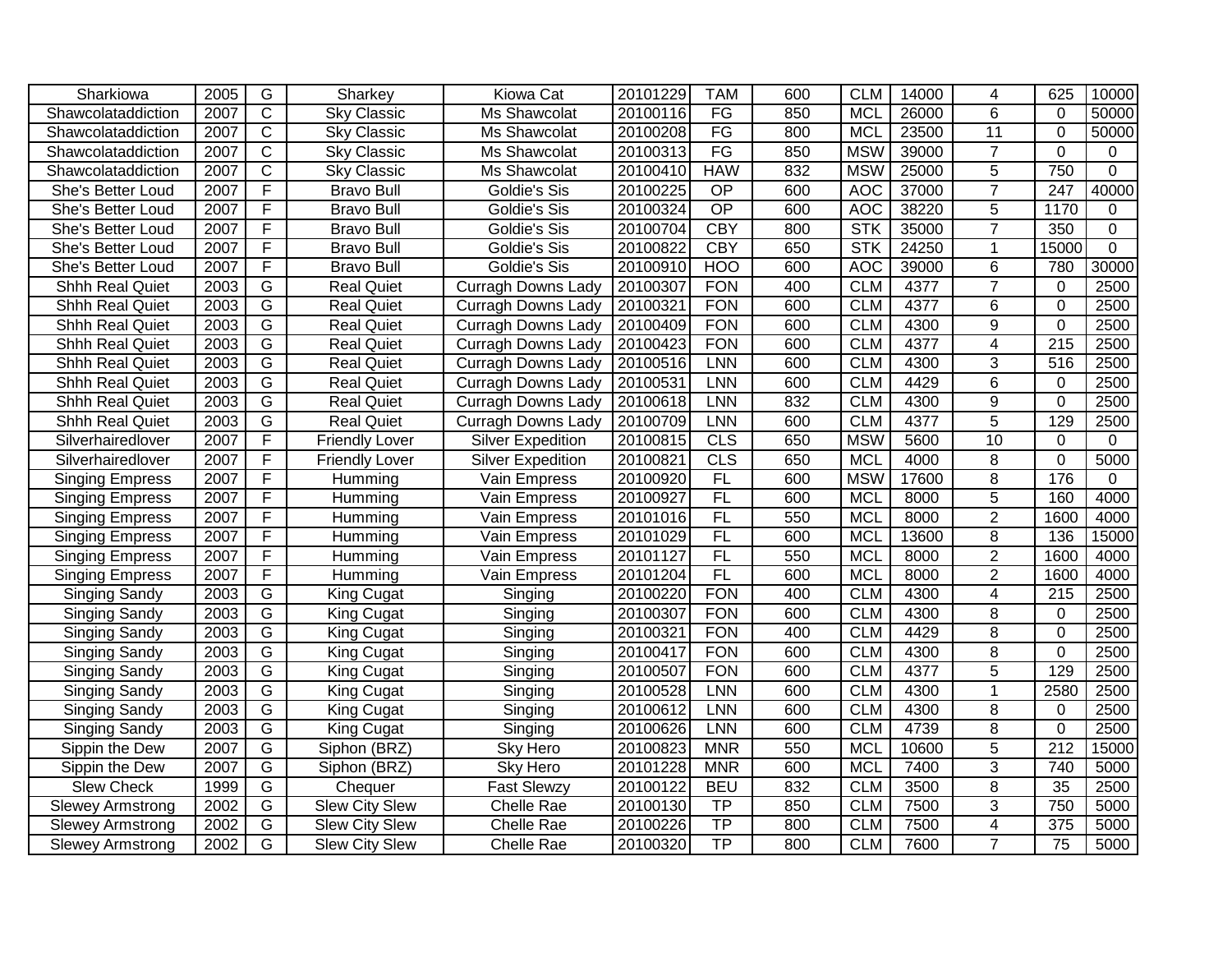| <b>Slewey Armstrong</b> | 2002              | G              | <b>Slew City Slew</b> | <b>Chelle Rae</b>     | 20100426 | <b>TDN</b>      | 800 | <b>CLM</b> | 5500  | 4               | 275             | 3500        |
|-------------------------|-------------------|----------------|-----------------------|-----------------------|----------|-----------------|-----|------------|-------|-----------------|-----------------|-------------|
| <b>Slewey Armstrong</b> | 2002              | $\overline{G}$ | Slew City Slew        | <b>Chelle Rae</b>     | 20100514 | <b>TDN</b>      | 818 | <b>CLM</b> | 5500  | $\overline{3}$  | 550             | 3500        |
| Slewey Armstrong        | 2002              | $\overline{G}$ | <b>Slew City Slew</b> | Chelle Rae            | 20100522 | PID             | 850 | <b>CLM</b> | 13075 | $\mathbf{1}$    | 7800            | 5000        |
| <b>Slewey Armstrong</b> | 2002              | G              | <b>Slew City Slew</b> | Chelle Rae            | 20100629 | PID             | 832 | <b>CLM</b> | 13162 | $\overline{5}$  | 337             | 7500        |
| <b>Slewey Armstrong</b> | 2002              | $\overline{G}$ | <b>Slew City Slew</b> | Chelle Rae            | 20100716 | <b>TDN</b>      | 832 | <b>CLM</b> | 5500  | 5               | 55              | 3500        |
| <b>Slewey Armstrong</b> | 2002              | G              | Slew City Slew        | Chelle Rae            | 20100917 | TDN             | 800 | <b>CLM</b> | 5500  | 3               | 550             | 3500        |
| <b>Slewey Armstrong</b> | 2002              | $\overline{G}$ | <b>Slew City Slew</b> | Chelle Rae            | 20100924 | TDN             | 850 | <b>CLM</b> | 5500  | $\overline{6}$  | 55              | 3500        |
| <b>Slewey Armstrong</b> | 2002              | $\overline{G}$ | <b>Slew City Slew</b> | <b>Chelle Rae</b>     | 20101112 | <b>TUP</b>      | 800 | <b>CLM</b> | 11200 | $\overline{6}$  | $\mathbf 0$     | 9000        |
| <b>Slewey Armstrong</b> | 2002              | $\overline{G}$ | <b>Slew City Slew</b> | <b>Chelle Rae</b>     | 20101129 | <b>TUP</b>      | 850 | <b>CLM</b> | 6200  | $\overline{4}$  | 372             | 3200        |
| <b>Slewey Armstrong</b> | 2002              | G              | <b>Slew City Slew</b> | Chelle Rae            | 20101227 | <b>TUP</b>      | 800 | <b>CLM</b> | 7400  | $\overline{2}$  | 1480            | 6250        |
| <b>Smitten Sage</b>     | 2007              | G              | Wiseman's Ferry       | Fell for the Pro      | 20100410 | <b>HAW</b>      | 600 | <b>MCL</b> | 9500  | 8               | $\mathbf{0}$    | 10000       |
| Sober At Last           | 2005              | M              | David Copperfield     | Sober Appeal          | 20100625 | LNN             | 600 | <b>CLM</b> | 5200  | 3               | 624             | 5000        |
| Sober At Last           | 2005              | M              | David Copperfield     | Sober Appeal          | 20100702 | <b>LNN</b>      | 600 | <b>CLM</b> | 4429  | 5               | 129             | 2500        |
| Sober At Last           | 2005              | M              | David Copperfield     | Sober Appeal          | 20100730 | CLS             | 600 | <b>CLM</b> | 4900  | 5               | 147             | 5000        |
| Sober At Last           | 2005              | M              | David Copperfield     | Sober Appeal          | 20100807 | CLS             | 832 | <b>CLM</b> | 4000  | $\mathbf{1}$    | 2400            | 2500        |
| Sober At Last           | 2005              | $\overline{M}$ | David Copperfield     | Sober Appeal          | 20100821 | CLS             | 832 | <b>CLM</b> | 4900  | $\overline{5}$  | 147             | 5000        |
| Soft Purr               | 2002              | $\overline{M}$ | <b>Tiger Talk</b>     | Lines of a Lady       | 20100319 | $\overline{OP}$ | 600 | <b>CLM</b> | 15500 | $\overline{8}$  | 62              | 7500        |
| Soft Purr               | 2002              | M              | <b>Tiger Talk</b>     | Lines of a Lady       | 20100403 | $\overline{OP}$ | 600 | <b>CLM</b> | 20500 | $\overline{7}$  | 69              | 5000        |
| Someplace Else          | 2008              | F              | Harlan's Holiday      | Superfine City        | 20100930 | $\overline{RP}$ | 600 | <b>MSW</b> | 26500 | $\overline{2}$  | 5180            | 0           |
| Someplace Else          | 2008              | F              | Harlan's Holiday      | <b>Superfine City</b> | 20101020 | $\overline{RP}$ | 600 | <b>MSW</b> | 26500 | $\overline{2}$  | 5210            | $\mathbf 0$ |
| Soul Patrol             | 2002              | $\overline{M}$ | Cryptoclearance       | Merri Soul            | 20100102 | TP              | 550 | <b>CLM</b> | 8100  | 9               | 80              | 5000        |
| Soul Patrol             | 2002              | M              | Cryptoclearance       | Merri Soul            | 20100109 | TP              | 600 | <b>CLM</b> | 7500  | 9               | $\overline{75}$ | 5000        |
| Sound of Peace          | 2004              | $\overline{G}$ | War Chant             | My Sweet              | 20100409 | <b>FON</b>      | 600 | <b>CLM</b> | 4300  | $\overline{6}$  | $\mathbf 0$     | 2500        |
| Sound of Peace          | 2004              | $\overline{G}$ | <b>War Chant</b>      | My Sweet              | 20100425 | <b>FON</b>      | 832 | <b>CLM</b> | 4683  | $\overline{4}$  | 230             | 5000        |
| Sound of Peace          | 2004              | G              | War Chant             | My Sweet              | 20100514 | <b>LNN</b>      | 800 | <b>ALW</b> | 8000  | $\overline{2}$  | 1600            | 0           |
| Sound of Peace          | 2004              | G              | War Chant             | My Sweet              | 20100530 | LNN             | 832 | <b>ALW</b> | 8144  | 5               | 240             | $\mathbf 0$ |
| Sound of Peace          | $200\overline{4}$ | G              | War Chant             | My Sweet              | 20100611 | LNN             | 800 | <b>ALW</b> | 8384  | $\overline{7}$  | 0               | $\mathbf 0$ |
| Sound of Peace          | 2004              | G              | War Chant             | My Sweet              | 20100625 | LNN             | 832 | <b>ALW</b> | 8720  | 9               | $\mathbf 0$     | $\mathbf 0$ |
| Sound of Peace          | 2004              | G              | War Chant             | My Sweet              | 20100820 | CLS             | 600 | <b>CLM</b> | 4000  | 6               | $\mathbf 0$     | 2500        |
| Spirit of Winter        | 2005              | $\overline{G}$ | <b>Winter Glitter</b> | Lively Spirit         | 20100821 | RP              | 750 | <b>AOC</b> | 29500 | $\overline{4}$  | 1761            | $\Omega$    |
| Spirit of Winter        | 2005              | $\overline{G}$ | <b>Winter Glitter</b> | <b>Lively Spirit</b>  | 20100911 | $\overline{RP}$ | 800 | <b>AOC</b> | 29500 | $\overline{8}$  | $\overline{75}$ | $\Omega$    |
| Spirit of Winter        | 2005              | $\overline{G}$ | <b>Winter Glitter</b> | <b>Lively Spirit</b>  | 20101010 | RP              | 700 | AOC        | 29500 | $\overline{7}$  | $\overline{75}$ | $\pmb{0}$   |
| Spirit of Winter        | 2005              | G              | <b>Winter Glitter</b> | <b>Lively Spirit</b>  | 20101027 | $\overline{RP}$ | 832 | <b>STR</b> | 14500 | $\,6$           | 75              | $\mathbf 0$ |
| Star Be Lucky           | 2003              | $\overline{M}$ | Wild Invader          | <b>Star Be Quick</b>  | 20100320 | <b>TUP</b>      | 600 | <b>CLM</b> | 5500  | $\overline{11}$ | $\mathbf 0$     | 3000        |
| Star Be Lucky           | 2003              | $\overline{M}$ | Wild Invader          | <b>Star Be Quick</b>  | 20100329 | <b>TUP</b>      | 750 | <b>CLM</b> | 11000 | 6               | $\mathbf 0$     | 10000       |
| Star Be Lucky           | 2003              | $\overline{M}$ | Wild Invader          | <b>Star Be Quick</b>  | 20100412 | <b>TUP</b>      | 600 | <b>CLM</b> | 5500  | $\overline{9}$  | $\mathbf 0$     | 3000        |
| Star Be Lucky           | 2003              | $\overline{M}$ | Wild Invader          | <b>Star Be Quick</b>  | 20100502 | <b>TUP</b>      | 800 | <b>CLM</b> | 8200  | $\overline{11}$ | $\mathbf 0$     | 6250        |
| Step n'Fetch            | 2005              | $\overline{G}$ | <b>Winter Glitter</b> | Onthebrightcide       | 20100819 | CLS             | 600 | <b>CLM</b> | 3800  | $\overline{4}$  | 190             | 2500        |
| Step n'Fetch            | 2005              | $\overline{G}$ | <b>Winter Glitter</b> | Onthebrightcide       | 20100905 | CLS             | 600 | <b>CLM</b> | 3800  | $\overline{2}$  | 760             | 2500        |
| Storming Over Iowa      | 2004              | $\overline{G}$ | Doug Fir              | Key to Montana        | 20100121 | <b>HOU</b>      | 700 | <b>CLM</b> | 6000  | 10              | 100             | 7500        |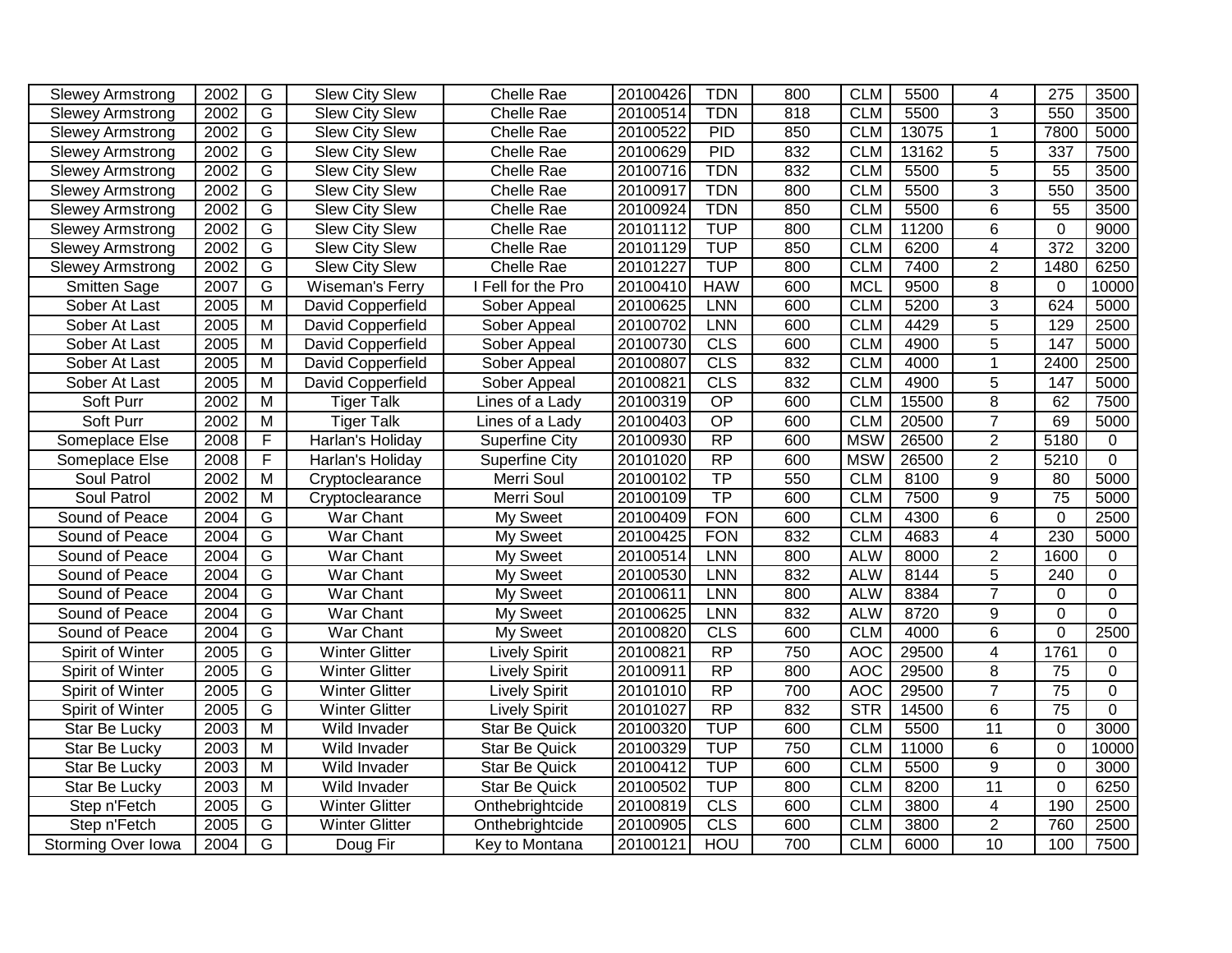| Storming Over Iowa                    | 2004 | G                       | Doug Fir              | Key to Montana        | 20100506 | LS              | 800 | <b>CLM</b> | 7500  | $\mathbf 1$             | 4380             | 7500           |
|---------------------------------------|------|-------------------------|-----------------------|-----------------------|----------|-----------------|-----|------------|-------|-------------------------|------------------|----------------|
| Storming Over Iowa                    | 2004 | $\overline{G}$          | Doug Fir              | Key to Montana        | 20100910 | <b>RET</b>      | 800 | <b>AOC</b> | 18000 | 8                       | 100              | 0              |
| Storming Over Iowa                    | 2004 | $\overline{\mathsf{G}}$ | Doug Fir              | Key to Montana        | 20101009 | <b>RET</b>      | 750 | <b>STR</b> | 8000  | $\overline{10}$         | 100              | $\overline{0}$ |
| <b>Stormy Friend</b>                  | 2006 | $\overline{G}$          | <b>Friendly Lover</b> | Storm Bound           | 20100806 | CBY             | 550 | <b>MSW</b> | 14500 | $\overline{7}$          | 145              | $\overline{0}$ |
| <b>Strawberry Pie</b>                 | 2005 | $\overline{\mathsf{M}}$ | Littleexpectations    | Bellafana             | 20100205 | $\overline{OP}$ | 600 | <b>CLM</b> | 16000 | $\overline{6}$          | 107              | 7500           |
| <b>Strawberry Pie</b>                 | 2005 | $\overline{M}$          | Littleexpectations    | Bellafana             | 20100304 | $\overline{OP}$ | 600 | <b>CLM</b> | 15500 | $\overline{2}$          | 3100             | 5000           |
| <b>Strawberry Pie</b>                 | 2005 | $\overline{M}$          | Littleexpectations    | Bellafana             | 20100328 | OP              | 600 | <b>CLM</b> | 19500 | 6                       | 130              | 10000          |
| <b>Street Cruiser Too</b>             | 2006 | H                       | Street Cry (IRE)      | Sweetshew             | 20100224 | <b>DED</b>      | 700 | <b>ALW</b> | 31000 | $\overline{9}$          | 0                | 0              |
| Street Cruiser Too                    | 2006 | H                       | Street Cry (IRE)      | Sweetshew             | 20100322 | FG              | 550 | <b>ALW</b> | 41000 | $\overline{11}$         | $\Omega$         | $\Omega$       |
| Stroll On Bye                         | 2006 | G                       | Stroll                | Nunatak (CHI)         | 20100814 | <b>ASD</b>      | 800 | <b>MCL</b> | 6120  | $\overline{9}$          | $\overline{58}$  | 5000           |
| Stroll On Bye                         | 2006 | $\overline{G}$          | Stroll                | Nunatak (CHI)         | 20100828 | YD              | 525 | <b>MSW</b> | 1900  | $\overline{3}$          | $\overline{247}$ | 0              |
| Stroll On Bye                         | 2006 | G                       | Stroll                | Nunatak (CHI)         | 20100911 | YD              | 700 | <b>MSW</b> | 1900  | $\overline{5}$          | 76               | $\overline{0}$ |
| Sullivan Island                       | 2005 | $\overline{M}$          | Sharkey               | Geenarita             | 20100515 | <b>LNN</b>      | 600 | <b>CLM</b> | 5000  | 8                       | $\mathbf 0$      | 3500           |
| Sullivan Island                       | 2005 | $\overline{M}$          | Sharkey               | Geenarita             | 20100530 | LNN             | 450 | <b>CLM</b> | 4300  | $\overline{5}$          | 129              | 2500           |
| Sullivan Island                       | 2005 | M                       | Sharkey               | Geenarita             | 20100611 | <b>LNN</b>      | 450 | <b>CLM</b> | 5000  | $\overline{2}$          | 1000             | 5000           |
| Sullivan Island                       | 2005 | M                       | Sharkey               | Geenarita             | 20100619 | LNN             | 450 | <b>CLM</b> | 4300  | 6                       | $\Omega$         | 2500           |
| Sullivan Island                       | 2005 | M                       | Sharkey               | Geenarita             | 20100705 | LNN             | 450 | <b>CLM</b> | 4429  | $\overline{3}$          | $\overline{516}$ | 2500           |
| Sullivan Island                       | 2005 | $\overline{M}$          | Sharkey               | Geenarita             | 20100716 | LNN             | 450 | <b>CLM</b> | 4377  | 6                       | $\mathbf 0$      | 2500           |
| Super Scene                           | 2004 | G                       | <b>Friendly Lover</b> | Scenic Screen         | 20100320 | <b>FON</b>      | 600 | <b>CLM</b> | 4800  | $\overline{7}$          | $\overline{0}$   | 5000           |
| <b>Super Scene</b>                    | 2004 | $\overline{G}$          | <b>Friendly Lover</b> | Scenic Screen         | 20100403 | <b>FON</b>      | 600 | <b>CLM</b> | 4800  | 8                       | $\Omega$         | 5000           |
| Super Scene                           | 2004 | G                       | <b>Friendly Lover</b> | Scenic Screen         | 20100424 | <b>FON</b>      | 650 | <b>CLM</b> | 4300  | 8                       | $\mathbf 0$      | 2500           |
| Super Scene                           | 2004 | G                       | <b>Friendly Lover</b> | Scenic Screen         | 20100531 | LNN             | 600 | <b>CLM</b> | 5000  | 6                       | $\Omega$         | 5000           |
| Super Scene                           | 2004 | G                       | <b>Friendly Lover</b> | Scenic Screen         | 20100613 | LNN             | 600 | <b>CLM</b> | 5000  | 6                       | $\mathbf 0$      | 5000           |
| Super Scene                           | 2004 | $\overline{G}$          | <b>Friendly Lover</b> | Scenic Screen         | 20100910 | CLS             | 650 | <b>CLM</b> | 4000  | $\overline{5}$          | 120              | 2500           |
| Susceptible                           | 2006 | $\overline{\mathsf{M}}$ | <b>Richter Scale</b>  | Taiga                 | 20100318 | $\overline{OP}$ | 600 | <b>MCL</b> | 15700 | $\overline{8}$          | 52               | 15000          |
| <b>Swains Royalty</b>                 | 2005 | M                       | Swain (IRE)           | She's of Royalty      | 20100116 | <b>BEU</b>      | 850 | <b>CLM</b> | 3900  | $\overline{2}$          | 780              | 4000           |
| <b>Swains Royalty</b>                 | 2005 | $\overline{M}$          | Swain (IRE)           | She's of Royalty      | 20100326 | <b>BEU</b>      | 800 | <b>CLM</b> | 4100  | $\mathbf{1}$            | 2460             | 5000           |
| <b>Swains Royalty</b>                 | 2005 | M                       | Swain (IRE)           | She's of Royalty      | 20100406 | <b>BEU</b>      | 832 | <b>CLM</b> | 3500  | 4                       | 175              | 2500           |
| <b>Swains Royalty</b>                 | 2005 | M                       | Swain (IRE)           | She's of Royalty      | 20100419 | <b>BEU</b>      | 832 | <b>CLM</b> | 3500  | 8                       | 35               | 2500           |
| <b>Swains Royalty</b>                 | 2005 | M                       | Swain (IRE)           | She's of Royalty      | 20100424 | RD              | 800 | <b>CLM</b> | 4600  | $\overline{\mathbf{4}}$ | 230              | 15000          |
| <b>Swains Royalty</b>                 | 2005 | $\overline{M}$          | Swain (IRE)           | She's of Royalty      | 20100510 | RD              | 832 | <b>CLM</b> | 3800  | $\overline{2}$          | 760              | 5000           |
| $\overline{\mathsf{T}}$ L S Lightning | 2007 | G                       | My Lightning Gulch    | <b>Tempting Terry</b> | 20100722 | <b>CBY</b>      | 600 | <b>MCL</b> | 6500  | $\overline{3}$          | 715              | 10000          |
| TLS Lightning                         | 2007 | $\overline{G}$          | My Lightning Gulch    | <b>Tempting Terry</b> | 20101009 | RP              | 500 | <b>MCL</b> | 16500 | $\overline{9}$          | $\overline{75}$  | 25000          |
| Tak a Joke                            | 2006 | M                       | Mutakddim             | <b>Broad Joke</b>     | 20100213 | $\overline{OP}$ | 600 | <b>AOC</b> | 37000 | $\overline{7}$          | 106              | 0              |
| Tak a Joke                            | 2006 | M                       | Mutakddim             | <b>Broad Joke</b>     | 20100226 | $\overline{OP}$ | 850 | <b>AOC</b> | 37000 | 10                      | $\overline{148}$ | $\mathbf 0$    |
| Tak a Joke                            | 2006 | $\overline{\mathsf{M}}$ | Mutakddim             | <b>Broad Joke</b>     | 20100320 | $\overline{OP}$ | 600 | <b>ALW</b> | 39000 | $\overline{7}$          | 260              | $\overline{0}$ |
| Tannic                                | 2006 | G                       | Saarland              | Poetic Image          | 20100227 | $\overline{OP}$ | 600 | <b>CLM</b> | 21000 | $\overline{7}$          | $\overline{210}$ | 35000          |
| Tannic                                | 2006 | $\overline{G}$          | Saarland              | Poetic Image          | 20100312 | $\overline{OP}$ | 850 | <b>CLM</b> | 20000 | $\overline{2}$          | 4000             | 30000          |
| Tannic                                | 2006 | $\overline{G}$          | Saarland              | Poetic Image          | 20100410 | OP              | 850 | <b>ALW</b> | 45000 | $\overline{9}$          | 150              | $\Omega$       |
| Tapping the Pass                      | 2005 | $\overline{M}$          | Pikepass              | A Taping Canadian     | 20100704 | <b>CBY</b>      | 500 | <b>CLM</b> | 6500  | 6                       | 65               | 4000           |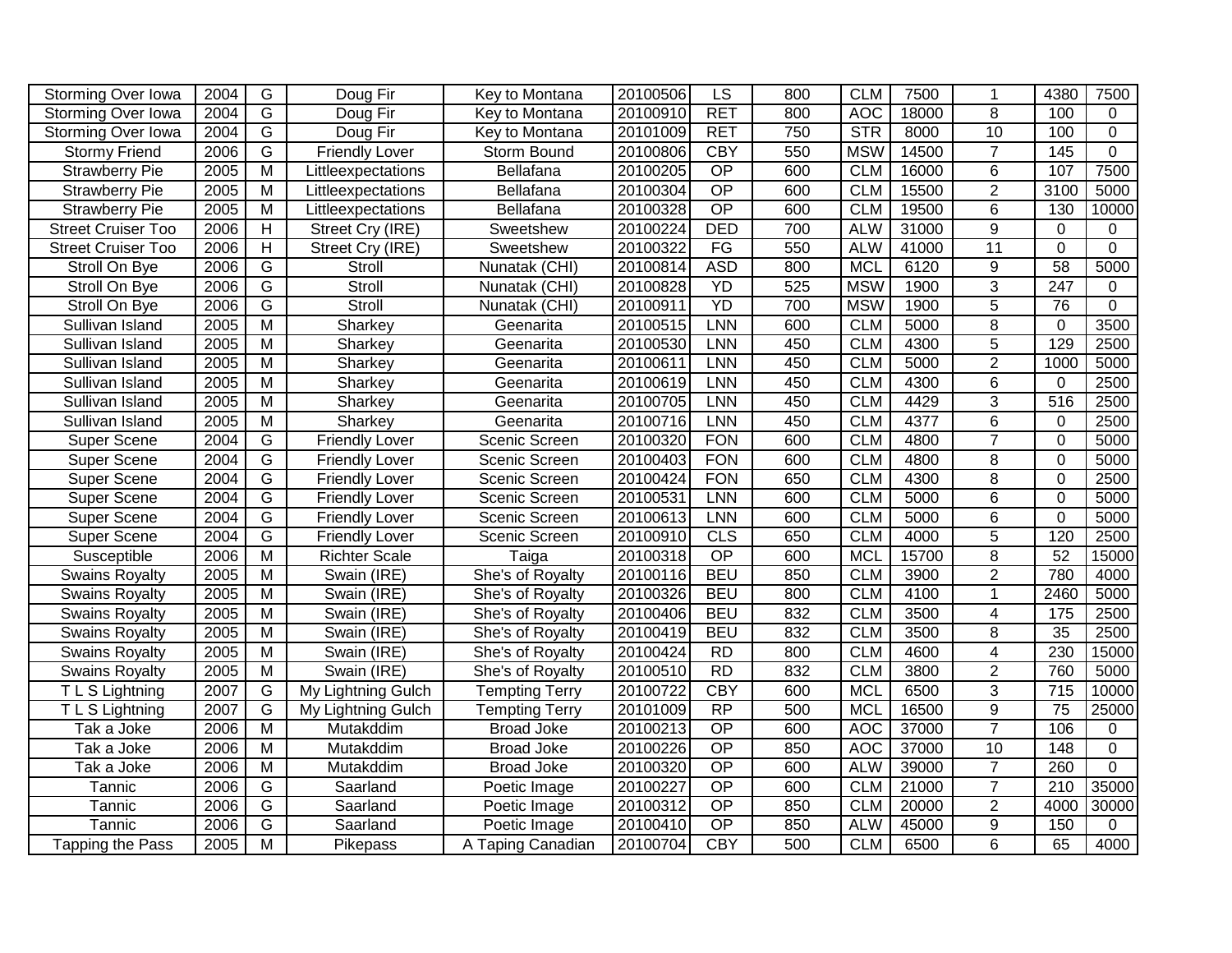| Tapping the Pass      | 2005             | M              | Pikepass     | A Taping Canadian        | 20100729 | <b>CBY</b>      | 600 | <b>CLM</b> | 7000  | 4                        | 420              | 7500     |
|-----------------------|------------------|----------------|--------------|--------------------------|----------|-----------------|-----|------------|-------|--------------------------|------------------|----------|
| Tax Me                | $\frac{1}{2007}$ | G              | Wild Invader | Kate d'Kate              | 20100407 | <b>TUP</b>      | 550 | <b>MCL</b> | 7000  | $\overline{6}$           | $\Omega$         | 12500    |
| Tax Me                | 2007             | $\overline{G}$ | Wild Invader | Kate d'Kate              | 20101025 | <b>TUP</b>      | 550 | <b>MCL</b> | 5500  | $\overline{FF}$          | $\overline{0}$   | 5000     |
| Tejano Who            | 2000             | G              | Tejano Run   | Silvie Who               | 20100123 | OP              | 850 | <b>CLM</b> | 15000 | 5                        | 450              | 5000     |
| Tejano Who            | 2000             | G              | Tejano Run   | Silvie Who               | 20100220 | $\overline{OP}$ | 850 | <b>CLM</b> | 15000 | 6                        | 50               | 7500     |
| Tejano Who            | 2000             | G              | Tejano Run   | Silvie Who               | 20100307 | $\overline{OP}$ | 850 | <b>CLM</b> | 15500 | 4                        | 775              | 5000     |
| Tejano Who            | 2000             | G              | Tejano Run   | Silvie Who               | 20100324 | $\overline{OP}$ | 900 | <b>CLM</b> | 15500 | $\overline{7}$           | 103              | 5000     |
| Tejano Who            | 2000             | $\overline{G}$ | Tejano Run   | Silvie Who               | 20100522 | PID             | 850 | <b>CLM</b> | 13075 | $\overline{3}$           | 1300             | 5000     |
| Tejano Who            | 2000             | G              | Tejano Run   | Silvie Who               | 20100602 | PID             | 850 | <b>CLM</b> | 13475 | $\overline{7}$           | $\overline{200}$ | 5000     |
| Tejano Who            | 2000             | $\overline{G}$ | Tejano Run   | Silvie Who               | 20100618 | PID             | 850 | <b>CLM</b> | 13475 | $\overline{2}$           | 2600             | 5000     |
| Tejano Who            | 2000             | $\overline{G}$ | Tejano Run   | Silvie Who               | 20100706 | PID             | 832 | <b>CLM</b> | 14565 | $\overline{3}$           | 1350             | 7500     |
| Tejano Who            | 2000             | $\overline{G}$ | Tejano Run   | Silvie Who               | 20100729 | PID             | 850 | <b>CLM</b> | 13765 | $\overline{5}$           | 337              | 7500     |
| Tejano Who            | 2000             | G              | Tejano Run   | Silvie Who               | 20100828 | <b>PID</b>      | 900 | <b>CLM</b> | 13665 | 5                        | 325              | 5000     |
| Tejano Who            | 2000             | $\overline{G}$ | Tejano Run   | Silvie Who               | 20100915 | <b>PID</b>      | 832 | <b>CLM</b> | 13475 | 8                        | 200              | 5000     |
| Tejano Who            | 2000             | $\overline{G}$ | Tejano Run   | Silvie Who               | 20101012 | <b>MNR</b>      | 800 | <b>CLM</b> | 7900  | $\,6$                    | 79               | 5000     |
| Tejano Who            | 2000             | $\overline{G}$ | Tejano Run   | Silvie Who               | 20101209 | <b>TP</b>       | 800 | <b>CLM</b> | 6650  | $\overline{12}$          | 50               | 5000     |
| Tejano's Fortune      | 2005             | $\overline{G}$ | Tejano Run   | <b>Colonial Currency</b> | 20100102 | <b>TUP</b>      | 650 | <b>CLM</b> | 5500  | 4                        | 330              | 3000     |
| Tejano's Fortune      | 2005             | $\overline{G}$ | Tejano Run   | <b>Colonial Currency</b> | 20100130 | <b>TUP</b>      | 850 | <b>CLM</b> | 5700  | 6                        | $\mathbf 0$      | 3000     |
| Tejano's Fortune      | 2005             | $\overline{G}$ | Tejano Run   | <b>Colonial Currency</b> | 20100217 | <b>TUP</b>      | 800 | <b>CLM</b> | 5700  | $\overline{4}$           | 342              | 3000     |
| Tejano's Fortune      | 2005             | G              | Tejano Run   | <b>Colonial Currency</b> | 20100306 | <b>TUP</b>      | 800 | <b>CLM</b> | 5700  | 5                        | $\overline{228}$ | 3000     |
| Tejano's Fortune      | 2005             | $\overline{G}$ | Tejano Run   | Colonial Currency        | 20100328 | <b>TUP</b>      | 800 | <b>CLM</b> | 5700  | $\overline{5}$           | 228              | 3000     |
| Tejano's Fortune      | 2005             | $\overline{G}$ | Tejano Run   | <b>Colonial Currency</b> | 20100407 | <b>TUP</b>      | 800 | <b>CLM</b> | 5700  | $\overline{7}$           | 0                | 3000     |
| Tejano's Fortune      | 2005             | $\overline{G}$ | Tejano Run   | <b>Colonial Currency</b> | 20100622 | <b>YAV</b>      | 800 | <b>CLM</b> | 4200  | 6                        | 42               | 2500     |
| Tejano's Fortune      | 2005             | G              | Tejano Run   | <b>Colonial Currency</b> | 20100704 | <b>FLG</b>      | 650 | <b>CLM</b> | 3514  | $\overline{5}$           | 140              | 2000     |
| Tejano's Fortune      | 2005             | G              | Tejano Run   | Colonial Currency        | 20100720 | YAV             | 850 | <b>CLM</b> | 4200  | $\mathbf{1}$             | 2310             | 2500     |
| Tejano's Fortune      | 2005             | G              | Tejano Run   | <b>Colonial Currency</b> | 20100802 | <b>YAV</b>      | 800 | <b>CLM</b> | 3990  | $\overline{2}$           | 840              | 2500     |
| Tejano's Fortune      | 2005             | G              | Tejano Run   | Colonial Currency        | 20100823 | YAV             | 850 | <b>CLM</b> | 4200  | 6                        | $\overline{42}$  | 2500     |
| Tejano's Fortune      | 2005             | G              | Tejano Run   | <b>Colonial Currency</b> | 20100906 | YAV             | 800 | <b>CLM</b> | 4200  | 4                        | $\overline{252}$ | 2500     |
| Tejano's Fortune      | 2005             | $\overline{G}$ | Tejano Run   | <b>Colonial Currency</b> | 20101002 | <b>TUP</b>      | 800 | <b>CLM</b> | 5700  | 3                        | 570              | 3000     |
| Tejano's Fortune      | 2005             | $\overline{G}$ | Tejano Run   | <b>Colonial Currency</b> | 20101017 | <b>TUP</b>      | 800 | <b>CLM</b> | 5700  | $\overline{7}$           | 0                | 3000     |
| Tejano's Fortune      | 2005             | $\overline{G}$ | Tejano Run   | <b>Colonial Currency</b> | 20101107 | <b>TUP</b>      | 800 | <b>CLM</b> | 5700  | $\overline{\mathcal{A}}$ | 342              | 3000     |
| Tejano's Fortune      | 2005             | $\overline{G}$ | Tejano Run   | <b>Colonial Currency</b> | 20101119 | <b>TUP</b>      | 800 | <b>CLM</b> | 5700  | 4                        | 342              | 3000     |
| Tejano's Fortune      | 2005             | G              | Tejano Run   | Colonial Currency        | 20101206 | <b>TUP</b>      | 850 | <b>CLM</b> | 5200  | 6                        | 0                | 3000     |
| Tejano's Fortune      | 2005             | $\overline{G}$ | Tejano Run   | <b>Colonial Currency</b> | 20101218 | <b>TUP</b>      | 800 | <b>CLM</b> | 5200  | $\overline{7}$           | $\overline{0}$   | 3000     |
| <b>Temptors Alibi</b> | 2001             | G              | Temptor      | Glorious Tasso           | 20100612 | <b>CPW</b>      | 550 | <b>CLM</b> | 1900  | $\overline{2}$           | 475              | 2500     |
| Temptors Alibi        | 2001             | G              | Temptor      | Glorious Tasso           | 20100626 | <b>CPW</b>      | 650 | <b>CLM</b> | 1900  | $\overline{2}$           | 475              | 2500     |
| <b>Temptors Alibi</b> | 2001             | G              | Temptor      | Glorious Tasso           | 20100704 | <b>CPW</b>      | 832 | <b>ALW</b> | 4600  | $\overline{5}$           | 322              | $\Omega$ |
| <b>Temptors Alibi</b> | 2001             | G              | Temptor      | Glorious Tasso           | 20100905 | YD              | 700 | <b>CLM</b> | 2000  | $\overline{2}$           | 420              | 2000     |
| <b>Temptors Alibi</b> | 2001             | G              | Temptor      | Glorious Tasso           | 20100911 | YD              | 700 | <b>CLM</b> | 2000  | 1                        | 1100             | 2000     |
| <b>Temptors Alibi</b> | 2001             | $\overline{G}$ | Temptor      | Glorious Tasso           | 20100919 | YD              | 832 | <b>SST</b> | 2900  | 1                        | 1450             | $\Omega$ |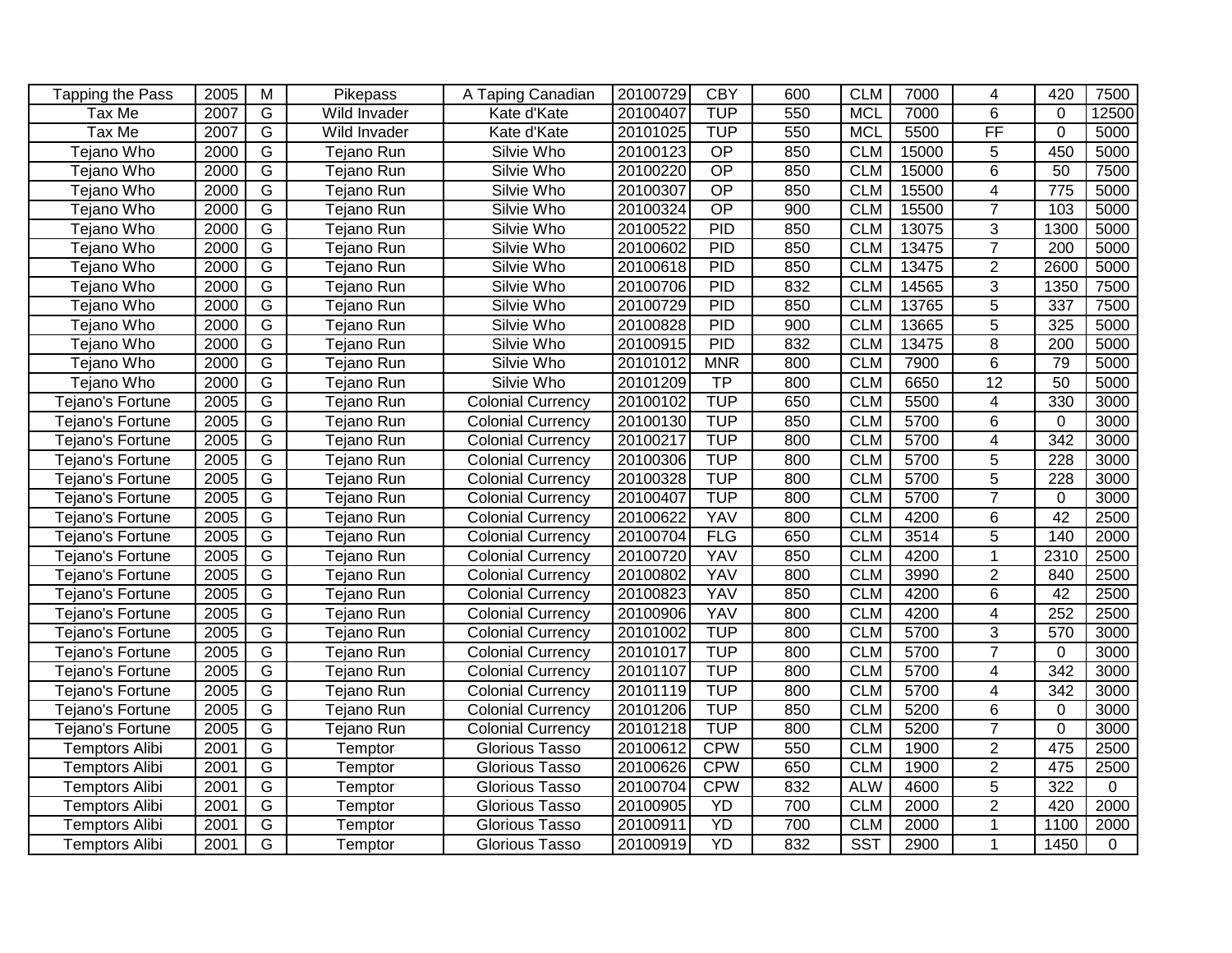| Teton Janies Up         | 2007 | $\overline{F}$          | <b>Teton Forest</b> | Ore Jane               | 20100612 | <b>LNN</b>      | 600 | <b>MSW</b> | 7500  | 6              | $\Omega$        | 0              |
|-------------------------|------|-------------------------|---------------------|------------------------|----------|-----------------|-----|------------|-------|----------------|-----------------|----------------|
| Thatthingofep           | 2007 | $\overline{F}$          | Yonaguska           | Spiritude              | 20100324 | <b>HAW</b>      | 600 | <b>ALW</b> | 26000 | $\overline{9}$ | $\Omega$        | $\mathbf 0$    |
| The Cliff's End         | 2006 | G                       | The Cliff's Edge    | Rico Ends Well         | 20100516 | <b>CBY</b>      | 650 | <b>CLM</b> | 7000  | $\overline{9}$ | $\overline{70}$ | 7500           |
| The Cliff's End         | 2006 | G                       | The Cliff's Edge    | Rico Ends Well         | 20100530 | <b>CBY</b>      | 600 | <b>CLM</b> | 7420  | 6              | 70              | 7500           |
| The Cliff's End         | 2006 | G                       | The Cliff's Edge    | Rico Ends Well         | 20100612 | <b>ASD</b>      | 750 | <b>CLM</b> | 6376  | $\overline{2}$ | 1199            | 5000           |
| The Cliff's End         | 2006 | G                       | The Cliff's Edge    | Rico Ends Well         | 20100623 | <b>ASD</b>      | 800 | <b>CLM</b> | 6376  | $\mathbf{1}$   | 3615            | 5000           |
| The Cliff's End         | 2006 | G                       | The Cliff's Edge    | <b>Rico Ends Well</b>  | 20100723 | <b>ASD</b>      | 800 | <b>CLM</b> | 6376  | 8              | $\overline{58}$ | 3000           |
| The Cliff's End         | 2006 | G                       | The Cliff's Edge    | <b>Rico Ends Well</b>  | 20100806 | <b>ASD</b>      | 800 | <b>CLM</b> | 6256  | $\overline{7}$ | 59              | 3000           |
| The Cliff's End         | 2006 | G                       | The Cliff's Edge    | <b>Rico Ends Well</b>  | 20100821 | <b>ASD</b>      | 850 | <b>CLM</b> | 6572  | $\overline{7}$ | 57              | 3000           |
| The Cliff's End         | 2006 | G                       | The Cliff's Edge    | Rico Ends Well         | 20100904 | <b>ASD</b>      | 600 | <b>CLM</b> | 6376  | $\overline{7}$ | 58              | 3000           |
| They Call Me Edna       | 2007 | $\overline{F}$          | <b>Major Henry</b>  | Tee for Two            | 20100307 | <b>FON</b>      | 400 | <b>ALW</b> | 7500  | $\mathbf{1}$   | 4500            | 0              |
| They Call Me Edna       | 2007 | F                       | Major Henry         | Tee for Two            | 20100327 | <b>FON</b>      | 600 | <b>STK</b> | 16050 | 3              | 1872            | $\overline{0}$ |
| They Call Me Edna       | 2007 | F                       | Major Henry         | Tee for Two            | 20100906 | $\overline{RP}$ | 600 | <b>CLM</b> | 9500  | $\mathbf{1}$   | 5430            | 7500           |
| They Call Me Edna       | 2007 | F                       | Major Henry         | Tee for Two            | 20101001 | RP              | 600 | <b>CLM</b> | 13150 | 6              | 75              | 7500           |
| They Call Me Edna       | 2007 | $\overline{F}$          | <b>Major Henry</b>  | Tee for Two            | 20101008 | RP              | 600 | <b>CLM</b> | 8000  | $6\phantom{1}$ | $\overline{75}$ | 4000           |
| They Call Me Edna       | 2007 | $\overline{F}$          | Major Henry         | Tee for Two            | 20101111 | $\overline{RP}$ | 600 | <b>CLM</b> | 13150 | $\overline{9}$ | $\overline{75}$ | 7500           |
| They Call Me Edna       | 2007 | F                       | Major Henry         | Tee for Two            | 20101203 | $\overline{RP}$ | 500 | <b>AOC</b> | 28500 | 12             | $\overline{75}$ | 20000          |
| Thoughts of Gold        | 2006 | M                       | Van Nistelrooy      | <b>Thought Process</b> | 20100306 | <b>FON</b>      | 400 | <b>MCL</b> | 4300  | 9              | $\Omega$        | 10000          |
| <b>Thoughts of Gold</b> | 2006 | M                       | Van Nistelrooy      | <b>Thought Process</b> | 20100320 | <b>FON</b>      | 400 | <b>MCL</b> | 4300  | 9              | $\overline{0}$  | 10000          |
| Thoughts of Gold        | 2006 | M                       | Van Nistelrooy      | <b>Thought Process</b> | 20100402 | <b>FON</b>      | 400 | <b>MCL</b> | 4300  | 9              | $\mathbf 0$     | 10000          |
| <b>Thoughts of Gold</b> | 2006 | M                       | Van Nistelrooy      | <b>Thought Process</b> | 20100411 | <b>FON</b>      | 800 | <b>MCL</b> | 4300  | $\overline{7}$ | $\overline{0}$  | 10000          |
| <b>Thoughts of Gold</b> | 2006 | M                       | Van Nistelrooy      | Thought Process        | 20100424 | <b>FON</b>      | 600 | <b>MCL</b> | 4300  | 8              | $\mathbf 0$     | 10000          |
| <b>Thoughts of Gold</b> | 2006 | $\overline{M}$          | Van Nistelrooy      | <b>Thought Process</b> | 20100521 | LNN             | 600 | <b>MCL</b> | 5000  | $\overline{7}$ | $\mathbf 0$     | 10000          |
| Thoughts of Gold        | 2006 | M                       | Van Nistelrooy      | <b>Thought Process</b> | 20100529 | LNN             | 450 | <b>MCL</b> | 5000  | $\overline{7}$ | $\Omega$        | 5000           |
| <b>Thoughts of Gold</b> | 2006 | M                       | Van Nistelrooy      | <b>Thought Process</b> | 20100611 | <b>LNN</b>      | 450 | <b>MCL</b> | 5000  | $\overline{7}$ | $\mathbf 0$     | 5000           |
| <b>Thoughts of Gold</b> | 2006 | M                       | Van Nistelrooy      | Thought Process        | 20100711 | LNN             | 450 | <b>MCL</b> | 4635  | $\overline{7}$ | $\mathbf 0$     | 5000           |
| Thoughts of Gold        | 2006 | M                       | Van Nistelrooy      | <b>Thought Process</b> | 20100911 | <b>CLS</b>      | 600 | <b>MCL</b> | 4700  | 6              | $\mathbf 0$     | 10000          |
| <b>Thunder Gal</b>      | 2005 | M                       | Deputy Slew         | Calm Courage           | 20100326 | <b>FON</b>      | 400 | <b>CLM</b> | 4377  | 8              | $\mathbf 0$     | 2500           |
| <b>Thunder Gal</b>      | 2005 | M                       | Deputy Slew         | Calm Courage           | 20100418 | <b>FON</b>      | 600 | <b>CLM</b> | 4300  | $\overline{2}$ | 860             | 2500           |
| <b>Thunder Gal</b>      | 2005 | M                       | Deputy Slew         | Calm Courage           | 20100430 | <b>FON</b>      | 600 | <b>CLM</b> | 5000  | $6\phantom{1}$ | $\Omega$        | 3500           |
| <b>Thunder Gal</b>      | 2005 | $\overline{M}$          | Deputy Slew         | Calm Courage           | 20100523 | <b>LNN</b>      | 600 | <b>CLM</b> | 4300  | $\overline{2}$ | 860             | 2500           |
| <b>Thunder Gal</b>      | 2005 | $\overline{M}$          | <b>Deputy Slew</b>  | Calm Courage           | 20100606 | <b>LNN</b>      | 600 | <b>CLM</b> | 4300  | $\overline{5}$ | 129             | 2500           |
| <b>Thunder Gal</b>      | 2005 | M                       | Deputy Slew         | Calm Courage           | 20100711 | <b>LNN</b>      | 600 | <b>CLM</b> | 4300  | $\overline{2}$ | 860             | 2500           |
| Thunder Gal             | 2005 | M                       | Deputy Slew         | Calm Courage           | 20100725 | <b>HPO</b>      | 600 | <b>CLM</b> | 11500 | $\overline{2}$ | 2000            | 2500           |
| <b>Thunder Gal</b>      | 2005 | M                       | Deputy Slew         | Calm Courage           | 20100806 | CLS             | 600 | <b>CLM</b> | 4700  | $\overline{2}$ | 940             | 3500           |
| <b>Thunder Gal</b>      | 2005 | $\overline{\mathsf{M}}$ | Deputy Slew         | Calm Courage           | 20100820 | CLS             | 650 | <b>CLM</b> | 4700  | 6              | $\mathbf 0$     | 3500           |
| <b>Thunder Gal</b>      | 2005 | $\overline{M}$          | <b>Deputy Slew</b>  | Calm Courage           | 20100828 | CLS             | 600 | <b>CLM</b> | 4000  | $\overline{2}$ | 800             | 2500           |
| <b>Thunder Gal</b>      | 2005 | $\overline{\mathsf{M}}$ | Deputy Slew         | Calm Courage           | 20100910 | CLS             | 600 | <b>CLM</b> | 4000  | 1              | 2400            | 2500           |
| <b>Tiger Lake</b>       | 2003 | G                       | <b>Salt Lake</b>    | <b>Great Lilly</b>     | 20100326 | $\overline{OP}$ | 600 | <b>AOC</b> | 40000 | 5              | 1200            | 40000          |
| <b>Tiger Lake</b>       | 2003 | $\overline{G}$          | Salt Lake           | Great Lilly            | 20100701 | <b>CBY</b>      | 850 | <b>STR</b> | 19000 | 1              | 11400           | $\Omega$       |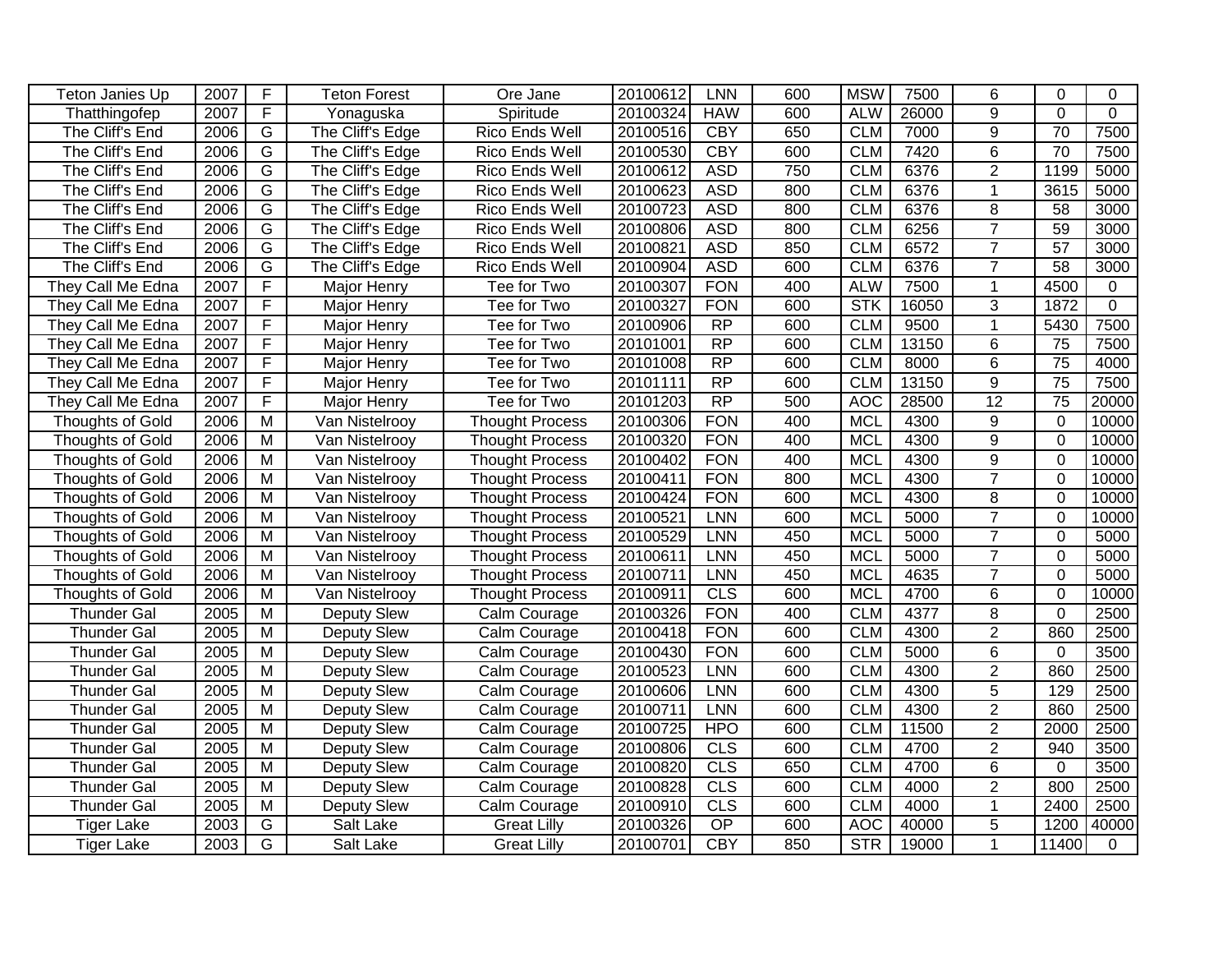| <b>Tiger Lake</b>   | 2003            | G              | Salt Lake               | <b>Great Lilly</b> | 20100724 | <b>CBY</b>      | 850 | <b>SST</b> | 94000 | $\overline{2}$ | 20000           | 0              |
|---------------------|-----------------|----------------|-------------------------|--------------------|----------|-----------------|-----|------------|-------|----------------|-----------------|----------------|
| <b>Tiger Lake</b>   | 2003            | $\overline{G}$ | Salt Lake               | <b>Great Lilly</b> | 20100902 | $\overline{RP}$ | 800 | <b>AOC</b> | 31500 | $\overline{5}$ | 945             | $\mathbf 0$    |
| <b>Tiger Lake</b>   | 2003            | $\overline{G}$ | Salt Lake               | <b>Great Lilly</b> | 20100923 | RP              | 800 | <b>AOC</b> | 32400 | $\overline{6}$ | $\overline{75}$ | $\mathbf 0$    |
| <b>Tiger Would</b>  | 2005            | G              | <b>Sir Cat</b>          | <b>Super Deb</b>   | 20100102 | <b>HOU</b>      | 500 | <b>AOC</b> | 16000 | $\overline{5}$ | 465             | 25000          |
| <b>Tiger Would</b>  | 2005            | G              | Sir Cat                 | Super Deb          | 20100128 | <b>HOU</b>      | 550 | <b>CLM</b> | 10500 | $\overline{6}$ | 100             | 25000          |
| Timelysupreme       | 2004            | G              | Supremo                 | <b>High Misty</b>  | 20100813 | <b>ASD</b>      | 500 | <b>CLM</b> | 6844  | 3              | 652             | 3000           |
| Timelysupreme       | 2004            | G              | Supremo                 | <b>High Misty</b>  | 20100828 | <b>YD</b>       | 700 | <b>STK</b> | 4200  | 4              | 294             | $\Omega$       |
| Timetobook          | 2003            | $\overline{G}$ | Gilded Time             | Bookaparty         | 20100227 | <b>FON</b>      | 400 | <b>STK</b> | 10750 | $\overline{2}$ | 2150            | $\overline{0}$ |
| Timetobook          | $\frac{200}{3}$ | G              | <b>Gilded Time</b>      | Bookaparty         | 20100320 | <b>FON</b>      | 600 | STK        | 25450 | $\overline{7}$ | 0               | $\mathbf 0$    |
| Timetobook          | 2003            | G              | <b>Gilded Time</b>      | Bookaparty         | 20100402 | <b>FON</b>      | 600 | <b>AOC</b> | 8500  | 5              | 255             | 10000          |
| Timetobook          | 2003            | G              | Gilded Time             | Bookaparty         | 20100416 | <b>FON</b>      | 600 | <b>AOC</b> | 8500  | $\overline{3}$ | 1020            | 10000          |
| Timetobook          | 2003            | G              | Gilded Time             | Bookaparty         | 20100619 | <b>CBY</b>      | 500 | <b>CLM</b> | 11500 | $\mathbf{1}$   | 6900            | 10000          |
| Timetobook          | 2003            | G              | <b>Gilded Time</b>      | Bookaparty         | 20100705 | <b>CBY</b>      | 800 | <b>CLM</b> | 11500 | 8              | 115             | 10000          |
| Timetobook          | 2003            | $\overline{G}$ | Gilded Time             | Bookaparty         | 20100814 | <b>CBY</b>      | 600 | <b>CLM</b> | 11500 | $\overline{3}$ | 1380            | 10000          |
| Timetobook          | 2003            | $\overline{G}$ | Gilded Time             | Bookaparty         | 20100828 | <b>CBY</b>      | 500 | <b>CLM</b> | 10127 | $\overline{4}$ | 475             | 7500           |
| Toga Cat            | 2001            | $\overline{G}$ | Cape Storm              | Saratoga Hepcat    | 20100623 | $\overline{NP}$ | 600 | <b>CLM</b> | 5000  | $\overline{3}$ | 486             | 3000           |
| Toga Cat            | 2001            | $\overline{G}$ | Cape Storm              | Saratoga Hepcat    | 20100703 | $\overline{NP}$ | 600 | <b>CLM</b> | 6800  | $\overline{7}$ | $\mathbf 0$     | 5000           |
| Toga Cat            | 2001            | $\overline{G}$ | Cape Storm              | Saratoga Hepcat    | 20100716 | $\overline{NP}$ | 650 | <b>CLM</b> | 5000  | 4              | 289             | 3000           |
| Toga Cat            | 2001            | $\overline{G}$ | Cape Storm              | Saratoga Hepcat    | 20100725 | $\overline{NP}$ | 650 | <b>CLM</b> | 5000  | $\mathbf 1$    | 2896            | 3000           |
| Toga Cat            | 2001            | $\overline{G}$ | Cape Storm              | Saratoga Hepcat    | 20100811 | $\overline{NP}$ | 600 | <b>CLM</b> | 6800  | 1              | 3953            | 5000           |
| Toga Cat            | 2001            | G              | Cape Storm              | Saratoga Hepcat    | 20100821 | $\overline{NP}$ | 650 | <b>CLM</b> | 7100  | 9              | 0               | 5000           |
| Toga Cat            | 2001            | $\overline{G}$ | Cape Storm              | Saratoga Hepcat    | 20100911 | $\overline{NP}$ | 650 | <b>CLM</b> | 7100  | $\overline{7}$ | $\mathbf 0$     | 5000           |
| <b>Tomcat Row</b>   | 2004            | $\overline{G}$ | <b>Tactical Cat</b>     | Paris Lady         | 20100115 | $\overline{OP}$ | 600 | <b>CLM</b> | 15000 | 5              | 450             | 6500           |
| <b>Tomcat Row</b>   | 2004            | $\overline{G}$ | <b>Tactical Cat</b>     | Paris Lady         | 20100212 | $\overline{OP}$ | 600 | <b>CLM</b> | 15000 | 11             | 43              | 6500           |
| <b>Tomcat Row</b>   | 2004            | $\overline{G}$ | <b>Tactical Cat</b>     | Paris Lady         | 20100311 | $\overline{OP}$ | 600 | <b>CLM</b> | 15500 | $\overline{3}$ | 1550            | 5000           |
| <b>Tomcat Row</b>   | 2004            | $\overline{G}$ | <b>Tactical Cat</b>     | Paris Lady         | 20100325 | $\overline{OP}$ | 600 | <b>CLM</b> | 15500 | $\overline{9}$ | 44              | 5000           |
| <b>Tomcat Row</b>   | 2004            | $\overline{G}$ | <b>Tactical Cat</b>     | Paris Lady         | 20100812 | <b>CBY</b>      | 550 | <b>CLM</b> | 6734  | 6              | 65              | 4000           |
| Tough Joe           | 2001            | $\overline{G}$ | <b>Tough Call</b>       | Latifa             | 20100717 | LNN             | 600 | <b>CLM</b> | 4300  | 9              | $\mathbf 0$     | 2500           |
| Tough Joe           | 2001            | G              | <b>Tough Call</b>       | Latifa             | 20100730 | CLS             | 600 | <b>CLM</b> | 4000  | 3              | 480             | 2500           |
| Tough Joe           | 2001            | $\overline{G}$ | <b>Tough Call</b>       | Latifa             | 20100820 | CLS             | 600 | <b>CLM</b> | 4000  | $\overline{7}$ | $\mathbf 0$     | 2500           |
| Tough Joe           | 2001            | $\overline{G}$ | <b>Tough Call</b>       | Latifa             | 20100903 | CLS             | 600 | <b>CLM</b> | 4000  | 9              | $\mathbf 0$     | 2500           |
| <b>Track Raider</b> | 2007            | F              | <b>Indian Territory</b> | <b>Track Lass</b>  | 20100820 | CLS             | 600 | <b>CLM</b> | 4400  | $\overline{1}$ | 2640            | 5000           |
| <b>Track Raider</b> | 2007            | $\overline{F}$ | <b>Indian Territory</b> | <b>Track Lass</b>  | 20100827 | CLS             | 832 | <b>CLM</b> | 4700  | $\overline{7}$ | $\mathbf{0}$    | 5000           |
| <b>Track Raider</b> | 2007            | $\overline{F}$ | <b>Indian Territory</b> | <b>Track Lass</b>  | 20100911 | CLS             | 832 | <b>CLM</b> | 4700  | $\mathbf 1$    | 2820            | 5000           |
| Triage              | 2000            | G              | Dr. Danzig              | Green Magazine     | 20100227 | <b>FON</b>      | 600 | <b>CLM</b> | 4300  | $\overline{2}$ | 860             | 2500           |
| Triage              | 2000            | G              | Dr. Danzig              | Green Magazine     | 20100312 | <b>FON</b>      | 600 | <b>CLM</b> | 4300  | 3              | 516             | 2500           |
| Triage              | 2000            | $\overline{G}$ | Dr. Danzig              | Green Magazine     | 20100326 | <b>FON</b>      | 600 | <b>CLM</b> | 4610  | $\overline{3}$ | 516             | 2500           |
| Triage              | 2000            | $\overline{G}$ | Dr. Danzig              | Green Magazine     | 20100410 | <b>FON</b>      | 600 | <b>CLM</b> | 4429  | $\overline{8}$ | $\mathbf 0$     | 2500           |
| Triage              | 2000            | $\overline{G}$ | Dr. Danzig              | Green Magazine     | 20100424 | <b>FON</b>      | 600 | <b>CLM</b> | 4300  | $\overline{5}$ | 129             | 2500           |
| <b>Triage</b>       | 2000            | $\overline{G}$ | Dr. Danzig              | Green Magazine     | 20100521 | <b>LNN</b>      | 600 | <b>CLM</b> | 4300  | 1              | 2580            | 2500           |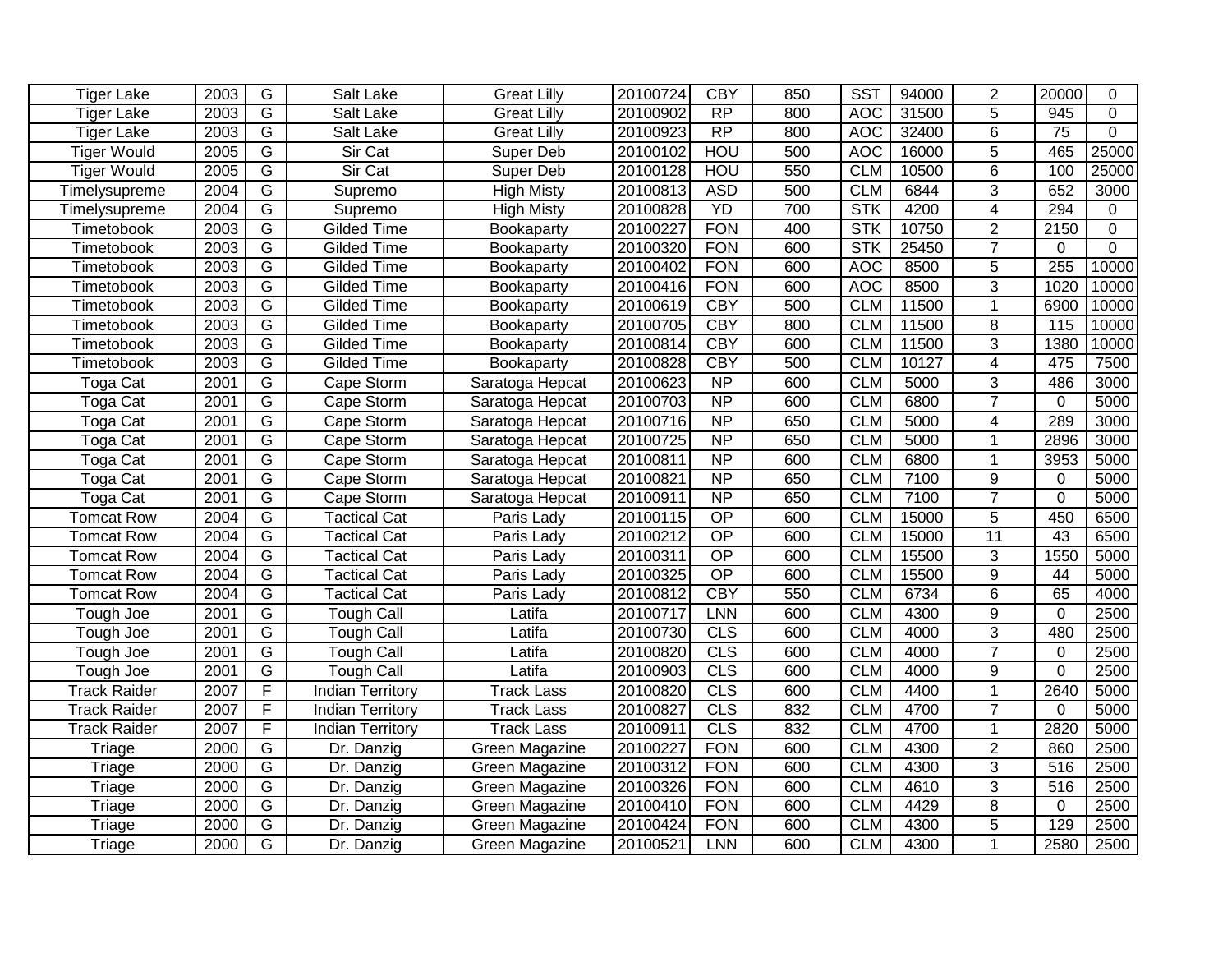| Triage                | 2000 | $\overline{G}$ | Dr. Danzig              | Green Magazine           | 20100605 | <b>LNN</b>      | 600 | <b>CLM</b> | 4300  | $\overline{2}$ | 860             | 2500     |
|-----------------------|------|----------------|-------------------------|--------------------------|----------|-----------------|-----|------------|-------|----------------|-----------------|----------|
| Triage                | 2000 | $\overline{G}$ | Dr. Danzig              | Green Magazine           | 20100703 | <b>LNN</b>      | 600 | <b>CLM</b> | 4300  | $\overline{2}$ | 860             | 2500     |
| Triage                | 2000 | $\overline{G}$ | Dr. Danzig              | Green Magazine           | 20100717 | <b>LNN</b>      | 600 | <b>CLM</b> | 4300  | $\overline{1}$ | 2580            | 2500     |
| Triage                | 2000 | $\overline{G}$ | Dr. Danzig              | Green Magazine           | 20100806 | CLS             | 600 | <b>CLM</b> | 4300  | 3              | 516             | 2500     |
| Triage                | 2000 | $\overline{G}$ | Dr. Danzig              | Green Magazine           | 20100822 | CLS             | 650 | <b>CLM</b> | 4300  | $\mathbf{1}$   | 2580            | 2500     |
| Triage                | 2000 | $\overline{G}$ | Dr. Danzig              | Green Magazine           | 20100903 | CLS             | 600 | <b>CLM</b> | 4300  | $\overline{4}$ | 215             | 2500     |
| Trossini              | 2006 | $\overline{M}$ | Rossini                 | <b>Liberty Nite</b>      | 20100106 | <b>DED</b>      | 650 | <b>CLM</b> | 11020 | 5              | 300             | 5000     |
| Trossini              | 2006 | $\overline{M}$ | Rossini                 | <b>Liberty Nite</b>      | 20100223 | <b>BEU</b>      | 500 | <b>CLM</b> | 3500  | $\overline{4}$ | 175             | 2500     |
| <b>True Lightning</b> | 2006 | $\overline{M}$ | Humming                 | Authentic Heroine        | 20100103 | <b>TUP</b>      | 650 | <b>MCL</b> | 5500  | 6              | $\Omega$        | 5000     |
| <b>True Lightning</b> | 2006 | $\overline{M}$ | Humming                 | <b>Authentic Heroine</b> | 20100125 | <b>TUP</b>      | 600 | <b>MCL</b> | 5500  | $\overline{3}$ | 550             | 5000     |
| <b>True Lightning</b> | 2006 | $\overline{M}$ | Humming                 | <b>Authentic Heroine</b> | 20100209 | <b>TUP</b>      | 600 | <b>MCL</b> | 6200  | 3              | 620             | 7000     |
| <b>True Lightning</b> | 2006 | $\overline{M}$ | Humming                 | <b>Authentic Heroine</b> | 20100219 | <b>FON</b>      | 600 | <b>CLM</b> | 4600  | $\overline{4}$ | 230             | 5000     |
| <b>True Lightning</b> | 2006 | M              | Humming                 | <b>Authentic Heroine</b> | 20100227 | <b>FON</b>      | 600 | <b>MCL</b> | 4300  | $\overline{2}$ | 860             | 10000    |
| <b>True Lightning</b> | 2006 | M              | Humming                 | Authentic Heroine        | 20100321 | <b>FON</b>      | 600 | <b>MCL</b> | 4300  | 3              | 516             | 10000    |
| <b>True Lightning</b> | 2006 | $\overline{M}$ | Humming                 | <b>Authentic Heroine</b> | 20100410 | <b>FON</b>      | 600 | <b>MCL</b> | 4300  | 3              | 516             | 10000    |
| <b>True Lightning</b> | 2006 | $\overline{M}$ | Humming                 | <b>Authentic Heroine</b> | 20100418 | <b>FON</b>      | 600 | <b>MCL</b> | 4300  | $\mathbf{1}$   | 2580            | 10000    |
| <b>True Lightning</b> | 2006 | $\overline{M}$ | Humming                 | Authentic Heroine        | 20100501 | <b>FON</b>      | 600 | <b>CLM</b> | 4600  | 3              | 552             | 5000     |
| True Lightning        | 2006 | $\overline{M}$ | Humming                 | Authentic Heroine        | 20100514 | <b>LNN</b>      | 600 | <b>CLM</b> | 4600  | $\overline{2}$ | 920             | 5000     |
| <b>True Lightning</b> | 2006 | $\overline{M}$ | Humming                 | <b>Authentic Heroine</b> | 20100529 | <b>LNN</b>      | 600 | <b>CLM</b> | 4600  | $6\phantom{1}$ | $\mathbf 0$     | 5000     |
| <b>True Lightning</b> | 2006 | M              | Humming                 | <b>Authentic Heroine</b> | 20100612 | LNN             | 600 | <b>CLM</b> | 4600  | 5              | 138             | 5000     |
| Unsteppable           | 2007 | G              | Spanish Steps           | <b>Liberty Nite</b>      | 20100310 | <b>HAW</b>      | 600 | <b>MSW</b> | 28560 | 12             | $\mathbf 0$     | $\Omega$ |
| Verse and Vision      | 2004 | G              | Vision and Verse        | Coves Lake               | 20100402 | $\overline{OP}$ | 600 | <b>WCL</b> | 18500 | 8              | $\overline{92}$ | 5000     |
| Verse and Vision      | 2004 | $\overline{G}$ | Vision and Verse        | Coves Lake               | 20100528 | <b>LNN</b>      | 832 | <b>CLM</b> | 4300  | $\overline{5}$ | 129             | 2500     |
| Verse and Vision      | 2004 | $\overline{G}$ | Vision and Verse        | Coves Lake               | 20100619 | <b>LNN</b>      | 800 | <b>CLM</b> | 4300  | 9              | $\Omega$        | 2500     |
| Verse and Vision      | 2004 | G              | Vision and Verse        | Coves Lake               | 20100703 | <b>LNN</b>      | 832 | <b>CLM</b> | 4300  | $\overline{5}$ | 129             | 2500     |
| Verse and Vision      | 2004 | G              | Vision and Verse        | Coves Lake               | 20100801 | CLS             | 650 | <b>CLM</b> | 3800  | $\overline{2}$ | 760             | 2500     |
| Verse and Vision      | 2004 | $\overline{G}$ | Vision and Verse        | Coves Lake               | 20100819 | CLS             | 600 | <b>CLM</b> | 3800  | 6              | $\mathbf 0$     | 2500     |
| Washeba               | 2005 | $\overline{M}$ | Humming                 | Curtin's Gift            | 20100110 | <b>TUP</b>      | 800 | <b>CLM</b> | 5900  | $\overline{5}$ | 236             | 3500     |
| Washeba               | 2005 | $\overline{M}$ | Humming                 | Curtin's Gift            | 20100115 | <b>TUP</b>      | 800 | <b>CLM</b> | 5700  | 3              | 570             | 3000     |
| Washeba               | 2005 | $\overline{M}$ | Humming                 | Curtin's Gift            | 20100206 | <b>TUP</b>      | 800 | <b>CLM</b> | 5900  | 8              | 0               | 3500     |
| Washeba               | 2005 | $\overline{M}$ | Humming                 | Curtin's Gift            | 20100312 | <b>TUP</b>      | 800 | <b>CLM</b> | 5900  | $\overline{7}$ | $\mathbf 0$     | 3500     |
| Werrabravecyclone     | 2005 | $\overline{G}$ | <b>Bravo Bull</b>       | Werra                    | 20100320 | <b>FON</b>      | 600 | <b>CLM</b> | 4931  | $\overline{6}$ | $\mathbf 0$     | 5000     |
| Werrabravecyclone     | 2005 | $\overline{G}$ | <b>Bravo Bull</b>       | Werra                    | 20100403 | <b>FON</b>      | 400 | <b>CLM</b> | 4600  | $\overline{5}$ | 138             | 5000     |
| Werrabravecyclone     | 2005 | $\overline{G}$ | <b>Bravo Bull</b>       | Werra                    | 20100430 | <b>FON</b>      | 600 | <b>CLM</b> | 4600  | 6              | $\mathbf{0}$    | 5000     |
| Werrabravecyclone     | 2005 | G              | <b>Bravo Bull</b>       | Werra                    | 20100529 | <b>ARP</b>      | 600 | <b>CLM</b> | 6400  | 9              | 64              | 5000     |
| Werrabravecyclone     | 2005 | $\overline{G}$ | <b>Bravo Bull</b>       | Werra                    | 20100704 | <b>ARP</b>      | 550 | <b>CLM</b> | 6400  | 9              | 64              | 5000     |
| Werrabravecyclone     | 2005 | $\overline{G}$ | <b>Bravo Bull</b>       | Werra                    | 20100716 | <b>ARP</b>      | 800 | <b>CLM</b> | 6400  | $\overline{9}$ | 64              | 5000     |
| <b>Wicklow Gate</b>   | 1999 | $\overline{G}$ | <b>Prospect Feature</b> | Play It Teddy            | 20100522 | <b>CBY</b>      | 800 | <b>CLM</b> | 13500 | $\overline{5}$ | 405             | 25000    |
| <b>Wicklow Gate</b>   | 1999 | $\overline{G}$ | <b>Prospect Feature</b> | Play It Teddy            | 20100610 | <b>CBY</b>      | 800 | <b>CLM</b> | 13500 | $\overline{5}$ | 405             | 25000    |
| <b>Wicklow Gate</b>   | 1999 | G              | <b>Prospect Feature</b> | Play It Teddy            | 20100624 | <b>CBY</b>      | 750 | <b>CLM</b> | 10000 | 4              | 500             | 15000    |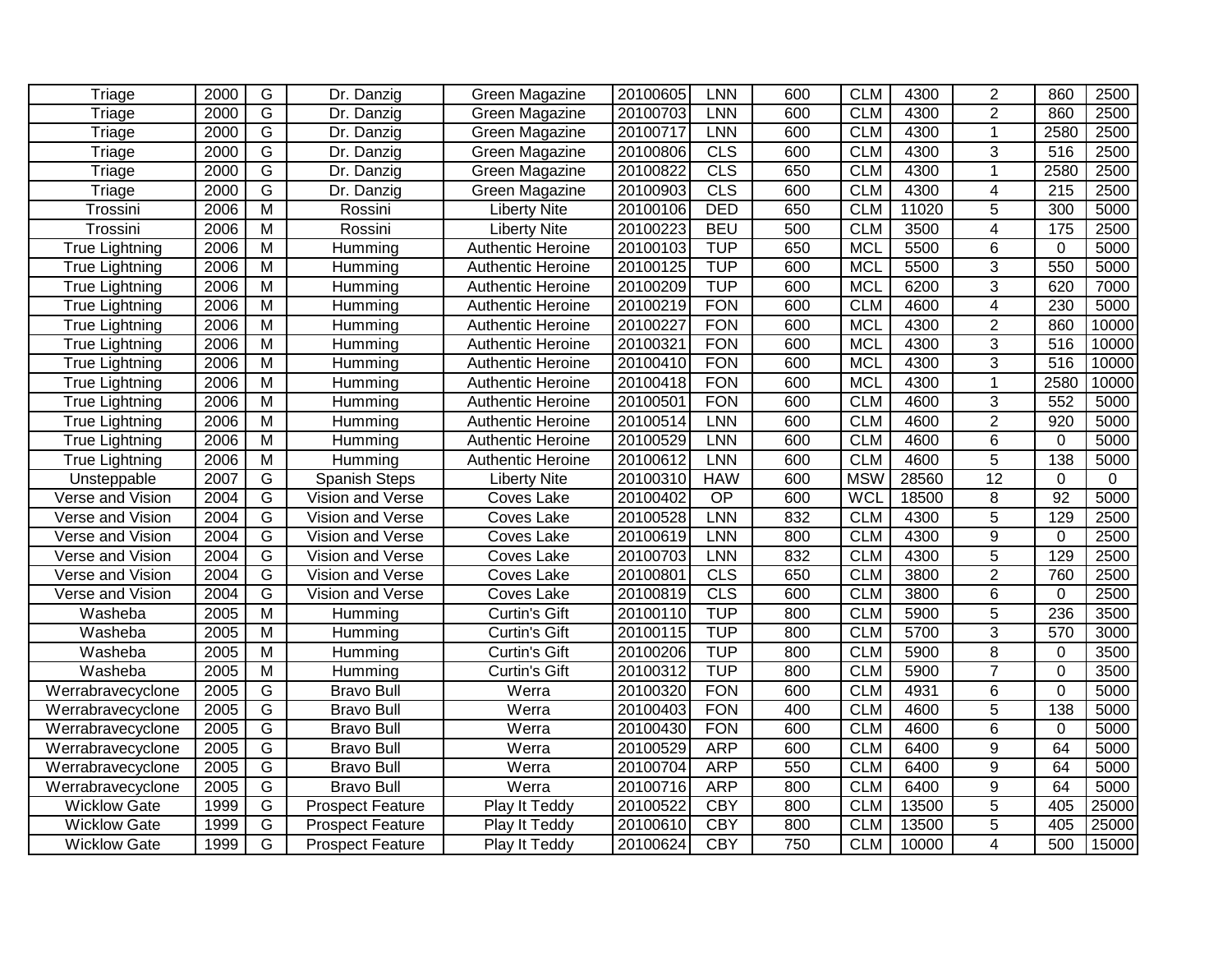| <b>Wicklow Gate</b>     | 1999              | G                       | <b>Prospect Feature</b>   | Play It Teddy            | 20100708 | <b>CBY</b>       | 800 | <b>CLM</b> | 10000  | 4                       | 500              | 15000          |     |
|-------------------------|-------------------|-------------------------|---------------------------|--------------------------|----------|------------------|-----|------------|--------|-------------------------|------------------|----------------|-----|
| <b>Wicklow Gate</b>     | 1999              | G                       | <b>Prospect Feature</b>   | Play It Teddy            | 20100724 | <b>CBY</b>       | 850 | <b>CLM</b> | 9785   | 9                       | 95               | 7500           |     |
| <b>Wicklow Gate</b>     | 1999              | $\overline{G}$          | <b>Prospect Feature</b>   | Play It Teddy            | 20100807 | <b>CBY</b>       | 850 | <b>CLM</b> | 11917  | $\overline{4}$          | 690              | 10000          |     |
| <b>Wicklow Gate</b>     | 1999              | $\overline{G}$          | <b>Prospect Feature</b>   | Play It Teddy            | 20100819 | CBY              | 850 | <b>CLM</b> | 10363  | $\overline{7}$          | 100              | 15000          |     |
| <b>Wicklow Gate</b>     | 1999              | G                       | <b>Prospect Feature</b>   | Play It Teddy            | 20100828 | <b>CBY</b>       | 800 | <b>CLM</b> | 10096  | $\overline{9}$          | 95               | 7500           |     |
| Wild L                  | 2003              | G                       | Vicar                     | <b>L'Indiscret</b>       | 20100827 | AP               | 550 | <b>AOC</b> | 34500  | $\mathbf{1}$            | 20700            | $\mathbf 0$    |     |
| Wild L                  | 2003              | $\overline{G}$          | Vicar                     | <b>L'Indiscret</b>       | 20101008 | <b>KEE</b>       | 600 | <b>STK</b> | 173000 | $\overline{9}$          | 583              | $\overline{0}$ | lG3 |
| Wilentz                 | 2003              | $\overline{G}$          | <b>Grand Slam</b>         | Rise Again               | 20100910 | AP               | 600 | <b>CLM</b> | 10000  | $\overline{6}$          | $\mathbf 0$      | 5000           |     |
| Wilentz                 | 2003              | $\overline{G}$          | <b>Grand Slam</b>         | Rise Again               | 20101008 | <b>HAW</b>       | 650 | <b>CLM</b> | 9000   | $\overline{9}$          | $\overline{0}$   | 5000           |     |
| Wilentz                 | 2003              | $\overline{G}$          | <b>Grand Slam</b>         | Rise Again               | 20101022 | <b>HAW</b>       | 600 | <b>CLM</b> | 9000   | 3                       | 990              | 5000           |     |
| Wilentz                 | 2003              | $\overline{G}$          | <b>Grand Slam</b>         | Rise Again               | 20101105 | <b>HAW</b>       | 650 | <b>CLM</b> | 9500   | $\overline{4}$          | 570              | 5000           |     |
| Wilentz                 | 2003              | G                       | <b>Grand Slam</b>         | Rise Again               | 20101119 | <b>HAW</b>       | 600 | <b>CLM</b> | 9500   | 3                       | 1045             | 5000           |     |
| Wilentz                 | 2003              | G                       | <b>Grand Slam</b>         | Rise Again               | 20101204 | <b>HAW</b>       | 850 | <b>CLM</b> | 9500   | 9                       | 0                | 5000           |     |
| Wilentz                 | 2003              | G                       | <b>Grand Slam</b>         | Rise Again               | 20101227 | <b>HAW</b>       | 650 | <b>CLM</b> | 9500   | $\overline{\mathbf{4}}$ | 570              | 5000           |     |
| Will E Scat             | 2002              | G                       | King of Scat              | <b>Tricky Trump</b>      | 20100510 | <b>IND</b>       | 600 | <b>CLM</b> | 17000  | $\overline{2}$          | 3400             | 12500          |     |
| Will E Scat             | 2002              | G                       | King of Scat              | <b>Tricky Trump</b>      | 20100601 | <b>IND</b>       | 750 | <b>CLM</b> | 17000  | 5                       | 170              | 12500          |     |
| Will E Scat             | $200\overline{2}$ | G                       | King of Scat              | <b>Tricky Trump</b>      | 20100702 | <b>IND</b>       | 600 | <b>CLM</b> | 14500  | 3                       | 1450             | 7500           |     |
| Will E Scat             | 2002              | G                       | King of Scat              | <b>Tricky Trump</b>      | 20100714 | $\overline{IND}$ | 600 | <b>CLM</b> | 14500  | $\overline{\mathbf{4}}$ | $\overline{725}$ | 7500           |     |
| Will E Scat             | 2002              | G                       | King of Scat              | <b>Tricky Trump</b>      | 20100805 | <b>HOO</b>       | 600 | <b>CLM</b> | 14000  | 5                       | 280              | 7500           |     |
| Will E Scat             | 2002              | G                       | King of Scat              | <b>Tricky Trump</b>      | 20100902 | <b>HOO</b>       | 600 | <b>CLM</b> | 14000  | 5                       | 420              | 7500           |     |
| Will E Scat             | 2002              | G                       | King of Scat              | <b>Tricky Trump</b>      | 20101003 | <b>HOO</b>       | 550 | <b>CLM</b> | 8500   | 3                       | 850              | 5000           |     |
| Will E Scat             | 2002              | G                       | King of Scat              | <b>Tricky Trump</b>      | 20101023 | <b>HOO</b>       | 600 | <b>CLM</b> | 12000  | $\overline{3}$          | 1200             | 7500           |     |
| Will E Scat             | 2002              | $\overline{G}$          | King of Scat              | <b>Tricky Trump</b>      | 20101105 | <b>BEU</b>       | 550 | <b>CLM</b> | 5100   | $\overline{\mathbf{4}}$ | 255              | 7500           |     |
| Will E Scat             | 2002              | G                       | King of Scat              | <b>Tricky Trump</b>      | 20101116 | <b>BEU</b>       | 600 | <b>CLM</b> | 3900   | $\mathbf{1}$            | 2301             | 4000           |     |
| Will E Scat             | 2002              | G                       | King of Scat              | <b>Tricky Trump</b>      | 20101211 | <b>BEU</b>       | 600 | <b>CLM</b> | 4500   | 4                       | 225              | 4000           |     |
| Wings of War            | 2007              | G                       | Kafwain                   | Devil's Wing             | 20100704 | CBY              | 800 | <b>STK</b> | 35000  | $\overline{4}$          | 2100             | $\mathbf 0$    |     |
| <b>Winter Driven</b>    | 2005              | M                       | Winter Glitter            | Pleasantly Driven        | 20100918 | <b>RET</b>       | 600 | <b>MCL</b> | 6500   | $\overline{\mathbf{4}}$ | $\overline{342}$ | 15000          |     |
| <b>Winter Driven</b>    | 2005              | M                       | <b>Winter Glitter</b>     | <b>Pleasantly Driven</b> | 20101023 | <b>RET</b>       | 500 | <b>MCL</b> | 6500   | 1                       | 3480             | 15000          |     |
| <b>Winter Summit</b>    | 2005              | G                       | <b>Winter Glitter</b>     | Penny Stock              | 20100219 | <b>FON</b>       | 400 | <b>CLM</b> | 4600   | $\mathbf{1}$            | 2760             | 5000           |     |
| <b>Winter Summit</b>    | 2005              | G                       | <b>Winter Glitter</b>     | Penny Stock              | 20100226 | <b>FON</b>       | 400 | <b>CLM</b> | 4800   | $\overline{\mathbf{4}}$ | 240              | 5000           |     |
| <b>Winter Summit</b>    | 2005              | $\overline{G}$          | <b>Winter Glitter</b>     | <b>Penny Stock</b>       | 20100312 | <b>FON</b>       | 650 | <b>CLM</b> | 4800   | $\overline{2}$          | 960              | 5000           |     |
| <b>Winter Summit</b>    | 2005              | G                       | <b>Winter Glitter</b>     | <b>Penny Stock</b>       | 20100326 | <b>FON</b>       | 650 | <b>CLM</b> | 4800   | $\overline{4}$          | 240              | 5000           |     |
| <b>Winter Summit</b>    | 2005              | $\overline{G}$          | <b>Winter Glitter</b>     | Penny Stock              | 20100410 | <b>FON</b>       | 832 | <b>CLM</b> | 4800   | $\overline{3}$          | 576              | 5000           |     |
| <b>Winter's Deelite</b> | 2004              | $\overline{\mathsf{M}}$ | <b>Afternoon Deelites</b> | More of Me for You       | 20100518 | <b>TDN</b>       | 550 | <b>CLM</b> | 5400   | 6                       | 54               | 3500           |     |
| <b>Winter's Deelite</b> | 2004              | M                       | <b>Afternoon Deelites</b> | More of Me for You       | 20100602 | <b>TDN</b>       | 800 | <b>CLM</b> | 5500   | 4                       | 275              | 3500           |     |
| <b>Winter's Deelite</b> | 2004              | M                       | <b>Afternoon Deelites</b> | More of Me for You       | 20100615 | <b>TDN</b>       | 800 | <b>CLM</b> | 5500   | $\overline{5}$          | 165              | 3500           |     |
| Winter's Deelite        | 2004              | M                       | <b>Afternoon Deelites</b> | More of Me for You       | 20100712 | <b>TDN</b>       | 832 | <b>CLM</b> | 5600   | $\overline{8}$          | 56               | 3500           |     |
| Winter's Deelite        | 2004              | M                       | <b>Afternoon Deelites</b> | More of Me for You       | 20100726 | <b>TDN</b>       | 832 | <b>CLM</b> | 5600   | $\overline{8}$          | 56               | 3500           |     |
| <b>Wonder Rock</b>      | 2003              | G                       | <b>Richter Scale</b>      | One Night Wonder         | 20100625 | <b>LNN</b>       | 600 | <b>CLM</b> | 4687   | 6                       | $\mathbf 0$      | 2500           |     |
| <b>Wonder Rock</b>      | 2003              | $\overline{G}$          | <b>Richter Scale</b>      | One Night Wonder         | 20100709 | <b>LNN</b>       | 600 | <b>CLM</b> | 4377   | $\overline{8}$          | $\overline{0}$   | 2500           |     |